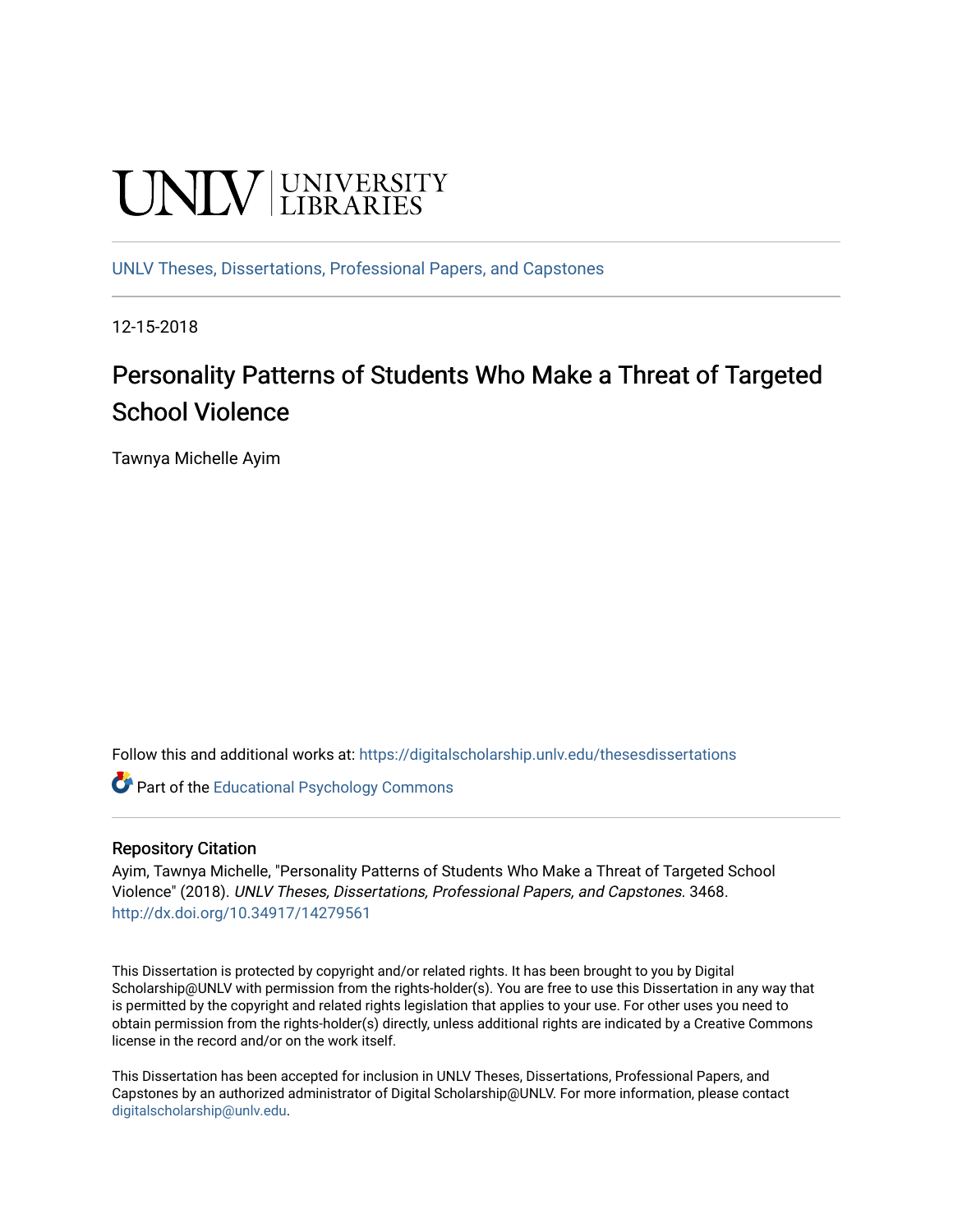#### PERSONALITY PATTERNS OF STUDENTS WHO MAKE A THREAT OF TARGETED SCHOOL VIOLENCE

By

Tawnya Michelle Ayim

Bachelor of Arts—Sociology

Vanguard University of Southern California

2005

Master of Science –Educational Psychology University of Nevada, Las Vegas

2007

Specialist in Education – Educational Psychology University of Nevada, Las Vegas

# 2009

A doctoral document submitted in partial fulfillment of the requirements for the

Doctor of Philosophy - Educational Psychology

Department of Educational Psychology and Higher Education

College of Education

The Graduate College

University of Nevada, Las Vegas

December 2018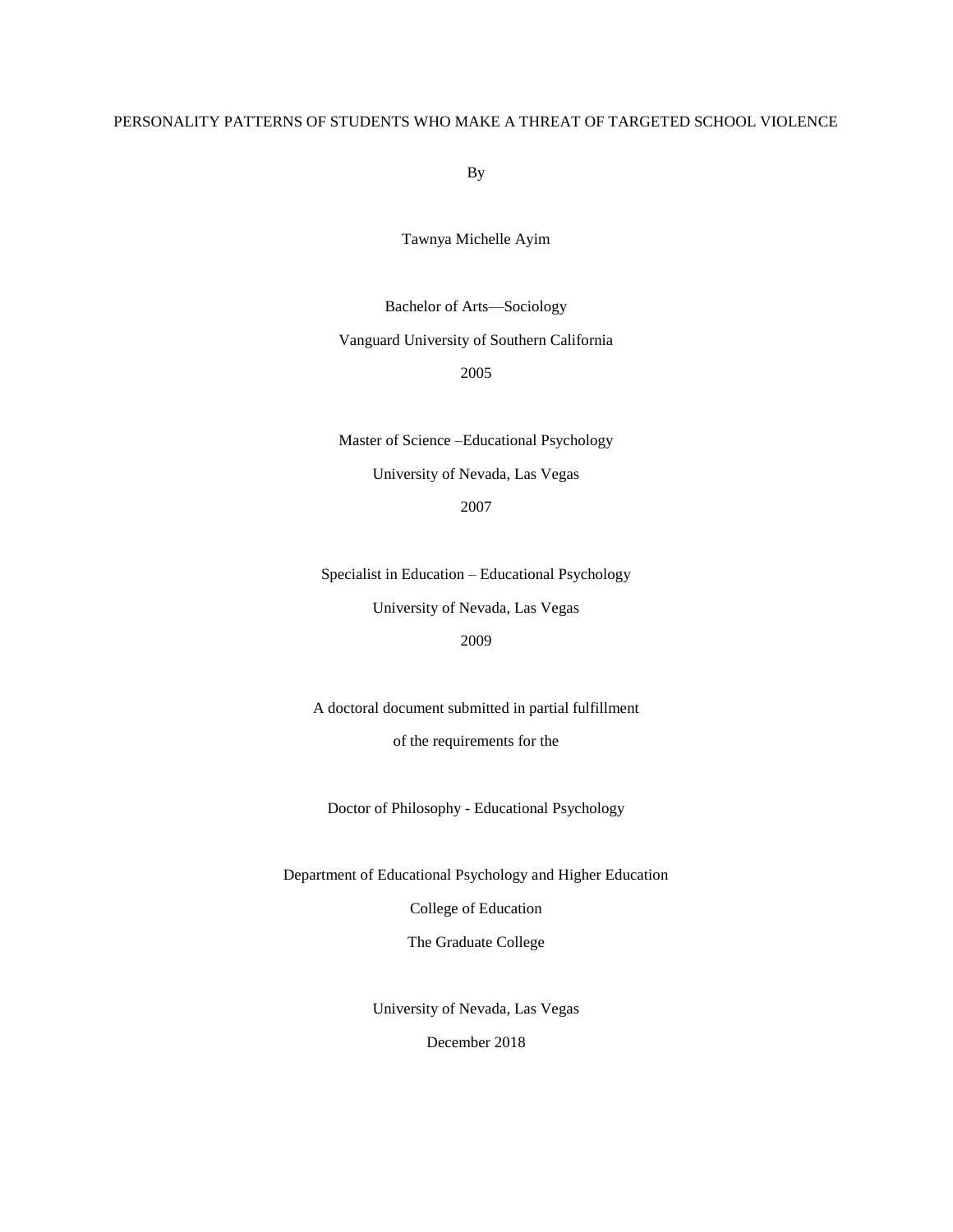Copyright January 2019 by Tawnya Michelle Ayim All Rights Reserved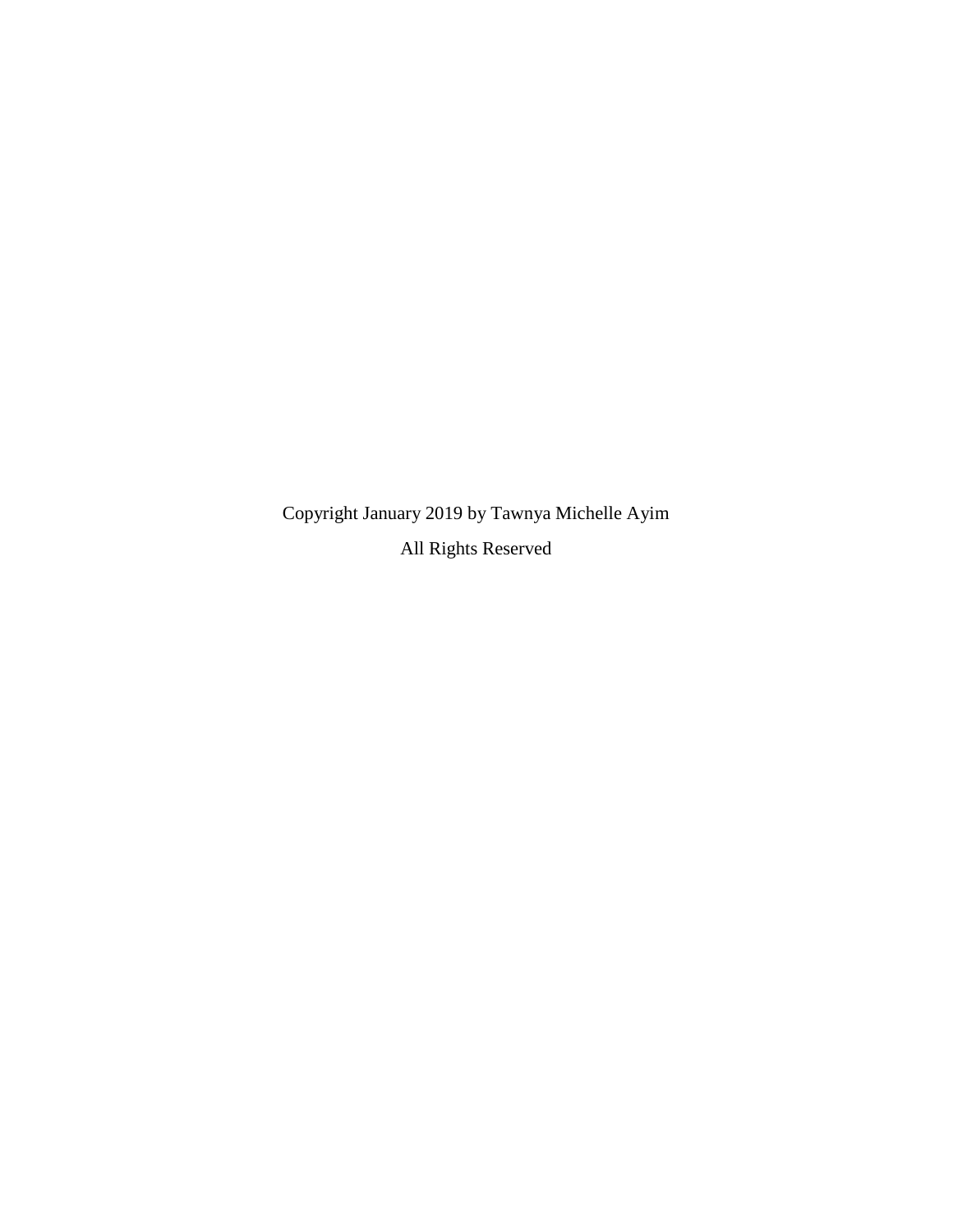

# **Dissertation Approval**

The Graduate College The University of Nevada, Las Vegas

October 25, 2018

This dissertation prepared by

Tawnya Michelle Ayim

entitled

Personality Patterns of Students Who Make a Threat of Targeted School Violence

is approved in partial fulfillment of the requirements for the degree of

Doctor of Philosophy - Educational Psychology Department of Educational Psychology and Higher Education

Scott Loe, Ph.D.<br>*Examination Committee Chair* **Examination Committee Chair Examination Committee Chair Consequence College Interim Dean** *Examination Committee Chair Graduate College Interim Dean*

Katherine Lee, Ph.D. *Examination Committee Member*

Stephanie Relles, Ph.D. *Examination Committee Member*

Joseph Morgan, Ph.D. *Graduate College Faculty Representative*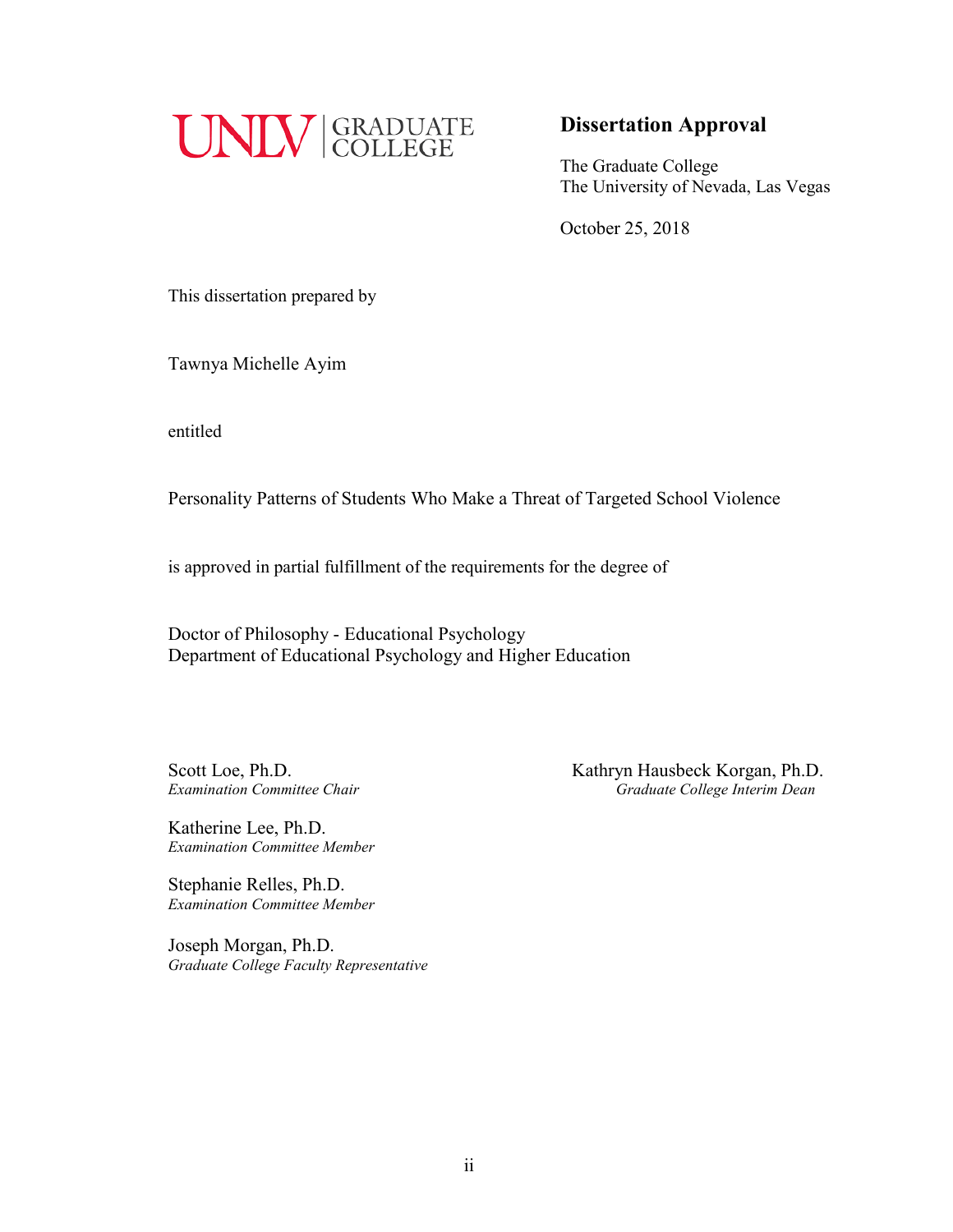#### **ABSTRACT**

Although school shootings date back to the 1760's (Dixon, 2005), recent attacks at schools in our country have raised awareness of school violence. This study investigates how students from one large school district responded to the personality pattern items on the Millon Adolescent Clinical Inventory, Second Edition after having made a threat to harm another student or staff member. Personality patterns were investigated in the overall sample, as well as within groups designated to be at a Low/Moderate risk level and High/Imminent risk level following a threat assessment. The minimal Differences between the sample for the current study and the secret service study on school shootings are discussed. The severity of the personality profiles for low/moderate risk level and high/imminent risk level groups are examined. Statistical analysis shows that the behavioral presentation between the groups is more severe in the High/Imminent group than the Low/Moderate group overall. Imminent and high risk cases showed an elevated presence of pathology on the following personality profiles: introversive-schizoid, inhibited-avoidant, doleful-depressive, Unruly-Antisocial, Oppositional-negativistic. Low and Moderate risk cases showed an elevated presence of pathology on the following personality profiles: submissivedependent and conforming-compulsive.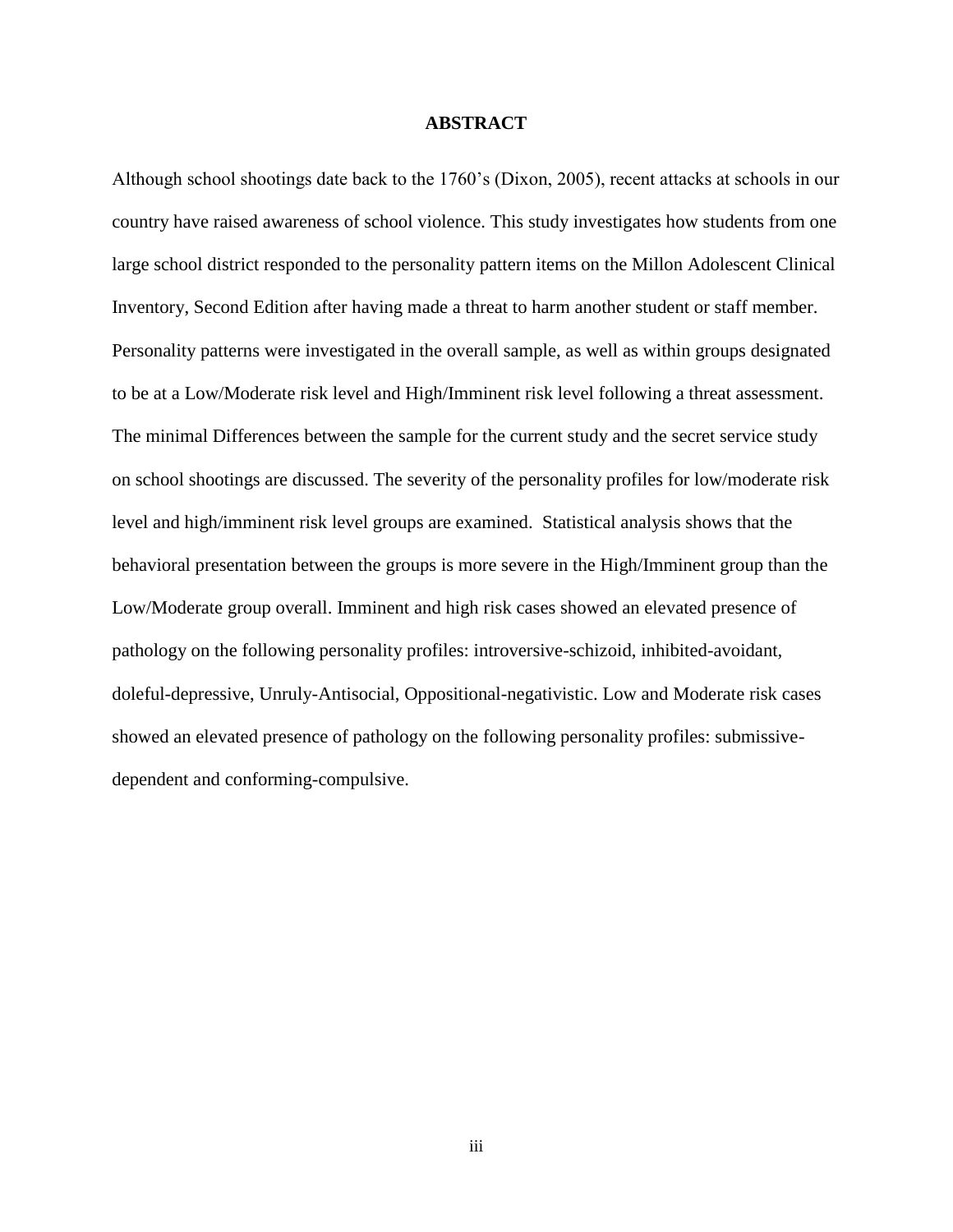#### ACKNOWLEDGEMENTS

To mention everyone that has contributed toward me reaching this accomplishment would take more pages than the entire dissertation itself. Supports large and small; an encouraging word, a push to get working and keep on going, came from church friends, high school friends, fitness buddies, work colleagues, friends made from many classes over the years. It would be foolish to believe that I got here on my own.

First, I would like to express my undying gratitude and loyalty to UNLV. The major factors that form my adult life trace back to UNLV. This university has afforded me my entire graduate education. It allowed the opportunity to meet the cutest boy in statistics class, who I would later marry and have three precious children with. UNLV has employed my husband for over a decade in various roles. I am grateful for UNLV's unwavering pursuit of academic excellence and forward thinking approach to education.

To the professors who served on this dissertation committee I also offer my sincere gratitude. Dr. Scott Loe, you have been in my life guiding me into a role as a professional school psychologist for over a decade. Thank you for your quick wit and sage advice. Dr. Stephanie Relles, I am grateful for the experience of being under your tutelage. I reference lessons learned both from your classes as well as my experience as your teaching assistant. Thank you for your advice and expert input on my writing along the proposal and dissertation process. Dr. Kathy Lee, thank you for coming on board later in the game. I am happy to have had the experience of working in the field with you and gaining your perspective and input on the dissertation. Dr. Joseph Morgan, we go way back to when we were both early career at Cheyenne High School over a decade ago. Your passion for working with students who have special needs is inspiring. Thank you for years of guidance and for your perspective on this dissertation.

iv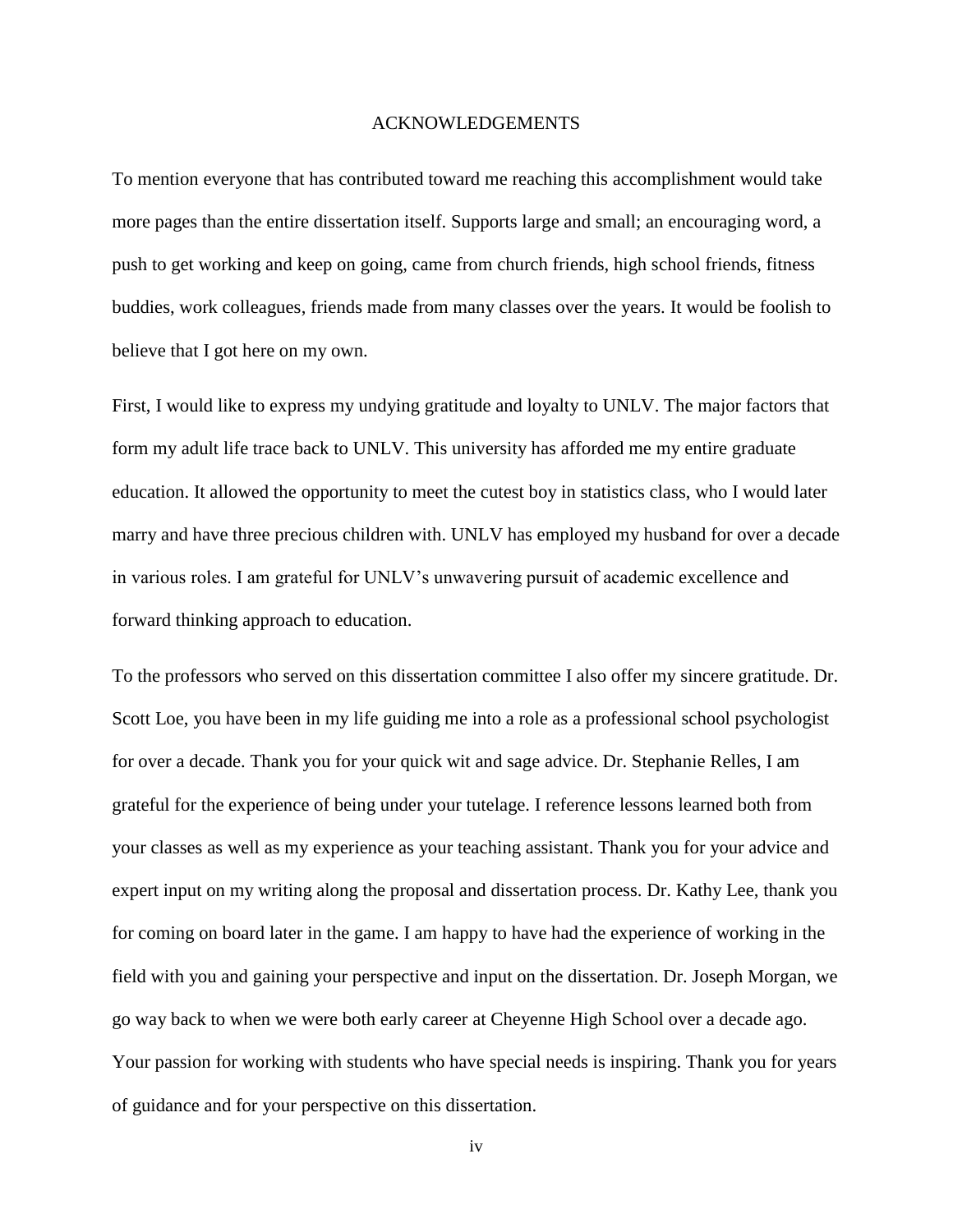A special thanks to Dr. Alice Corkhill, who is one of the most knowledgeable, approachable, fair statistics professors around. My semesters with you were both grueling and enlightening. I am competent at the relevant statistics I need for my role and function as a school psychologist because of what I've learned from you. You are truly a quality human being and will always hold a special place in my heart.

Dr. Doris Watson is also to be thanked, as she has offered me years and years of encouragement to just keep moving. Thank you for always believing that I could finish what I started.

I would like to thank the legacy of Dr. Paul Jones. We lost you entirely too soon. At one point, I voiced a concern that it may take me longer to graduate than most given my load. You reminded me that even if it took 7 years (which it did) I would still be 35 at that time. May as well get to 35 and have a PhD. I have clung to that advice in several tough spots in my journey. You will not be forgotten.

I would be remiss to neglect expressing my gratitude to CCSD, and especially the Department of Student Threat and Crisis Response for giving me the opportunity to work with an elite group of psychologists and counselors helping students and staff that were in crisis. Thank you for hiring me at a very green stage of my career, straight out of graduate school. Thank you for believing in me and seeing the psychologist I could become. Thank you for friendships that last to this day.

To my forever friend, Jennifer Zeoli Quadrozzi. Where would I be without you? Thank you for decades of good times, laughs, advice, weddings, babies, career changes, and everything else we've been through together. We've always called each other forever friends because we noticed in high school that the term "best friends" seemed to have an expiration date. We've always been friends and we always will be.

v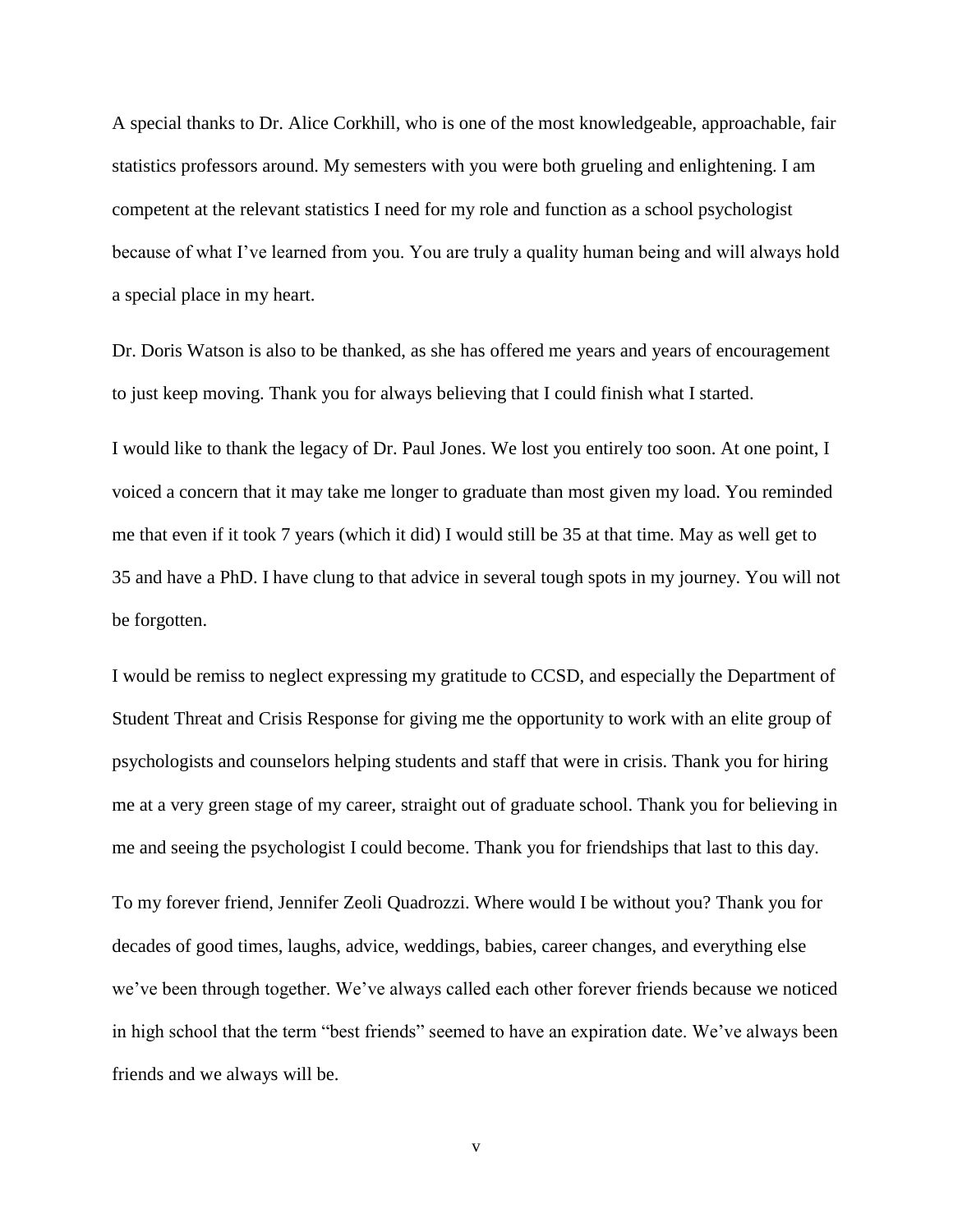To my dear Tracy Bennett and the Bennett crew. I moved to Las Vegas at the ripe ol' age of 23. Tracy, you were my first real friend in Vegas. It has been a privilege to teach a couple of the Bennett kids and watch all the Bennett babies grow into fine young adults. I am eternally grateful for our many girl's nights, chit chatting for hours on end. Your unwavering support has helped carry me through this doctoral process. Thanks for kicking me in the butt when I got stuck and telling me it's going to be okay when I was overwhelmed.

Thanks to Radmilla Paic and Sheena Gilmour for listening and encouraging me on our runs and girls' nights. Much appreciation to Dr. Katie Humphries, Dr. Julia Silvernail, Dr. Mala Nash and Dr. Lara Conrad for your guidance as peers ahead of me in the doctoral studies process.

Dr. Tammy Hubbard…. Or as I like to call you… Dr. Mom. You are an inspiration. You have been a leader as long as I can remember. Whether it was the PTA, Missionettes, or in your career as an educator you have shown how to gracefully, yet boldly pursue what you know in your heart is yours to complete. Thank you for encouraging me along the way and for your advice on how to pull this doctoral program off when things got rough. I love you and I'm so proud to be your daughter.

To my dad… You're my hero. You always have been. You instilled me a sense of work ethic that is the secret to my success. Your emphasis on education is inspiring. Thank you for your listening ear when I was frustrated and for texting me to see if I was making progress in my writing. Thank you for taking my kids when I needed to meet a dissertation deadline. I love you and I'm so proud to be your daughter.

To my sissy, Veronica. Thank you for your support throughout this long process. Your encouragement and celebration have been a lifeline in dark times. Your point of view is always

vi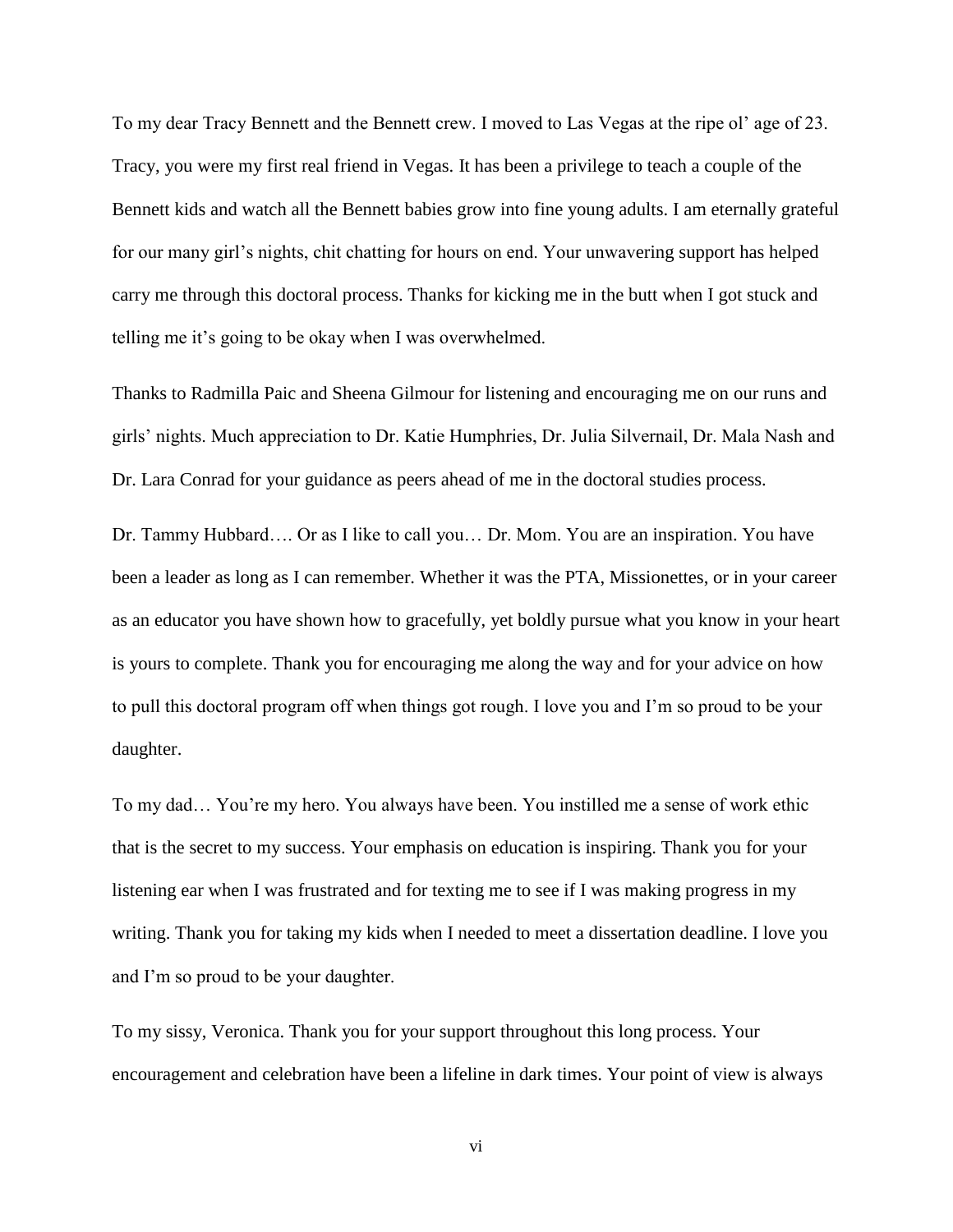refreshing. Thank you for being my sounding board and helping me think about things in different ways. Your free spirit inspires my Type A self to stretch and grow. I wouldn't have made it through this program as "well-adjusted" as I am without you.

To my baby brother, Justin. I cannot even tell you how proud I am of you. You've always been so determined to accomplish your goals. I am proud of you for starting your adult life off so young, starting a family, starting a business, becoming the husband and father you are today. Your hustle inspires me. Your struggles with ADHD and experience as a student with ADHD have served as a large part of the inspiration for me to become a school psychologist. I do what I do because I believe that students deserve to be treated as more than a four letter abbreviation. You are one of the most multifaceted human beings I know, and I carry that with me when I work with students, often asking what dimension of the student I am missing.

To my family members who have been a support my whole life… Thank you. Grandpa, Margie, Aunt Shell, Uncle Jimmy, Aunt Judi, Aunt Jovan, Uncle John Steel, my cousins Joseph, Desire, James, Stephanie, Aunt Margaret, Aunt Lois, Carla, Ron. The family that I've lost: Grandma, Nana, Uncle John Swicegood, Maha. I wish you could see me now. I know you would be proud.

When I began this doctoral program, I had one child. I now have three. The nights away at class or writing were not in vain. I knew in my heart I had to complete this doctorate, but it was never easy leaving you to do the things necessary to accomplish this monumental task. Thank you for your patience as I have completed this process. I hope you are proud of your mommy, because I do it all for you.

Emmanuel Nsuh Ayim II. You were just 1 year old when I began taking doctoral classes. I am proud of the young man you are becoming. Your love for learning and improving is going to take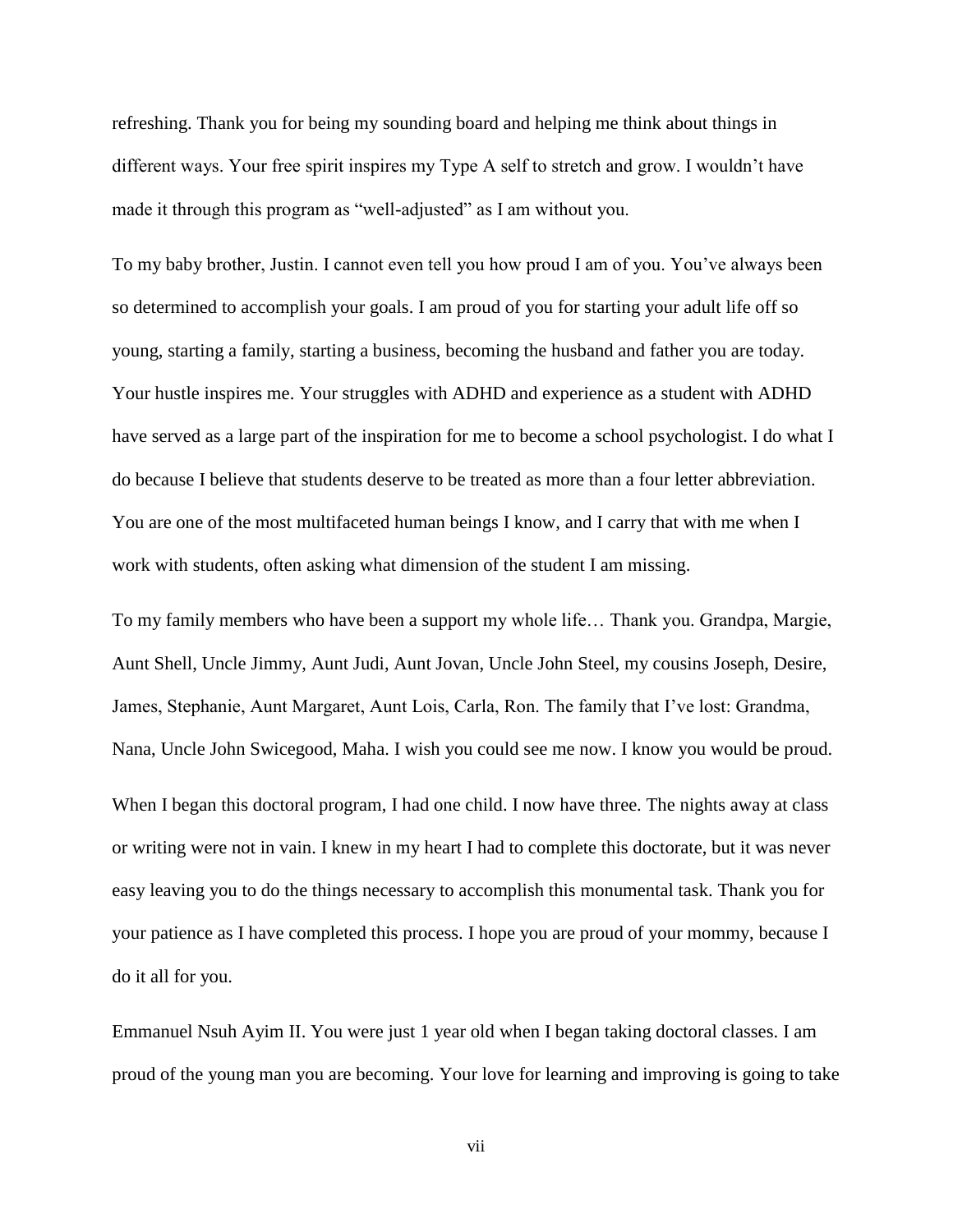you places. Your drive and your kindness combined will make you a quality human along the way. I love you more than I could ever express.

Gabrielle Ngum Ayim. Your middle name means strong, and you were aptly named. I love your sparkling personality behind the quiet façade. You are so intelligent and strong. You attended my first doctoral classes in my belly. I am proud to call you my daughter. You will accomplish so much in your life. I cannot wait to see all that you become.

Nathaniel Nfor Robert Ayim. My surprise baby. You also attended classes with me in my belly. Your kind heart and sense of humor light up my life. Your intelligence and academic skill blow me away. I am amazed by your academic and athletic prowess… and you're only in Kindergarten! I cannot wait to see you grow and relish all that you become.

To the cutest boy in statistics class… my husband… Dr. Emmanuel Nsuh Ayim I. Here we are after 1.5 year of dating, 10 years of marriage, 2 houses, 3 kids, 1 dog, 1 cat, and many other causes for celebration. There is no way I could have accomplished what I have without you. Your support of me pursuing a terminal degree while we were establishing a marriage, starting a family and building a career was nothing short of visionary. I am eternally grateful for the journey we have taken together, though thick and thin, sickness and health, for richer and poorer. You are the yin to my yang, the peanut butter to my jelly, the calm to my chaos. I am so proud to be Dr. and Dr. Emmanuel and Tawnya Ayim

Lastly, I give all the credit and glory of this accomplishment to my God and creator. I owe my intelligence and ability to complete this degree to perseverance gained through my faith in God. I believe that God put it on my heart to complete this doctorate and I am excited to see how he uses this degree to impact and love others in His name.

viii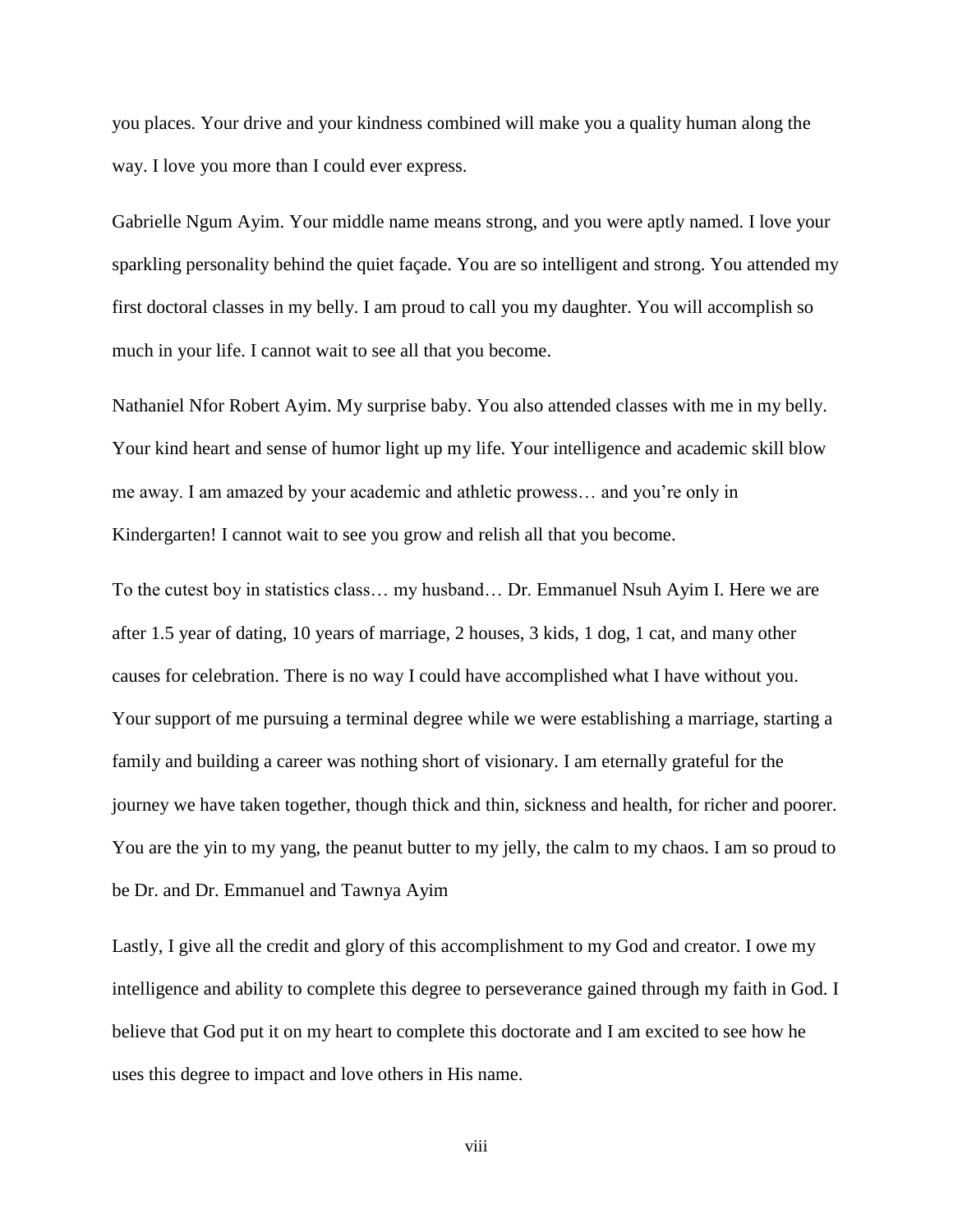# TABLE OF CONTENTS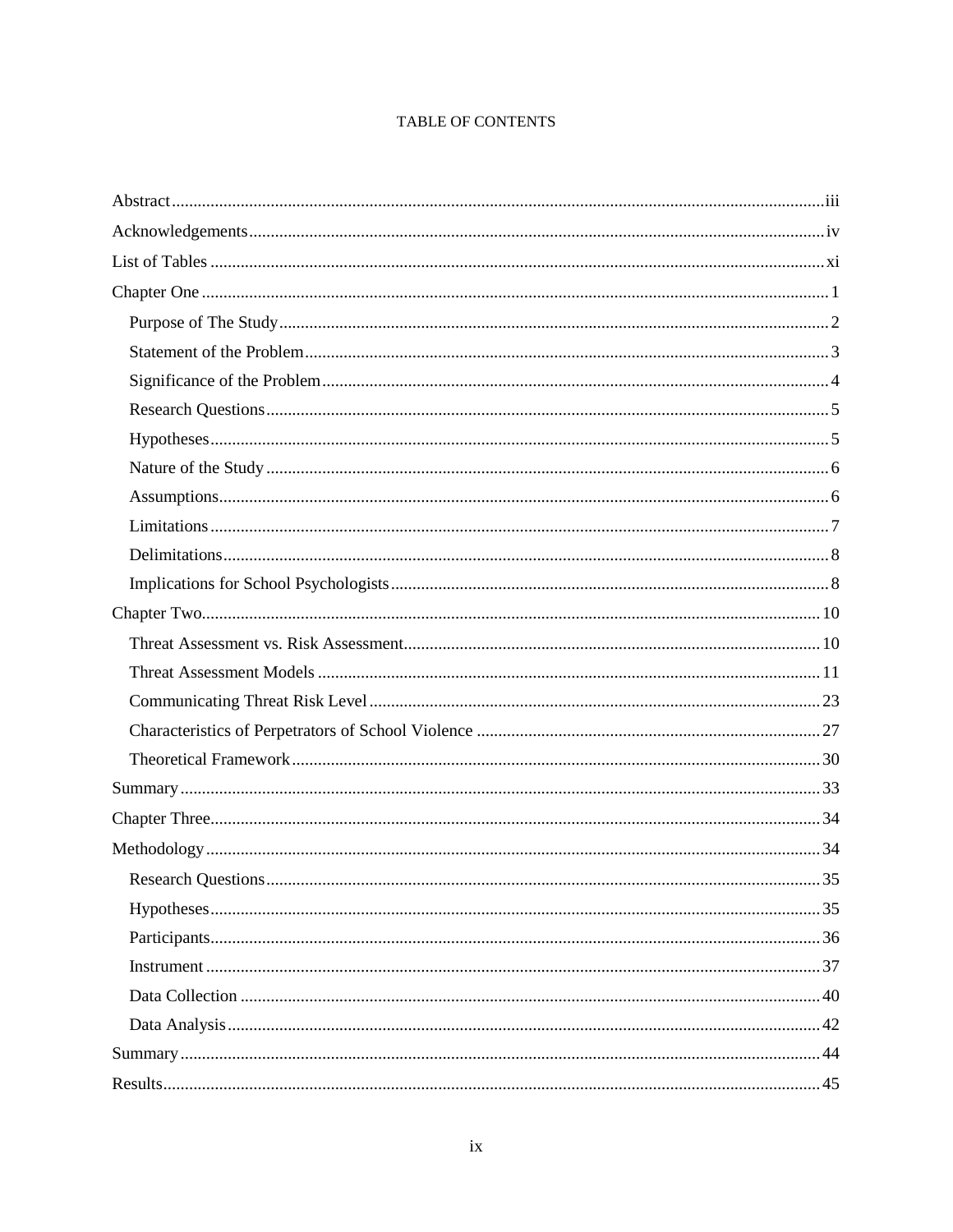| What are the demographic characteristics of students referred for threat assessment?  46         |  |
|--------------------------------------------------------------------------------------------------|--|
| Which personality profiles are more severe when comparing the Imminent/High Risk group and the   |  |
| Which personality profiles have average BR scores on the MACI 2 above 60 in imminent and high    |  |
| Which personality profiles have average BR scores on the MACI 2 above 60 in the low and moderate |  |
|                                                                                                  |  |
|                                                                                                  |  |
|                                                                                                  |  |
|                                                                                                  |  |
|                                                                                                  |  |
|                                                                                                  |  |
|                                                                                                  |  |
|                                                                                                  |  |
|                                                                                                  |  |
|                                                                                                  |  |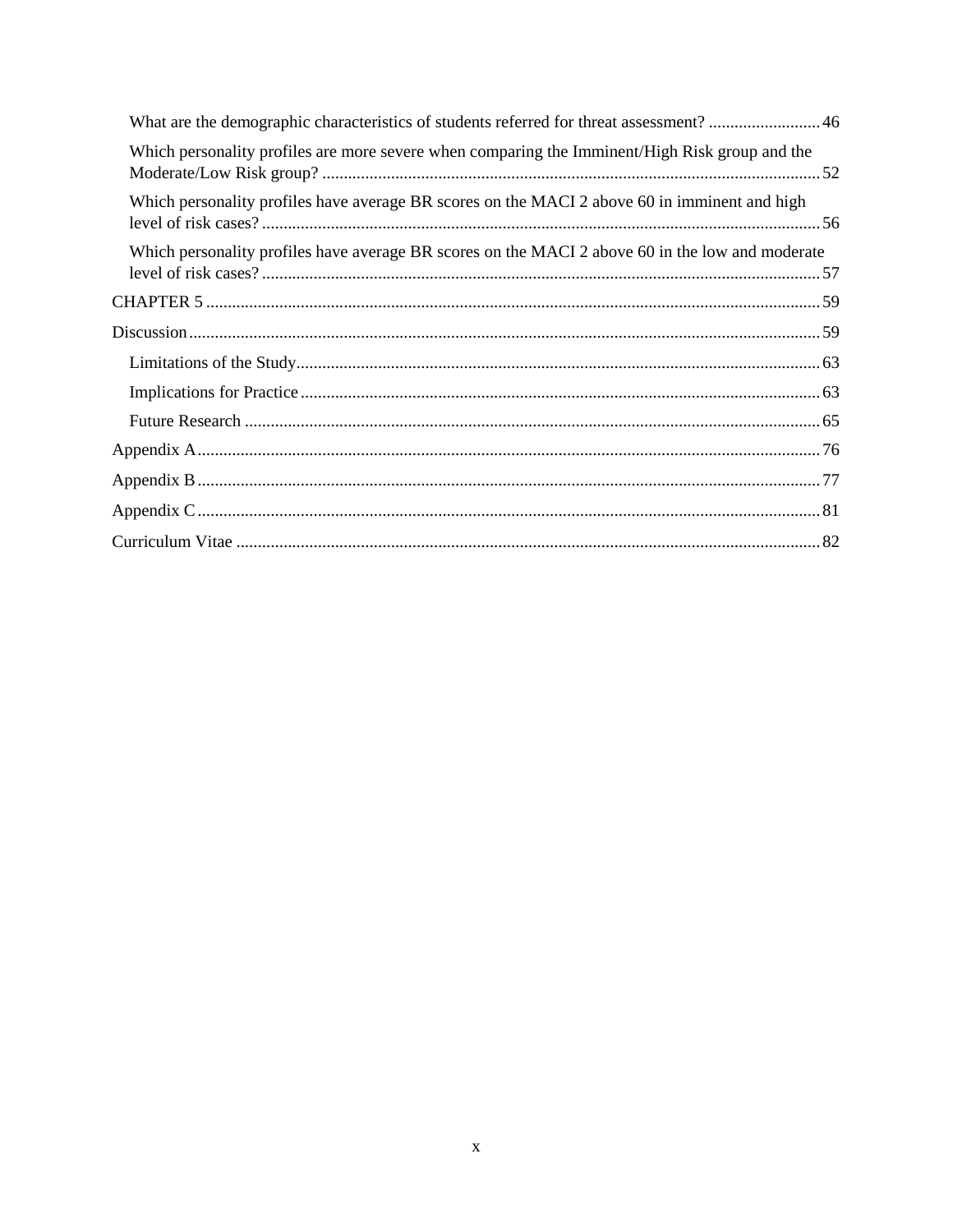# **LIST OF TABLES**

| Table 5  Descriptive Statistics for Millon Adolescent Clinical Inventory, Second Edition<br>(MACI-2) Personality Profiles by Risk Level |  |
|-----------------------------------------------------------------------------------------------------------------------------------------|--|
|                                                                                                                                         |  |
|                                                                                                                                         |  |
|                                                                                                                                         |  |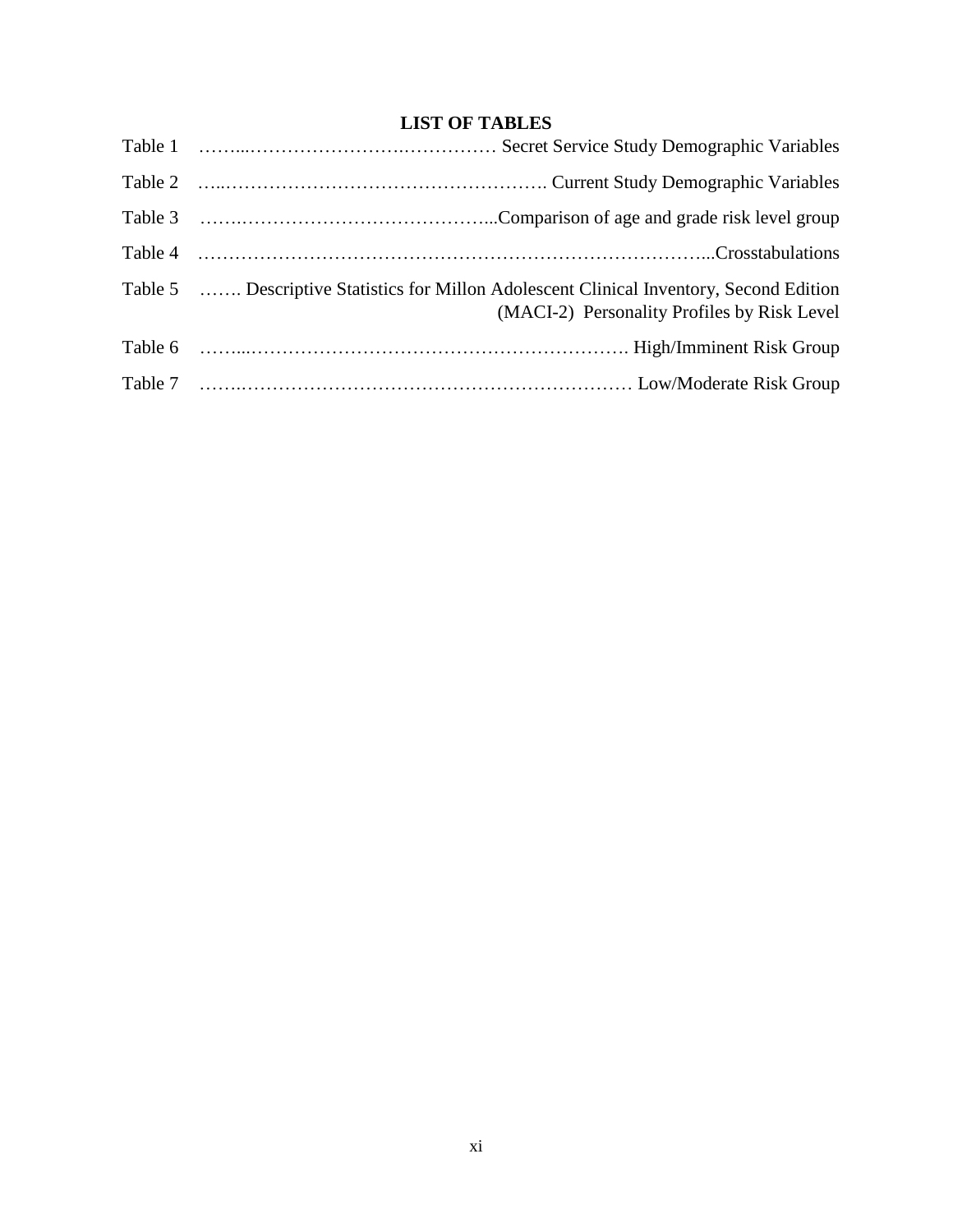#### **CHAPTER ONE**

Although school shootings date back to the 1760's (Dixon, 2005), recent attacks at schools in our country have raised awareness of school violence. The Columbine massacre, Sandy Hook Elementary tragedy, and the 36 school shootings that occurred between them (School Shooting Statistics, n.d.), have resulted in heightened vigilance by school staff, parents, and students alike. The overall risk of a school attack occurring is very low according to findings of the Secret Service report for the Safe School Initiatives. For example, the odds that a child would die in a school by homicide or suicide during the years of 1993 to 1997 were no greater than 1 in 1 million. In June 2014, the National Center for Education statistics released a report stating that a total of 25 homicides and 6 suicides occurred on a school campus during the 2010- 2011 school year (http://nces.ed.gov/programs/crimeindicators/crimeindicators2013/key.asp). Even though the risk of falling victim to a school attack is extremely rare, it can occur at any level of education. School attacks have occurred at elementary schools (the Amish school shootings in Lancaster County, Pennsylvania, 2006; Sandy Hook Elementary School shooting, Newtown, Connecticut, 2012), middle schools (West Side Middle School, Jonesboro, Arkansas, 1998; Reno, Nevada, 2014), high schools (Columbine High School, Littleton, Colorado, 1999; Reynolds High School shooting in Toutdale, Oregon, 2014), and universities (Virginia Tech, 2008; Isla Vista Shootings near the University of California Santa Barbara, 2014). Training and education on threat assessment is imperative for school administrators, staff, and students. Having a plan to manage a potential threat or attack against a school campus can save lives. Many of the tragic school attacks that have occurred throughout history could very well have been prevented, had a system for reporting and addressing potential threats been in place.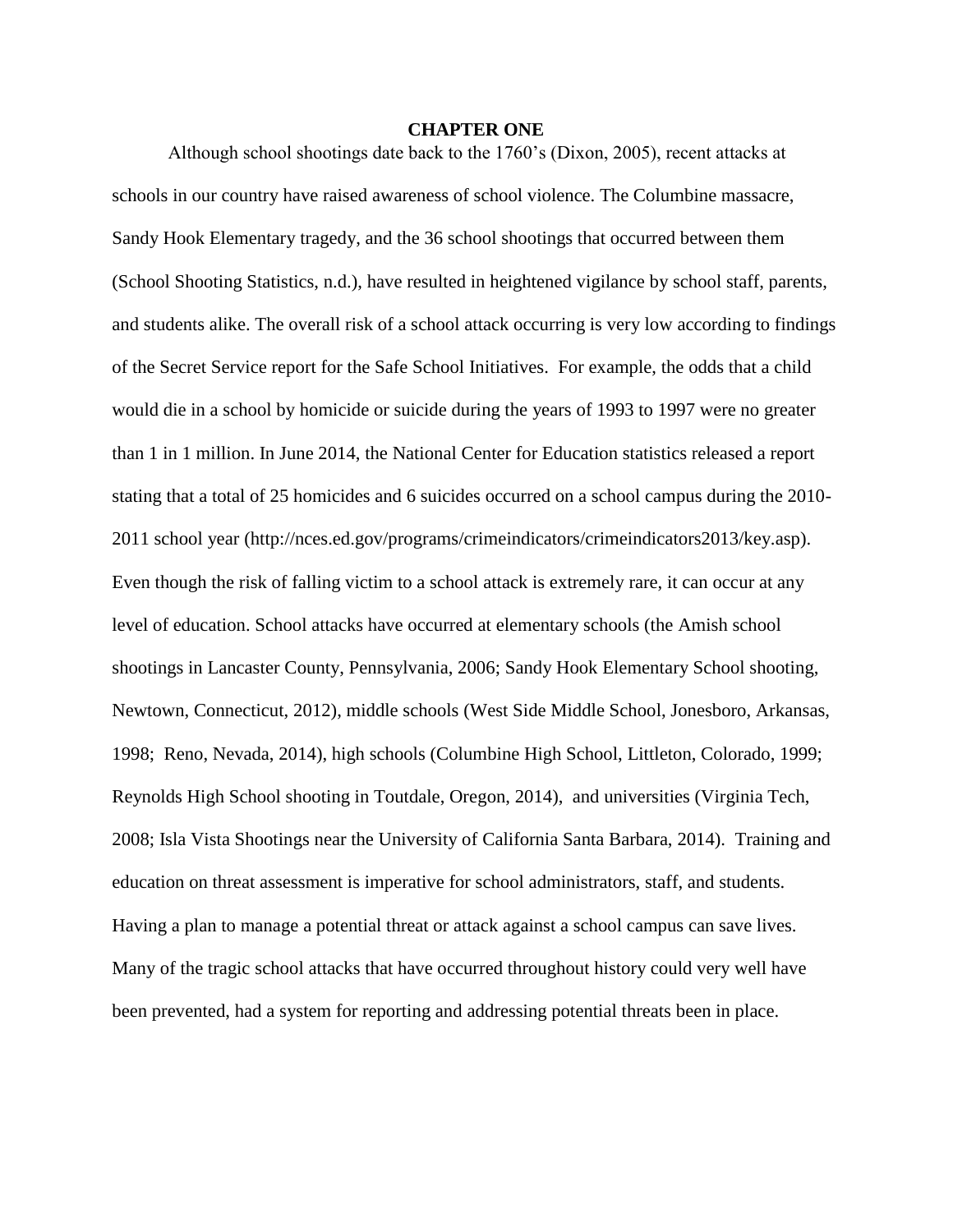Threat assessment is defined as "a process of evaluating a threat and the circumstances surrounding the threat, to uncover any facts or evidence that indicate that the threat is likely to be carried out." (Cornell, Sheras, Gregory, Fan, 2009). Much of the existing research on threat assessment and school violence was conducted after school attacks occurred, offering a hindsight perspective on what led up to a school attack. A missing link in the literature is the focus on students who have expressed a desire to engage in a school attack but have not yet executed their plan. The present study addresses this gap in the research by placing the emphasis on the personality patterns present in students who pose a risk of targeted violence.

# **PURPOSE OF THE STUDY**

The present study aims to fill a void in the existing literature by studying personality patterns within a population of students referred for a threat assessment, for the purpose of creating interventions at the tier 1 level to mitigate circumstances that may lead to a threat of targeted school violence. This study investigates how students from one large school district responded to the personality pattern items on the Millon Adolescent Clinical Inventory, Second Edition, (MACI 2) (Millon, Millon, Davis, Grossman, 2006. NCS Pearson Inc.) after having made a threat to harm another student or staff member. The MACI 2 is a self-report inventory that specifically assesses adolescent personality characteristics and clinical syndromes. This inventory was developed for use in clinical, residential and correctional settings, to evaluate troubled youth, develop an appropriate diagnosis and an effective treatment plan.

In the present study, personality patterns were investigated in the overall sample, as well as within groups designated to be at a Low/Moderate risk level and High/Imminent risk level following a threat assessment. The purpose of this analysis is to learn if there are salient differences in personality patterns when the cases are separated by risk level. This will help

<sup>2</sup>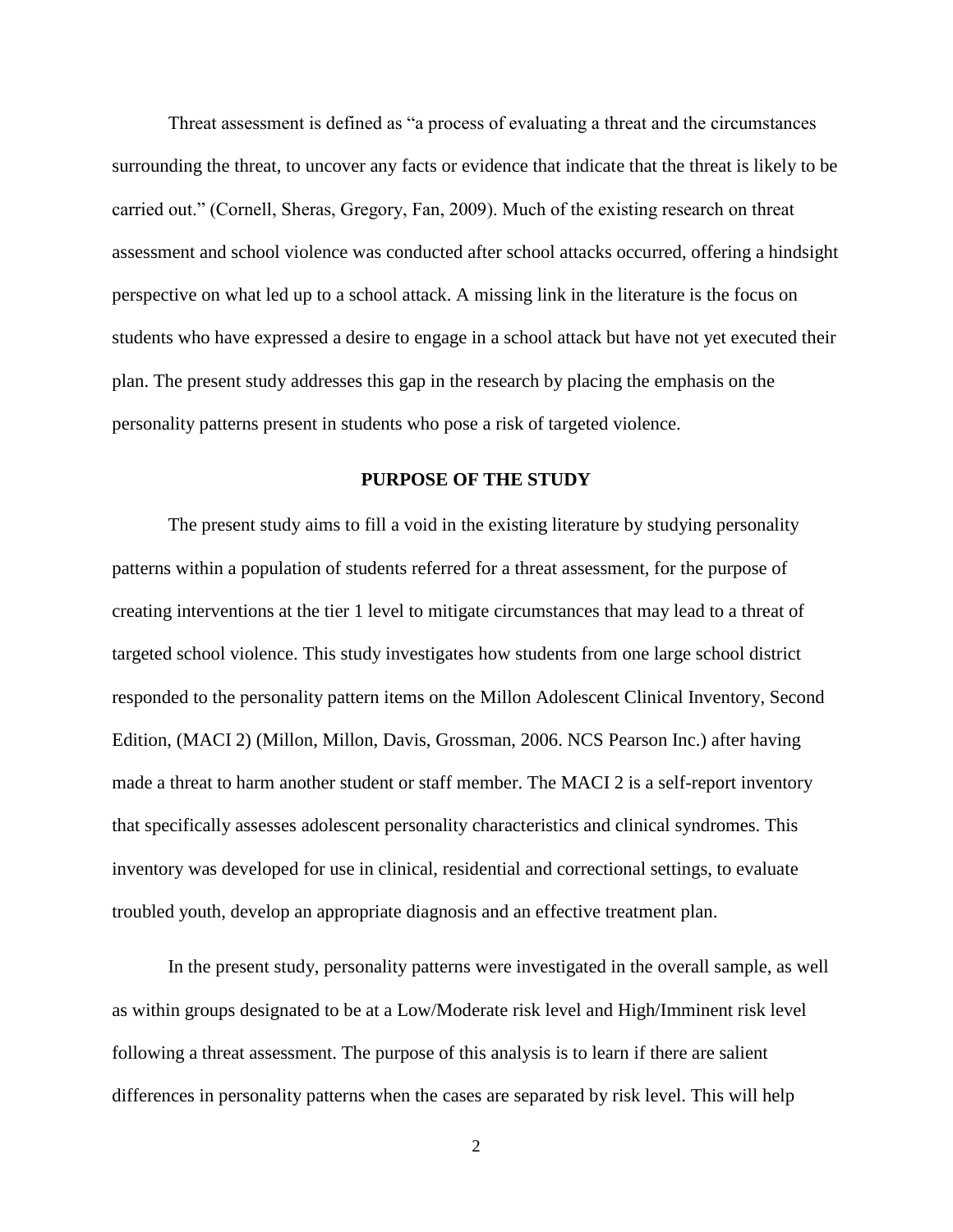school psychologist and other professionals completing threat assessments to identify students who pose a risk of targeted violence. This study will also aid in the effort to identify areas in which school staff and mental health professionals can implement interventions to mitigate circumstances that could develop in a threat of targeted school violence.

# **STATEMENT OF THE PROBLEM**

 Because of potential school violence, more schools and school districts are implementing formal procedures for addressing mental health concerns and potential threats. Research has shown that the successful implementation of a threat assessment model has enabled schools to remain a safe haven for students and staff. One study found that 94 % of administrators in one school district that followed a multi-dimensional threat assessment team approach reported that school safety was significantly improved since threats were effectively identified and investigated (Barton, 2008). Another study found that when the Virginia threat assessment model was implemented in Memphis City Schools a decrease was observed in long term suspensions and potential threats were sorted out at the school building level, often leading to mental health treatment for the students who made a threat (Strong and Cornell, 2008).

According to the results of the National Comorbidity Study- Adolescent Supplement (NCS-A), the lifetime prevalence for *any* mental disorder is 46.3% and 21.4% for a *severe* mental disorder (Merikangas et al, 2010). This means that 46.3 % of all adolescents will be diagnosed with a mental disorder in their lifetime. Additionally, 21.4% will be diagnosed with a severe mental disorder in their lifetime. However, the Secret Service Final Report (2004) and Findings of the Safe School Initiative (2002) found that 34% of school attackers had received a mental health evaluation and 17% had a documented mental health or behavior disorder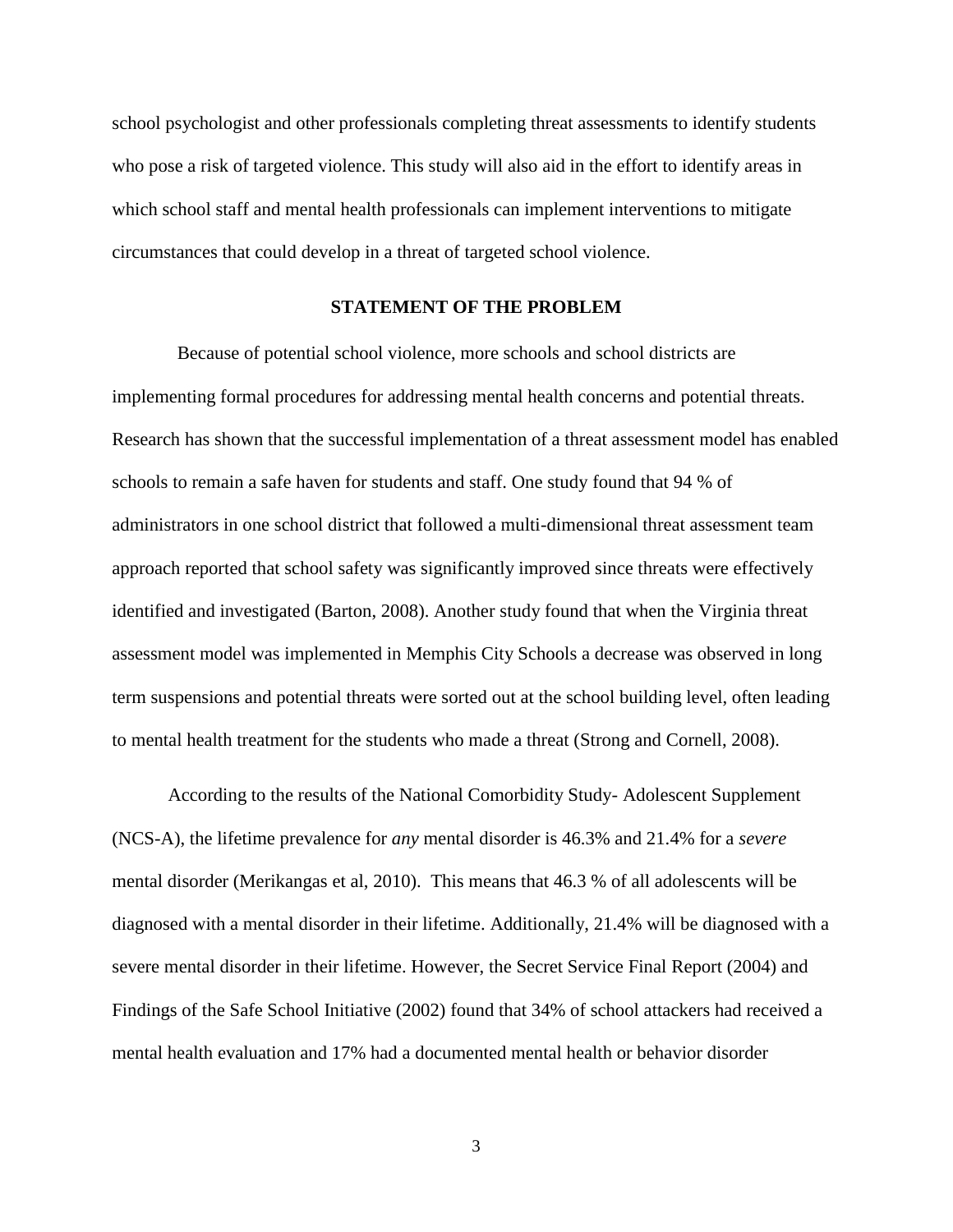diagnosis preceding the attack. These statistics suggest that students who have engaged in a school attack are less likely than the general population of adolescents to have a mental disorder.

Research is not available on personality patterns in school attackers, so an exact comparison with prevalence of personality patterns in the general population of adolescents is unavailable at this time. Having limited empirically based data available on students who have posed a threat but have yet to carry it out limits our ability as school psychologists to identify potential risks of violence and the troubled youth that may pose a risk.

#### **SIGNIFICANCE OF THE PROBLEM**

As noted above, only 17% of the students who committed a targeted act of school violence in the Secret Service study has an identified psychological disorder. While most perpetrators of school violence did not have a documented mental illness, 78% had a documented history of suicidality and suicide attempts before the attack occurred, indicating the perpetrators may have been reaching the end of their ability to cope with their psychic pain. Further, the Secret Service (2002) reports evidence exists that 61 % of perpetrators of school violence exhibited symptoms of extreme depression and feelings of desperation. This points to the importance of an effective threat assessment process. Conducting a thorough threat assessment helps schools identify students who are suffering but have yet to be identified. The practice of threat assessment is aimed at identifying individuals who have made a threat and to decipher which risk factors of previous attackers are present.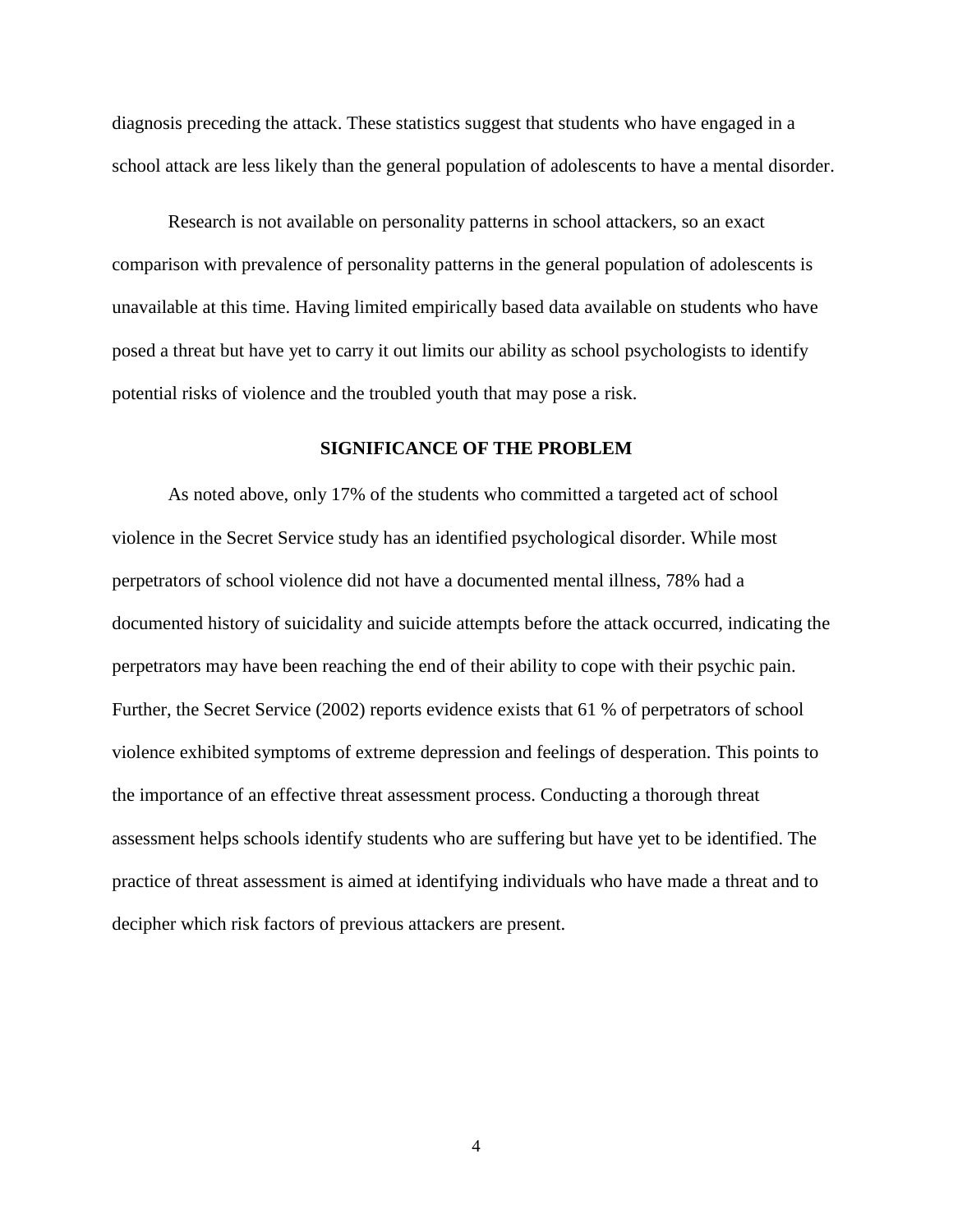#### **RESEARCH QUESTIONS**

The following are the research questions that are explored in the present study:

- 1. What are the demographic characteristics of students referred for threat assessment?
- 2. Which personality profiles are more severe when comparing the Imminent/High Risk group and the Moderate/Low Risk group?
- 3. Which personality profiles have average BR scores on the MACI 2 above 60 in imminent and high level of risk cases?
- 4. Which personality profiles have average BR scores on the MACI 2 above 60 in the low and moderate level of risk cases?

#### **HYPOTHESES**

- 1. There will be no significant differences between the threat risk level groups based on demographic data.
- 2. The demographic data of students who were administered a MACI 2 as a part of a threat assessment will align with the demographic data of the individuals included in the secret service study on threat assessment.
- 3. The Imminent/High Risk group will have higher average BR scores than the Moderate/Low Risk group.
- 4. The Imminent/High risk level group will yield average BR scores that indicate at least a possible presence of the trait at the domain level (min BR of 60) in a distinct pattern.
- 5. The Moderate/Low risk level groups will yield average BR scores that indicate at least a possible presence of the trait at the domain level (min BR of 60) in a distinct pattern.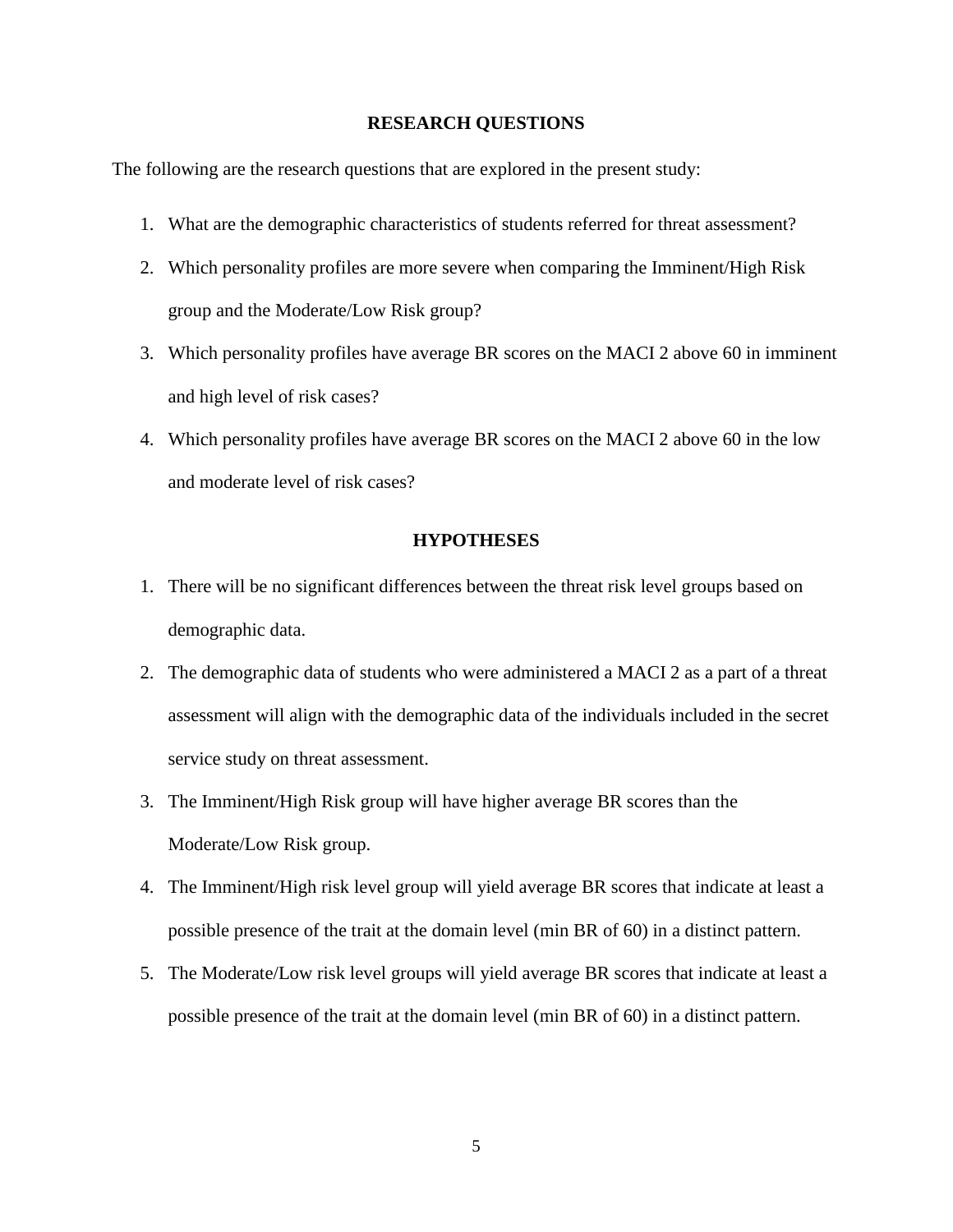#### **NATURE OF THE STUDY**

Research questions were investigated using a causal-comparative design involving a convenience sample selected from a database of students who were referred for threat assessment in a large, urban school district in the southwestern United States. The district's threat assessment team evaluated threat risk level for each student using individual assessments, which included MACI 2 scores, and classified each student's threat risk as Low/Moderate or High/Imminent. Multiple variables, including demographic characteristics and MACI 2 personality profile scores, were examined within and between groups. Within groups analyses identified elevated MACI 2 personality profiles for each risk level group. Personality profiles that were above 65 were identified and analyzed. Between groups analyses examined differences in demographic variables and MACI 2 scores. Demographic differences were explored by using appropriate descriptive statistics. MACI 2 profile differences were examined using Repeated Measures Analysis of Variance (ANOVA).

#### **ASSUMPTIONS**

Multiple assumptions are made in the present study. First, it is assumed that the MACI 2 was administered with fidelity to the test guidelines and procedures. Second, it is assumed that the data was entered completely and correctly when the items were scored on the computer scoring software. Third, it is assumed that the validity scales detected discrepancies if the students completing the assessment were not being honest. Last, it is assumed that the psychologists and counselors that conducted the threat assessment adhered to threat assessment protocol procedures.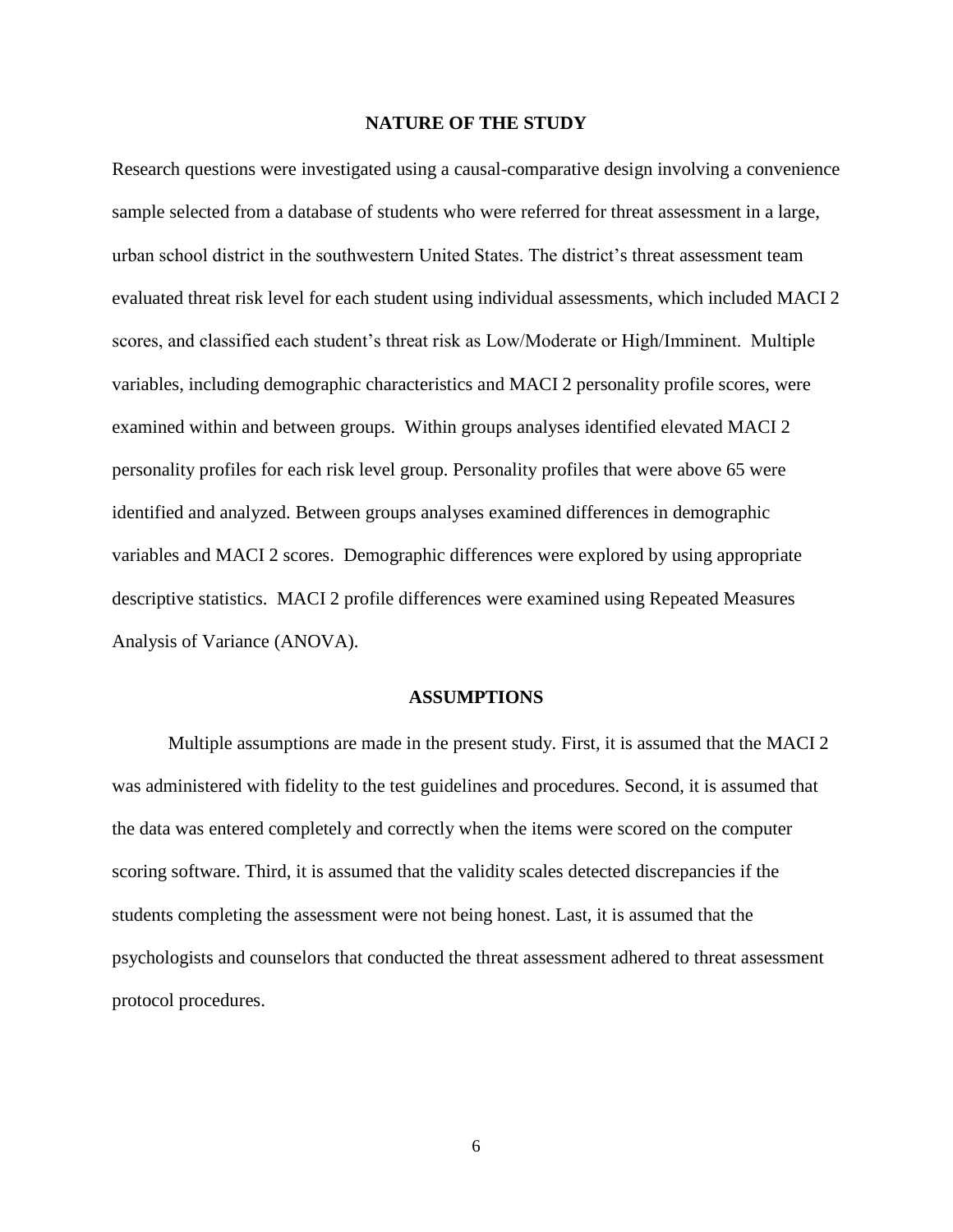#### **LIMITATIONS**

Data used in the present study was limited to those administered the MACI 2 during the course of a threat assessment. Each threat assessment included an individualized battery of standardized psychoeducational and psychological assessments. Data from the assessments were used in in conjunction with presenting issues and the student's historical data to determine the level of risk present that the student would carry out the targeted act of violence for which they were referred. This is not a study of all students who voiced a threat of targeted violence. It focuses on those who were administered the MACI 2 during the threat assessment process.

Students who did not warrant an assessment of the MACI 2's level of clinical analysis were excluded from the present study. The decision to administer the MACI 2 was made by the clinician. Students who did not present with clinical symptoms of personality dysfunction or psychopathy were not administered the MACI 2 during the threat assessment. This is consistent with the intentions and use of the assessment. The norming sample for the assessment was comprised of a clinical sample, making it an inappropriate assessment for adolescents who do not appear to be presenting with possible personality dysfunction or psychopathy (Millon, T., Tringone, R., Millon, C., Grossman, S, 2005).

This study investigated how students from one large school district responded to the personality pattern items on the MACI 2 after having made a threat to harm another student or staff member. The data is not generalizable to adult perpetrators of school violence.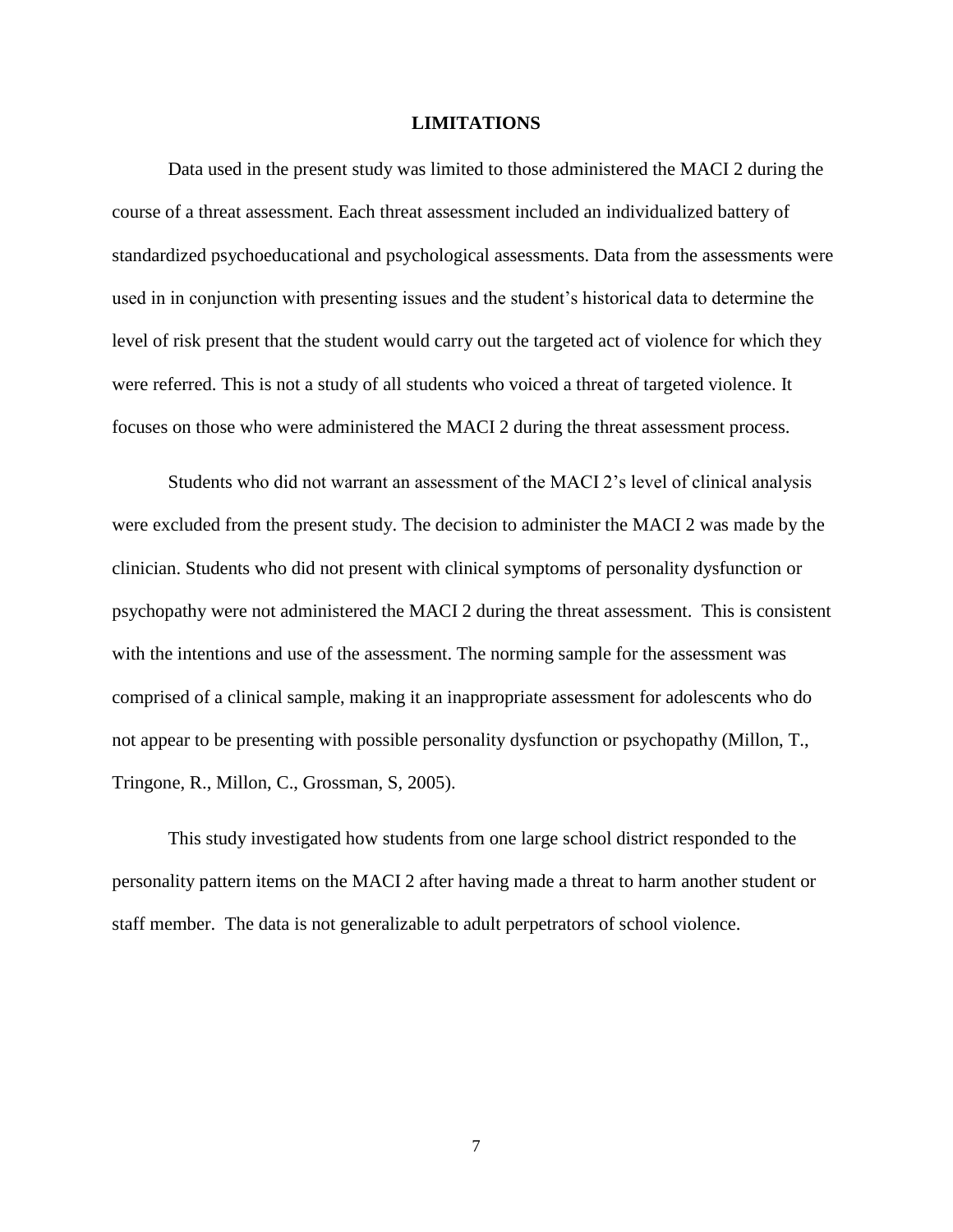#### **DELIMITATIONS**

The present study is delimited to students who age 13-18 years, due to the age requirements of the MACI 2. This is supported by research that states that students in the age span of 13-18 are the most common perpetrators of school violence (Vossekuil et al, 2002). The data is from students attending public schools in a large urban school district. The data used were made available by the school district's crisis response team records. Only data from students who had made a threat and were administered the MACI 2 were included in the data.

#### **IMPLICATIONS FOR SCHOOL PSYCHOLOGISTS**

Because of their broad training and abilities, school psychologists are able to be on the forefront of helping schools prevent attacks by assisting or leading threat assessments, in addition to helping address school related mental health concerns. School psychologists possess specific training that equips them to be involved in threat assessment (O'Donnell & Dunlap, 2014; Perfect & Morris, 2011). Demands in the school environment can include "cognitive, academic and social–emotional assessment; consultation; in-service education; crisis intervention; counseling/therapy; and program evaluation/research." (Perfect & Morris, 2011).

This study hopes to highlight an imperative area of training that could and should be offered in school psychology training programs. National Association of School Psychologists (NASP) Standard 5.2 requires NASP approved programs to equip graduates with knowledge on principals and research related to "evidence based strategies for effective crisis response". NASP also requires graduates to demonstrate skills to implement effective crisis preparation, response, and recovery (2010 NASP Standards, 2010). Having specific coursework in training programs would be an effective manner to impart this important knowledge.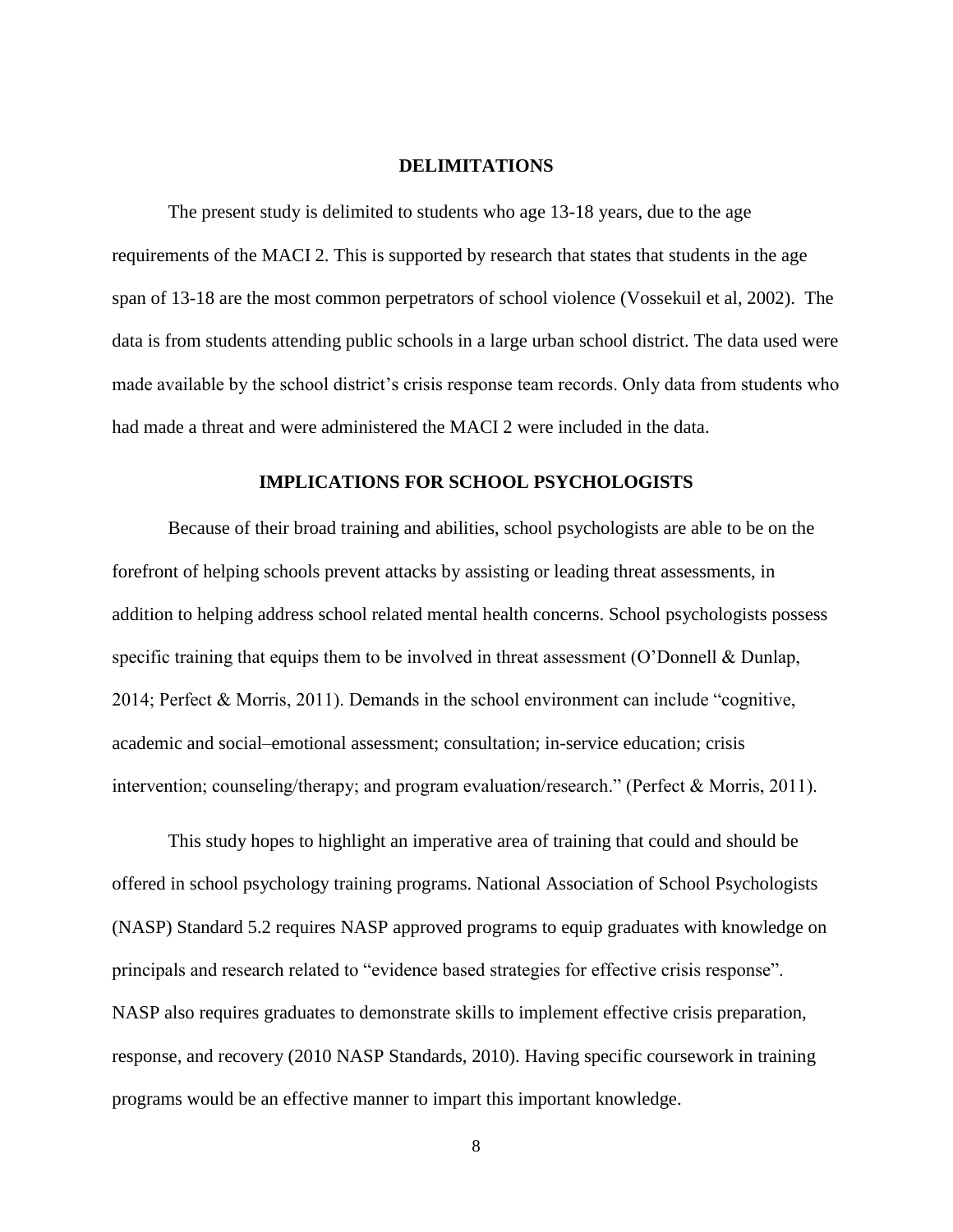Understanding what developing personality patterns are common in students who have made a threat may help school psychologists identify students that are at risk for continuing down a Pathway to Violence (Calhoun & Weston, 2004) and avert their course toward more healthy choices. The present study aims to elucidate and study personality patterns among students who have been referred for at threat assessment due to potential harm to others. When concerns of mental health nature arise on a school campus, school administrators look to the school psychologist for assistance. Possessing knowledge of threat assessment, especially prevalent personality patterns among students who pose a risk of targeted school violence, would bode well for the school psychologist when they are called upon to help in such situations.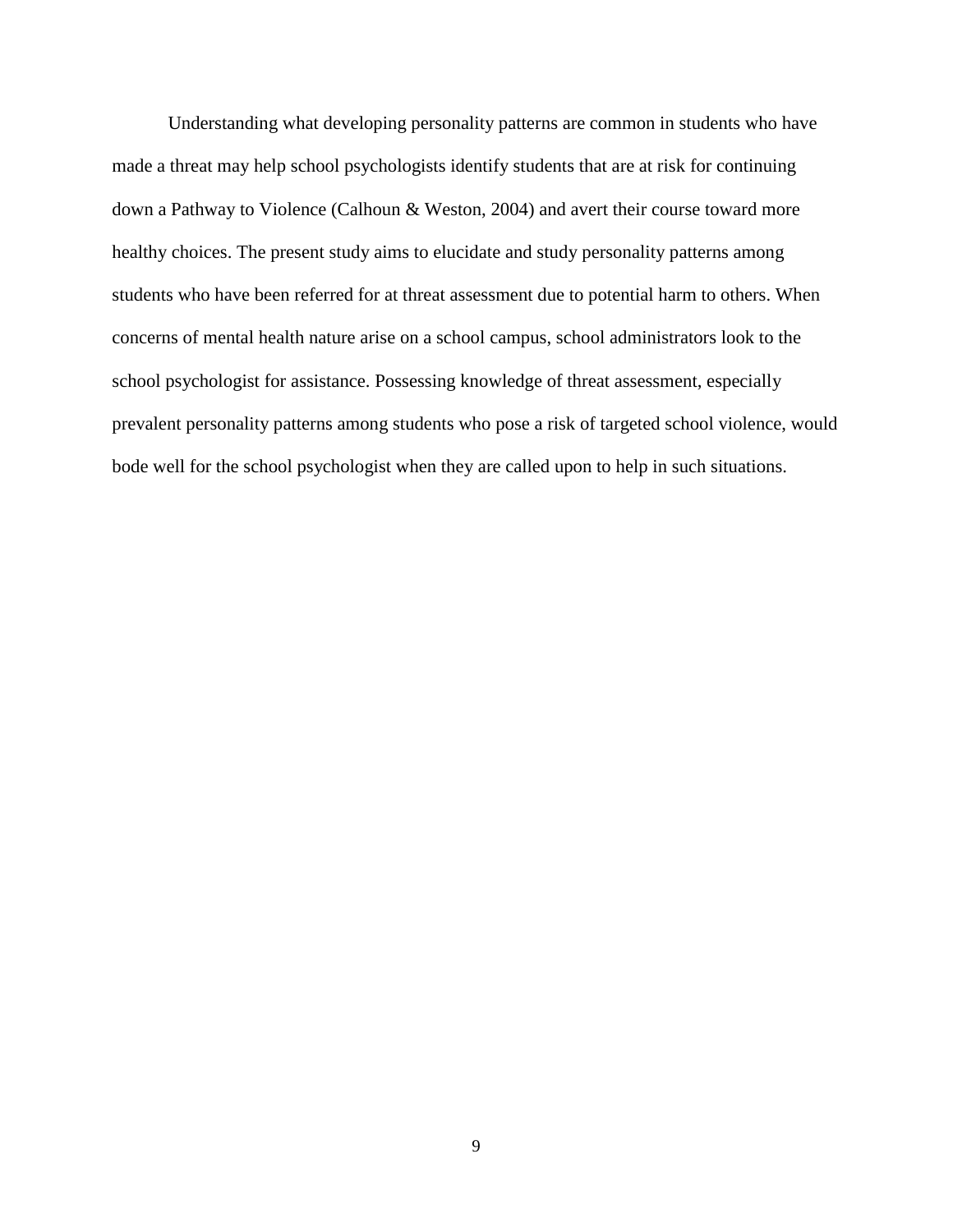# **CHAPTER TWO LITERATURE REVIEW**

The literature that exists related to the topic of targeted violence in schools tends to focus on students who have already committed an act of violence (Cornell, 2003; Gongalves, 2009; Olson, 2009; Matsumoso & Hwang, 2014). The research community has produced work on managing the risk of school violence (Mohandie, 2000; Wanko, 2001) and preventing school violence (Shafii & Shafii, 2001; Daniels et al, 2010). There is also research investigating common characteristics of school shooters (Langman, 2009), antisocial youth (Gentle-Genitty, 2010) boys who are violent (Minden, 2000; Watson, 2007) and girls who are violent (Alder & Worrall, 2004; Stefurak & Calhoun, 2004; Chesney-Lind, 2008). However, research on students who have made a threat, but have not yet carried it out is missing in the literature.

#### **THREAT ASSESSMENT VS. RISK ASSESSMENT**

Threat assessment is defined as "a process of evaluating a threat and the circumstances surrounding the threat, to uncover any facts or evidence that indicate that the threat is likely to be carried out." (Cornell, Sheras, Gregory, Fan, 2009). Many school districts that have a threat assessment team base their protocol on the Secret Service finding of The Safe School Initiative (2002) and the accompanying guide released in 2004 entitled "Threat Assessment in the Schools." Other school districts use the Virginia threat assessment guidelines (Cornell & Sheras, 2006) when creating their threat assessment procedures (Strong & Cornell, 2008).

The study and practice of threat assessment overlaps with similar fields such as risk assessment, however, it must be differentiated**.** Meloy, Hart, and Hoffman (2014) point out several distinctions between threat and risk assessment. Risk assessment, sometimes called generalized violence risk assessment, assesses one's propensity to engage in violent behavior in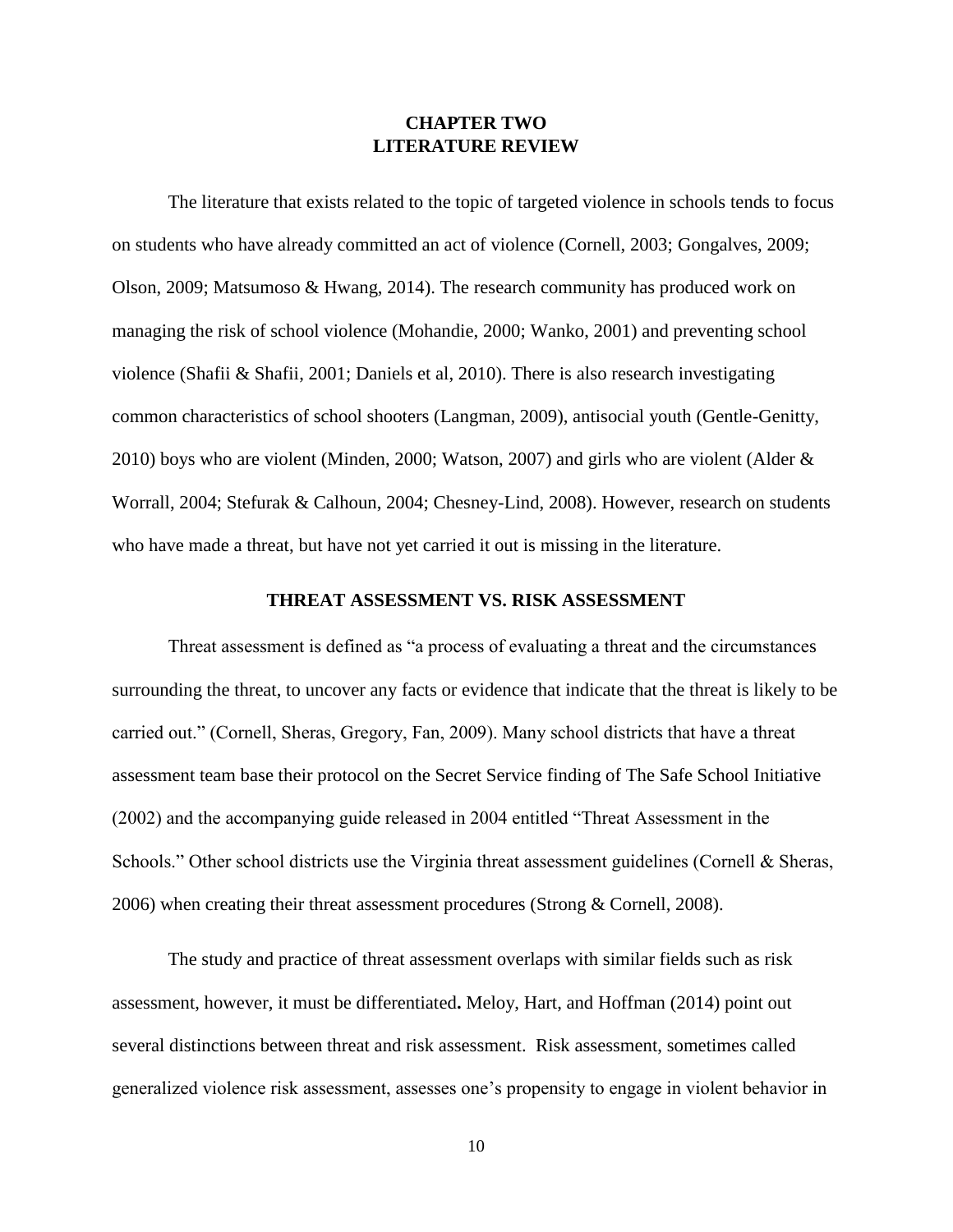general, at an unspecified time and nature, without a specific target. Threat assessment, by contrast, assesses the risk present related to a specific threat, of a specific nature, during specific time frame, with a specific target. Threat assessment utilizes dynamic (instead of static) factors. Risk assessment, by comparison, usually occurs within institutional settings (hospital, jail). Evaluators tend to have more time to collect the data, and the intention is for the results to be used in legal or clinical settings at a later time. Threat assessment utilizes the facts present at the time of the assessment. The determination made by the threat assessment team can change, as the details often change through the course of the assessment. Flexible and creative strategies are required in threat assessment because of the emphasis on management and prevention of an act of violence (Mohandie, 2013, cited in Mrad, Hanigan, &Batemen, 2014).

Recent research has revealed that most school attackers leak information about the impending violence (Stover, 2005, Twemlow et al, 2002; Meloy & O'Toole, 2011). The Secret Service reports that 81% of school attackers made at least one person aware of their lethal intentions and 59% made more than one person aware (Vossekuil et al, 2002). Threat assessment procedures are designed to provide a reliable procedure allowing those made aware of violent intent to safely and effectively make a report and initiate protective action. If a student learns information about an impending attack and does not inform the authorities, an attack may occur when it could have been stopped.

#### **THREAT ASSESSMENT MODELS**

# **Secret Service Threat Assessment in the Schools**

The Threat Assessment guide created by the Secret Service in 2004 is based on the 2002 report on school shootings. This seminal threat assessment guide has been cited extensively in research focusing on threat assessment. Williams and Cornell (2008) cite the Secret Service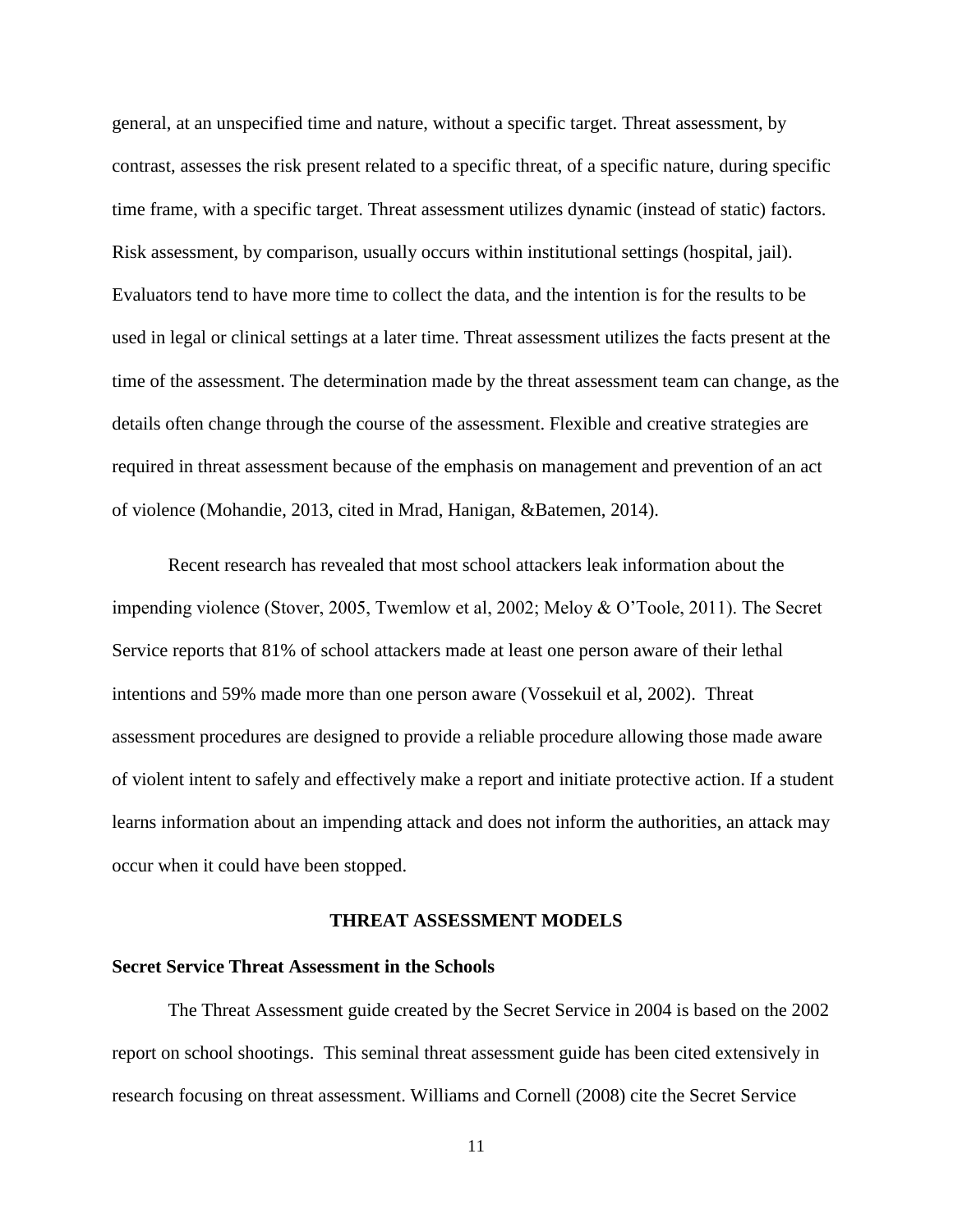report (2002) in their study of middle school students' willingness to seek help when faced with the threat of targeted school violence. Greene (2005) employs the Secret Service (2002) report as the main source on what a threat assessment entails in his study on strategies for reducing school based violence. Ferguson (2008) cites the Secret Service report in his description of research on characteristics of school shooters in his study on the link between violent video games and students who pose a risk of targeted school violence.

The guide generated 11 questions to guide schools in assessing the risk present when a threat is made. The questions are listed and discussed below (Vossekuil et al, 2002).

1. What are the student's motives or goals?

The student in question is under scrutiny because some comment or behavior he/she has engaged in has caused someone concern. The threat assessment team must determine the student's source of motivation for making the threating statement or engaging in the concerning behavior. Consideration should be given to the current status of the source of motivation, and if the situation/circumstances still exist and persist.

If a grievance is being sustained, the subject of the grievance must be determined and protected. The motive for 34 % of school attackers studied by the Secret Service was attempting to solve a problem. It would be prudent for the threat assessment team to first identify the problem the student is attempting to solve. Then it is prudent find out what, if any, efforts have been made to resolve the problem and if the potential attacker is able to identify any alternatives. The lack of ability to identify or use a non-violent solution to solve a problem is indicative of the potential for higher risk level. The mentality of seeing no other way out is dangerous, and also places the student at a higher risk for suicidal ideation as well.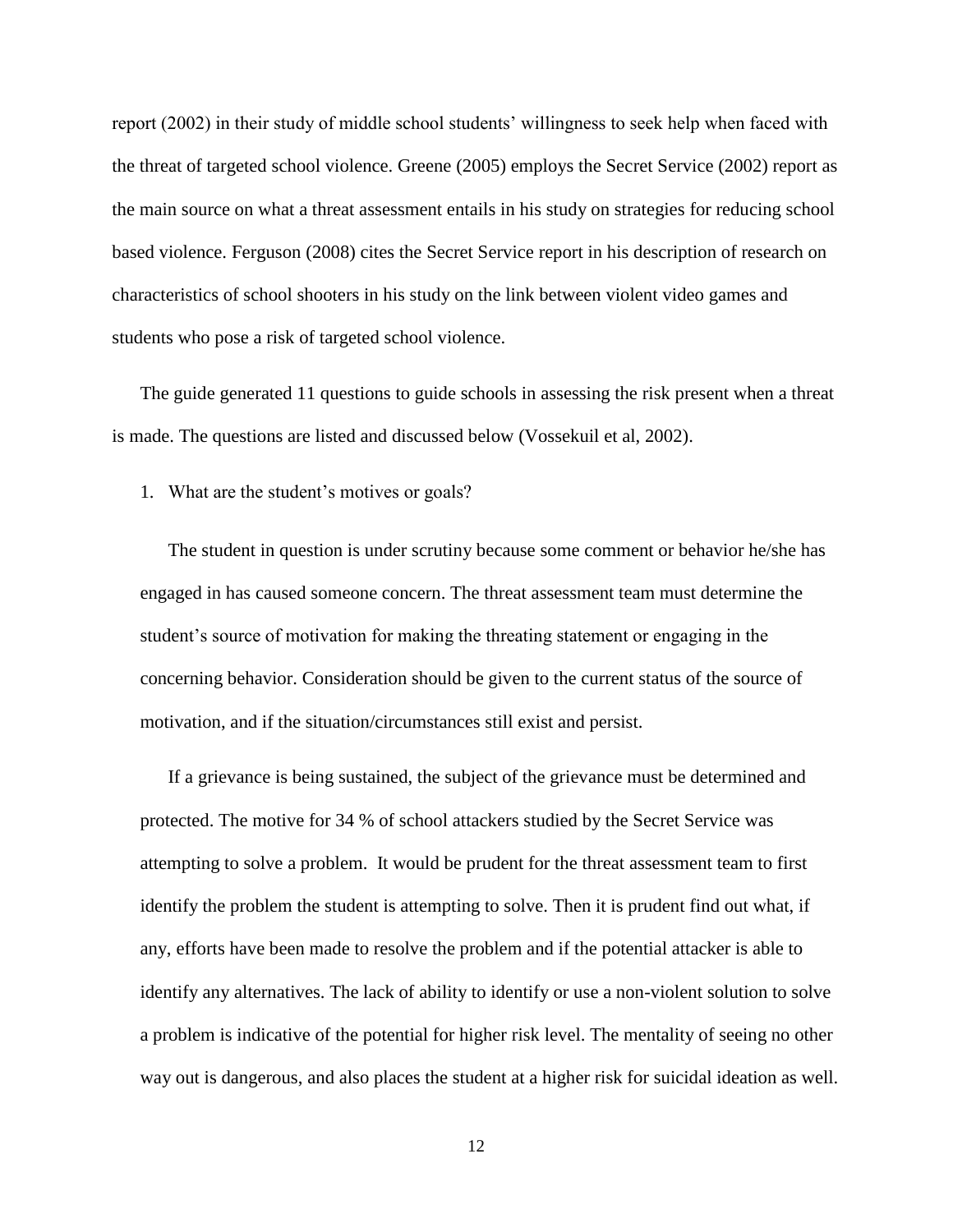2. Have there been any communications suggesting ideas or intent to attack?

The method, frequency, and content of any communications related to intent to attack should be examined as closely as possible. Perpetrators of school violence have communicated their ideas in a myriad of ways including writing in a journal, making posts on social media sites, verbal conversations with peers, family, and staff members.

Communications with friends of the potential attacker should be investigated. In many cases, school attackers have given a warning to preferred peers, so the friends will avoid being hurt in the attack. Many school attackers have attempted to recruit friends to participate in the attack as well. Friends and acquaintances should be chosen carefully and discretely interviewed for any leaked knowledge of the possible threat posed.

3. Has the subject shown inappropriate interest in school attacks or attackers, weapons, or incidents of mass violence?

Students who are referred for a threat assessment who have researched topics related to school attacks, weapons or incidents of mass violence should be questioned about their interest in the topic. Study of violent topics may be a part of a school assignment, but the choice of the topic of school attack or mass violence should be questioned. If the threatening content was discovered because it was a part of a school project, the teacher of the class for which the assignment was given should be interviewed to determine how the topic was chosen.

Many boys have an interest in weaponry and play games that employ fantasy versions of weapons. However, it would be wise for the threat assessment team to inquire about interest in weapons when the student appears to have difficulty letting go of the topic or changing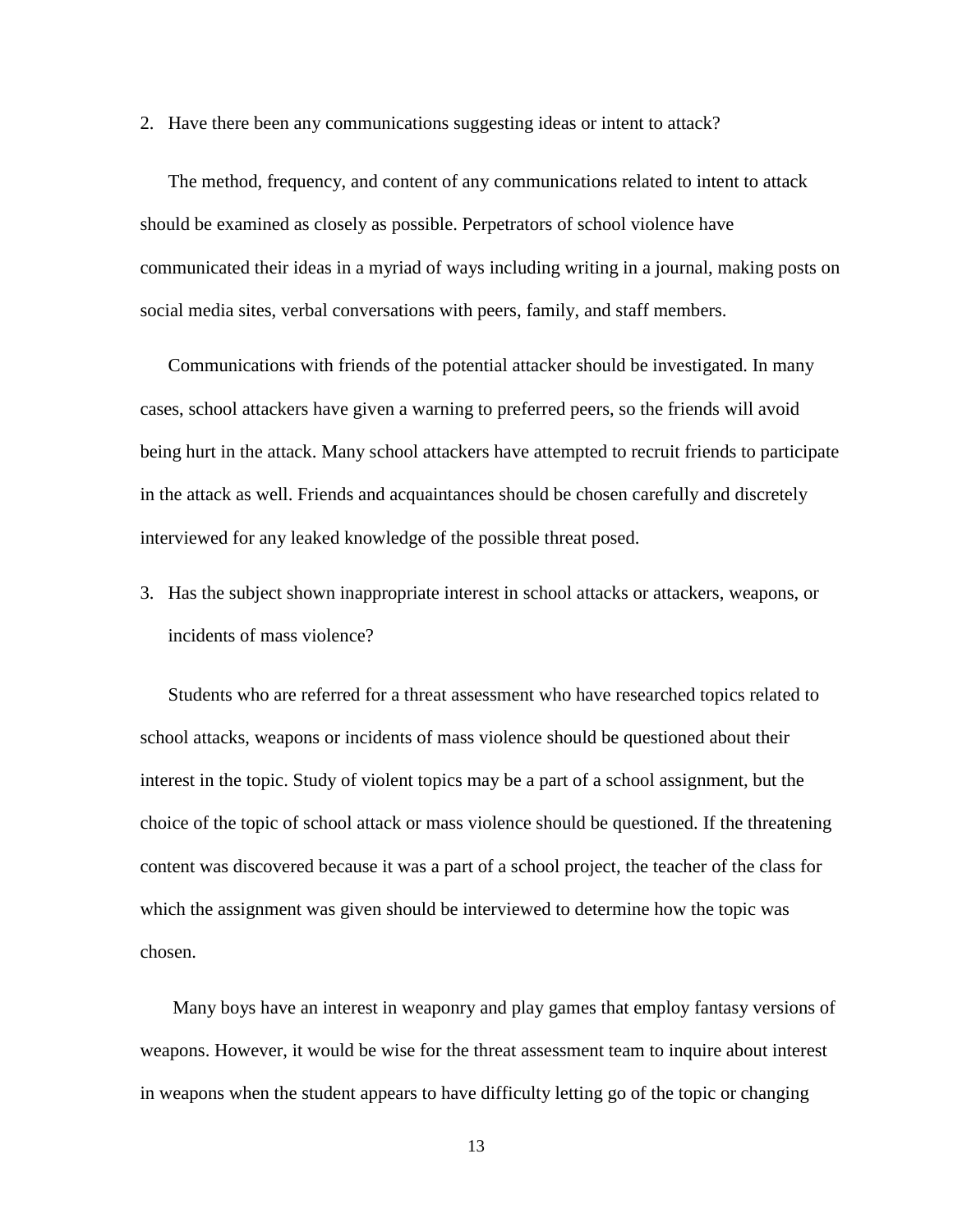subjects. The tendency to perseverate on weapons, school attacks or mass violence is concerning, especially in light of the tendency for perpetrators of school violence to disengage with peers. Lack of healthy contact with peers combined with excessive amounts of time concentrating on violent topics fertilizes existing desire to bring harm to others.

4. Has the student engaged in attack-related behaviors?

Attack related behaviors can include developing a plan for the intended attack. Plans created by students who pose a serious risk of engaging in an attack are different than simply making impulsive statements about hurting or killing people. The plans sustained by high risk students are detailed and well thought out. The Secret Service found that 95 % of school attackers had developed their idea to harm targeted people in advance and 51 % had spent at least a month planning the attack.

Access to weapons can, and should, be assessed through a registered weapons check through the police department. Threat assessment teams should also ask the student of concern and his/her family about access to weapons. The family should be asked about access to weapons instead of relying on the police department's weapons check because weapons are not always registered properly, and weapons can be available at friends', family members' or acquaintances' residences. Any evidence of the potential attacker's efforts to obtain weapons is noteworthy. The desire to obtain weapons should be assessed also. Students who are in the earlier stages of planning an attack may possess a desire to obtain weapons but may not have obtained them yet.

Any information about practice or rehearsing that may be taking place in preparation for the intended attack is salient to the threat assessment. Common research for intended attacks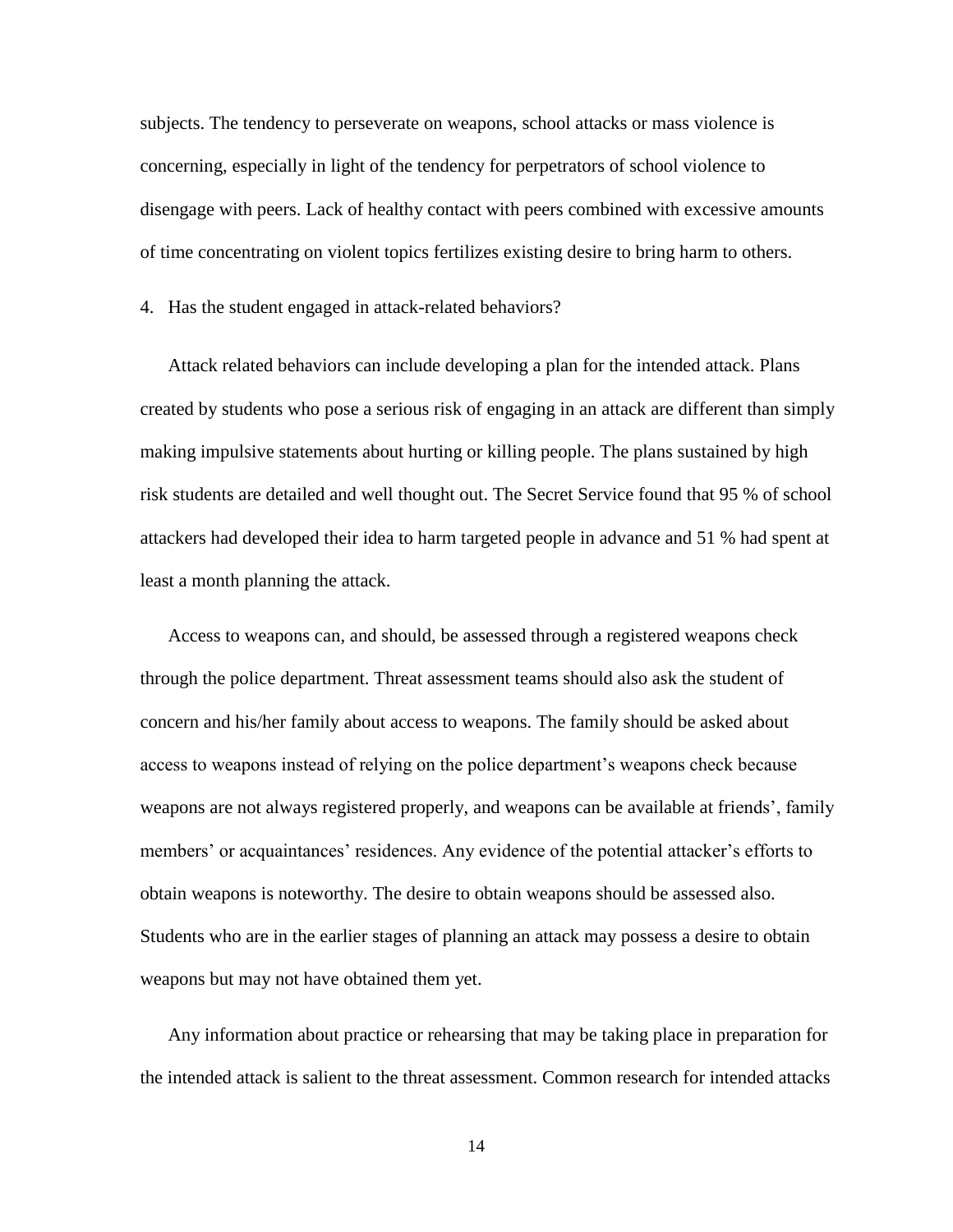tends to include casing locations for the attack, in an attempt to find the preferred location for the violence to occur.

5. Does the student have the capacity to carry out an act of targeted violence?

Capacity is assessed in different ways. First, the student's intelligence, reasoning, and organized thinking/behavior necessary to carry out a targeted act of violence needs to be determined. If the student receives special education services, the confidential file containing psychoeducational assessments can be reviewed for data related to the student's capacity. If the student does not receive special education services, grades in school or outside assessments provided by the student's family can serve as measures of capacity. Administering an assessment of capacity during the process of the threat assessment may be the best option for a threat assessment team to determine if the student possesses the capacity to plan and carry out an act of targeted violence.

Second, the threat assessment should assess the student's capacity in terms of access to weapons and equipment needed to carry out the attack. If the student has begun to collect the weaponry and assistance necessary to carry out the intended attack the threat risk level is going to increase greatly.

6. Is the student experiencing hopelessness, desperation and/or despair?

Throughout the threat assessment the team should attempt to uncover any sentiment that the situation will not and cannot get better for the student. Potential perpetrators of school violence who have no positive sense about how the future will turn out for them have no reason to try non–violent methods of getting what they desire. The depths of the student's suffering should be assessed, to learn of the level despair he/she is experiencing. Any suicidal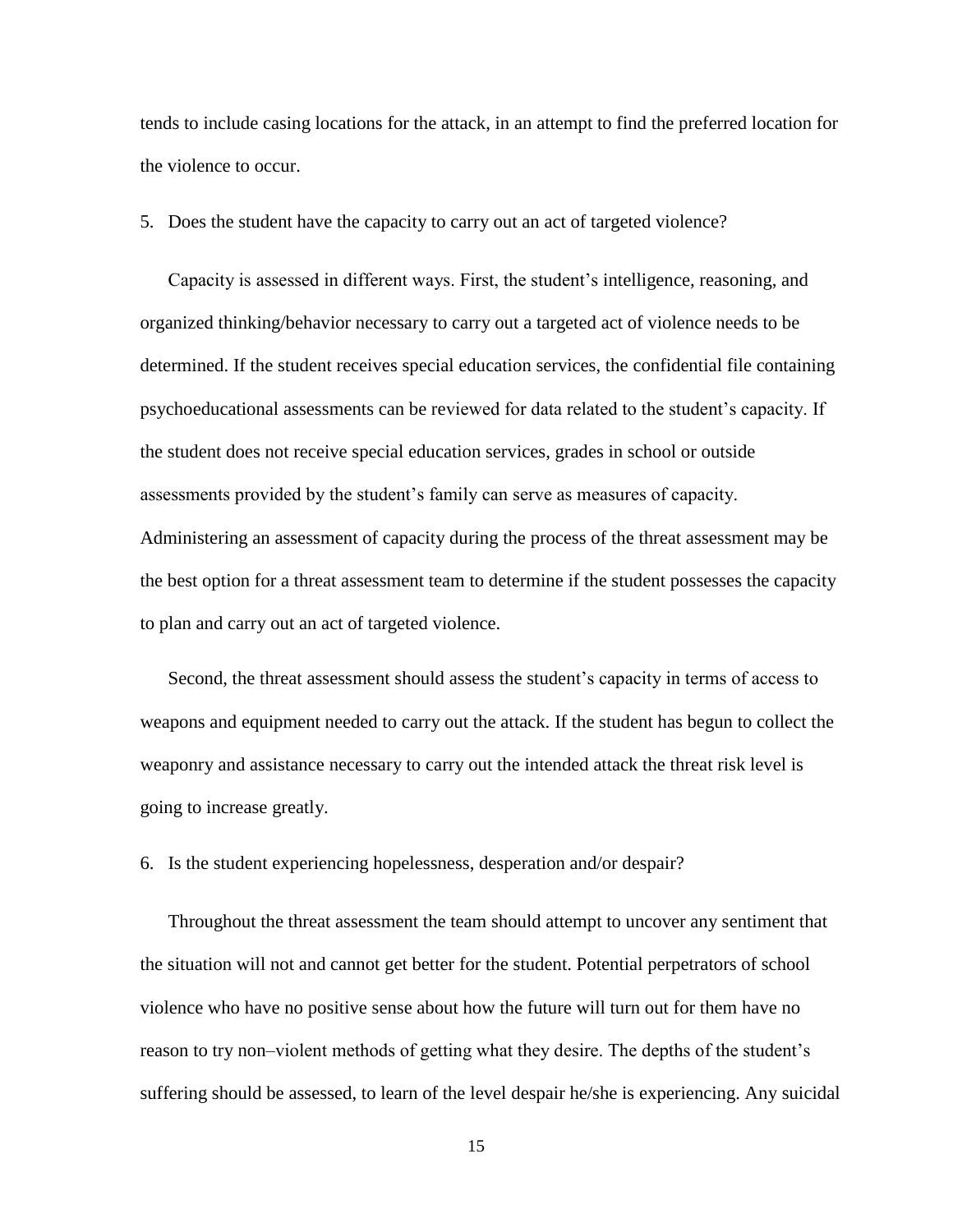ideation that is discovered during the threat assessment process should be noted and addressed immediately.

7. Does the student have a trusting relationship with at least one responsible adult?

A sense of belonging is a powerful deterrent of violent behavior. The threat assessment team should make attempts to learn if the student of concern has any connection with at least one trusted adult. How emotionally connected or disconnected the student is to other students will play a significant role in the threat assessment. Connectedness is a deterrent to the risk of self-harm as well as the risk of harming others.

The presence of recent real or perceived failures, losses or situations that resulted in a loss of status should be assessed during interviews with the student, parents, and school staff. Records review can also lend to this data gathering. Some examples of recent a failure/loss might include earning a failing grade, not being selected for a sports team, being rejected by a romantic or a social interest.

8. Does the student see violence as an acceptable or desirable or the only way to solve problems?

Threat assessment teams should consider if the student is in an environment that implicitly or explicitly endorses violent as a preferred means of solving problems. During the parent interview the family principles related to the use of violence should be assessed. In some situations, students have been dared or encouraged by peers to engage in a violent act. Beliefs of students who have engaged in school attacks are typified by the belief that there is no other way out, there is, nothing to lose and violence is the only way to end their pain. This unhealthy dynamic should be investigated as much as possible.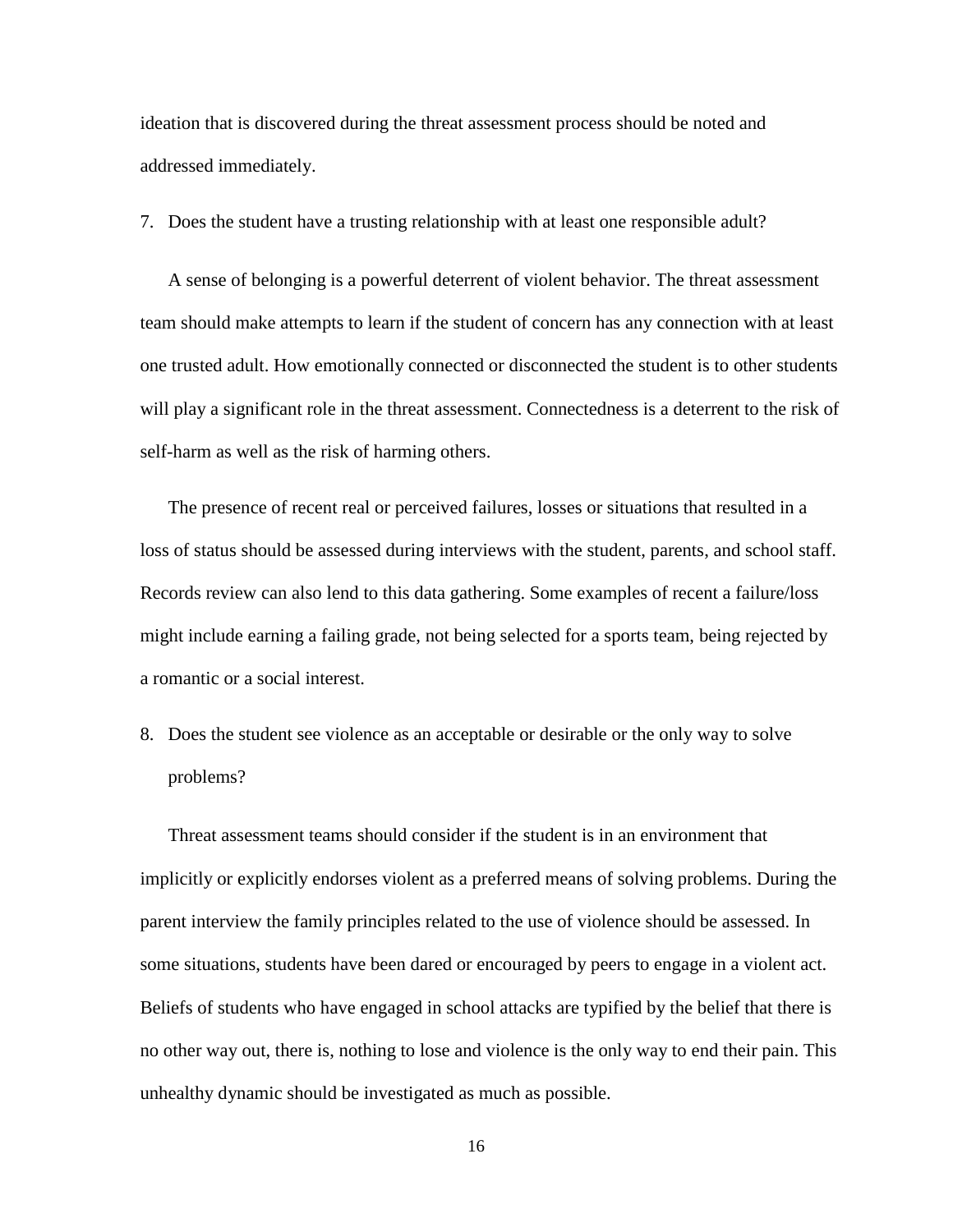9. Is the student's conversation and "story" consistent with his or her actions?

It is important to watch for inconsistencies between the student's statements and his/her actions. Incongruous behavior is indicative of dishonesty and raises the concern level. Consistency between the student's report and his/her demeanor should also be taken into account when deciding the risk level and planning the action plan. Reading nonverbal cues will be a powerful skill for threat assessment team members. The question that should be asked is, "Does the effect of the student in question match his/her report of intentions and actions?" The behavior observed during discovery of the threat is revealing. The absence of remorse, defensiveness, agitation, blaming others, a sense of justification are all factors that would increase the level of risk.

#### 10. Are other people concerned about the student's potential for violence?

Assessing other's concern about the student's violent potential is more than assessing for social popularity. During the witness and school staff interviews it is important to take note of any students or school staff members who may report uneasy feelings related to the potential attacker's character and behavior. Special consideration should be given to any rapid and recent changes in daily functioning, behavior or affect that have taken place. Concerns expressed by peers and school staff members should be focused on safety related concerns and rapid changes or deterioration in behavior. The sentiment that the student that poses a threat is simply odd or abnormal is not enough to warrant a true fear for the safety of the school campus. Awkwardness does not predict future violence.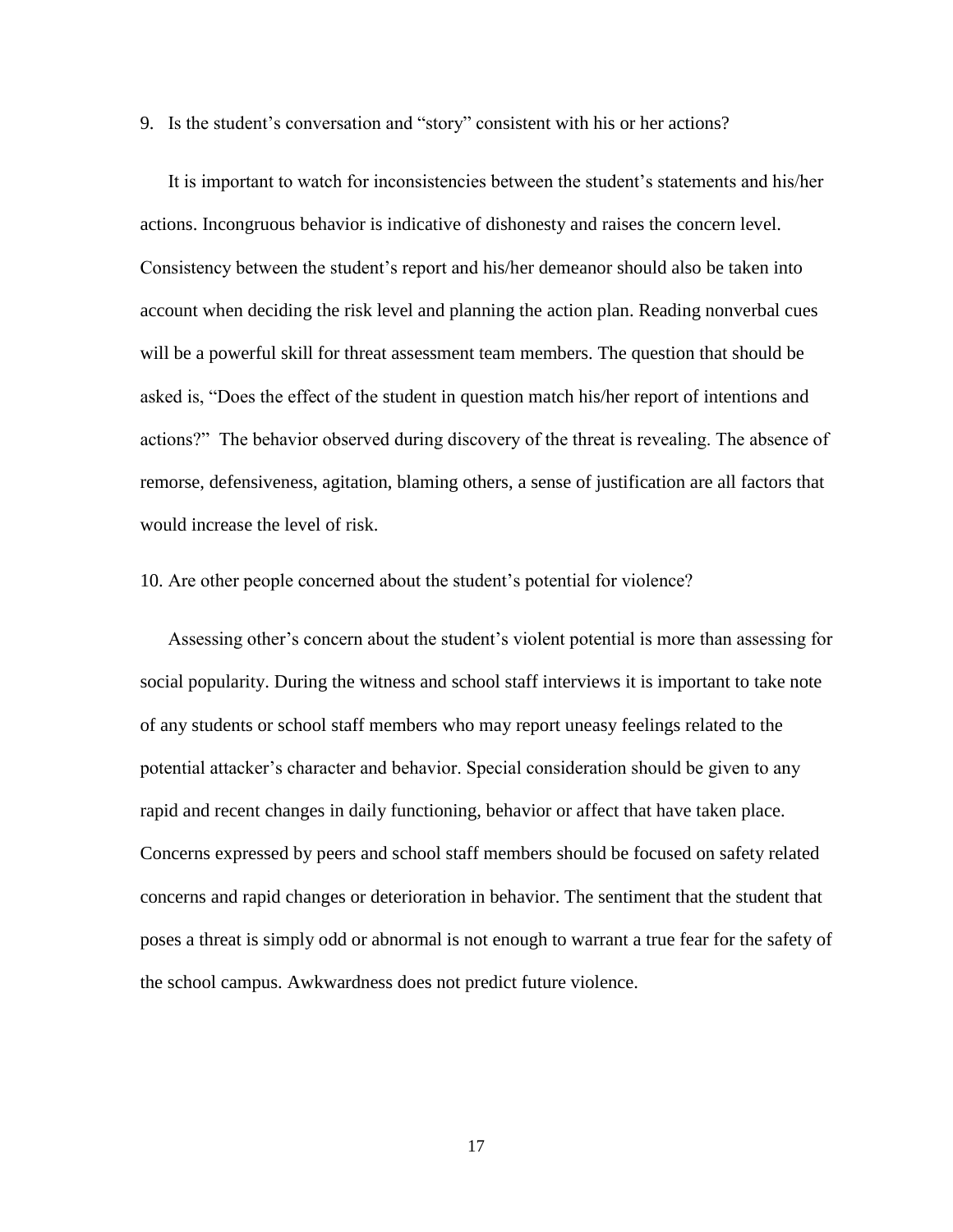#### 11. What circumstances might affect the likelihood of an attack?

Situational factors that are impacting for the potential school attacker are salient to the threat assessment. The perception of the current circumstances of the student in question should be the focus of understanding. It is important for the threat assessment team to acknowledge that the potential school attacker's perception of undesired circumstances can be skewed from reality and the perception of those around him/her. Comparing the student in question's account of events with corroborated facts can illuminate discrepancies in the student's story and make life-saving facts known. Calhoun and West's (2004) work points out that circumstances and context are salient factors in threat assessment. The context within which the threat was made is essential data. Assessing the context of the threat enables the threat assessment team to determine if the threat was made during an emotional outburst and was not indicative of a true desire to harm others.

#### **The Virginia Student Threat Assessment Model**

Dr. Dewey Cornell at the University of Virginia has made a career out of methodology for conducting threat assessments. He is the primary researcher behind the Virginia Student Threat Assessment Model. According to the Youth Violence Project on the University of Virginia more than 3,000 schools in 18 states use the Virginia threat assessment method (Project Threat Assessment, n.d.). The method has been tested by multiple studies demonstrating its effectiveness (Cornell et al, 2004; Kaplan & Cornell, 2005; Strong & Cornell, 2008; Cornell, Sheras, Gregory, Fan, 2009, Cornell, 2011) and has been listed in the National Registry of Evidence-Based Programs.

As reflected in the decision tree in Appendix A there are up to seven steps involved in the Virginia threat assessment model. The first three steps are meant to triage the threat. After the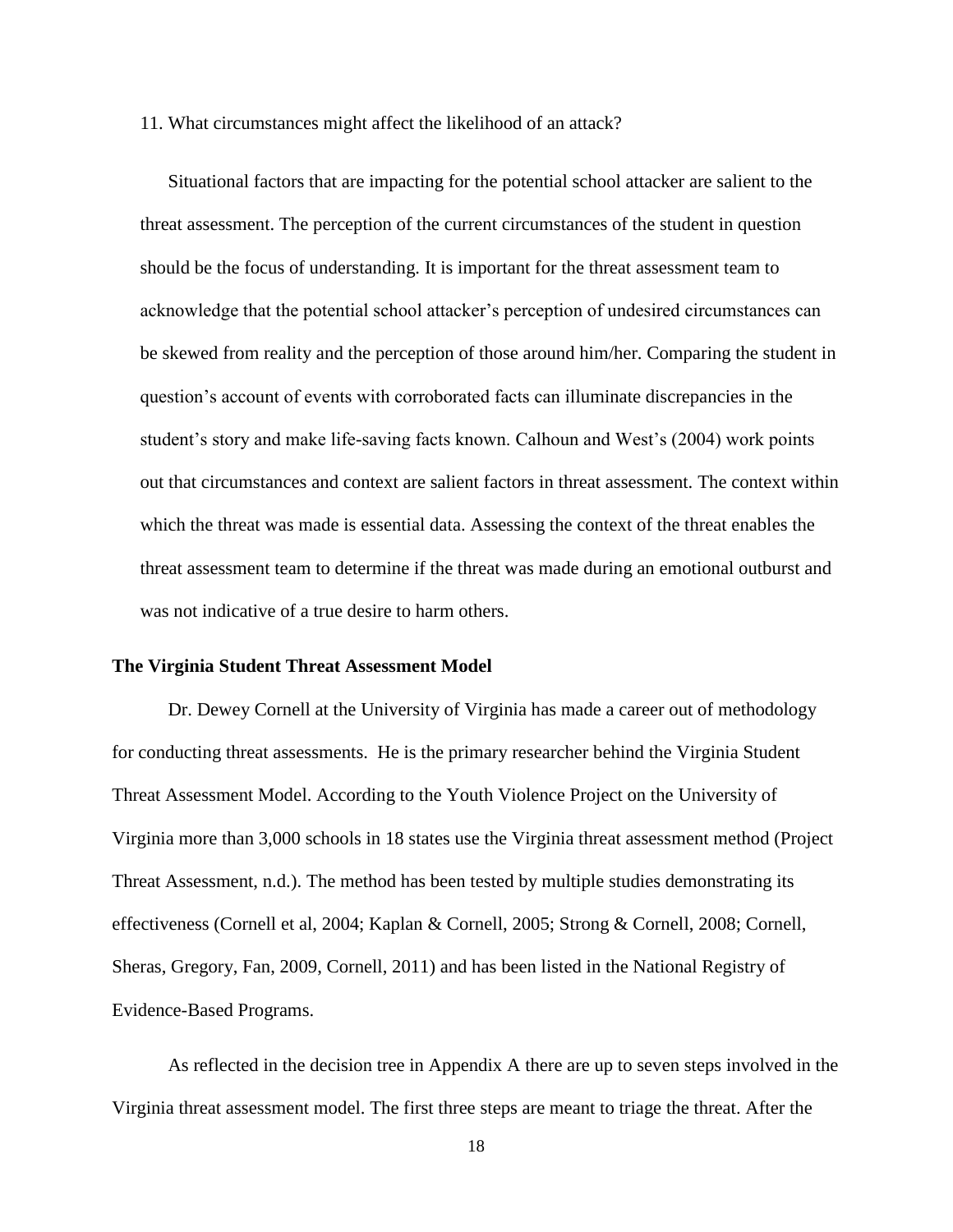threat is reported to school administration, the basic information is evaluated, determining the specific details of what happened when the threat was made or discovered. In order to accomplish this, the student who made the threat as well as any witnesses are interviewed, and information is recorded in writing. The circumstances surrounding the threat's occurrence is considered as a measure of intention, once substantiated by further corroborating evidence.

After the triage of the threat is completed, a decision is made determining if the evidence present is sufficient to deem the threat transient or substantive. Specific criteria for each type of threat are taken into account in addition to the student's age, credibility and discipline history. A transient threat is a threat that has been determined by the threat assessment team is able to be handled through discipline and counseling resources. A transient threat is typically the result of an emotional outburst. In order to be deemed transient, the potential perpetrator of the threat must not have engaged in any efforts to carry out the threat. If the threat is deemed transient, step 3 is engaged in which the student who made a threat is issued disciplinary action, in conjunction with possible required counseling.

When a threat has been deemed substantive, the threat assessment team has identified enough risk factors and facts that the student in question has taken steps to carry out the threat to warrant further investigation. Consequently, the threat requires further analysis, more aggressive protection for potential victims, and more serious intervention for the student who poses a threat.

Once the threat is considered substantive, the threat assessment progresses to step 4 and the orientation of action taken is in management and prevention of the attack. If the student in question persists in their desire to carry out the threat but the threat is limited to "beating up" the potential victim immediate precautions are taken to protect the child that may be harmed. Parents of the potential victim as well as the student who made the threat are notified. Law enforcement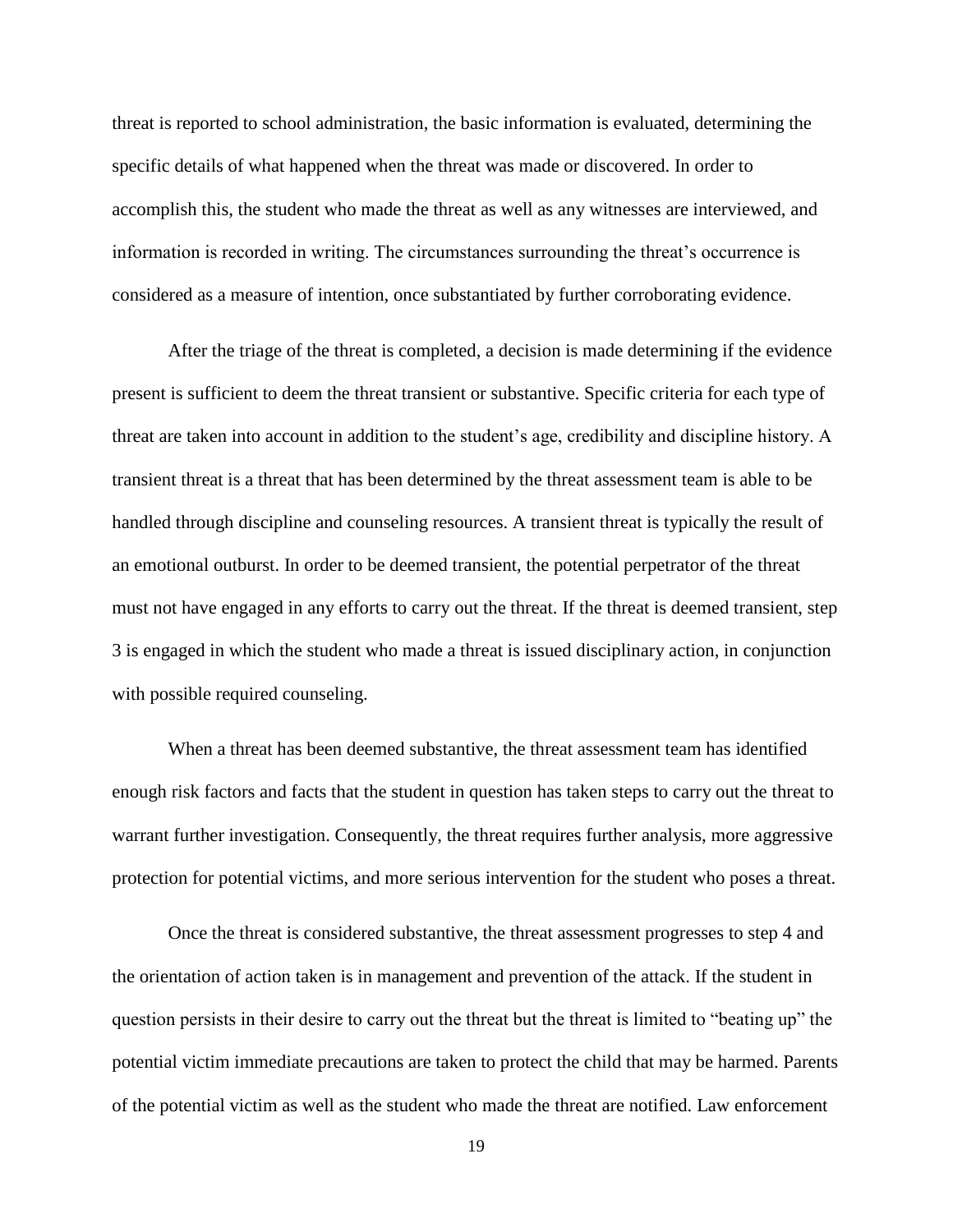can be contacted, and discipline may be issued by school administration. If the threating communication involves using a weapon, death, rape or inflicting serious physical harm more severe steps are taken to contain and prevent the threat from occurring. Step 7 involves staying in contact with the student who made the threat and creating a safety plan to further contain the risk and provide assistance to the student who made the threat.

In order to support the use of the Virginia threat assessment model Cornell et al (2004) conducted a field test study of the model effectiveness included 35 public schools containing over 16,000 students. Using Cornell's model, school-based threat assessment teams assessed 188 cases, 70 % of the referrals were able to be labeled as transient threats, leaving 30 % labeled at substantive, requiring further assessment and intervention. In 2005 Kaplan and Cornell replicated the 2004 study but included more special education eligible students in the sample. Kaplan and Cornell (2005) found that overall students who receive special education services not only made more threats, but the threats made were more severe.

Strong and Cornell (2008) conducted a study in public schools in one of the nation's largest school districts, Memphis City School. Their study examined 209 referrals for a threat assessment and found that use of the Virginia student threat assessment guidelines resulted in far fewer long term suspensions, and only a handful of expulsions. Instead of missing school, plans to address underlying behavior included augmentations to special education plans, the addition of behavioral and academic supports for the students of concern, referrals to the community for counseling and mental health services. The present study analyzes data from cases referred to a threat assessment team that takes a similar approach, assessing the risk of targeted violence present, then offering supports to help deter the student from progressing down the pathway to violence.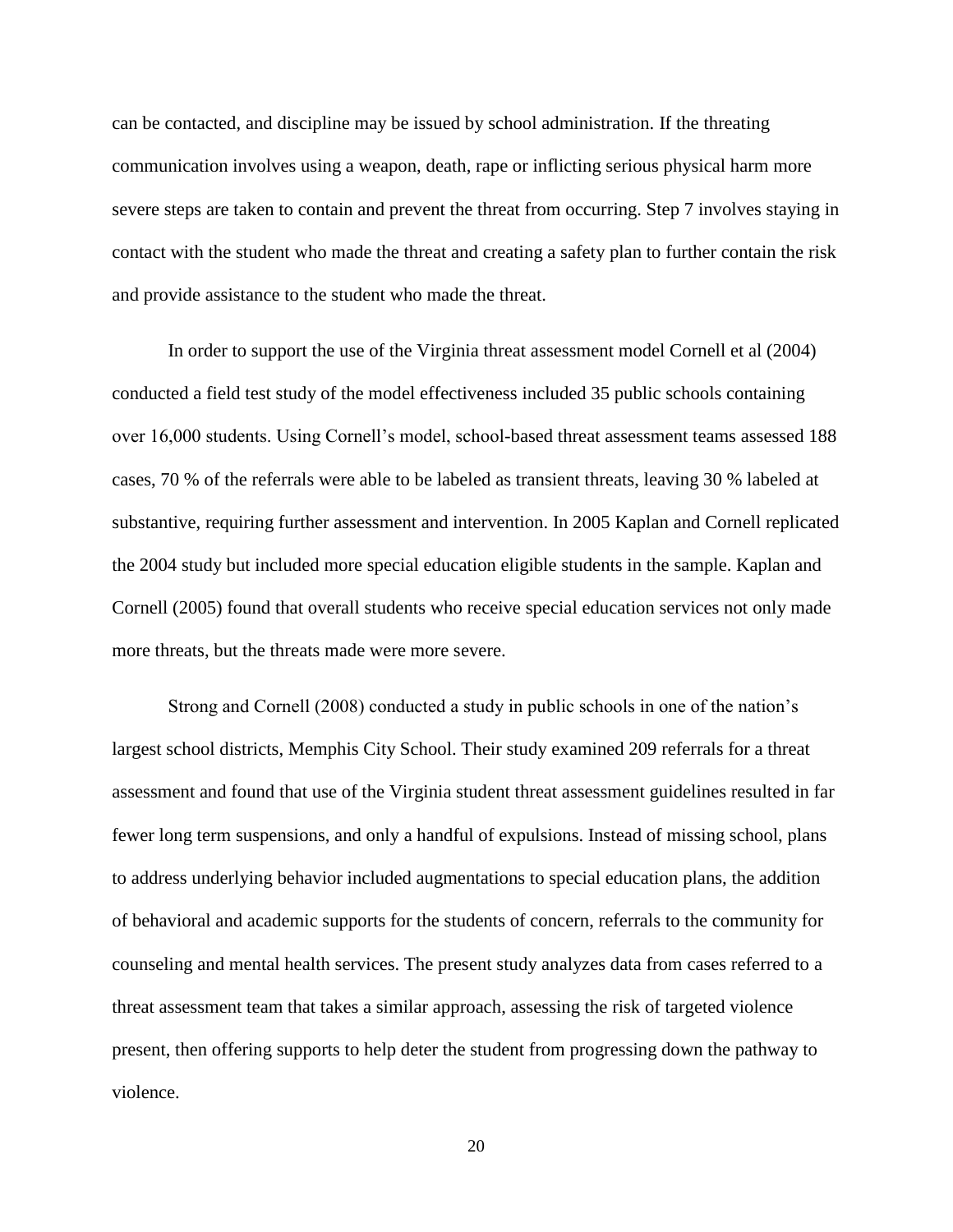Each of the studies conducted by Cornell and his colleagues are informative and add valuable information to the research about the efficacy of the Virginia student threat assessment guidelines. However, none of the studies focus on the personality patterns (or other key characteristics) within this population of students who pose a risk of targeted violence but have not yet executed an attack. The present study aims to fill the gap in the research.

# **Meloy's Contribution to Threat Assessment**

J. Reid Meloy's research (Meloy, Hart, & Hoffman, 2014; Meloy, Hoffman, Guildimann, & James, 2011; Meloy & O'Toole, 2011) differentiates between two psychologically distinctive modes of violence: affective and predatory. Affective violence can be addressed as general violence, while predatory can be regarded as targeted violence. Affective aggressive accts are impulsive, unplanned and aim to reduce a perceived immediate risk hazard of abandonment or rejection. Predatory aggression is "cold blooded", characterized by premeditation, control, intentional action. The goal of predatory aggression is to establish power, or dominance, and obtain revenge and notoriety.

Meloy outlines his model for threat assessment in his book, "Violence risk and Threat Assessment: A Practical Guide for Metal Health and Criminal Justice Professionals" (2000). His biopsychosocial model contains 18 risk factors in three domains. Individual/Psychological Domain contains the following risk factors: male gender; age 15-24; past history of violence: frequency, recency, severity; paranoia; intelligence (low cognitive ability is most common for affective violence; higher cognitive ability is most common for predatory violence); anger problems (frequency, recency, severity); psychopathy and other attachment problems.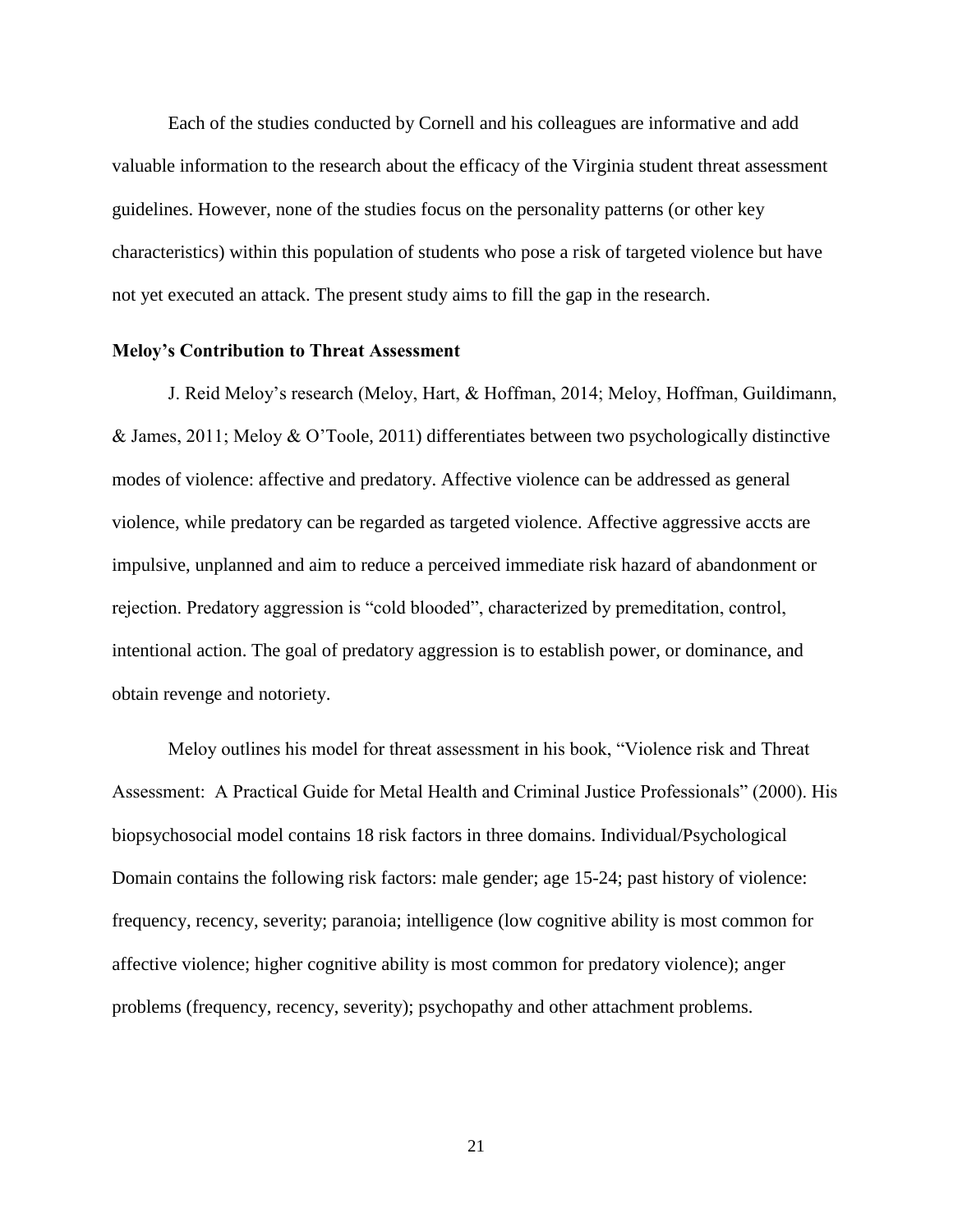Social/Environmental Domain contains the following risk factors: family of origin violence; adolescent peer group violence; economic instability or poverty; weapons history (skill, interest, approach behavior); victim pool; alcohol and/or psychostimulant use; popular culture.

Biological Domain contains the following risk factors: history of central nervous system trauma; central nervous system signs and symptoms; objective central nervous system measures; major mental disorder.

The threat assessment model proposed by Meloy has application guidelines. Assessing the student in question on all risk factors specified by the model is recommended. While this does not allow for a simple addition calculation to determine a threat risk level, it does allow the threat assessment team to support the assessment outcome on data driven research. When deciding on a level of risk, the domains are weighted relative to the severity of the risk factor as well as the dynamic or static nature of the risk factor. Risk factors that are not able to be decreased through treatment or intervention (static) will impact the level of risk assigned to the threat more so than risk factors that can be addressed through preventative measures (dynamic).

Meloy cites Hoffman and Roshdi's (2013) work that established a four-stage pathway model of severe targeted violence in schools. This model builds on Weston and Calhoun's (2003) Pathway to Violence, which focused primarily on external factors exhibited by the perpetrator. The Pathway Model proposed by Hoffman and Rashdi (2013) addresses the internal state as well as the observable behavior that is expressed by the perpetrator.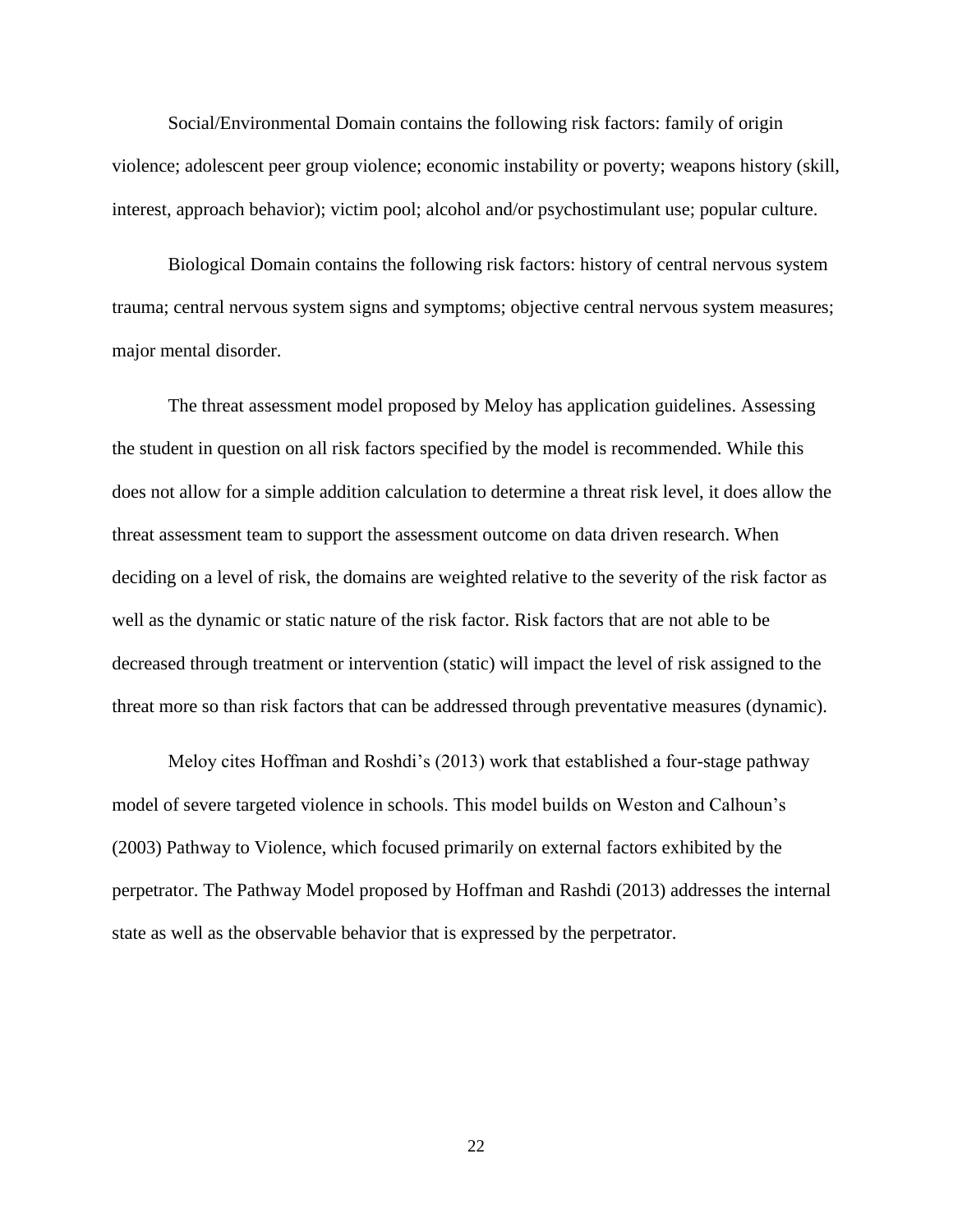#### **COMMUNICATING THREAT RISK LEVEL**

At the conclusion of a threat assessment a report is typically written to document and summarize the data collected and the decisions made based on the salient information available at the time of the assessment. At the conclusion of the report the level of risk of a targeted attack occurring is stated and described. The risk level informs the action plan that establishes concurrent, but individually designed interventions.

Research on communicating risk levels, as opposed to violence prediction is a fairly new approach (Monahan & Stedman, 1996). Kirk Heilbrun and his counterparts (2000) have described risk communication as "the link between risk assessment and decision making about risk." Heilburn's work (Heilbrun, 1997; Heilburn et al., 2004) assessed clinicians' preferences concerning the form of risk communication, identifying descriptive, prediction-oriented, and management-oriented as being the three most common.

Descriptive risk communication places the primary concentration on identifying risk factors present but does not expand any further or make any inference about the chance of future behavior. As the name implies, the descriptive risk form of communication simply describes and does not predict or call for any specific future action. The result allows the clinician to avoid overstepping their bounds, but also provides limited satisfaction to the reader in that there is no clearly stated conclusion (Borum & Verhaagen, 2006).

Predictive-oriented risk communication, used primarily in forensic and clinical settings (Borum, 2006), make a concrete statement concerning likelihood of future violence. This can be communicated in percentages (55% likelihood), categorical terms (Student A is dangerous), or using relative descriptors (low risk, moderate risk, high risk).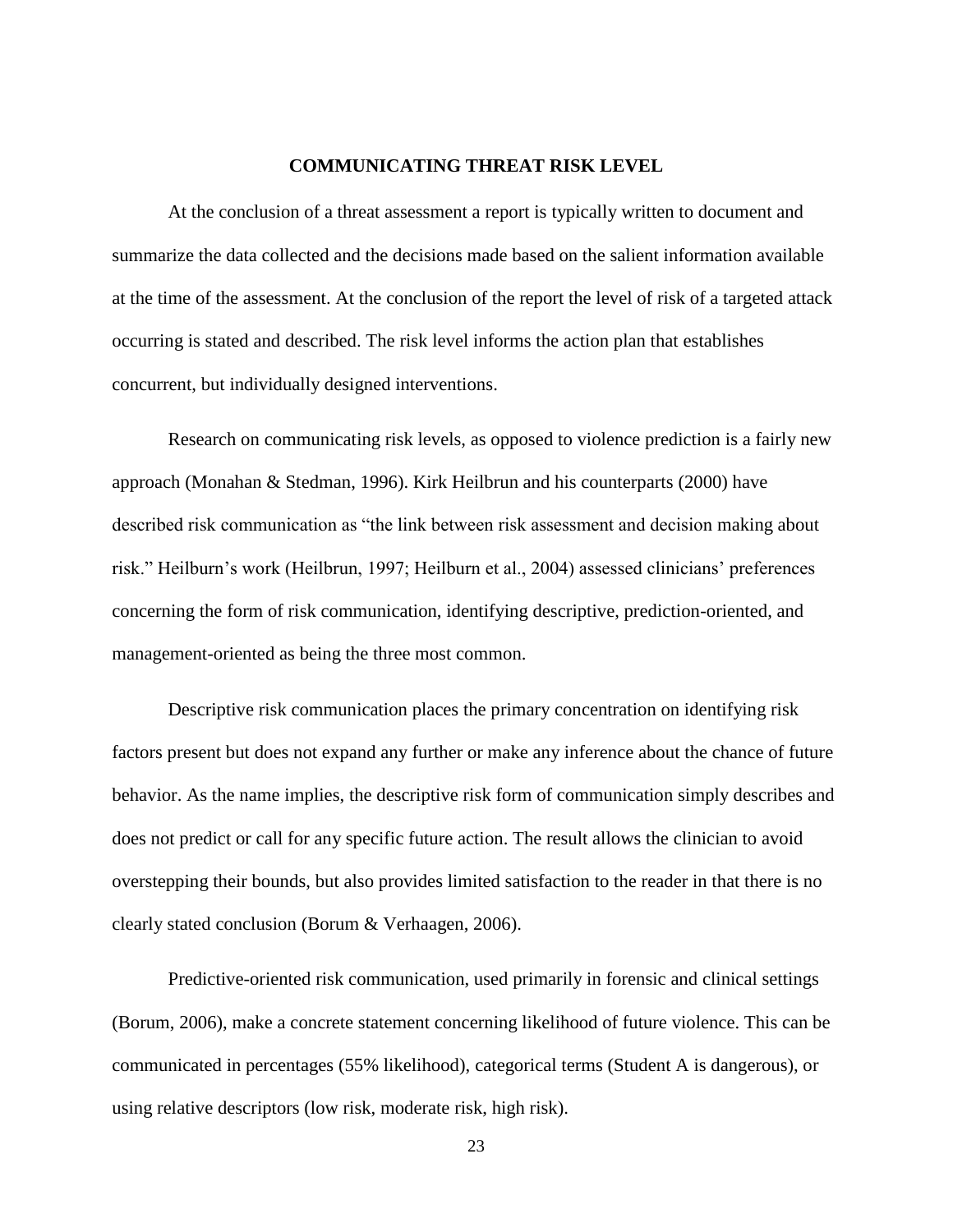Management-oriented or Risk reduction forms of communication underscore risk assessment and management. This method has cohesive roles, as the desired outcome of any risk assessment is to lessen the risk and deter violence from occurring. Some research. The exact probability is not hypothesized. The clinician makes "highly context-bound conditional judgments pertaining to the managing (pg. 136)" of the risk, specifying factors that impact the risk, the conditions that impact the risk and the clinical relevance of the events that may have an influence on the risk present. In order to be able to lessen the risk, the risk factors and conditions need to be measurable and able to change over time.

The risk communication methods described above are taken from studies that are surveying clinician opinion on communication risk levels in a generalized sense, as opposed to targeted violence. Communicating risk of targeted violence is different because the clinician writing the threat assessment report is assessing the risk of a specific event, instead of the risk that the student may engage in a violent act in any form. Meloy, Hoffman, Guildimann and James (2011) address communicating threat risk level specifically. They assert that the threat risk level is not an estimation of the probability that the student will engage in an act of school violence. Instead, the threat risk level communicates the extent to which the student shares characteristics of those who have committed a targeted act of school. The assignment of a threat risk level makes a statement about how similar the potential attacker is to students who have engaged in a school attack.

The method used by the threat assessment team in the present study is a blend of predictive and management-oriented methods of risk communication. One of the following terms is assigned to each case to describe the level of risk of a targeted school attack is present: Imminent, High Risk, Moderate Risk, Low Risk. Along with one of the threat risk level terms a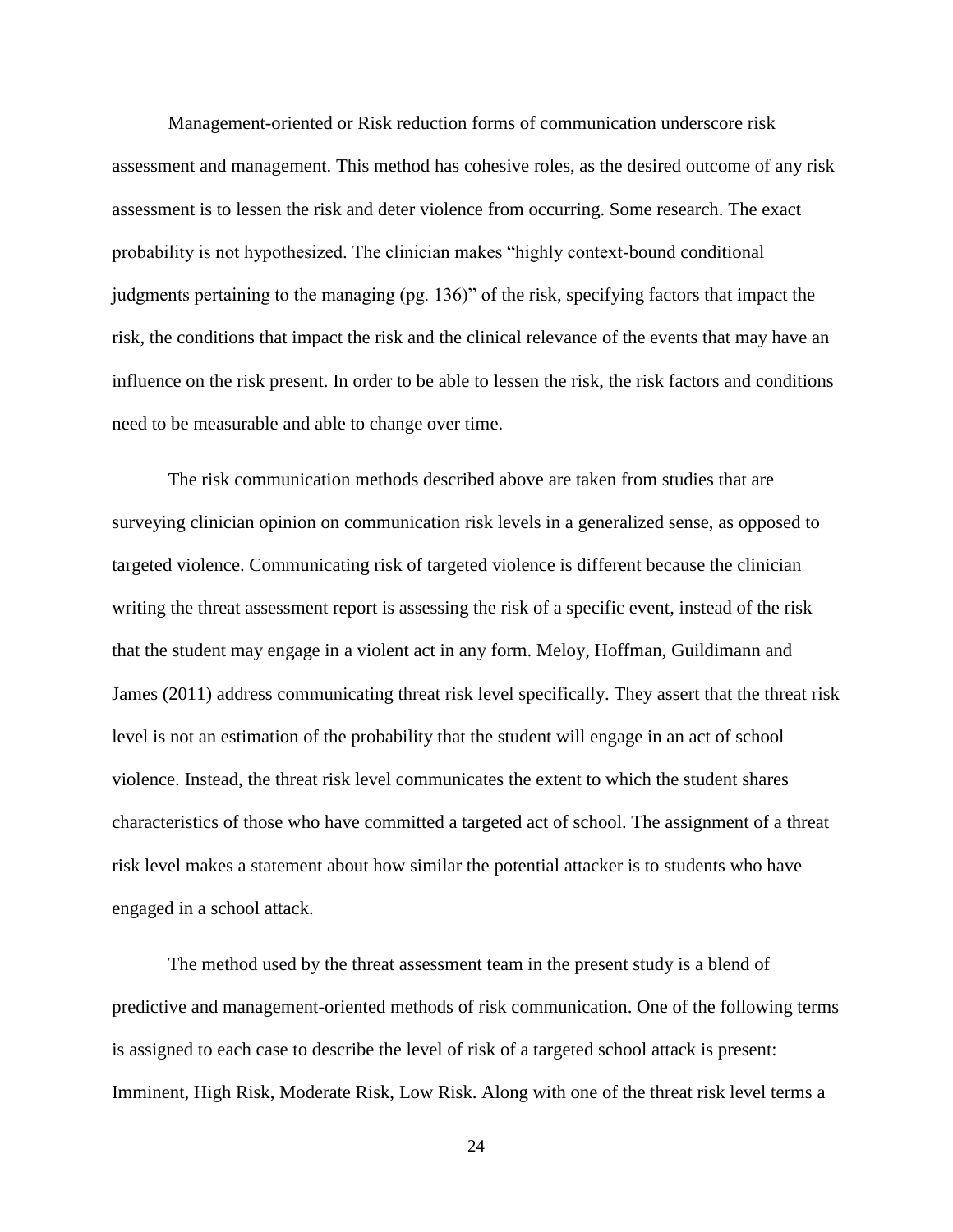description of the salient risk factors and suggestions for management of the risk factors are specified, in an effort to manage the risk and deter violence., Placing all threats on the same continuum allows for quick comparison, and easy understanding of what risk is present for the parents, school administrators and community based therapists that are the consumers of the threat assessment report.

The risk levels used by the threat assessment team in the present study are based on the model for threat risk levels in "The Handbook for Campus Threat Assessment Teams" written by Designer, Randazzo, O'Neill, & Savage (2008).

Imminent risk is the most severe risk level, usually resulting in hospitalization or incarceration. In situations where the immanency of the threat becomes apparent during the threat assessment process, the level of imminent risk is assigned to the situation and immediate action is taken to secure the student who has made the threat, cease progression toward the targeted act of violence, and protect potential victim/s.

High Risk is the risk level reserved for situations in which several risk factors are identified. In High Risk situations the motive for the threatening student is malicious, and the student typically lacks remorse for having caused distress and guilt for doing something wrong. Feelings of justification are often expressed, as the students who make the threat tends to feel his/her desire for revenge is justified for the real or perceived wrong they have suffered.

Moderate concern risk level is assigned to situations in which the student has made a threatening comment, but the intention was to intimidate or exert power over the potential victim. In these situations, the student typically makes a direct threat to the potential victim, or communicates the threat is such a way that he/she knows the potential victim will learn of the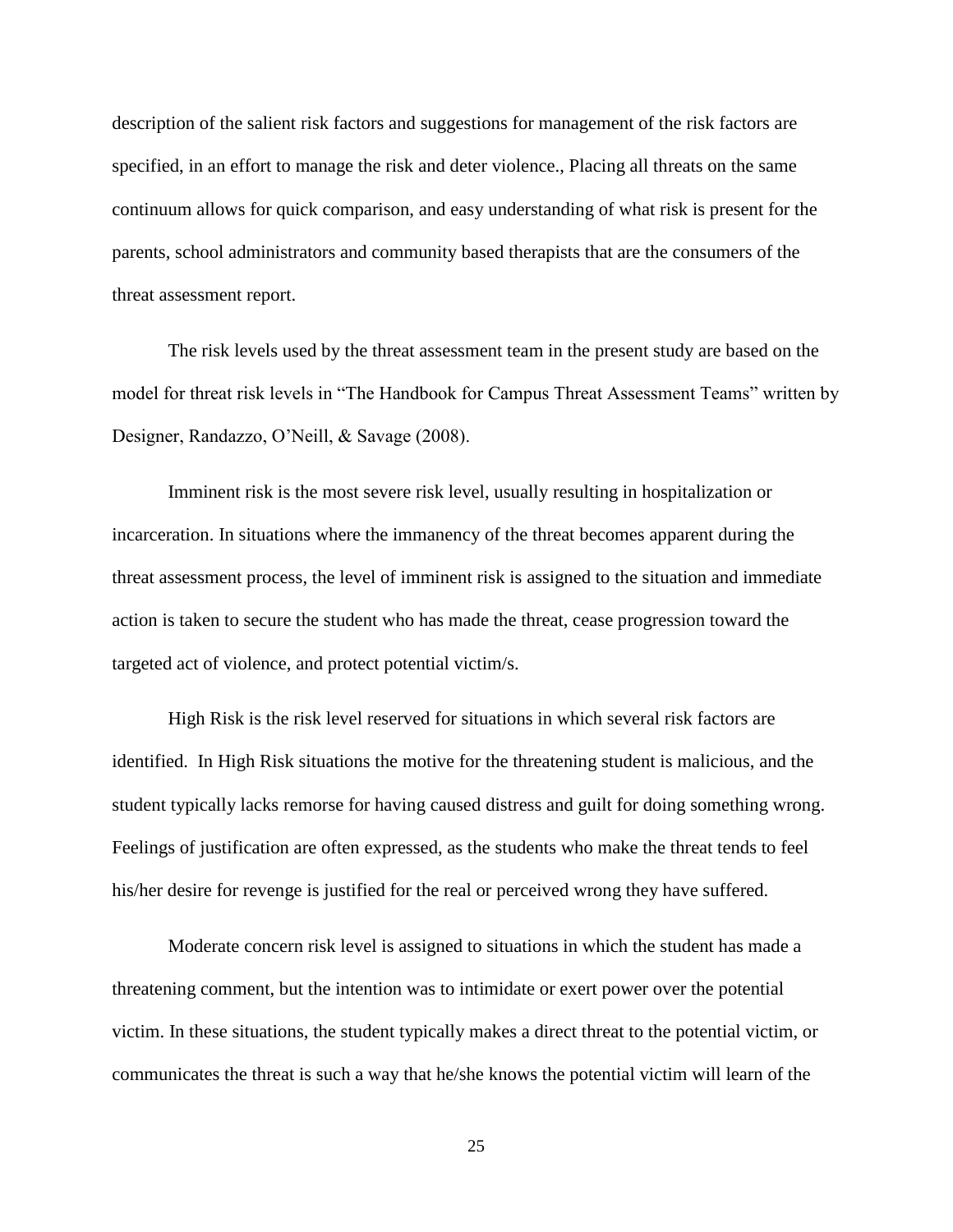threatening comment. Although remorse and guilt may not initially be expressed, eventually the moderate risk student will confess to simply wanting the potential victim to be scared and comply with his/her wishes.

Low risk is reserved for situations in which a threat was never made, and the report of the threat was false. A threat assessment report is still written to establish the lack of risk factors and presence of mitigating factors deterring the student from engaging in targeted violence. The facts of the case that show the threat was never made or that the report of the threat was false are identified.

In application of a risk management approach, the threat assessment team in the present study establishes a follow up plan for each case. The action plans are individualized and vary in level of involvement based on the risk level. Students who are assigned the risk level of Imminent or High by the threat assessment team in the present study, based on salient research on students who have committed targeted acts of violence are monitored and provided resources as long as necessary to minimize the risk present. Moderate risk situations are typically monitored and provided resources for 6 weeks or more, depending on the lack of mitigating factors and severity of risk factors present. The threat assessment team provides an action plan for each case which accomplishes the following goals: informs the student's school of accommodations that are necessary to keep the school and the student who made the threat safe, recommends services that may be provided by the school to support the student academically and teach them the necessary social skill the student lacks that impact the student's educational success. The action plan also lists what the threat assessment team will contribute to assist in managing the risk of targeted violence and in most cases included regular visits from a threat assessment team counselor, as is consistent with a risk management approach.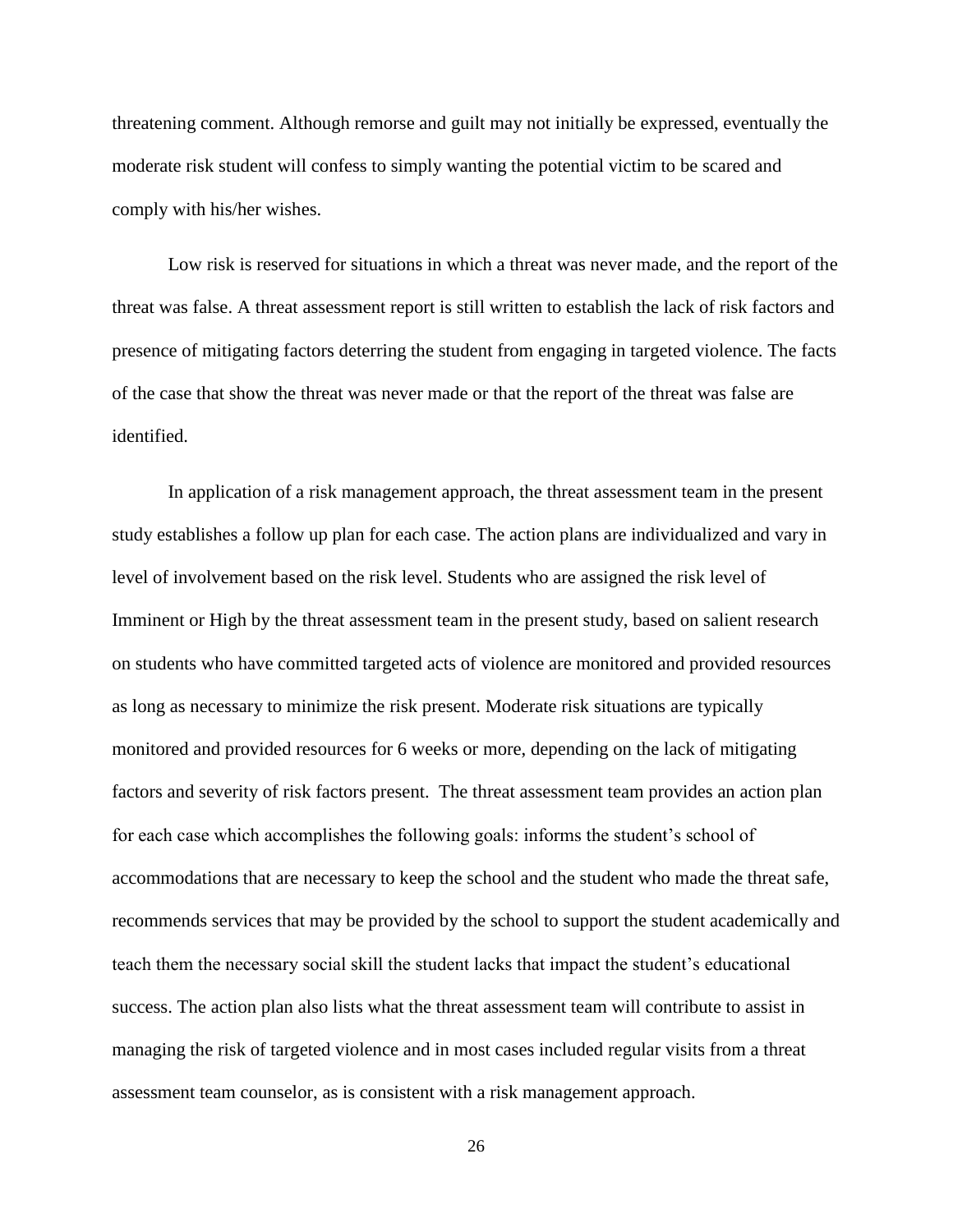#### **CHARACTERISTICS OF PERPETRATORS OF SCHOOL VIOLENCE**

Many factors are taken into account when a threat assessment is conducted to determine risk level of a targeted violent act. The Secret Service (2002) identified common characteristics of a school attacker. One of the Secret Service key findings in their 2004 threat assessment guide emphasizes that forming a profile for students who pose a risk of engaging in an act of targeted school violence cannot be accurate or useful. No profile exists for school shooters due to the wide variance in age, race, family composition, school performance, social acumen, and disciplinary history. The characteristics listed below provide guidance on which behavioral tendencies indicate a student is on a pathway to violence. The demographic data related to age, race and family constellation are reviewed primarily to demonstrate that a profile based on how a student "looks" is not plausible. The remainder of the characteristics demonstrate common behavior of students who are planning to engage in a targeted act of violence.

#### **Demographics**

The ages of perpetrators of school violence ranges from 11 to 21. However, 85% were between the ages of 13 and 18. Most perpetrators studied by the Secret Service were white, comprising 76% of the population studied. The remainder of the subjects included 12% African-American, 5% Hispanic, 2% Native American, and 2% Asian.

The family constellation of school shooters varies as well. The overwhelming majority (44%) lived in two parent homes. While 35% of children in the United States overall live in a single parent home (Children in Single Parent Homes, n.d), only 19% of students in the Secret Service (2002) study lived in single parent homes The balance of the school shooters in the Secret Service (2002) study lived with a foster parent or split time between parents (5% and 2%, respectively).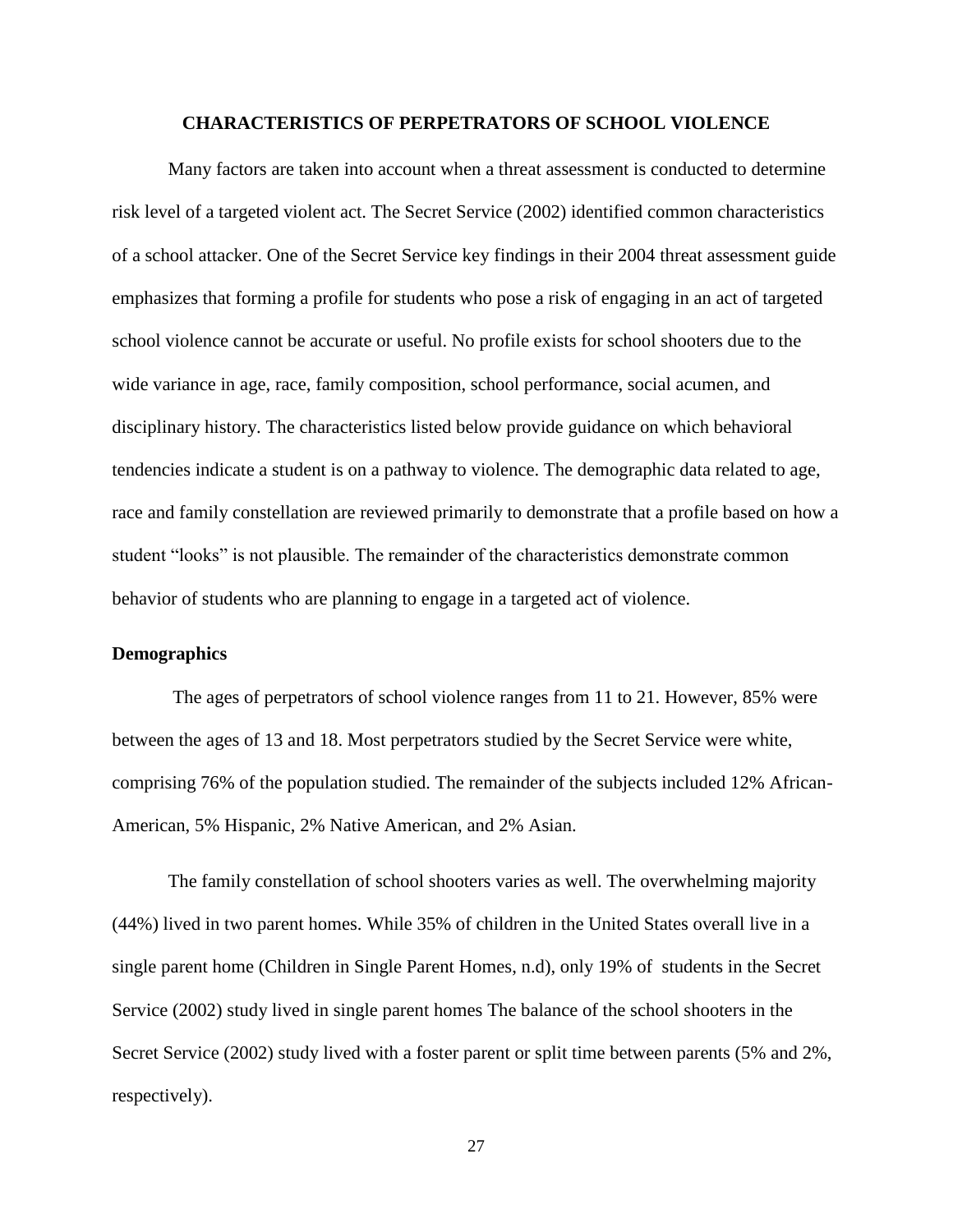#### **Preincident Behaviors**

Preincident behaviors are behavioral tendencies that were commonly observed in students who planned and carried out an attack on their school. These tendencies are related to school performance, school discipline history, social tendencies at school, victimization by bullying, and method and directness of communication of the threat (Vossekuil et al, 2002).

School performance cannot be used as an indicator of possible school violence. The Secret Service study found that 80% of students who have attacked their school achieved at least average grades, with 41% earning only A's and B's. Only 5 % were failing in school and 15 % were low achieving. The academic achievement of students who posed a risk of targeted violence demonstrates the high cognitive and planning ability required to execute a school attack. Students who receive special education have been found to make threats more frequently and with more severity by at least one study (Kaplan and Cornell, 2005). However, most students who have carried out their threat to attack the school did not receive special education. The special education eligibility categories of students who have made a threat to attack their school has not yet been articulated in the research. The present study provides this data for the sample studied.

The largest group of school shooters (63 %) never or rarely have been in trouble at school; only 27 % had ever been suspended and 10 % had been expelled. While a history of aggressive behavior is often a factor considered in threat assessment, school discipline history should be reviewed carefully. A simple frequency count of discipline is not an efficient indicator of threat risk. The incidents need to be analyzed by content, identifying tendencies to plan and carry out aggression. A better indicator of a willingness and comfort with using violence is found more readily in the student's aggressive tendencies at home. As exhibited in the data present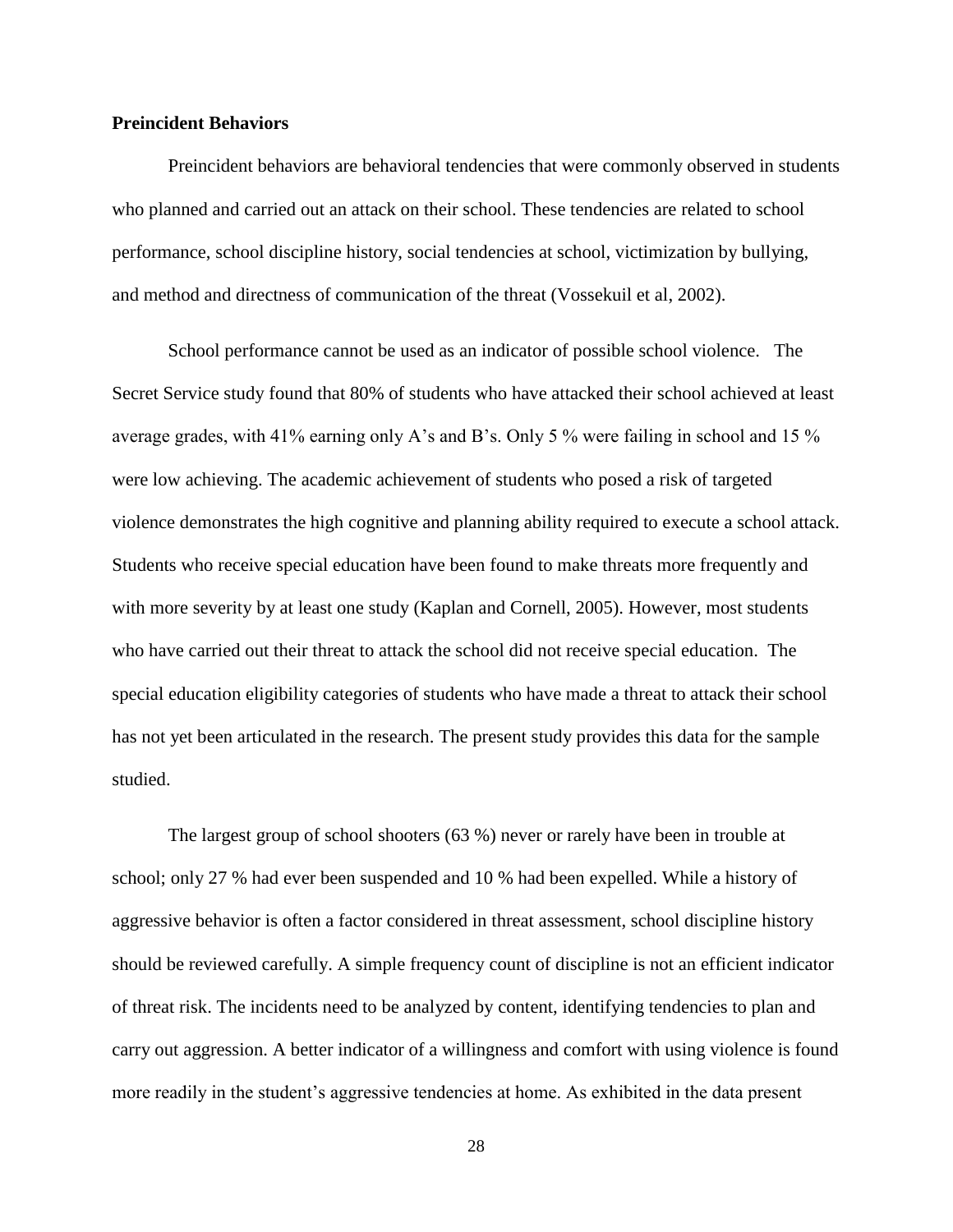above from the Secret Service, having few discipline incidents and have good grades does not preclude one from engaging in school violence. In fact, the students who exist below the school administration's consciousness can be the most dangerous.

The social tendencies of school attackers studied by the Secret Service were found to be varied. 41% were considered mainstream students, with 44% being involved in at least one activity. 27% of school attackers associated with a group that self-identified as being a nonmainstream student. An example of such a fringe group is the "trench coat mafia" groups of the 1990's. 34% of the school attackers were considered loners.

Being bullied has been found to be a common characteristic of students who commit targeted acts of violence. 71% of school shooters in the Secret Service study (Vossekuil et al, 2002) reported feeling bullied or harassed previous to the attack. While the Secret Service is clear that a causal link has not been established between being bullied and becoming a school attacker, it seems that this may have been a contributing factor to the potential attacker developing a sustained grievance against the intended victims.

Several other risk factors compounded the problem for the student. The typical student who is bullied will not commit an act of school violence. The student who engages in an attack on their school campus tends to not handle rejection and loss well which exacerbates their experienced as a bullied child and can serve as a source of revenge. Revenge is a common motive for school violence, accounting for 61 % of school attackers. Students who have a desire to carry out their revenge often have a grievance with a specific person. In fact, 81 % of school shooters sustained a grievance, and 66 % had told someone about their grievance. Other motives for school attacks include suicide or desperation (27 %), efforts to solve a problem (34 %), efforts to get attention or recognition (24 %) (Vossekuil et al, 2002).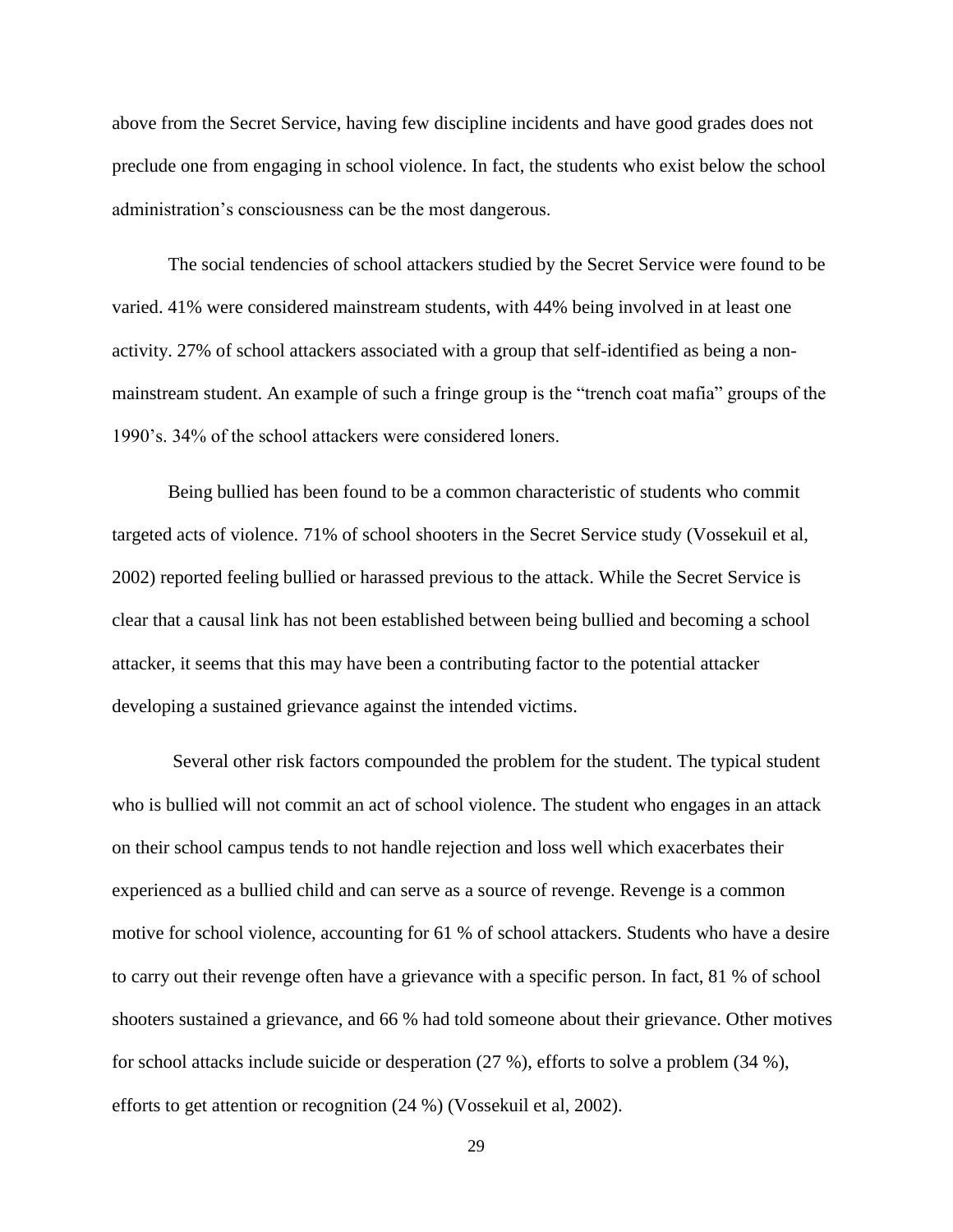Frighteningly, only 17 % made a direct threat to the potential target of the attack. When the threat is not communicated to the potential target directly, it is up to others to report their knowledge of the threat. Unfortunately, all too often this does not occur. Hollister, Scolara, and Marquez (2014) found that 65 % of college students who had witnesses Preincident behaviors related to school violence were unwilling to report their knowledge. Epstein writes in the Stetson Law review (2002) about the widespread problem of bystanders of college violence not reporting what they see or know. He points to school attacks on school campuses as a demonstration of why the legal and ethical responsibilities of bystanders of school violence should be a more customary topic of discussion.

#### **Mental Health History**

While a history of suicidal ideation and suicide attempts was common among school attackers (78 %), only 34 % had ever received a mental health evaluation and just 17 % had record of a mental health or behavior disorder diagnosis. School attackers also tend to have poor coping skills and decreased ability to deal with significant loses or failure. An astounding 98 % of school shooters had experienced a loss preceding the attack, with 66 % experiencing a "perceived failure or loss of status" (Vossekuil et al, 2002).

#### **THEORETICAL FRAMEWORK**

Millon's (1969, 1990) Evolutionary theory serves as the theoretical framework for the present study. Theodore Millon used Evolutionary Theory to conceptualize the personality patterns he identified in his ground-breaking research, focusing on the intersection of three polarities (pleasure-pain, active-passive, self-other). Normal and abnormal personality styles were derived from combinations of these polarities. He sought to not only establish personality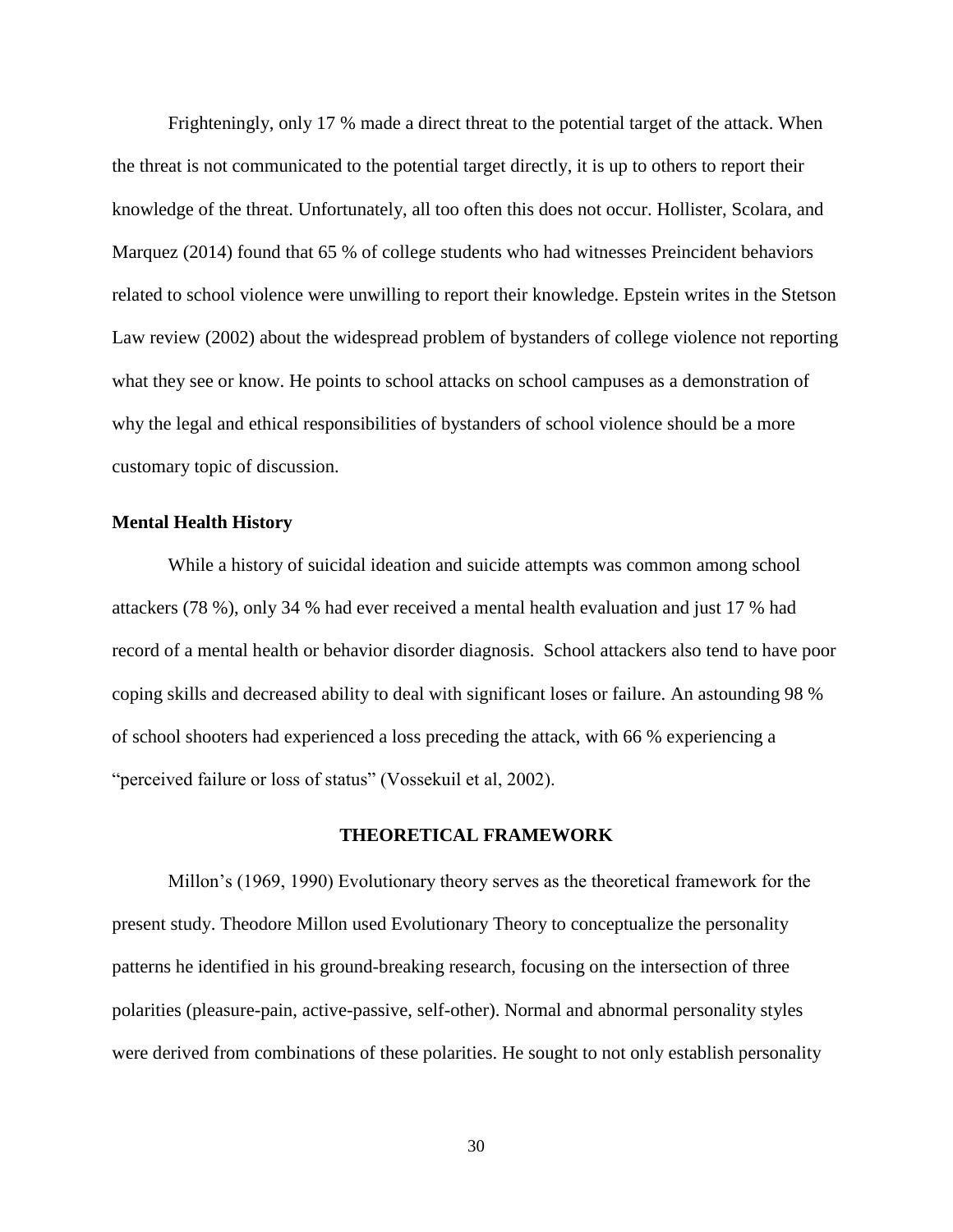categories, but also to demonstrate their "covariation with other mental disorders (Millon & Davis, 1996).

Millon balances the biological factors (Evolutionary Theory) with environmental factors (Millon & Davis, 1996). Organismic influences can influence an individual's experiences. Conversely, individuals with comparable biological makeup develop different personalities depending on their experiences. The interaction between biological and psychological factors is a bidirectional relationship, with each factor impacting the other. Early experiences are considered to be of high influence. Millon's theory asserts that children's behavior elicits counter behavior from those around them. The counter behavior tends to reinforce the child's natural dispositions.

The three polarities that make up Millon's theory are explored (Millon & Davis, 1996). First, the active-passive polarity addresses to what degree an individual makes choices to impact what happens around them or allows surrounding events to impact their behavior (pg. 66-68). The pleasure-pain polarity addresses if an individual's motivation is focused on attractive, positively reinforcing events or aversive, negatively reinforcing events (pg. 66-68). The subjectobject polarity addresses whether the things affect us most are ourselves or others (pg. 66-68).

The polarities discussed above are considered in concert and form the following pathological patterns: passive-dependent (pg.68); active-dependent (pg.68); passive independent (pg.68-69); active-independent (pg.69); passive-ambivalent (pg. 69); active ambivalent (pg.69); passive-detached (pg.69); active-detached (pg.69). Adaptive individuals are able to demonstrate a reasonable balance and flexibility across the three polarities. They are capable of both active and passive adaptation. They are motivated toward pleasure and away from pain. They achieve satisfaction from both self and others. Maladaptive personalities show at least one, but sometimes multiple imbalances in the polarities. They may be overly passive or active. They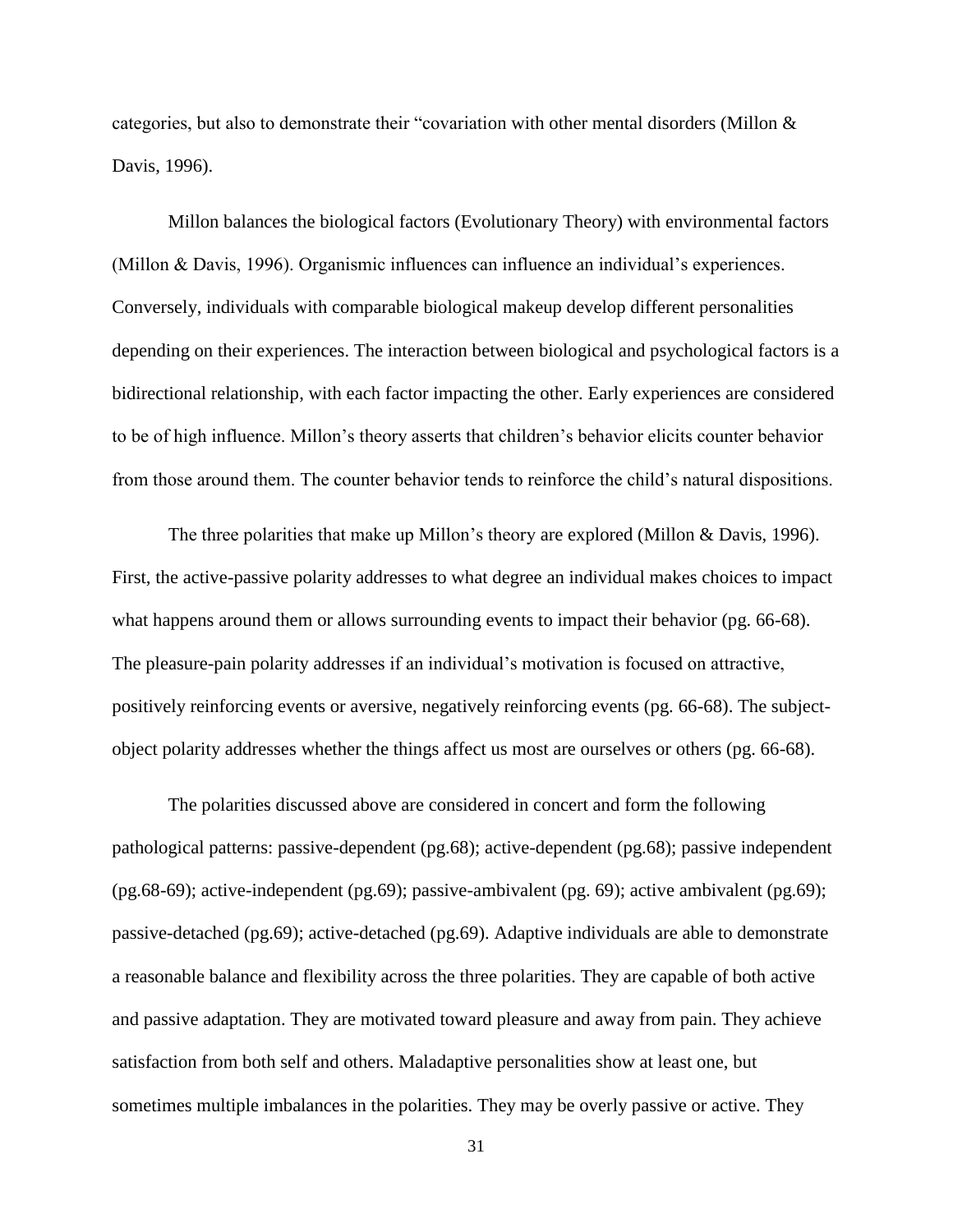tend to be more motivated to avoid pain, not as motivated to seek pleasure. They can be overly reliant on self or others. The combination of these tendencies contributes toward the personality profiles identified on the MACI 2.

Millon's evolutionary theory of personality has been empirically validated. Millon's evolutionary theory has utility in advancing a generative model of personality and political leadership (Immelman, 2005).

Maniac, La Cascia, Picone, Lipari, Cannizzaro, & La Barbera, (2017) found Millon's theory helpful in identifying predictors of early dropout in treatment for gambling disorder. The study investigated the role of personality disorders and clinical syndromes. This study found that the presence of psychiatric comorbidities predicted Gambling disorder treatment outcome according to Millon's evolutionary theory.

Additionally, Magnavita and Carlson (2003) found that Millon's theory was useful in exploring "short-term restructuring psychotherapy (STRP), an integrative accelerated psychodynamically based treatment for individuals suffering from trait disturbances and personality disorders".

Goldfried (1993) discussed several ways in which Millon's evolutionary theory can increase accuracy in clinical diagnosis of personality disorders. Goldfried asserts that Millon's theory adds the much-needed piece of considering individual determinants for understanding interpersonal patterns of behavior when providing such a diagnosis.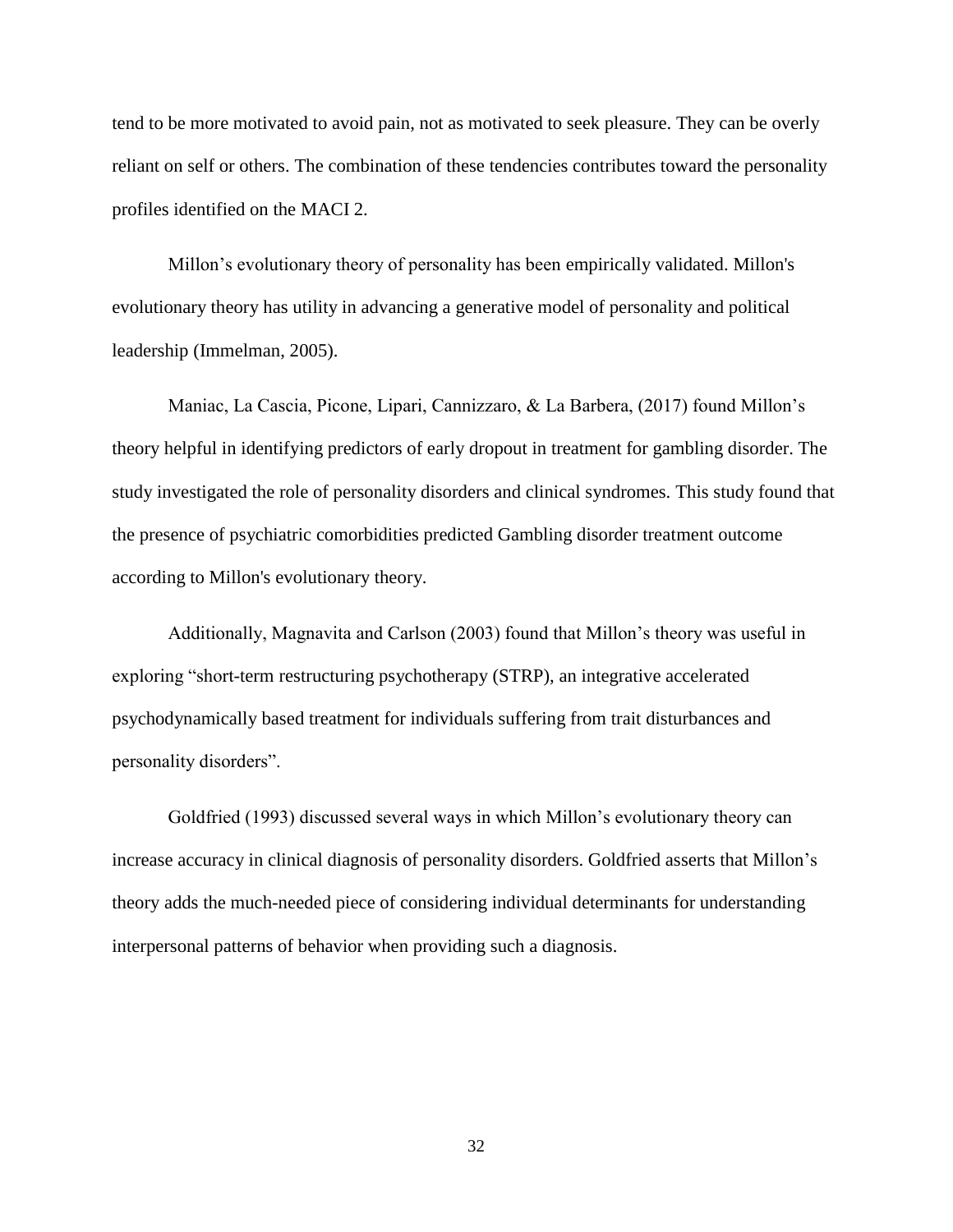#### **Summary**

First, threat assessment was explained and differentiated from risk assessment. The Virginia model of threat assessment was reviewed and discussed. The Secret Service 2004 report on threat assessment established 11 questions they suggest for use in establishing the risk level for any threat posed to a school campus. The common characteristics of students who have committed targeted acts of violence on a school campus were reviewed and discussed extensively. The risk levels typically assigned at the conclusion of a threat assessment were described and explained. The theoretical framework and MACI 2 were reviewed and related to the present study.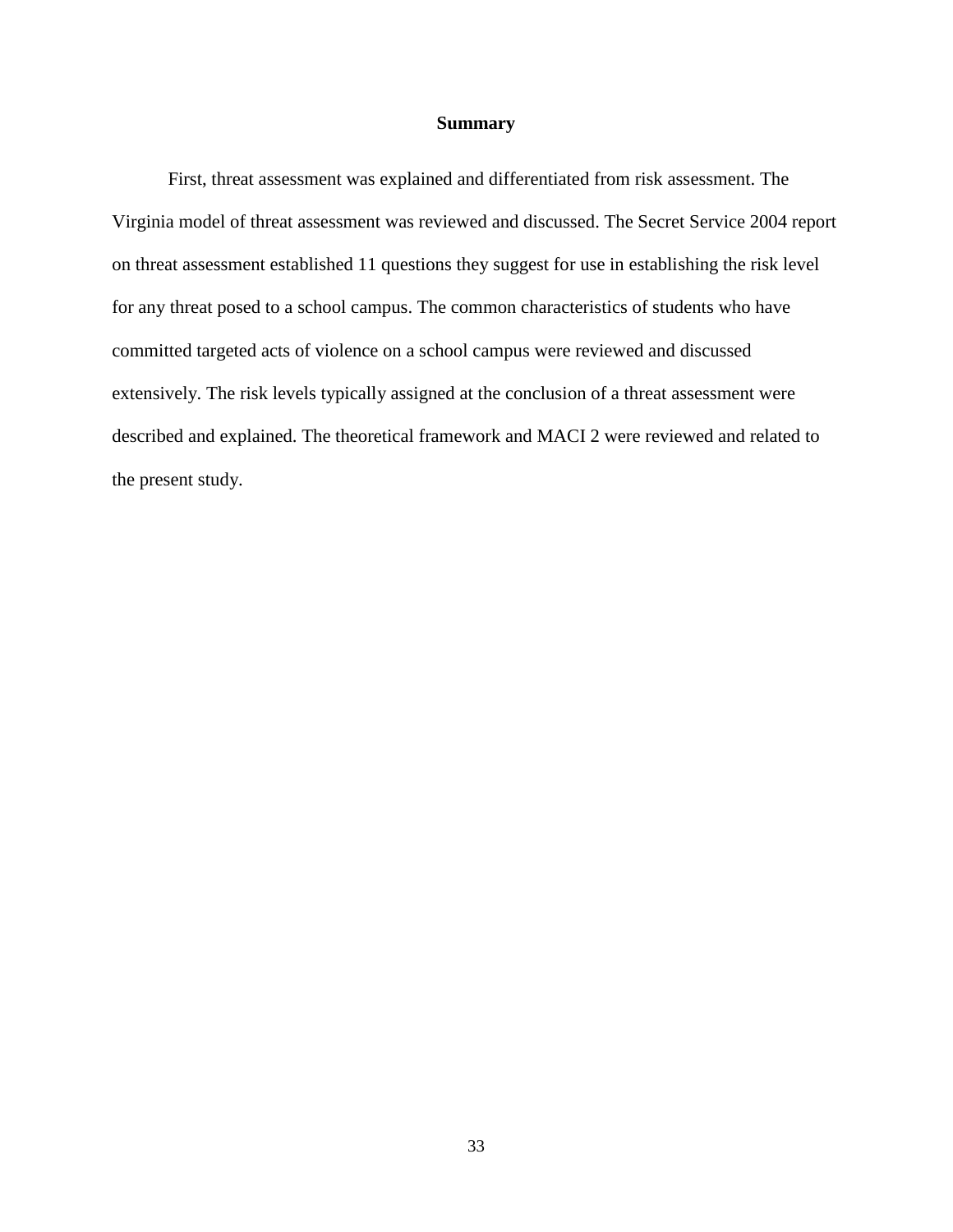# **CHAPTER THREE METHODOLOGY**

The demand for effective threat assessment procedures has grown in recent years, with tragedies such as those that occurred at Columbine High School, Sandy Hook Elementary, and Parkland, Florida so fervently burned in America's mind. While there are myriad studies conducted after school attacks have occurred, the research lacks focus on students who have made a threat but have not yet carried an attack on his/her school campus. School psychologists have received specific training in assessment, behavioral tendencies, behavior management, and counseling. Although more specific training should occur in school psychology training programs related to crisis management and threat assessment, these powerful skills can be applied to conducting threat assessment procedures.

The Millon Adolescent Clinical Inventory, Second Edition (MACI 2) is an assessment commonly used in clinical, juvenile justice, and residential settings to assess personality patterns and the presence of clinical syndromes. The MACI 2 is based on the 1990 evolutionary theory of personality and psychopathology fashioned by the inventory's creator, Theodore Millon. The present study uses MACI 2 data from students ages 13-18 that have been referred for making a threat to commit a targeted act of violence. Investigating the existing personality patterns in this population allows threat assessment team members, especially school psychologists, to understand the personality disturbances among students who have communicated a desire to commit an act of school violence.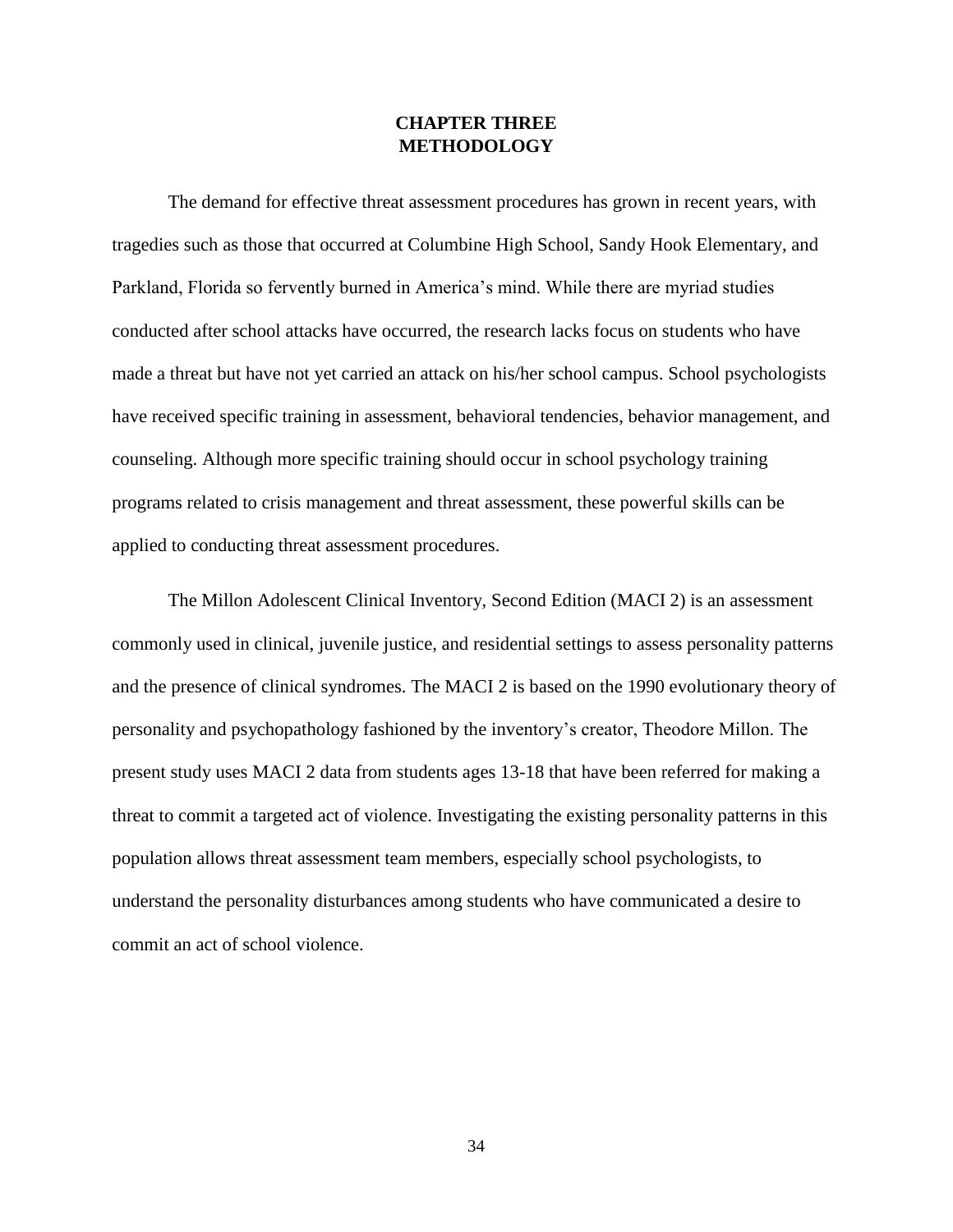The purpose of the present study is to ascertain which personality patterns are most prevalent with students who have expressed a desire to commit an act of school violence. This research also aims to establish the presence and strength of a positive relationship between threat level and type and severity of personality disorder.

### **RESEARCH QUESTIONS**

The following are the research questions that are explored in the present study:

- 1. What are the demographic characteristics of students referred for threat assessment?
- 2. Which personality profiles are more severe when comparing the Imminent/High Risk group and the Moderate/Low Risk group?
- 3. Which personality profiles have average BR scores on the MACI 2 above 60 in imminent and high level of risk cases?
- 4. Which personality profiles have average BR scores on the MACI 2 above 60 in the low and moderate level of risk cases?

#### **HYPOTHESES**

- 1. There will be no significant differences between the threat risk level groups based on demographic data.
- 2. The demographic data of students who were administered a MACI 2 as a part of a threat assessment will align with the demographic data of the individuals included in the secret service study on threat assessment.
- 3. The Imminent/High Risk group will have higher average BR scores than the Moderate/Low Risk group.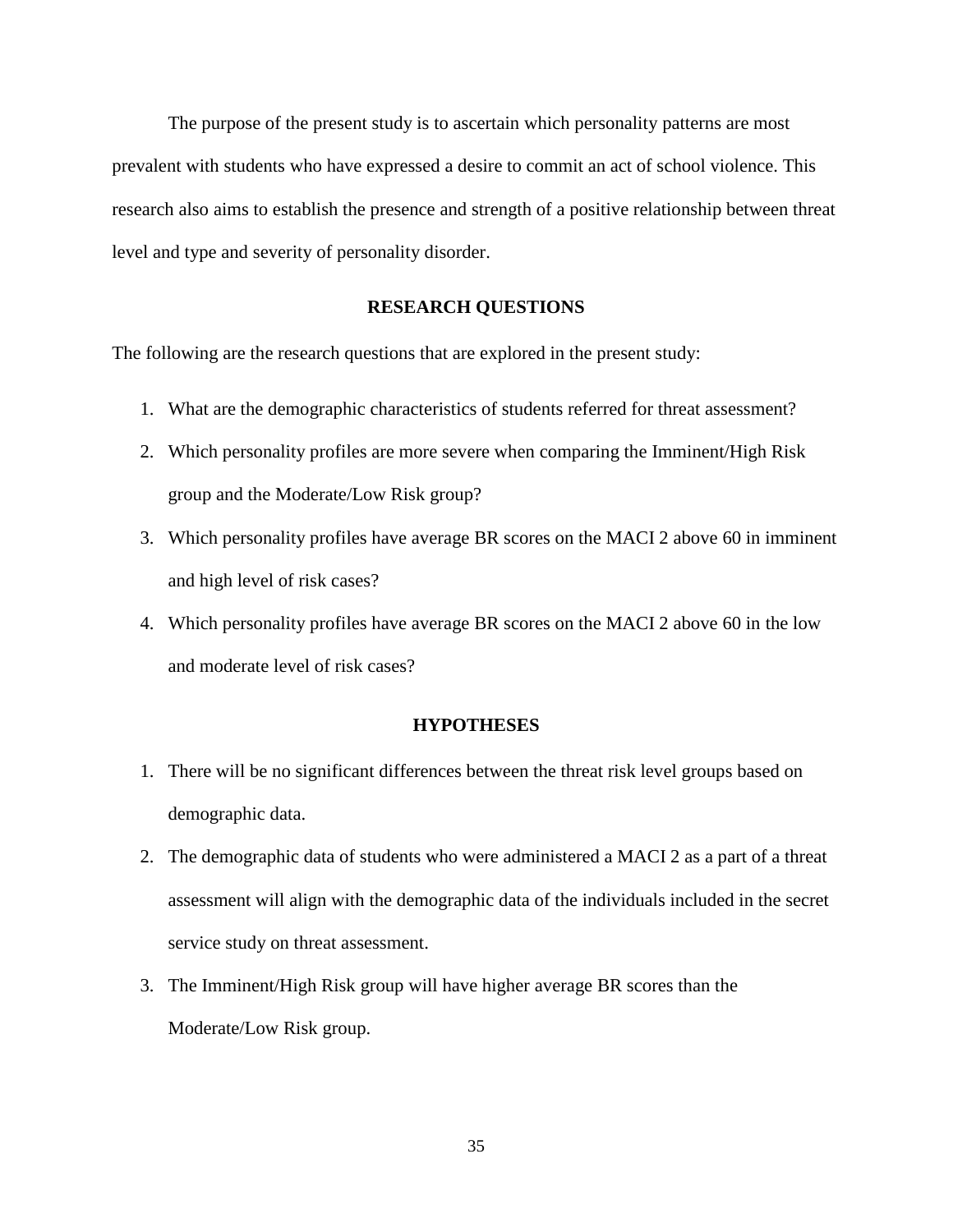- 4. The Imminent/High risk level group will yield average BR scores that indicate at least a possible presence of the trait at the domain level (min BR of 60) in a distinct pattern.
- 5. The Moderate/Low risk level groups will yield average BR scores that indicate at least a possible presence of the trait at the domain level (min BR of 60) in a distinct pattern.

### **PARTICIPANTS**

Study participants were selected from a database of students referred to the crisis intervention team at a large, urban, southwestern school district. Students who had made a written or verbal threat to kill a peer or school staff member were included in the subject pool. Descriptive and demographic data that were collected include gender, race, age, and special education eligibility. Descriptive, demographic, and MACI 2 data were de-identified and entered into a dataset to be analyzed. The dataset was absent of any identifying information, so the student's anonymity was maintained.

Participants were selected from a database of students referred to the crisis intervention team at a large, urban, southwestern school district. Students included in the study met the following criteria:

- 1. Student was the subject of a threat assessment after making a written or verbal threat to kill a peer or school staff member between the school years of 2006-2007 and 2012-2013
- 2. Student was between the ages 13-18
- 3. Student was administered the MACI 2 as a part of the threat assessment data collection process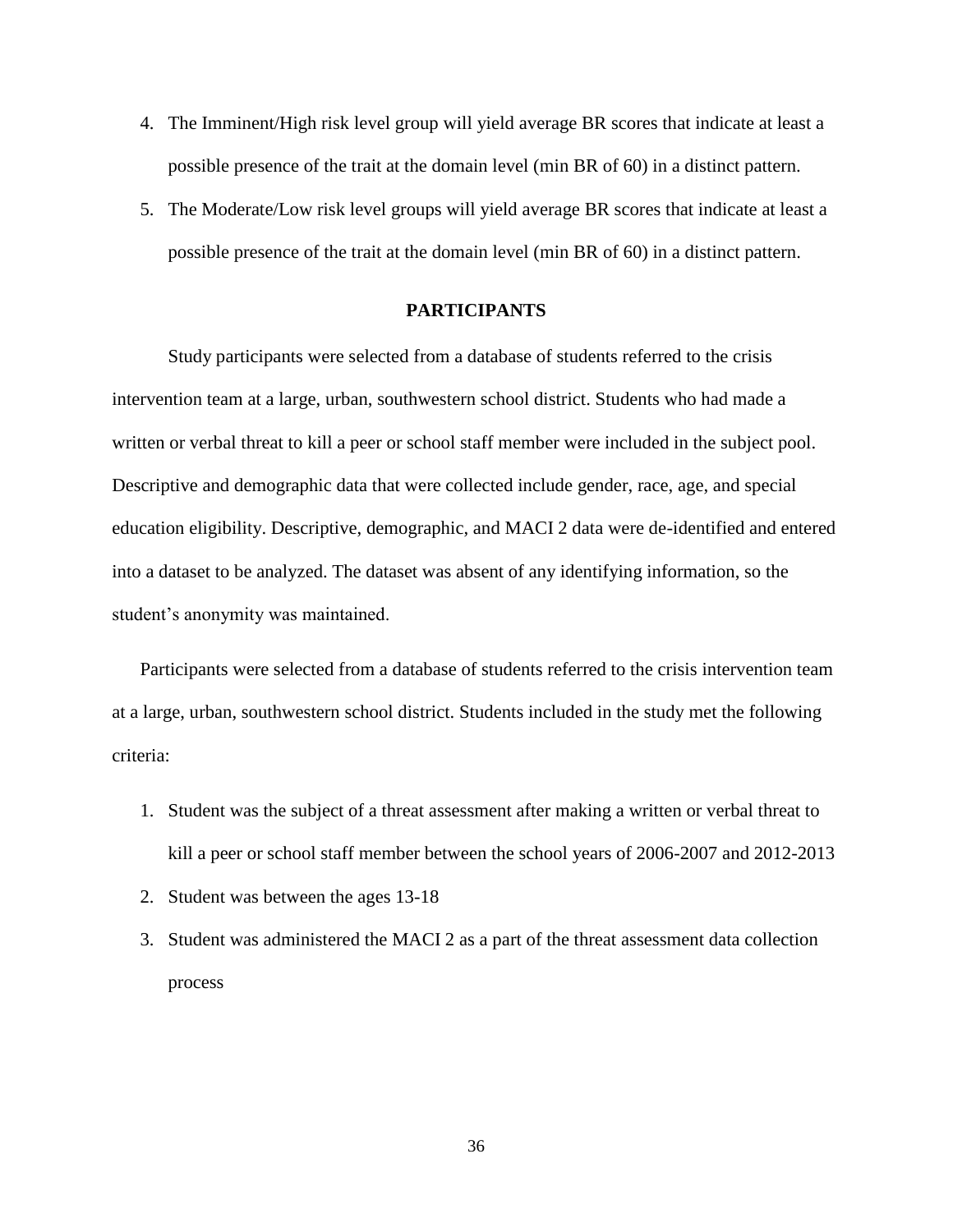#### **INSTRUMENT**

#### **Assessment of Personality Patterns**

The Millon Adolescent Clinical Inventory, Second Edition (MACI 2) is a self-report measure of personality patterns and clinical syndromes. Designed specifically for individuals ages 13-18, this inventory uniquely addresses trends among adolescents, based on a clinical adolescent norming sample. This inventory was developed for use in clinical, residential and correctional settings, to evaluate troubled youth, develop an appropriate diagnosis and an effective treatment plan. This assessment differs from other similar inventories that are adapted from adult version. instead of being purely based off of adolescent tendencies among clinical patients. Those who are administered the MACI 2 are presented with the inventory in a paper and pencil format. The 160 items take the form of true false questions, in which the adolescent either endorses or denies a statement about their preferences, behaviors or beliefs.

The MACI 2 is commonly used in research because it provides valid and reliable data. According to the MACI 2 manual (2006), test-retest reliability was found to range from 0.57 (Scale E) to 0.92 (Scale 9), with a median stability coefficient of 0.82, demonstrating satisfactory reliability.

During the test construction of the MACI 2, the items were created using a comprehensive theoretical system (Millon's biosocial learning theory, 1969, and evolutionary theory, 1990). Millon's theory postulates that personality patterns fall on a range from normal to intermediate to pathological. One's personality traits are conceptualized along three polarities: pleasure-pain, active-passive, self-others. The combination of these polarities creates the 12 personality patterns considered on the MACI 2 (See Appendix B for MACI 2 personality pattern descriptions).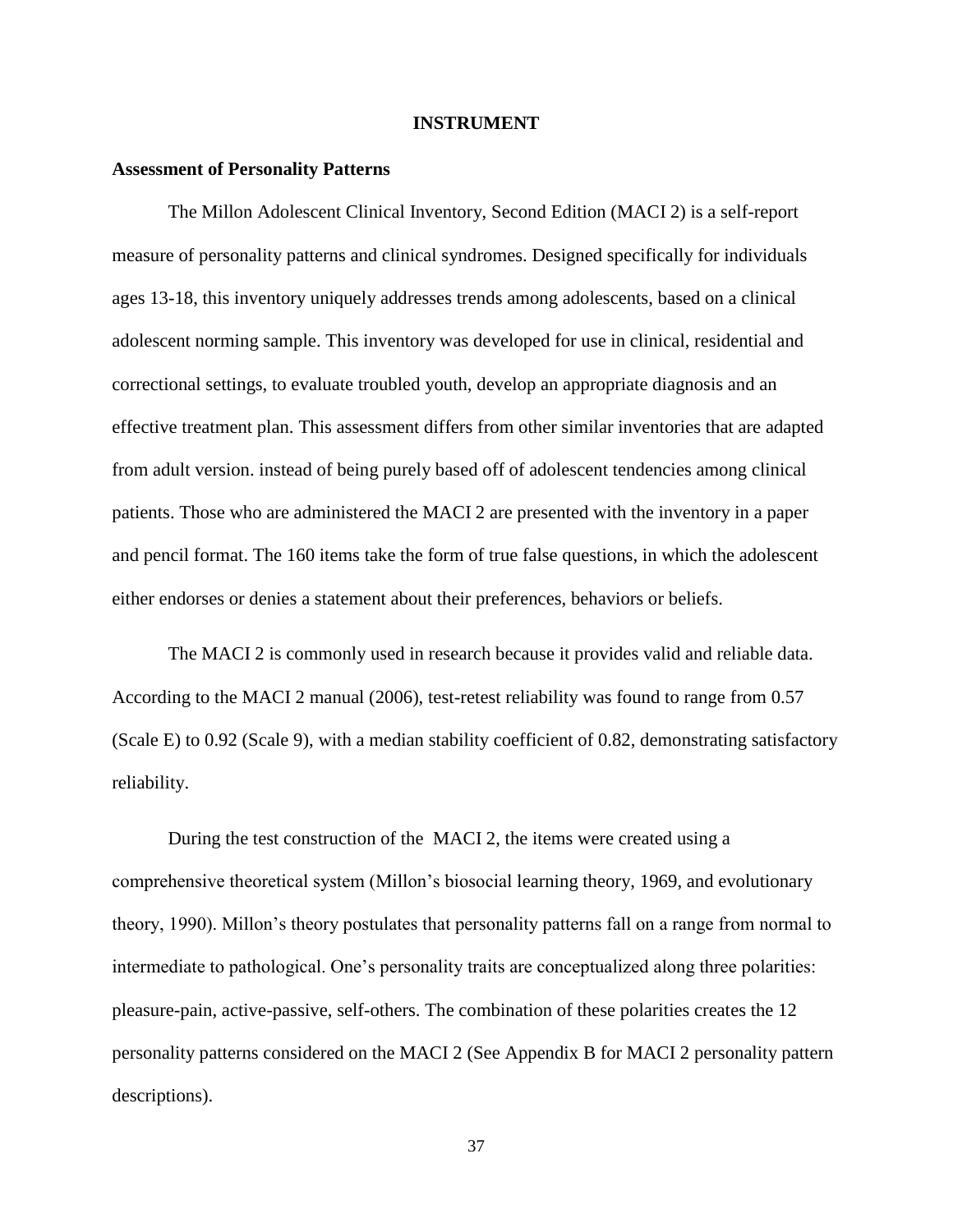#### **Millon's Adolescent Clinical Inventory (MACI 2)**

The MACI 2's uses in research are broad and varied. The inventory has been used to identify personality patterns in many populations including: sexually abusive youth (Richardson, Graham, Kelly, Bhate, 2004), troubled Mexican-American youth (Blumentritt, Angle, & Brown, 2004), depressed adolescents who have attempted suicide (Velting, Rathus, Miller, 2000), and youth in juvenile justice settings (Baum, Archer, Forbey, & Handel, 2009).

Calhoun, & Glaser (2004) conducted a study in which the personality typologies were analyzed for a group of female juvenile offenders. Using a Ward's method cluster analysis, this study identified and labeled four clusters: (a) disruptive, antisocials; (b) agreeable, antisocials; (c) anxious, prosocials; and (d) reactive, depressives. The reactive depressive group proved to be the largest, which is indicative of internalizing problems as a conduit to delinquent behavior.

Data gleaned from the MACI 2 has been found to be "predictive of borderline personality traits in adolescent psychiatric inpatients when the effects of depression were controlled for" (Grilo, Sonislow, Fehon, Martino, and McGlashan, 1999). Clinicians have been able to include MACI 2 data in making diagnoses of depression. One study found Moderate correlations between the Doleful and Depressive Affect scales on the MACI 2 and diagnosis of clinical depression (Hiatt and Cornell, 1999). Another study (Pinto & Grillo, 2004) involving psychiatrically hospitalized adolescents found the MACI 2 to have concurrent validity with assessments of similar content and consistent with the class of diagnosis for teens who had a clinical diagnosis.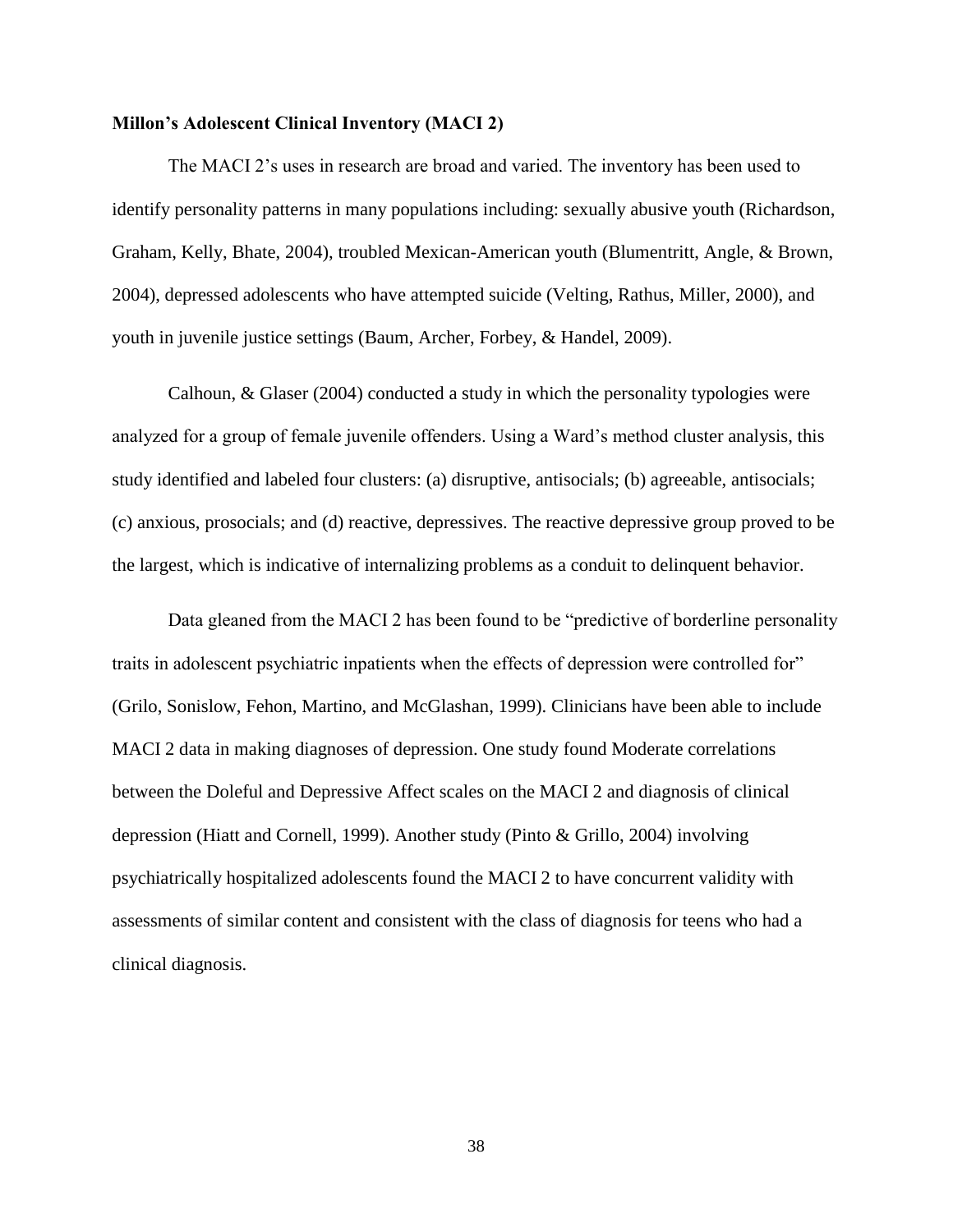A thorough review of existing literature has shown that research analyzing the use of the MACI 2 related to threat assessment has not been conducted. The present study bridges this void in the literature, providing an additional application for the personality pattern scales of the MACI 2.

The MACI 2 uses "a base rate transformation score (BR) in which raw scores are converted to a base rate score based on empirically derived prevalence rates of various disorders and syndromes found in a clinical setting" (Blumentritt, Angle, & Brown, 2004), as opposed to standard score transformations commonly used by other assessments. Item selections were determined using the comparison of a targeted criterion group and a "general but troubled adolescent population" (Millon et al, 2006). This method made using standard score transformations nonsensical, as a typical distribution of scores was not expected. Base rates or prevalence data is conducive to allowing accurate creation of a profile, as compared to disorder frequencies within a clinical adolescent population. A narrative report is generated from the responses provided by the participant, which provides information about individual personality patterns, psychological concerns, and clinical syndromes.

Personality patterns scales are provided by the MACI 2 in order to identify emerging traits of disturbance. It is salient to note that the MACI 2 is neither providing diagnostic terms nor assigning diagnoses to the adolescent. The data generated by the MACI 2 is meant to be utilized by a qualified professional in order use clinical judgment along with other sources of data in order to diagnose the adolescent properly.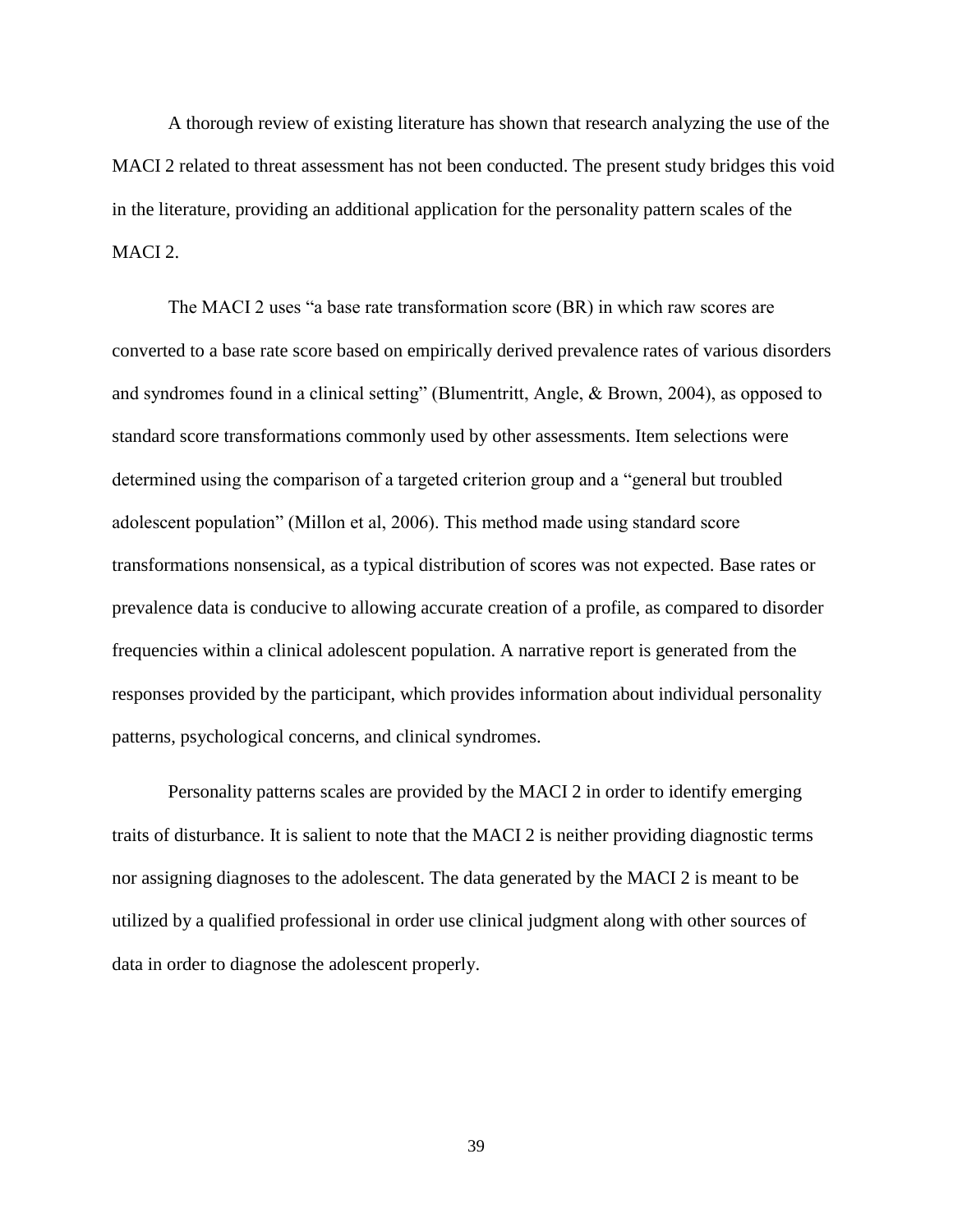#### **DATA COLLECTION**

The present study analyzed cross sectional data collected by a specialized threat assessment and crisis response team from the years 2006 to 2014 in one of the 10 largest urban school districts in the United States. Each referral that was made to the threat assessment team where the Millon Adolescent Clinical Inventory, Second Edition (MACI 2) was administered as a component of a threat assessment was entered into a single database. Data was collected by a supervisor of the Threat Assessment team, that had access to the data as a part of his job function. The data was given to the researcher with all identifying information removed. The data was then entered into a spread sheet for statistical analysis. Only basic demographical data, threat risk level, and the MACI 2 personality profile BR scores were used for this study.

The results of this study are presented by first describing who was referred for a threat assessment. The age, gender, and race, special education category are discussed. Next, results related to patterns observed between Imminent/High Risk level group and Moderate/Low Risk level group is discussed. Last, patterns in personality profile BR scores are discussed in the Imminent/High risk level group as well as the Moderate/Low risk level group.

#### **Threat Risk Categories Defined**

The risk levels used by the threat assessment team in the present study are based on the model for threat risk levels in "The Handbook for Campus Threat Assessment Teams" written by Designer, Randazzo, O'Neill, & Savage (2008).

Imminent risk is the most severe risk level, usually resulting in hospitalization or incarceration. In situations where the immanency of the threat becomes apparent during the threat assessment process, the level of imminent risk is assigned to the situation and immediate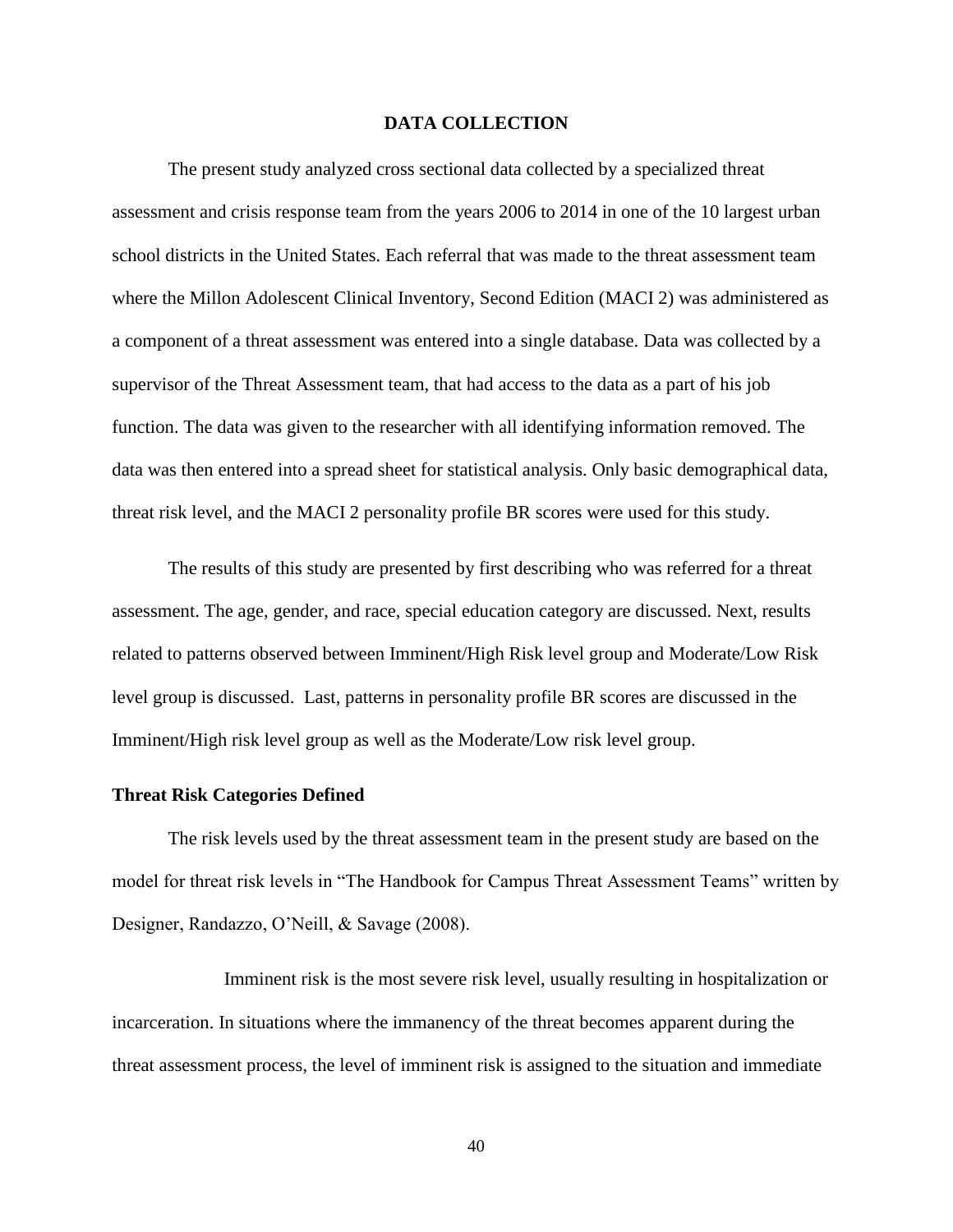action is taken to secure the student who has made the threat, cease progression toward the targeted act of violence, and protect potential victim/s.

High Risk is the risk level reserved for situations in which several risk factors are identified. In High Risk situations the motive for the threatening student is malicious, and the student typically lacks remorse for having caused distress and guilt for doing something wrong. Feelings of justification are often expressed, as the students who make the threat tends to feel his/her desire for revenge is justified for the real or perceived wrong they have suffered.

Moderate concern risk level is assigned to situations in which the student has made a threatening comment, but the intention was to intimidate or exert power over the potential victim. In these situations, the student typically makes a direct threat to the potential victim, or communicates the threat is such a way that he/she knows the potential victim will learn of the threatening comment. Although remorse and guilt may not initially be expressed, eventually the moderate risk student will confess to simply wanting the potential victim to be scared and comply with his/her wishes.

Low risk is reserved for situations in which a threat was never made, and the report of the threat was false. A threat assessment report is still written to establish the lack of risk factors and presence of mitigating factors deterring the student from engaging in targeted violence. The facts of the case that show the threat was never made or that the report of the threat was false are identified.

For the purposes of this study the cases included are grouped with Imminent and High risk cases in one group and Moderate and Low risk cases in one group. The risk level groups have a similar number of participants in each group.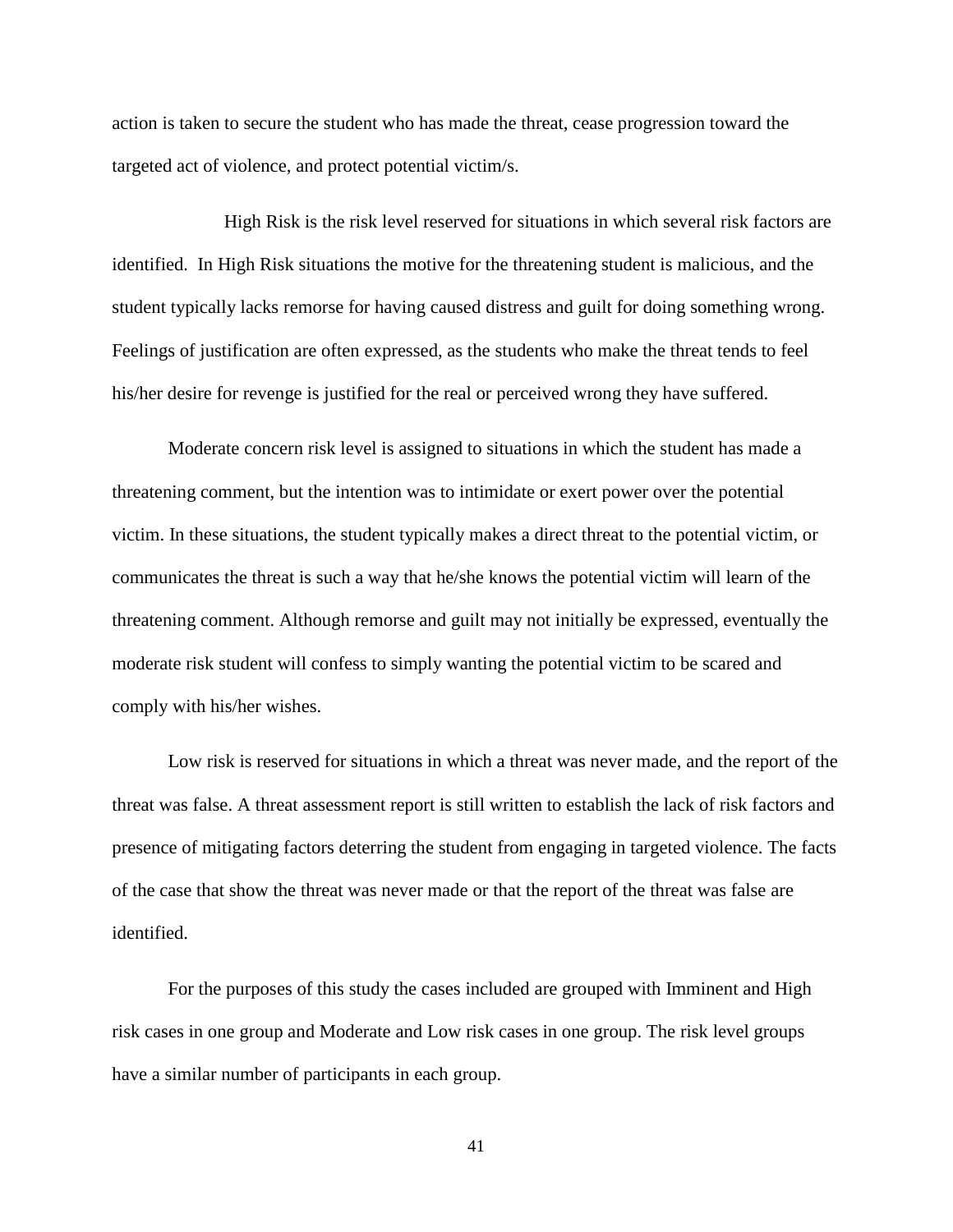#### **DATA ANALYSIS**

The first research question looked at who was administered the MACI 2 within a population of students who have made a threat to commit an act of targeted school violence and determined if the low/moderate and high/imminent groups differed along any of the demographic variables. SPSS 22 (IBM SPSS, Armonk, New York) statistical package was used to obtain and analyze descriptive statistics for continuous demographic variables (Pallant, 2007), which included age, and categorical demographic variables, which included grade, gender and special education category. Separate chi-square tests of independence were computed to determine if the proportion of participants in the two risk groups differed significantly with regard to grade, special education category, and race. T-tests were computed to determine if the two groups differed significantly in age.

The second research question investigated the severity of psychopathology on the 12 personality patterns across the two risk level groups as measured by the MACI 2. Descriptive statistics were obtained utilizing SPSS 22 (IBM SPSS, Armonk, New York) for all MACI 2 personality profiles. Kolmogorov-Smirnov tests were run for each variable in both groups to evaluate univariate normality. Skewness and Kurtosis coefficients indicate the degree of negative skew for all distributions. Any significant findings are reported. Square-root transformations with Reflected Distributions are used to normalize any significant findings of negative skew. Reflection are done separately for each variable and involve adding 1 to the lowest score in each distribution to calculate a constant. New, reflected variables are then calculated by subtracting each score from the constant.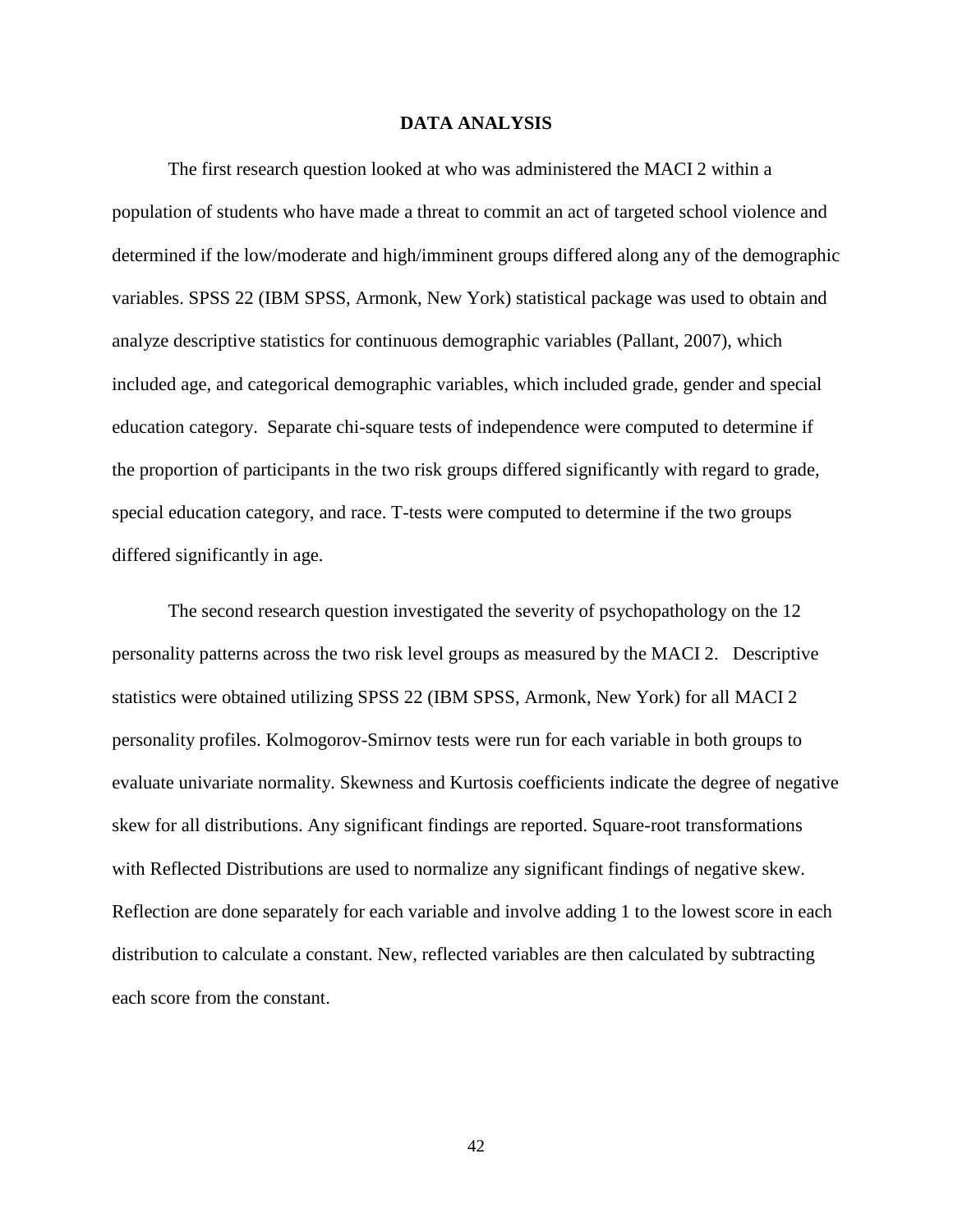Univariate Outliers were examined for each variable within each group using box plots and stem and leaf plots. Individual cases identified as outliers on box plots were recoded. High outliers were recoded to the maximum non-outlying value within the group. Low outliers were recoded to the minimum non-outlying value within the group.

The variables for this research question were threat level and personality pattern, which are represented by ordinal variables. The threat levels are coded into SPSS as follows: imminent risk or high risk  $= 1$ , moderate or low risk  $= 2$ . Since the variables are entered as ordinal variables, the numbers assigned are purely for the purpose of allowing the program to name the variable and allow it to be correlated. In this case, the numbers are not indicative of a rank order or order of preference.

Each group is screened for multivariate outliers using Mahalanobis' Distances. Mahalanobis' Distances are evaluated as chi-square statistics for each participant with degrees of freedom equal to the number of variables in the analysis. Individual cases with significant chisquare values at  $p<0.001$  indicate multivariate outliers. Box's Test of Equality of Covariance Matrices is run to serve this purpose.

The third research question examines which personality profiles have an average BR score that indicate presence of the trait at a clinically significant level of concern in the Imminent-High risk level group. The final research question examines which personality profiles have an average BR score that indicate presence of the trait at a clinically significant level of concern in the Moderate-Low risk level group.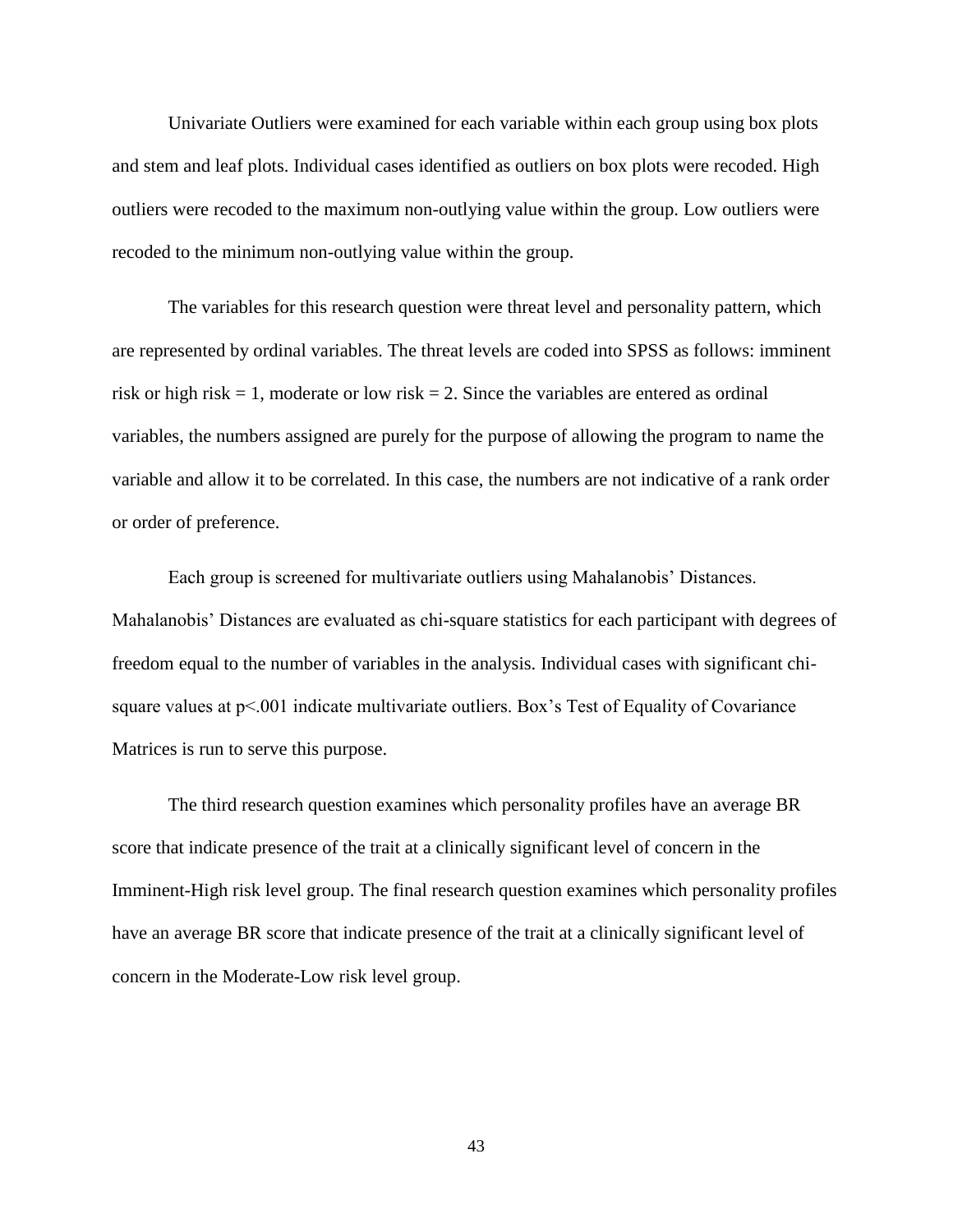Repeated Measures ANOVA and follow up ANOVA are conducted comparing the Low/Moderate risk level and High/Imminent risk level groups overall on personality profile from the MACI 2. Follow up ANOVA analysis for each personality profile are conducted to determine where the specific differences lie on each personality profile between the Low/Moderate risk and High/Imminent risk groups. Mean and Standard Deviations for each personality profile are reported. A Repeated Measures ANOVA comparing groups on risk level reveals if a significant main effect exists when the risk level is not considered.

In order to determine which personality profiles showed a significant difference between the average BR score between the Low/Moderate risk group and the Imminent/High risk group the data was submitted to a one-way analysis of variance (ANOVA) with threat risk level group (Imminent/High risk group, Moderate/Low Risk group) as the independent variable. The dependent variable was the personality profile BR score. The percentage of cases that have BR scores greater than or equal to 60 in each personality profile, separated by risk level group, are examined.

#### **Summary**

In this chapter the focus of the present study was reviewed. The research questions were listed and hypotheses for each question were shown. Participant demographics were described and evidence of the empirical strength of the MACI 2 was discussed. Data collection and analysis techniques anticipated for the present study were delineated and expounded.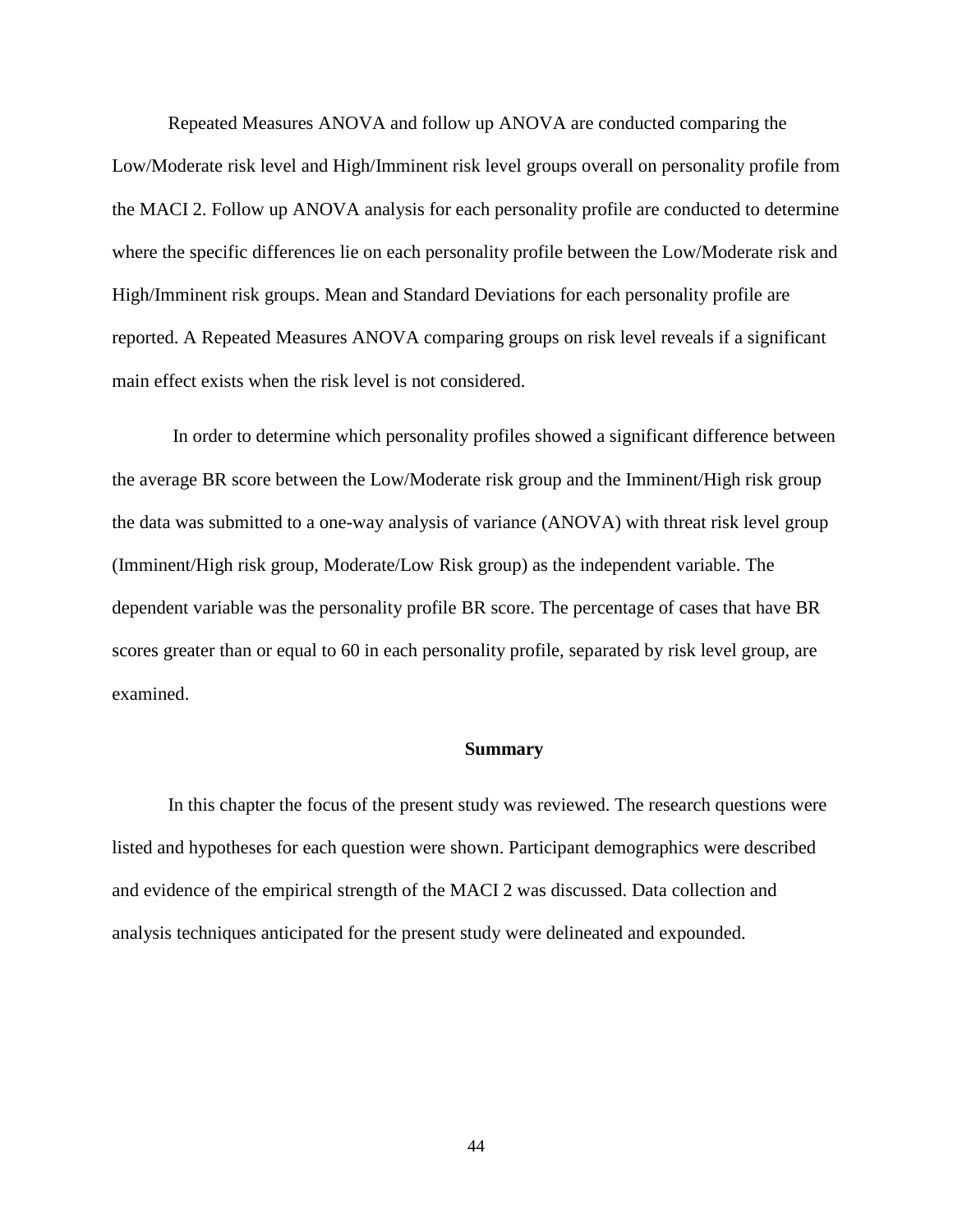#### **CHAPTER FOUR**

#### **RESULTS**

The purpose of this study was to examine who was being referred for a threat assessment. It further examined whether the severity of psychopathology differed by threat level assigned at the culmination of a threat assessment. The presence of psychopathology was measured by the Millon Adolescent Clinical Inventory, Second Edition personality profiles.

Descriptive and demographic data that was collected included age, gender, grade, race, and special education eligibility category. Personality patterns scales are provided by the MACI 2 in order to identify emerging traits of disturbance. All analyses were conducted using SPSS 23. Specifically, this study investigated whether the four threat levels used to assign a risk level at the culmination of a threat assessment have significant distinct profiles.

The present study considered the following research questions:

- 1. What are the demographic characteristics of students referred for threat assessment?
- 2. Which personality profiles are more severe when comparing the Imminent/High Risk group and the Moderate/Low Risk group?
- 3. Which personality profiles have average BR scores on the MACI 2 above 60 in imminent and high level of risk cases?
- 4. Which personality profiles have average BR scores on the MACI 2 above 60 in the low and moderate level of risk cases?

The results of this study are presented by first describing who was referred for a threat assessment. The age, gender, and race, categories are discussed. Next, results related to patterns observed between Imminent/High Risk level group and Moderate/Low Risk level group are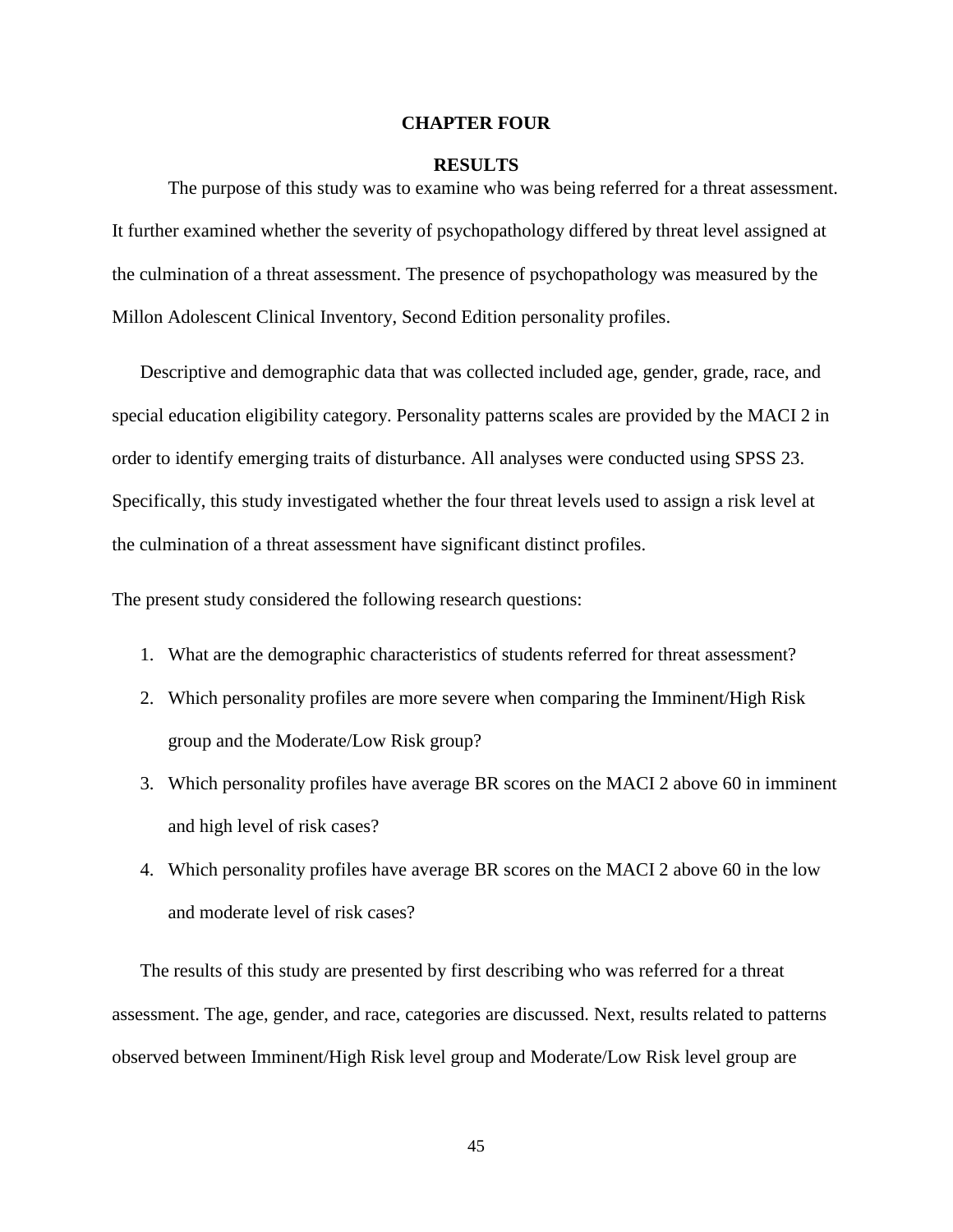discussed. Last, patterns in personality profile BR scores are discussed in the Imminent/High risk level group as well as the Moderate/Low risk level group.

# **WHAT ARE THE DEMOGRAPHIC CHARACTERISTICS OF STUDENTS REFERRED FOR THREAT ASSESSMENT?**

The data for the present study was obtained through data from 40 threat assessment cases. Students referred for a threat assessment varied in age, gender, grade, race and special education eligibility. The demographic data is represented for the Secret Service Study in Table 1 and the present study in Table 2.

### **Age.**

The ages of students referred for a threat assessment in the present study ranged from 11 years to 18 years old. 7.5% of student included in the study were ages 11-12 (n=3). The vast majority (57.5%) of students referred were 13 years to 14 years old (n=23) and 35% were ages 15-18 (n=14). The attackers included in the Secret Service study ranged in age from 11 to 21, with most attackers between the ages of 13 and 18 at the time of the attack (85 percent, n=35).

### **Grade.**

The students included in the study were split evenly between middle school and high school with 50% of students in grades 6, 7, or 8 ( $n=20$ ) and 50% in grades 9, 10, 11, or 12 (n=20). Information regarding the grades of the students studied in the Secret Service study was not reported. This would be an area for further investigation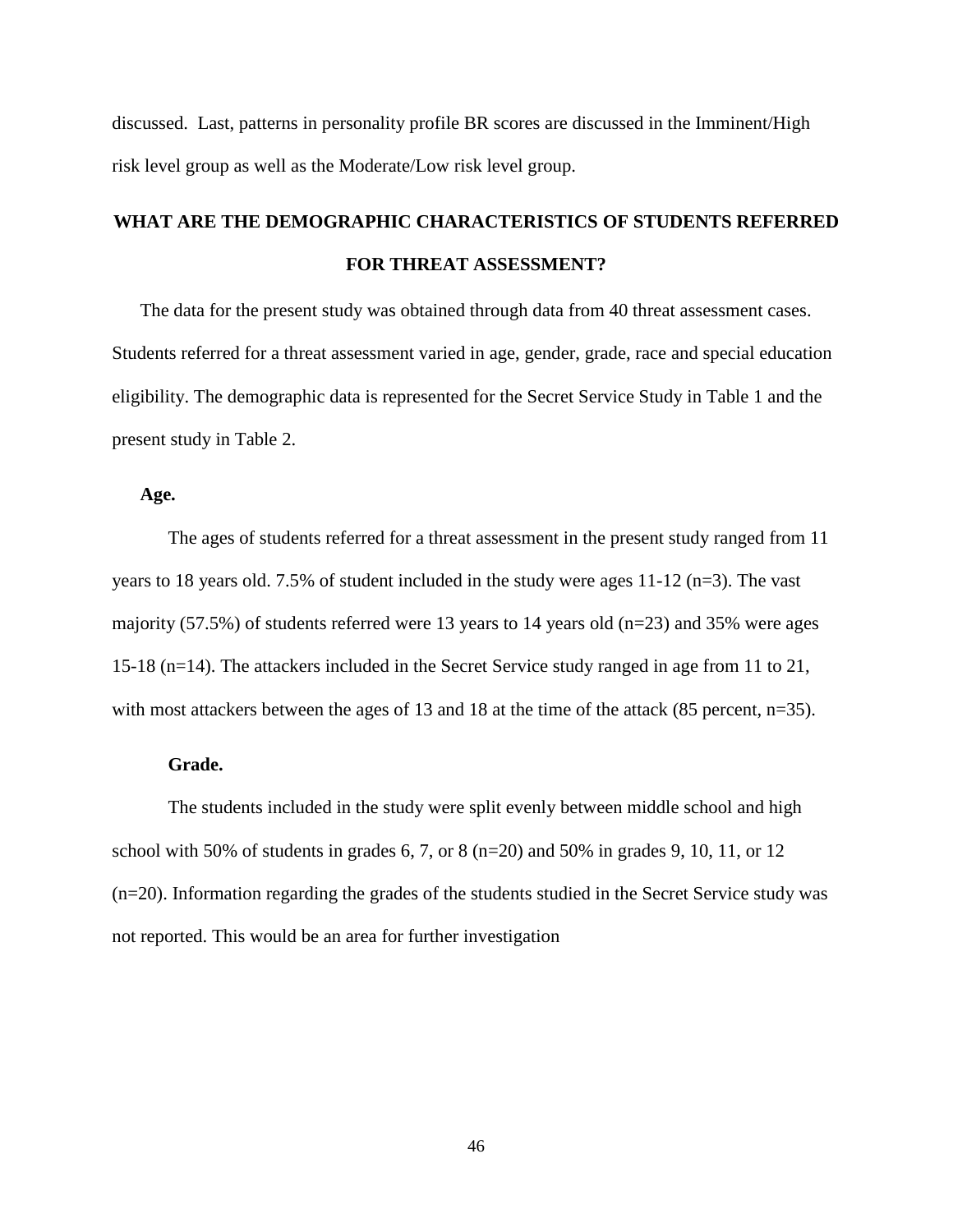### **Gender.**

Males comprised 90% of the students include in the present study  $(n=36)$ . Females comprised 10% (n=4). All of the incidents of targeted school violence examined in the Safe School Initiative were committed by boys or young men  $(100$  percent, n=41).

### **Race.**

In the present study White students comprised 40% of the students in the study  $(n=16)$ and 30% of the students identified as being Hispanic (n=12). Black students comprised 12.5 %  $(n=5)$ , Asian students comprised 7.5%  $(n=3)$  and 10% of students identified with multiple races (n=4). In the Secret Service study three-quarters of the attackers were white (76 percent, n=31). One-quarter of the attackers came from other racial and ethnic backgrounds, including African American (12 percent, n=5), Hispanic (5 percent, n=2), Native Alaskan (2 percent, n=1), Native American (2 percent,  $n=1$ ), and Asian (2 percent,  $n=1$ ).

#### **Special Education Eligibility.**

65% of the students referred for a threat assessment did not receive special education services (n=26). The students that did receive special education services students with a Section 504 plan made up 5% (n=2), students under the category of Specific Learning Disability made up 10% (n=4) students under the category of Serious Emotional Disturbance made up 17.5% (n=7), and students under the category of Speech and Language Impairment made up 2.5% (n=1). Information regarding the special education status of the students studied in the Secret Service study was not reported.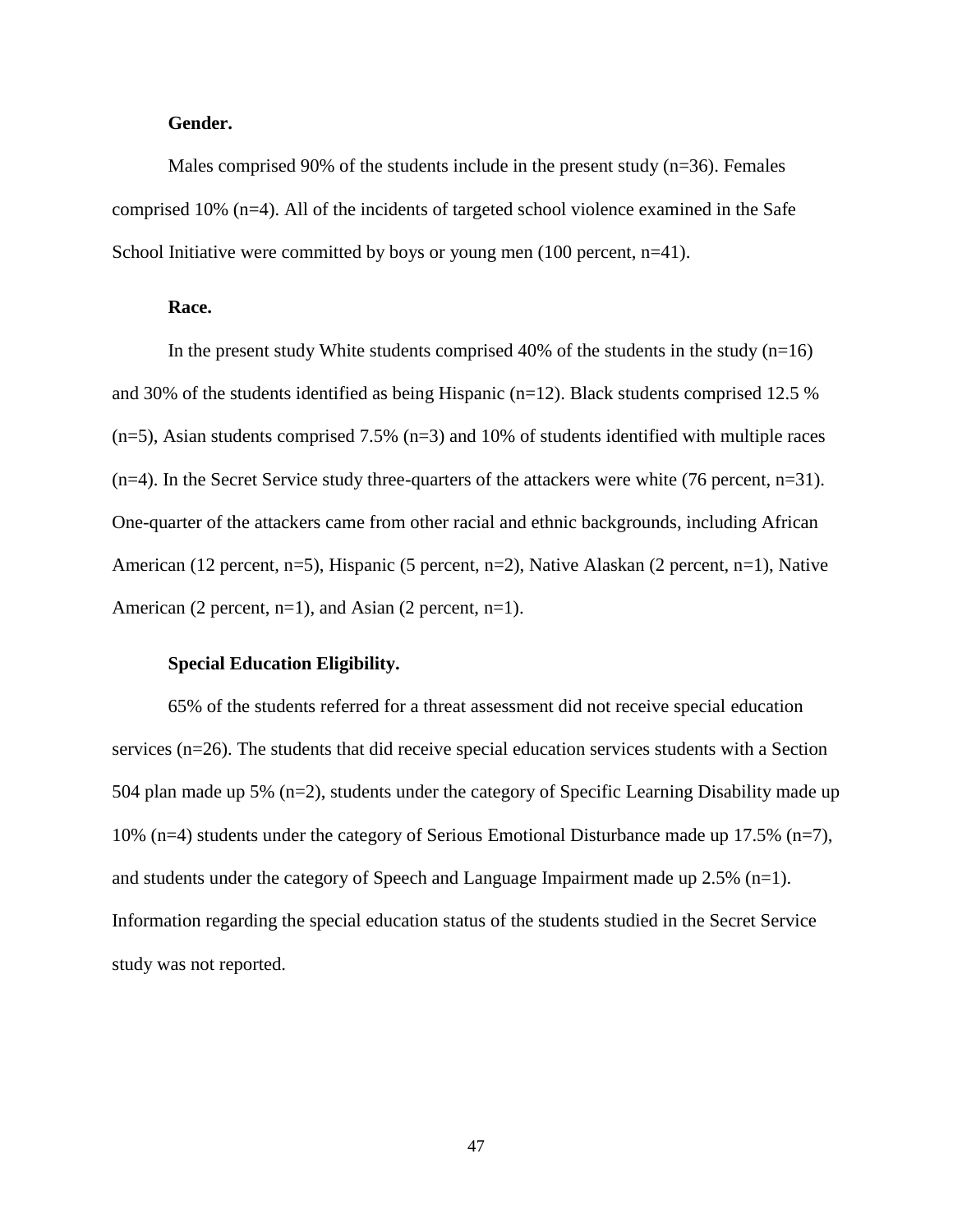| Table 1                                    |                     |         |  |  |  |  |  |
|--------------------------------------------|---------------------|---------|--|--|--|--|--|
| Secret Service Study Demographic Variables |                     |         |  |  |  |  |  |
| <u>Age</u>                                 | $\underline{\rm N}$ | Percent |  |  |  |  |  |
| 11-12                                      | 6                   | 15%     |  |  |  |  |  |
| $13 - 18$                                  | 35                  | 85%     |  |  |  |  |  |
| Gender                                     | N                   | Percent |  |  |  |  |  |
| Male                                       | 41                  | 100%    |  |  |  |  |  |
| Female                                     | $\theta$            | 0%      |  |  |  |  |  |
| Race                                       | N                   | Percent |  |  |  |  |  |
| White                                      | 31                  | 76%     |  |  |  |  |  |
| Hispanic                                   | 2                   | 5%      |  |  |  |  |  |
| <b>Black</b>                               | 5                   | 12%     |  |  |  |  |  |
| Asian                                      | 1                   | 2%      |  |  |  |  |  |
| Multi-race                                 | 0                   | 0%      |  |  |  |  |  |
| Native American                            |                     | 2%      |  |  |  |  |  |
| Native Alaskan                             |                     | 2%      |  |  |  |  |  |

| Table |
|-------|
|       |

| <b>Current Study Demographic Variables</b> |                                |         |                          |            |                |         |
|--------------------------------------------|--------------------------------|---------|--------------------------|------------|----------------|---------|
|                                            | Total $(N=40)$<br>$H/I (N=21)$ |         |                          | $LM(N=19)$ |                |         |
| <u>Age</u>                                 | $\underline{\mathbf{N}}$       | Percent | $\underline{\mathbf{N}}$ | Percent    |                | Percent |
| 11                                         | $\boldsymbol{0}$               | $0\%$   | $\boldsymbol{0}$         | $0\%$      | $\overline{0}$ | $0\%$   |
| 12                                         | $\mathbf{0}$                   | $0\%$   | $\overline{0}$           | $0\%$      | $\overline{0}$ | $0\%$   |
| 13                                         | 11                             | 27.5%   | $\tau$                   | 33.33%     | 6              | 31.58%  |
| 14                                         | 12                             | 30.0%   | $\overline{4}$           | 19.05%     | 9              | 42.86%  |
| 15                                         | 5                              | 12.5%   | $\mathbf{1}$             | 4.76%      | $\overline{4}$ | 21.05%  |
| 16                                         | $\overline{3}$                 | 7.5%    | 3                        | 14.29%     | $\overline{0}$ | $0\%$   |
| 17                                         | $\overline{4}$                 | 10.0%   | $\overline{2}$           | 9.52%      | $\overline{2}$ | 10.53%  |
| 18                                         | $\overline{2}$                 | 5.0%    | $\overline{2}$           | 9.52%      | $\overline{0}$ | $0\%$   |
|                                            |                                |         |                          |            |                |         |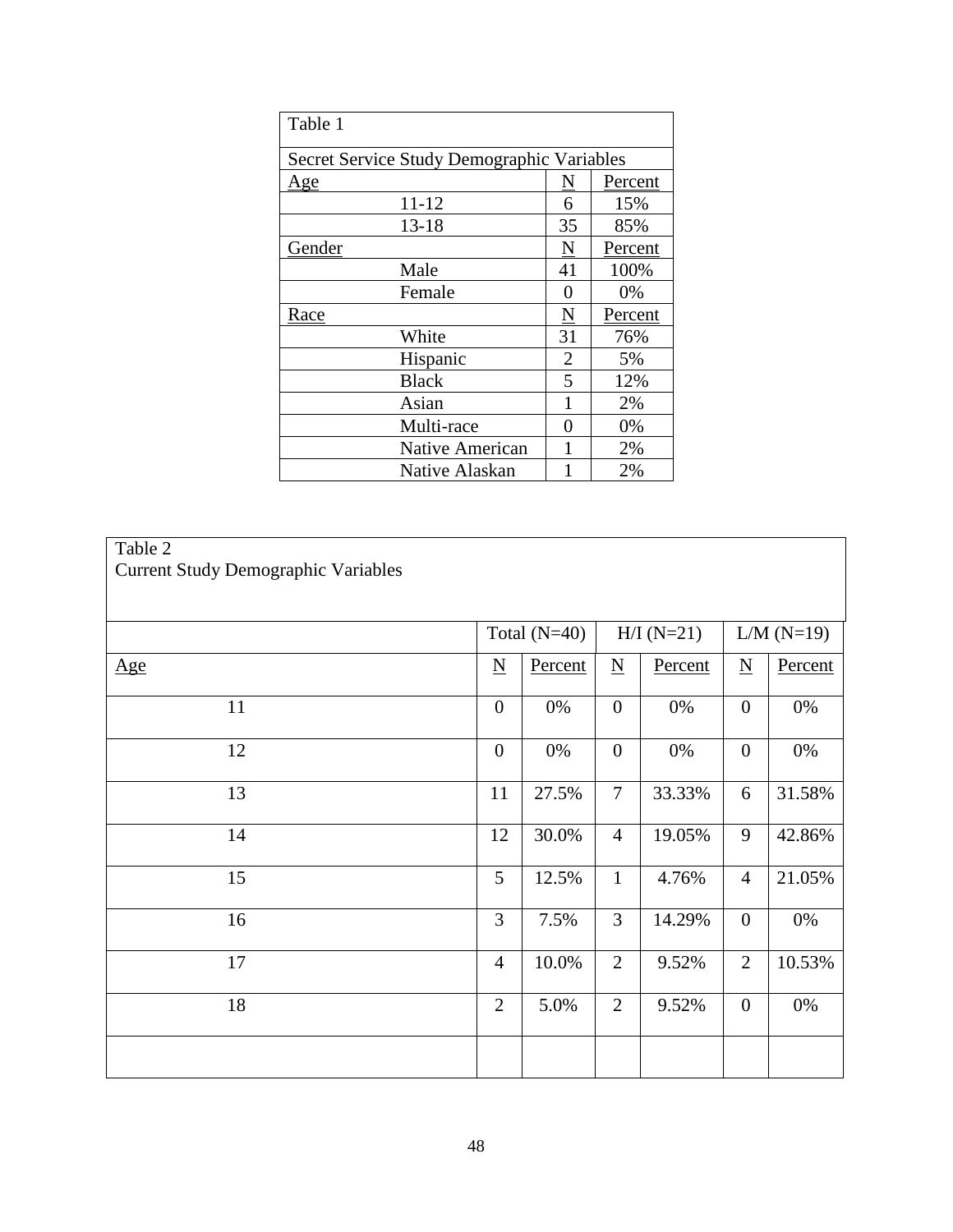| Gender          | $\underline{\mathbf{N}}$ | Percent | $\underline{N}$          | Percent | $\underline{\mathbf{N}}$ | Percent |
|-----------------|--------------------------|---------|--------------------------|---------|--------------------------|---------|
| Male            | 36                       | 90%     | 19                       | 90.48%  | 17                       | 80.95%  |
| Female          | $\overline{4}$           | 10%     | $\mathbf{2}$             | 9.52%   | $\overline{2}$           | 1.53%   |
| Grade           | $\underline{N}$          | Percent | $\underline{N}$          | Percent | $\underline{\mathbf{N}}$ | Percent |
| 6               | $\mathbf{1}$             | 2.5%    | $\mathbf 1$              | 4.76%   | $\overline{0}$           | 0%      |
| $\overline{7}$  | 6                        | 15.0%   | $\overline{3}$           | 14.29%  | 3                        | 15.79%  |
| 8               | 13                       | 32.5%   | $\overline{7}$           | 33.33%  | 6                        | 31.58%  |
| $\overline{9}$  | 5                        | 12.5%   | 5                        | 23.81   | $\boldsymbol{0}$         | 0%      |
| 10              | 8                        | 20.0%   | 3                        | 14.29%  | 5                        | 26.32%  |
| 11              | 5                        | 12.5%   | $\overline{2}$           | 9.52%   | $\overline{3}$           | 15.79%  |
| $\overline{12}$ | $\overline{2}$           | 5.0%    | $\overline{0}$           | 0%      | $\overline{2}$           | 10.53%  |
| Race            | $\underline{\mathbf{N}}$ | Percent | $\underline{\mathbf{N}}$ | Percent | $\underline{\mathbf{N}}$ | Percent |
| White           | 16                       | 40.0%   | 10                       | 47.62%  | 6                        | 31.58%  |
| Hispanic        | 12                       | 30.0%   | 5                        | 23.81%  | $\overline{7}$           | 36.84%  |
| <b>Black</b>    | 5                        | 12.5%   | $\overline{2}$           | 9.52%   | $\overline{3}$           | 15.79%  |
| Asian           | $\overline{3}$           | 7.5%    | $\mathbf{1}$             | 4.76%   | $\overline{2}$           | 10.53%  |
| Multi-race      | $\overline{4}$           | 10.0%   | 3                        | 14.29%  | $\mathbf{1}$             | 5.26%   |
| Native American | $\boldsymbol{0}$         | 0.0%    | $\overline{0}$           | 0%      | $\overline{0}$           | 0%      |
| Native Alaskan  | $\overline{0}$           | 0%      | $\overline{0}$           | 0%      | $\overline{0}$           | 0%      |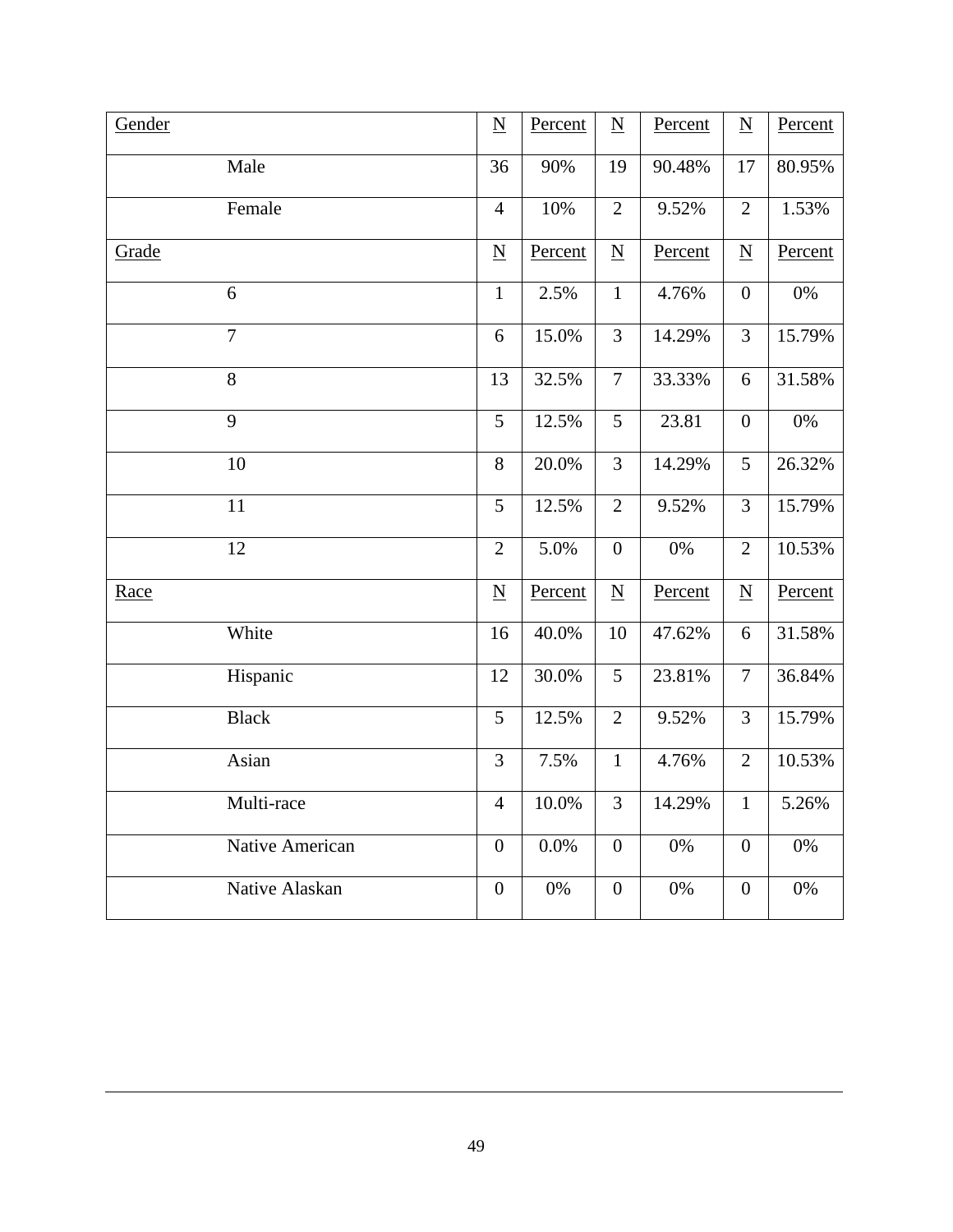| <b>Special Education Eligibility</b>                                    | N              | Percent | $\underline{\mathbf{N}}$ | Percent | N        | Percent |  |
|-------------------------------------------------------------------------|----------------|---------|--------------------------|---------|----------|---------|--|
| Not eligible                                                            | 26             | 65.0%   | 10                       | 47.62%  | 16       | 84.21%  |  |
| Section 504 plan                                                        | 2              | 5.0%    | 2                        | 9.52%   | $\Omega$ | 0%      |  |
| <b>Specific Learning Disability</b>                                     | $\overline{4}$ | 10.0%   | $\overline{4}$           | 19.05%  | $\Omega$ | 0%      |  |
| <b>Serious Emotional Disturbance</b>                                    | 7              | 17.5%   | 5                        | 23.81%  | 2        | 10.53%  |  |
| Speech and Language<br>Disability                                       |                | 2.5%    | $\overline{0}$           | $0\%$   |          | 5.26%   |  |
| L/M: Low/Moderate Risk Level Group, H/I: High/Imminent Risk Level Group |                |         |                          |         |          |         |  |

#### **Comparison of demographic data by risk level group**

A comparison of age, grade, and gender was conducted with regard to risk level group. The number of subjects in each group, mean, standard deviation and standard error mean for age, grade, and gender are represented by risk level group in Table 3. Table 4 shows the crosstabulations for Gender, Grade, and Race.

A t-test was conducted with age as the dependent variable and risk level group as the dependent variable. The results were not significant (t  $(38) = 1.114$ , p = .261). All suggesting that the risk level groups did not differ in age.

Chi-square tests of independence were performed to examine the relation between Risk

Level and Special Education Category, Race, and Grade.

The relation between Special Education Category and Risk Level was significant,  $X^2(1)$ ,  $N = 40$ ) = 9.594, p=.048. Students referred for a threat assessment were more likely to be eligible for special education in the High/imminent risk level group than the Low/Moderate risk level group. Students who were in the High/Imminent group were mostly eligible for special education under the categories of Emotional Disturbance or Specific Learning Disability.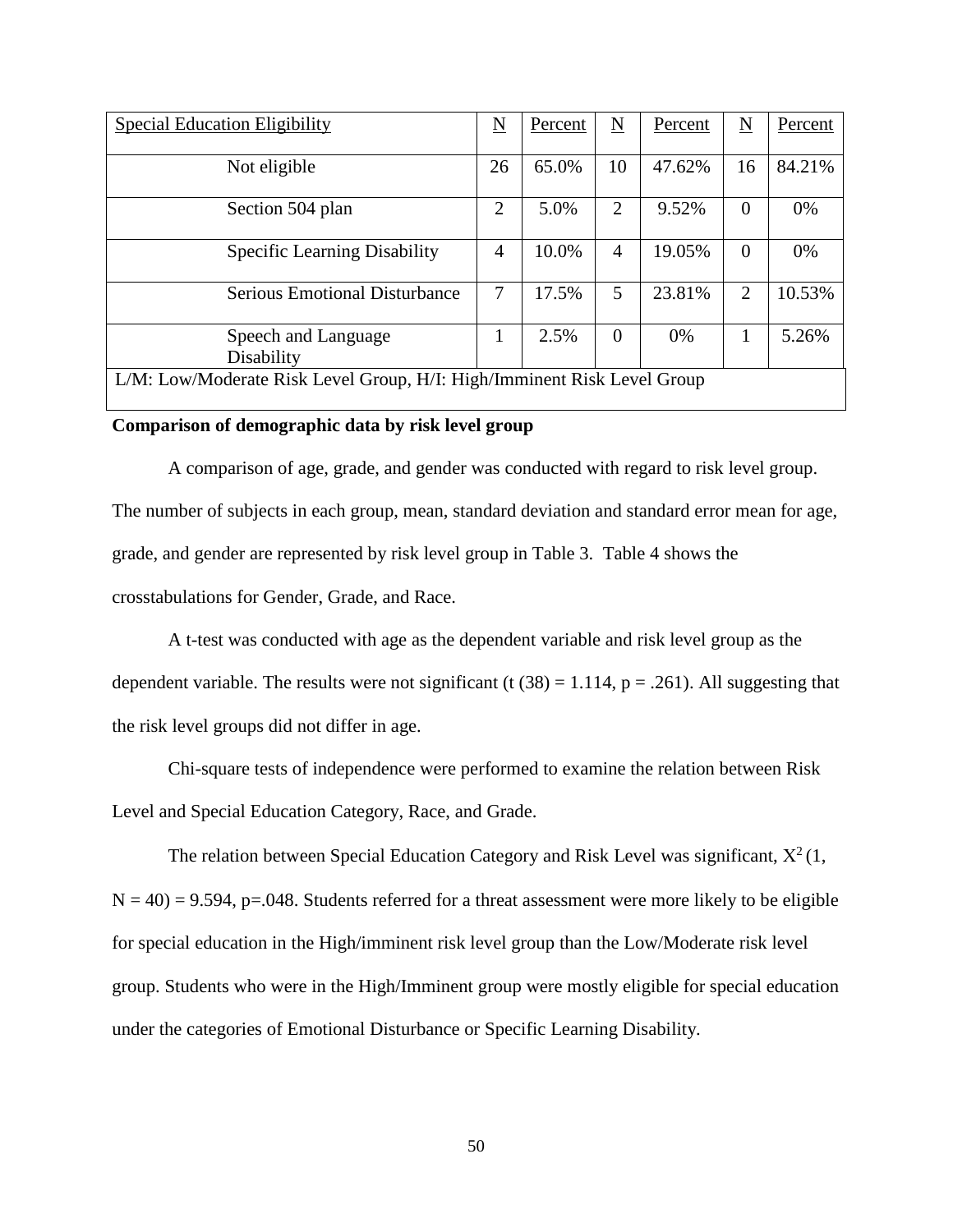The relation between Race and Risk Level was not significant,  $X^2$  (1, N = 40) = 2.774, p=.596. Each race identification group was evenly distributed between the risk level groups. Students in each risk level group were no more likely to identify with any particular race.

The relation between Grade and Risk Level was not significant,  $X^2$  (1, N = 40) = .011, p=.916. Grade represented in the sample were evenly distributed between the risk level groups. Students in each risk level group were no more likely to be in any particular grade.

The risk level groups are not significantly different in regard to race, gender and grade. The groups differed in regard to special education eligibility category. Students in the High/Imminent risk level group were eligible for special education at a much higher frequency, specifically under the categories of Emotional Disturbance or Specific Learning Disability.

| Table 3                                      |                        |    |       |                       |                 |  |  |  |  |
|----------------------------------------------|------------------------|----|-------|-----------------------|-----------------|--|--|--|--|
| Comparison of age and grade risk level group |                        |    |       |                       |                 |  |  |  |  |
|                                              |                        |    |       |                       |                 |  |  |  |  |
|                                              | <b>Risk Level</b>      | N  | Mean  | <b>Std. Deviation</b> | Std. Error mean |  |  |  |  |
| AGE                                          | Low and Moderate Risk  | 19 | 14.74 | 1.821                 | .418            |  |  |  |  |
|                                              | High and Imminent Risk | 21 | 14.19 | 1.167                 | .255            |  |  |  |  |
| <b>GRADE</b>                                 | Low and Moderate Risk  | 19 | 9.26  | 1.695                 | .389            |  |  |  |  |
|                                              | High and Imminent Risk | 21 | 8.57  | 1.326                 | .289            |  |  |  |  |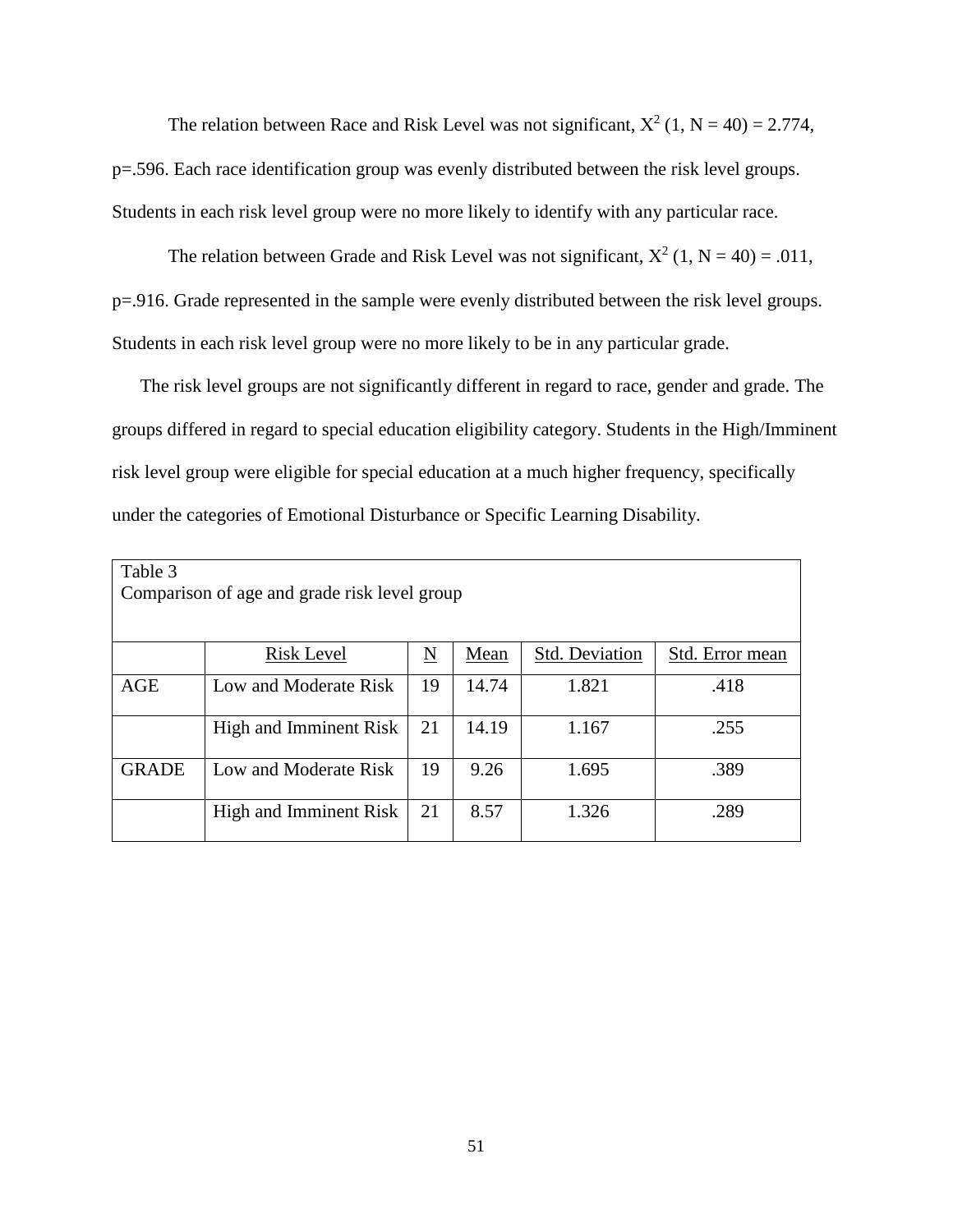| Table 4                              |              |                   |                  |                |
|--------------------------------------|--------------|-------------------|------------------|----------------|
| Crosstabulations                     |              |                   |                  |                |
|                                      |              |                   |                  |                |
|                                      |              | $\underline{H/I}$ | L/M              | Total          |
| Gender                               | Male         | 19                | 17               | 36             |
|                                      | Female       | $\overline{2}$    | $\overline{2}$   | $\overline{4}$ |
| <b>Special Education Eligibility</b> | No SpEd Elig | 10                | 16               | 26             |
|                                      | 504          | $\overline{2}$    | $\boldsymbol{0}$ | $\overline{2}$ |
|                                      | <b>SLD</b>   | $\overline{4}$    | $\overline{0}$   | $\overline{4}$ |
|                                      | ED           | 5                 | $\overline{2}$   | $\tau$         |
|                                      | SL           | $\overline{0}$    | $\mathbf{1}$     | $\mathbf{1}$   |
| Race                                 | White        | 10                | 6                | 16             |
|                                      | <b>Black</b> | $\overline{2}$    | 3                | 5              |
|                                      | Hispanic     | 5                 | $\overline{7}$   | 12             |
|                                      | Asian        | $\mathbf{1}$      | $\overline{2}$   | 3              |
|                                      | Multi        | 3                 | $\mathbf{1}$     | $\overline{4}$ |

# **WHICH PERSONALITY PROFILES ARE MORE SEVERE WHEN COMPARING THE IMMINENT/HIGH RISK GROUP AND THE MODERATE/LOW RISK GROUP?**

Table 5 shows the descriptive statistics for the 12 personality profiles by threat level. There were 19 cases in the Low/Moderate group and 21 cases in the High/Imminent group with a total of 40 cases included in the present study. The average BR score for the Low/Moderate Risk group was 49.56, ranging from 28.7 to 65.37. The average BR score for the High/Imminent Risk group was 54.59, ranging from 42.1 to 65.7. The average standard deviation for the Low/Moderate group is 17.1, ranging from 11.0 to 27.1. The average standard deviation for the High/Imminent group is 20.39, ranging from 14.7 to 25.9.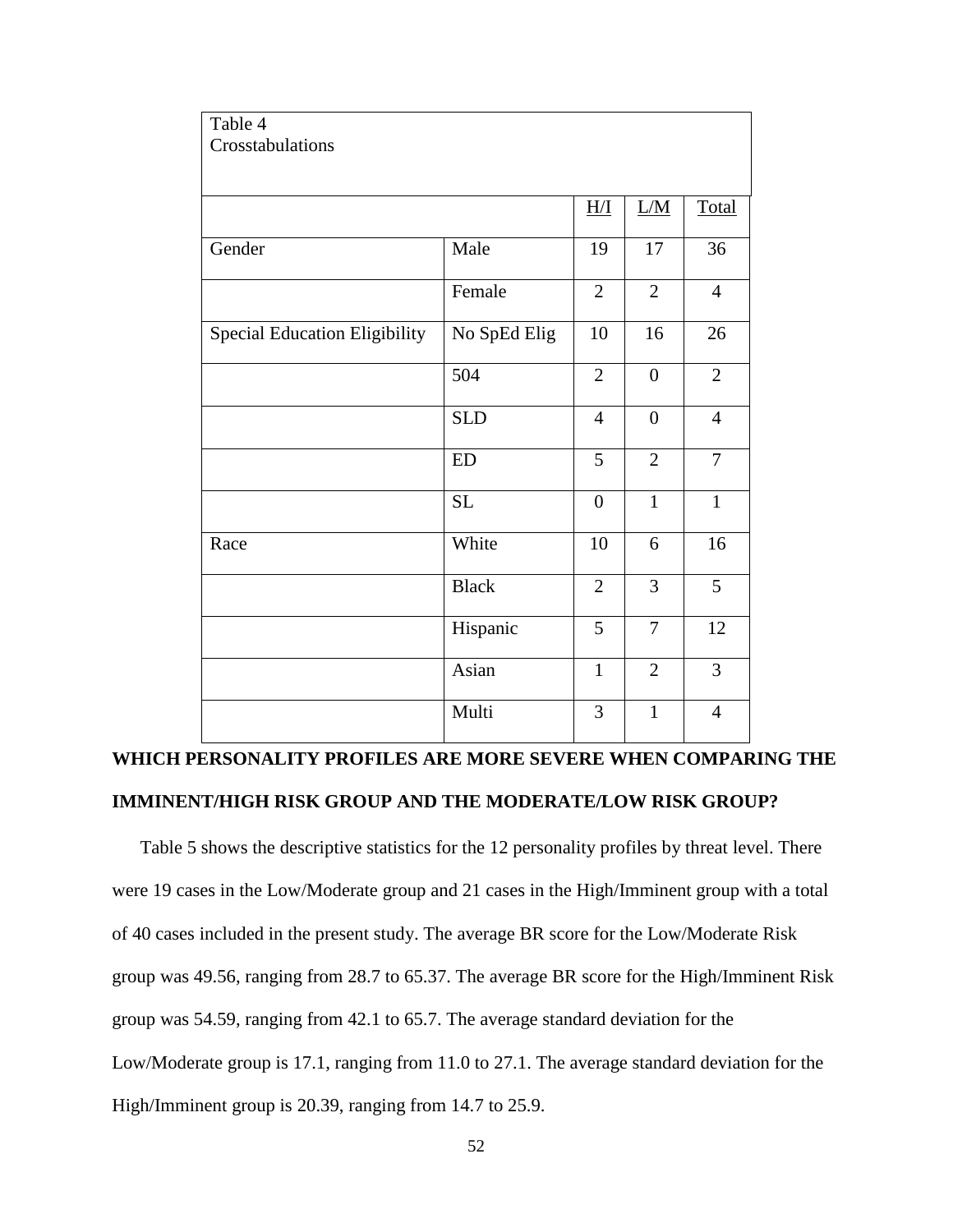#### Table 5 Descriptive Statistics for Millon Adolescent Clinical Inventory, Second Edition (MACI-2) Personality Profiles by Risk Level Low/Moderate Risk Level Group N Mean  $BR$  SD Min Max Skewness Kurtosis PP 1 - Introversive (Schizoid) 19 | 57.00 | 19.24 | 31 | 94 | 0.40 | -0.99 PP 2A - Inhibited (Avoidant) 19 | 55.58 | 21.59 | 25 | 92 | 0.25 | -1.38 PP 2B - Doleful (Depressive) 19 | 44.95 | 27.12 | 7 | 89 | 0.28 | -1.44 PP 3 - Submissive (Dependent) 19 | 65.37 | 10.97 | 43 | 82 | -0.35 | -0.58 PP 4 -Dramatizing (Histrionic) 19 | 54.63 | 17.37 | 16 | 86 | -0.28 | 0.02 PP 5 - Egoistic (Narcissistic) 19 49.68 20.45 4 92 -0.33 0.68 PP 6A - Unruly (Antisocial) 19 | 48.42 | 13.44 | 18 | 68 | -0.73 | 0.10 PP 6B - Forceful (Sadistic) 19 | 29.74 | 14.52 | 10 | 70 | 1.19 | 2.10 PP 7 - Conforming (Compulsive) 19 | 59.42 | 14.43 | 38 | 82 | 0.14 | -1.18 PP 8A - Oppositional (Negativistic) 19 | 53.32 | 18.45 | 23 | 79 | -0.36 | -1.32 PP 8B - Self-Demeaning (Masochistic) 19 44.42 22.48 15 92 0.53 -0.62 PP 9 - Borderline Tendency (Borderline) 19 35.47 22.62 8 85 0.97 0.34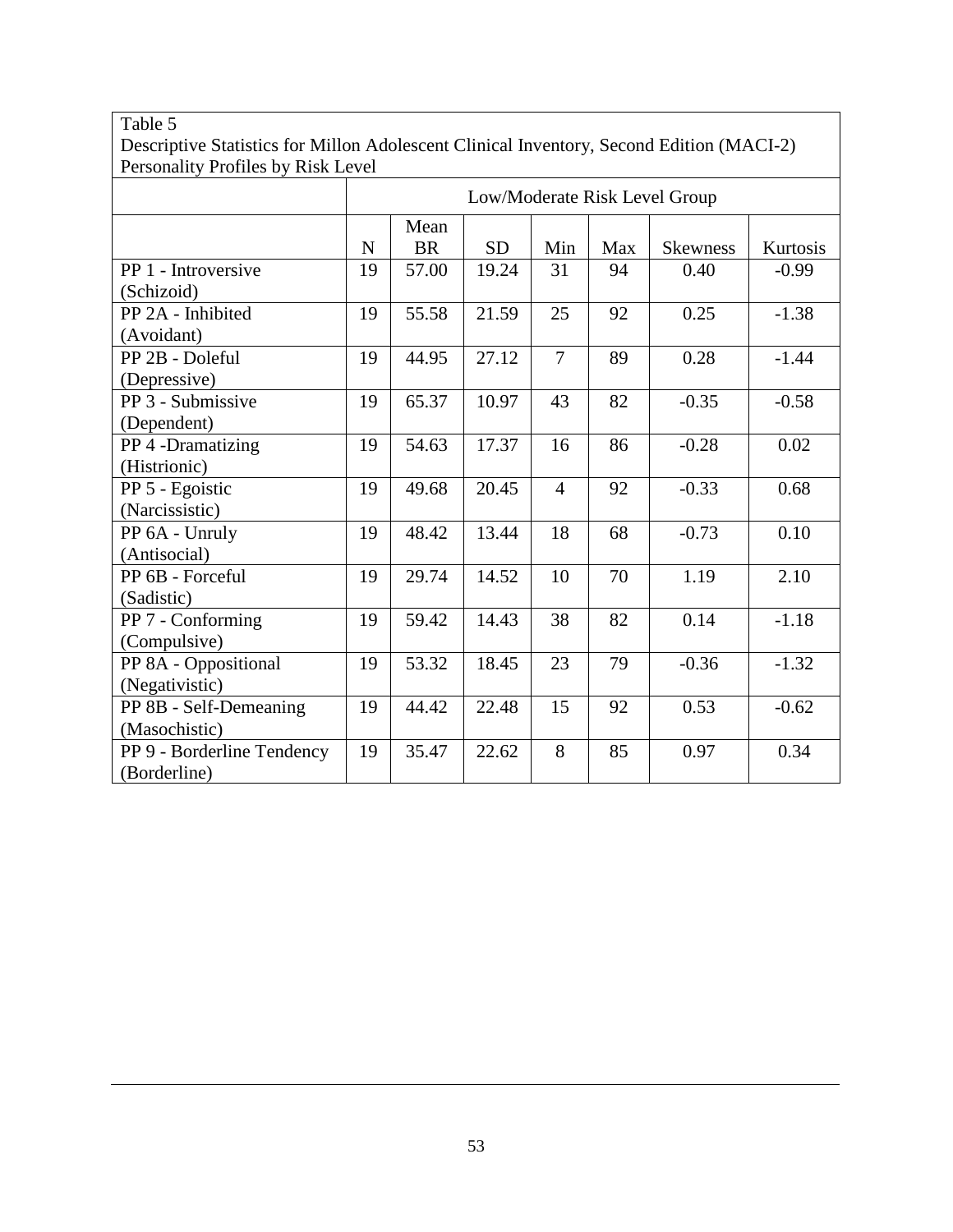|                            | High/Imminent Risk Level Group |                   |           |     |     |                 |          |
|----------------------------|--------------------------------|-------------------|-----------|-----|-----|-----------------|----------|
|                            | $\mathbf N$                    | Mean<br><b>BR</b> | <b>SD</b> | Min | Max | <b>Skewness</b> | Kurtosis |
| PP 1 - Introversive        | 21                             | 65.10             | 21.17     | 17  | 108 | 0.23            | 0.81     |
| (Schizoid)                 |                                |                   |           |     |     |                 |          |
| PP 2A - Inhibited          | 21                             | 60.90             | 23.55     | 15  | 91  | $-0.41$         | $-0.92$  |
| (Avoidant)                 |                                |                   |           |     |     |                 |          |
| PP 2B - Doleful            | 21                             | 59.33             | 25.60     | 16  | 100 | $-0.41$         | $-1.24$  |
| (Depressive)               |                                |                   |           |     |     |                 |          |
| PP 3 - Submissive          | 21                             | 57.19             | 16.43     | 27  | 95  | 0.27            | 0.19     |
| (Dependent)                |                                |                   |           |     |     |                 |          |
| PP 4 -Dramatizing          | 21                             | 47.14             | 19.41     | 12  | 85  | $-0.30$         | $-0.07$  |
| (Histrionic)               |                                |                   |           |     |     |                 |          |
| PP 5 - Egoistic            | 21                             | 42.10             | 16.88     | 13  | 76  | 0.19            | $-0.30$  |
| (Narcissistic)             |                                |                   |           |     |     |                 |          |
| PP 6A - Unruly             | 21                             | 59.48             | 25.94     | 19  | 110 | 0.29            | $-0.95$  |
| (Antisocial)               |                                |                   |           |     |     |                 |          |
| PP 6B - Forceful           | 21                             | 44.76             | 26.46     | 3   | 87  | $-0.16$         | $-1.28$  |
| (Sadistic)                 |                                |                   |           |     |     |                 |          |
| PP 7 - Conforming          | 21                             | 46.29             | 15.42     | 19  | 78  | 0.51            | $-0.01$  |
| (Compulsive)               |                                |                   |           |     |     |                 |          |
| PP 8A - Oppositional       | 21                             | 65.71             | 16.63     | 32  | 96  | $-0.88$         | 0.63     |
| (Negativistic)             |                                |                   |           |     |     |                 |          |
| PP 8B - Self-Demeaning     | 21                             | 56.62             | 23.66     | 16  | 96  | $-0.15$         | $-0.94$  |
| (Masochistic)              |                                |                   |           |     |     |                 |          |
| PP 9 - Borderline Tendency | 21                             | 50.90             | 20.28     | 17  | 87  | $-0.24$         | $-0.87$  |
| (Borderline)               |                                |                   |           |     |     |                 |          |

MACI 2 scores for each of the 12 dependent variables were converted into z-scores separately within the Low/Moderate and High/Imminent groups to screen for univariate outliers. Extreme outliers were defined as  $z \leq -3.29$  or  $z \geq 3.29$  (Field, 2013). Z-scores within the Low/Moderate group ranged from -2.26 to 2.78 and from -2.27 to 2.30 within the High/Imminent group, suggesting the absence of extreme univariate outliers on any of dependent variables within both groups.

Mahalanobis' Distances were computed for each participant in the Low/Moderate and High/Immanent groups to screen for multivariate outliers. Mahalanobis' Distances were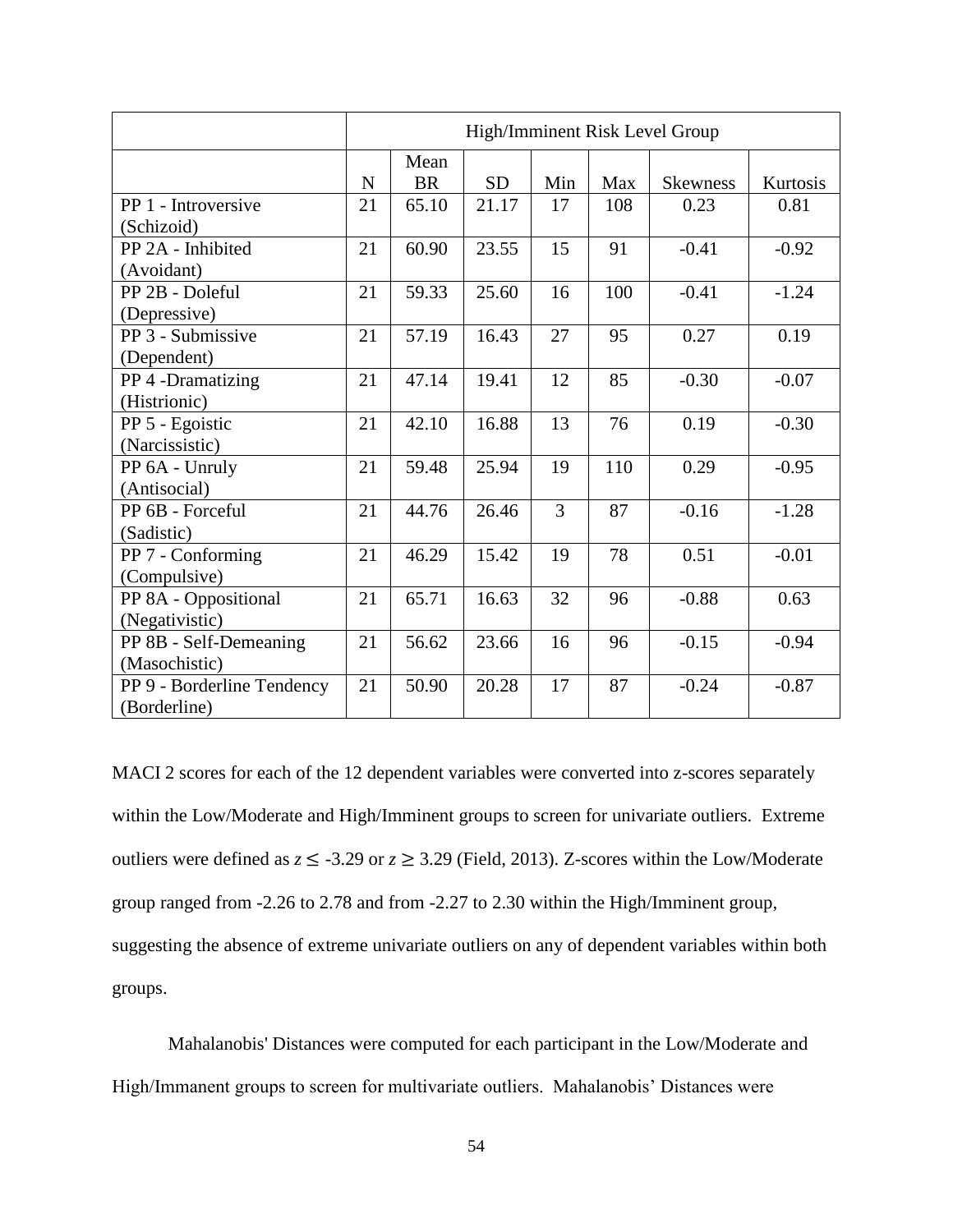calculated using the nine dependent variables and were evaluated as chi-square statistics with 9 degrees of freedom. Values ranged from  $X^2(9, N = 40) = 7.33, p > .05$  and  $X^2(9, N = 40) =$ 14.93,  $p > .05$ ) within the Low/Moderate group and between  $X^2(9) = 7.31$ ,  $p > .05$  and  $X^2(9) =$ 16.22, *p* > .05 within the High/Imminent group, indicating an absence of multivariate outliers. Box's Test of Equality of Covariance Matrices was not significant [*F* (78,459) = 1.05, *p* = .358], indicating that the homogeneity of variance-covariance assumption was supported.

#### **Comparing overall severity of the risk level groups**

Repeated Measures ANOVA and follow up ANOVA were conducted comparing the Low/Moderate risk level and High/Imminent risk level groups overall on personality profiles from the MACI 2. Follow up ANOVA analysis for each personality profile were conducted to determine where the specific differences lie on each personality profile between the Low/Moderate risk and High/Imminent risk groups. Mauchly's test indicated that the assumption of sphericity was violated for the main effect of subtest  $X^2(65) = 405.39$ ,  $p < .001$ . Therefore, degrees of freedom were corrected using the Greenhouse-Geisser estimates of sphericity ( $\varepsilon = .27$  for the main effect of subtest). There was a significant main effect for MACI 2 subtest *F* (2.93, 111.29) = 5.41,  $p = .002$ ,  $\eta^2 = .13$ , suggesting that there is significant variability among MACI 2 subtest profiles when the risk level is not considered. There was also a significant interaction between MACI 2 subtest and risk group  $F(2.93, 111.29) = 2.84$ ,  $p =$ .042,  $\eta^2$  = .07. This indicates that there is a measurable difference between the Low/Moderate risk group and the High/Imminent risk group.

In order to determine which personality profiles showed a significant difference between the average BR score between the Low/Moderate risk group and the Imminent/High risk group the data for each of the MACI 2 personality profiles was submitted to a one-way analysis of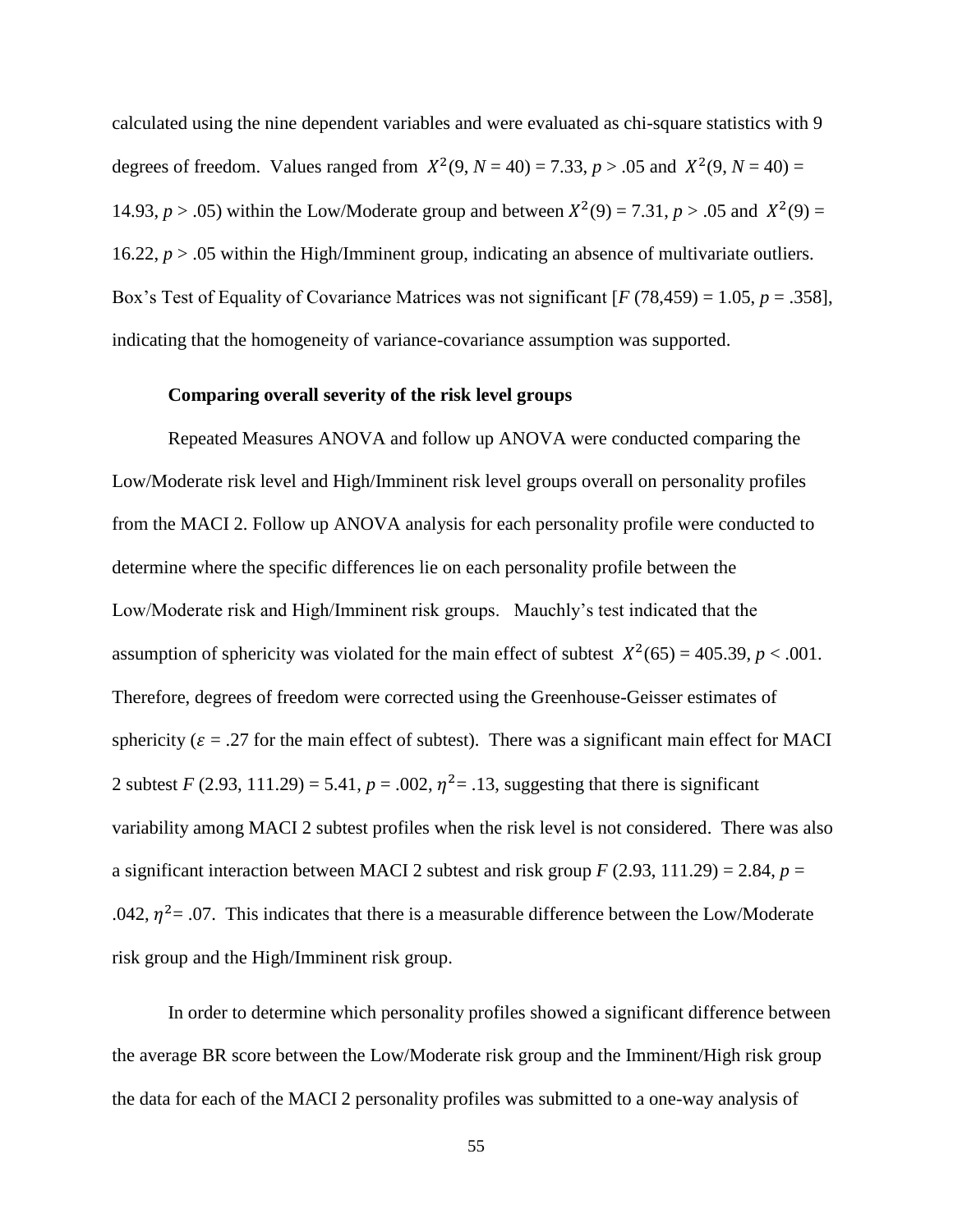variance (ANOVA) with threat risk level group (Imminent/High risk group, Moderate/Low Risk group) as the independent variable. The dependent variable for each ANOVA was the personality profile BR score. MACI 2 personality profile scores were significantly higher in the High/Imminent risk group for PP 6B-Forceful  $[F(1, 38) = 4.80, p = .035]$ , PP 8A-Oppositional [*F* (1, 38) = 4.99, *p* = .031], and PP 9-Borderline Tendency [*F* (1, 38) = 5.18, *p* = .029]. The Low/Moderate risk group scored significantly higher in PP7-Conforming,  $F(1, 38) = 7.69$ ,  $p =$ .009. Significant differences were not observed for PP1-Introversive  $[F(1, 38) = 1.58, p = .215]$ , PP2A-Inhibited [*F*(1, 38) = 0.55, *p* = .462], PP2B-Doleful [*F*(1, 38) = 2.98, *p* = ..093], PP3- Submissive  $[F(1, 38) = 3.35, p = .075]$ , PP4 Dramatizing  $[F(1, 38) = 1.64, p = .208]$ , PP5-Egoistic  $[F(1, 38) = 1.65, p = .207]$ , PP6A-Unruly  $[F(1, 38) = 2.77, p = .104]$ , and PP8B Self-Demeaning  $[F(1, 38) = 2.78, p = .104]$ .

# **WHICH PERSONALITY PROFILES HAVE AVERAGE BR SCORES ON THE MACI 2 ABOVE 60 IN IMMINENT AND HIGH LEVEL OF RISK CASES?**

Imminent and high-risk cases showed an overall elevated presence of pathology on the introversive-schizoid, inhibited-avoidant, and doleful-depressive with cases in each personality profile having 57% of the scores falling over 60. Students who were in the High/Imminent risk level group showed an overall elevated presence of pathology in Unruly-Antisocial personality profile, with nearly 43% of the cases having BR scores that rose above 60. Students who were in the High/Imminent risk level group showed an overall elevated presence of pathology in the Oppositional-negativistic personality profile, with over three quarters of the cases having BR scores above 60. While the overall mean BR score for Self-Demeaning-Masochistic personality profile does not reach a level of clinical significance, it is salient to note that 57% of the cases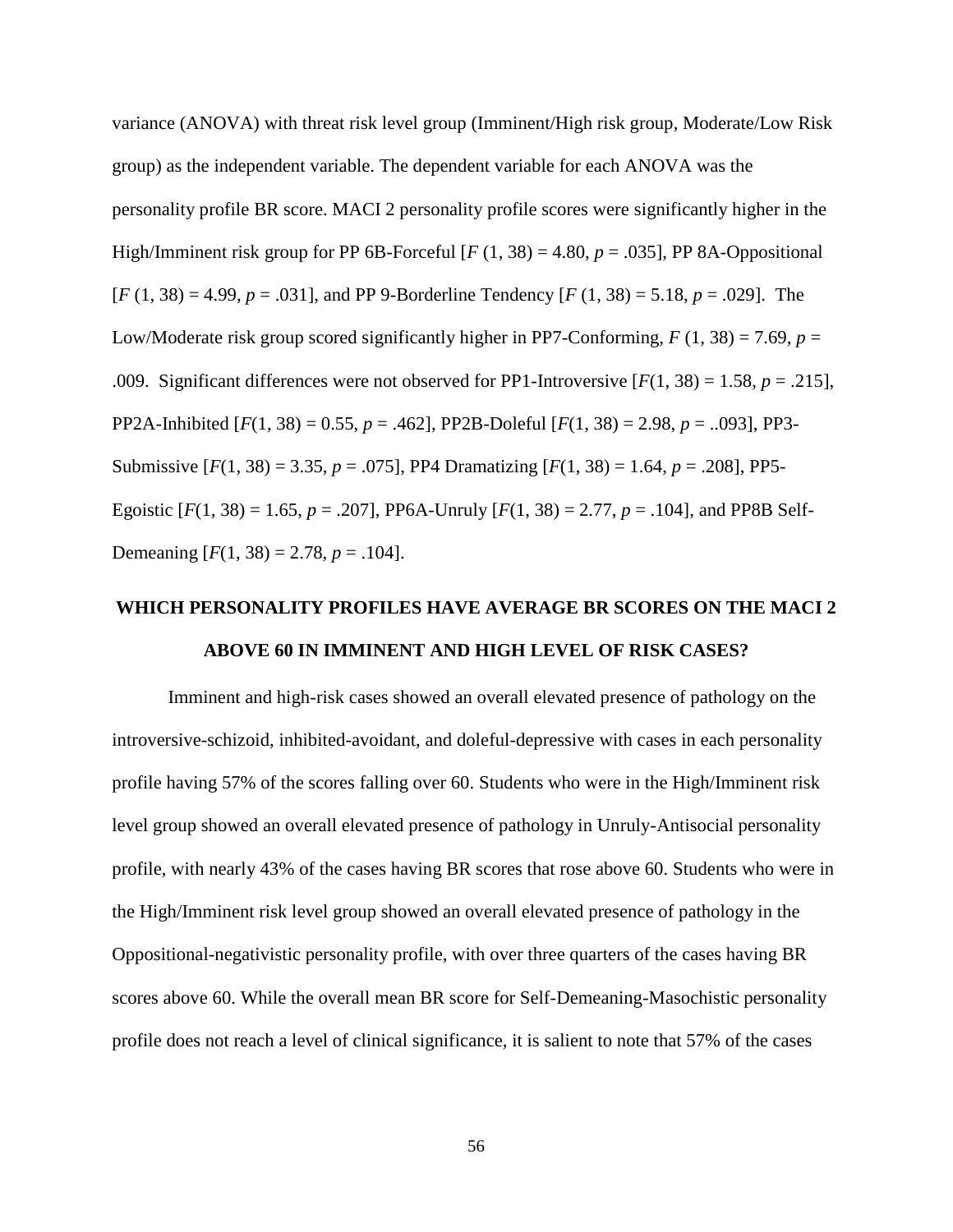did have BR scores above 60. See Table 6 for mean and standard deviations for all personality

profiles in the High/Imminent risk group.

| Table 6                                 |         |      |                  |  |  |  |  |  |  |
|-----------------------------------------|---------|------|------------------|--|--|--|--|--|--|
| High/Imminent Risk Group                |         |      |                  |  |  |  |  |  |  |
|                                         |         |      |                  |  |  |  |  |  |  |
| <b>Personality Profile</b>              | Mean BR | SD   | % of cases $>60$ |  |  |  |  |  |  |
|                                         |         |      |                  |  |  |  |  |  |  |
| PP1 - Introversive (Schizoid)           | 64.7    | 14.7 | 57.14            |  |  |  |  |  |  |
| PP2A - Inhibited (Avoidant)             | 60.9    | 23.6 | 57.14            |  |  |  |  |  |  |
| PP 2B - Doleful (Depressive)            | 59.3    | 25.6 | 57.14            |  |  |  |  |  |  |
| $PP 3 - Submissive (Dependent)$         | 57.2    | 16.4 | 42.86            |  |  |  |  |  |  |
| PP 4 -Dramatizing (Histrionic)          | 47.1    | 19.4 | 19.05            |  |  |  |  |  |  |
| PP5 - Egoistic (Narcissistic)           | 42.1    | 16.9 | 14.29            |  |  |  |  |  |  |
| PP 6A - Unruly (Antisocial)             | 59.5    | 25.9 | 42.86            |  |  |  |  |  |  |
| PP 6B - Forceful (Sadistic)             | 44.8    | 26.5 | 33.33            |  |  |  |  |  |  |
| PP $7$ – Conforming (Compulsive)        | 46.3    | 15.4 | 19.05            |  |  |  |  |  |  |
| PP 8A – Oppositional (Negativistic)     | 65.7    | 16.3 | 76.19            |  |  |  |  |  |  |
| PP 8B - Self-Demeaning (Masochistic)    | 56.6    | 23.7 | 57.14            |  |  |  |  |  |  |
| PP 9 - Borderline Tendency (Borderline) | 50.9    | 20.3 | 28.57            |  |  |  |  |  |  |

# **WHICH PERSONALITY PROFILES HAVE AVERAGE BR SCORES ON THE MACI 2**

# **ABOVE 60 IN THE LOW AND MODERATE LEVEL OF RISK CASES?**

Low and Moderate risk cases showed an overall elevated presence of pathology on the following personality profiles: submissive-dependent, with almost three quarters of scores falling above 60 and conforming-compulsive with nearly half of the cases with a score above 60. However, it is salient to note that although the mean BR score for oppositional-negativistic did not rise to a clinically significant, over half of the cases had scores that fell above 60. See Table 7 for mean and standard deviations for all personality profiles in the Low/Moderate risk group.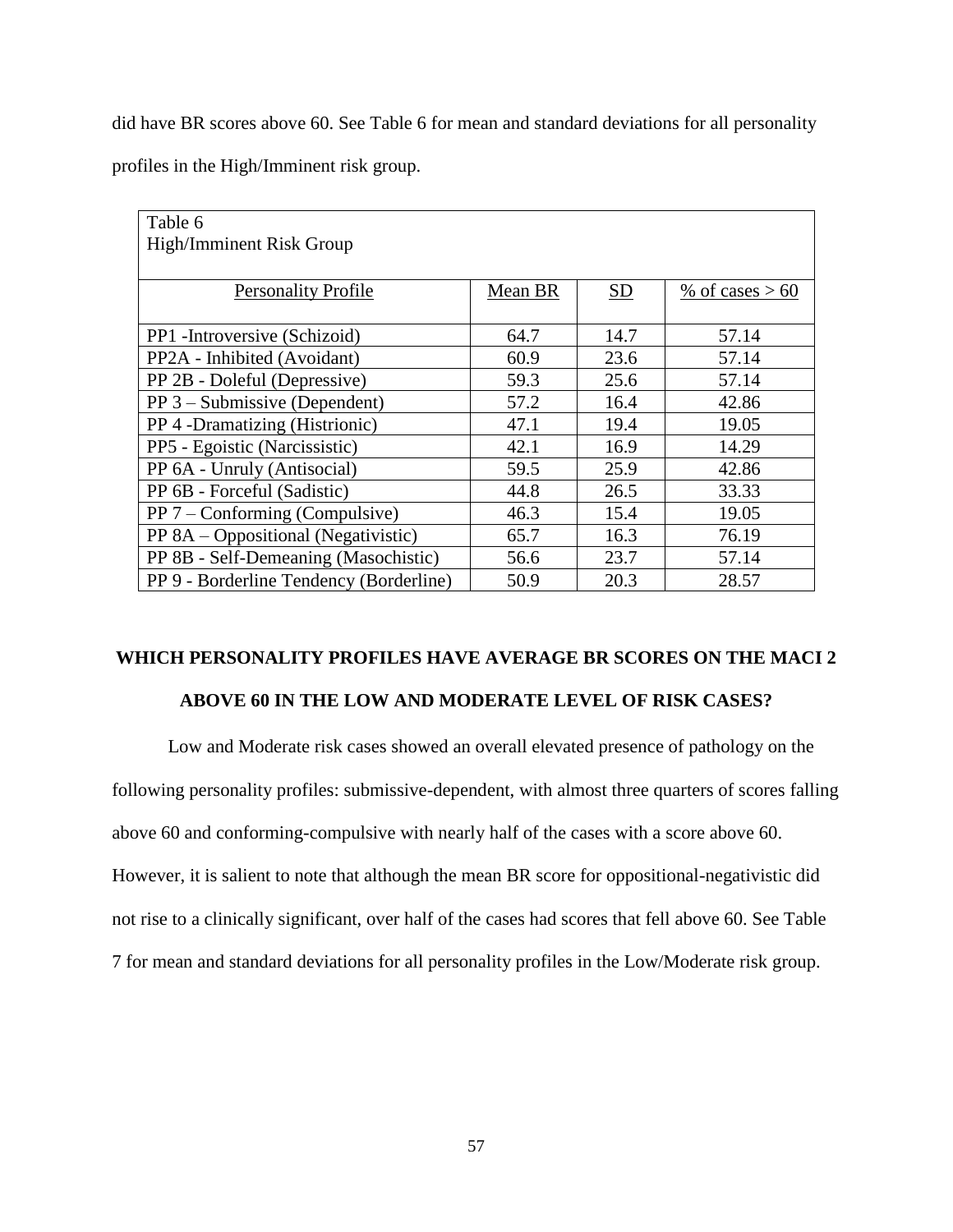| Table 7                                 |         |      |            |
|-----------------------------------------|---------|------|------------|
| Low/Moderate Risk Group                 |         |      |            |
|                                         |         |      |            |
| <b>Personality Profile</b>              | Mean BR | SD   | % of cases |
|                                         |         |      | above 60   |
| PP1 - Introversive (Schizoid)           | 57.0    | 19.2 | 36.84      |
| PP2A - Inhibited (Avoidant)             | 55.6    | 21.6 | 42.11      |
| PP 2B - Doleful (Depressive)            | 45.0    | 27.1 | 36.84      |
| $PP 3 - Submissive (Dependent)$         | 65.4    | 11.0 | 73.68      |
| PP 4 -Dramatizing (Histrionic)          | 54.6    | 17.4 | 31.58      |
| PP5 - Egoistic (Narcissistic)           | 49.7    | 20.5 | 31.58      |
| PP 6A - Unruly (Antisocial)             | 48.4    | 13.4 | 15.79      |
| PP 6B - Forceful (Sadistic)             | 28.7    | 12.0 | 5.26       |
| $PP 7 - Conforming (Compulsive)$        | 59.4    | 14.4 | 47.37      |
| PP 8A – Oppositional (Negativistic)     | 53.3    | 18.5 | 52.63      |
| PP 8B - Self-Demeaning (Masochistic)    | 44.4    | 22.5 | 21.05      |
| PP 9 - Borderline Tendency (Borderline) | 33.2    | 18.1 | 15.79      |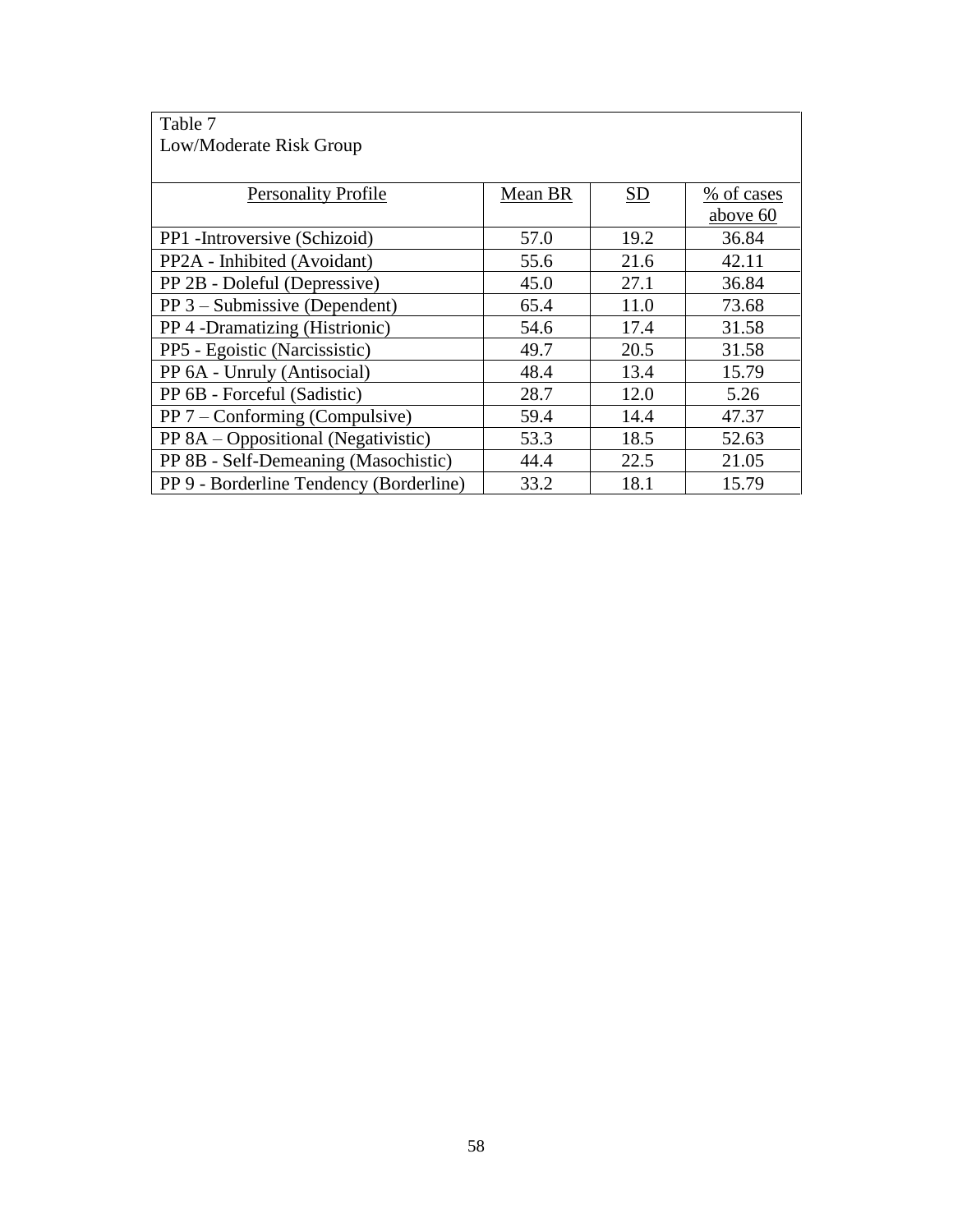#### **CHAPTER FIVE**

#### **DISCUSSION**

The present study has identified personality profile characteristics in students that have made a threat but not carried out a targeted act of violence that are consistent with those observed in students who have carried out a school shooting. The aim of this study is not to develop a profile by which school staff and mental health professionals can identify who will carry out a threat. In fact, it is highly dangerous to even insinuate that a profile could exist for such a purpose. Each person that makes a threat has so many individual characteristics, experiences, and circumstances that it is impossible to use any research data to form one or even a compilation of profiles. The aim of this study, rather, is to identify the personality profile characteristics so that this information can be paired with what we have learned about circumstances that create a breeding ground for developing a threat with the purpose of identifying where tier 1 level interventions can be implemented to mitigate the risk of a threat being developed in the first place. The significance found in the statistical analysis of this study was not overwhelming. As such, the study is exploratory in nature but does a good job of identifying areas in which educators and mental health professionals can make an impact on the lives of hurting children and mitigate the circumstances that can lead to the development of a threat.

The most striking difference between the students included in the present study and the Secret Service study is in the racial makeup of the groups. The secret services study had a much higher representation of white participants (N=31, 76%) with just 5 Black students and 5 students that were Hispanic, Asian, Multi-Race, Native American or Native Alaskan. The present study was more evenly spread between white (40%) and Hispanic students (30%). The present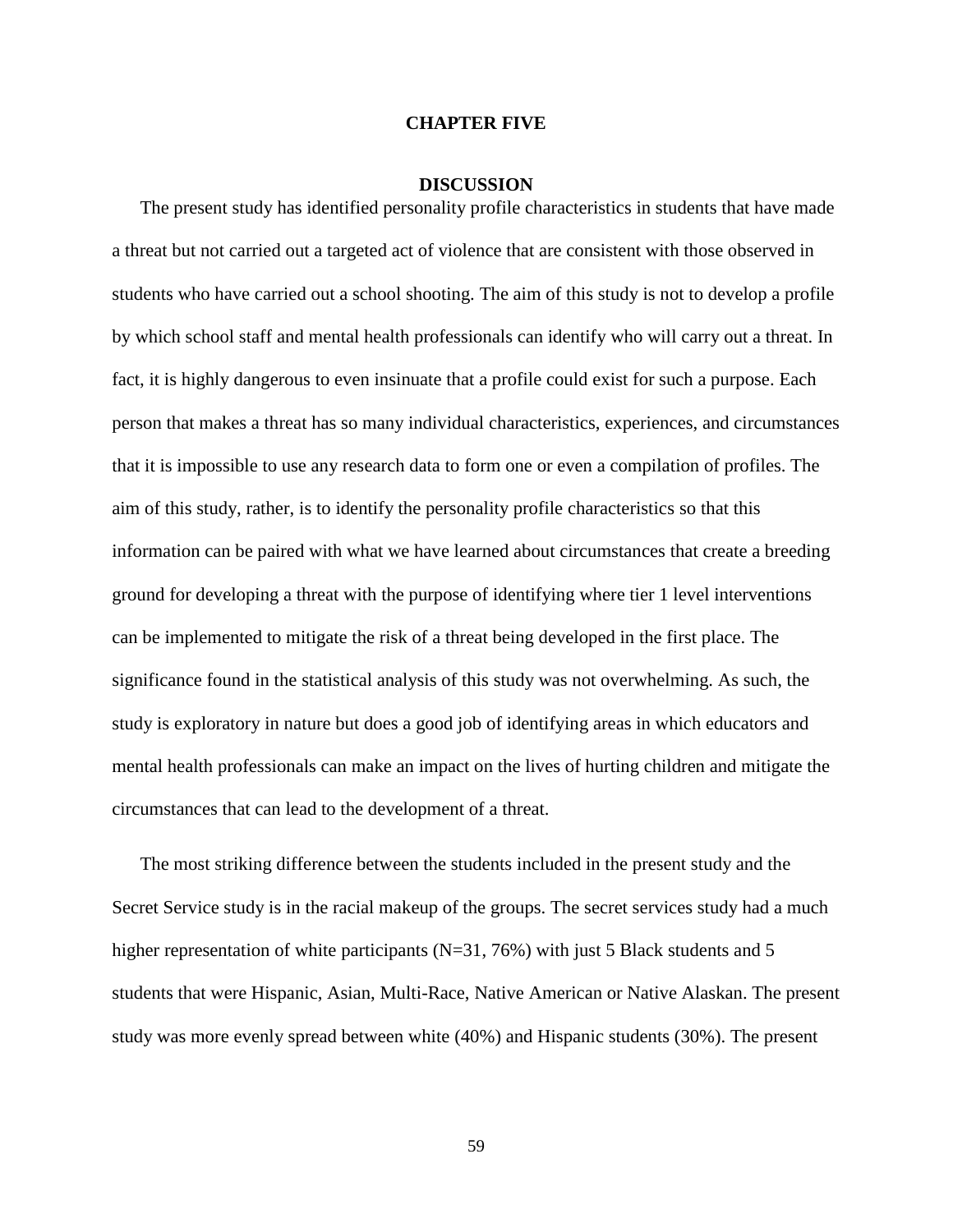study was conducted in the 5<sup>th</sup> largest school district in the nation, located in the south-west region of the United States where the population has higher proportion of Hispanic residents.

About the same percentage of black students were included in each study. The multi-racial students made up 10% of the present study while the Secret Service study had none. The region in which the present study was conducted is diverse, likely contributing to the higher percentage of multi-racial participants.

There were significant differences between the High/Imminent risk level group and the Moderate/Low group in Special Education Category. The High/Imminent risk level group had significantly more students who were eligible for special education services, mostly under the categories of Emotional Disturbance (ED) and Specific Learning Disability (SLD). This is consistent with research by Cornell (2005) that found that overall students who receive special education services not only made more threats, but the threats made were more severe.

This difference between the risk level groups may be explained by the tendency for common characteristics that meet criteria for special education eligibility under these categories (ED and SLD) aligning with clinical guidelines for higher risk of violence. Unfortunately, there is a lack of research investigating if children who are found eligible for special education services differ from other groups on the MACI 2 scales.

What is clear from the data is that students who receive special education services under the category of Emotional Disturbance were six times more likely to be represented in the sample than any other special education category. That difference is alarming, and indicates that the current interventions available for students under the ED category are not sufficient. Our special education system needs better (more specific and more measurable) goals for the students'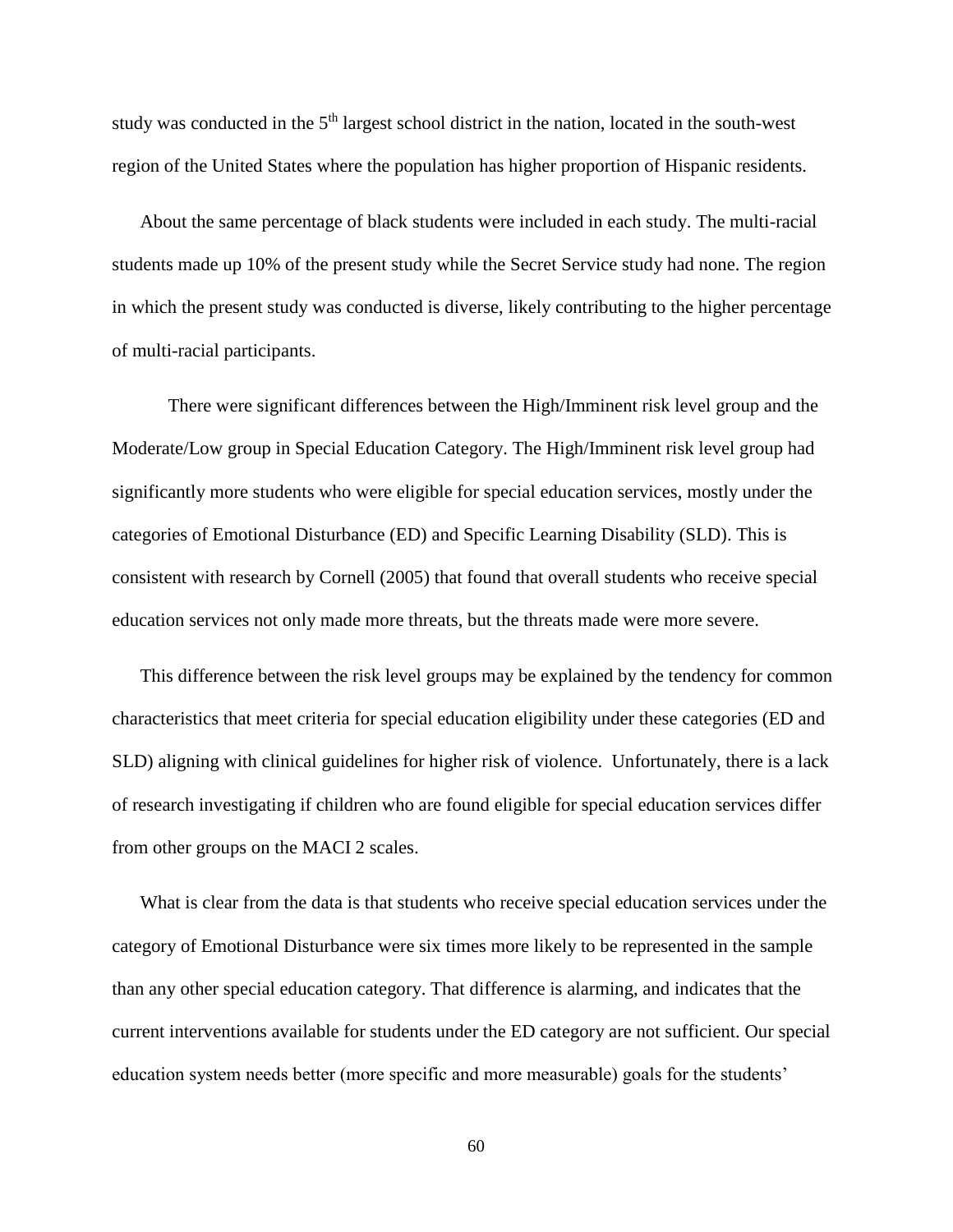Individualized Education Programs. These goals should address the tendencies identified that could lead to a potential threat.

The differences identified for the risk level groups indicate that the Low/Moderate risk level group tended to be significantly more conforming and compulsive, while the High/Imminent risk level group tended to be more oppositional and negativistic. This finding is consistent with the findings of the Secret Services study and the accompanying guide that suggests that students who pose a risk of targeted violence to their school tend to show oppositional behavioral tendencies (Vossekuil et all 2002). Interventions can be created to address students who tend to be oppositional to school staff and peers. More training for school staff is needed to teach effective strategies for creating a meaningful connection with oppositional students. These strategies could be the difference between a grievance developing into a threat or being mitigated by empathetic intervention from a trusting school staff member.

The High/Imminent risk level group displayed significantly more borderline tendencies and Forceful/Sadistic behaviors than the Low/Moderate group. However, it is salient to note that the mean BR scores for Borderline tendencies did not rise above 60 and just 28% of the cases reached a level of clinical significance. Forceful-Sadistic behaviors in the High/Imminent risk group average BR score did not reach a level that would cause clinical concern, with just a third of cases reaching a level of clinical significance. This does mean that Borderline or Forceful/Sadistic tendencies can be easily dismissed since they are linked more consistently with higher threat risk cases. More research is needed to tease out which specific Borderline and Forceful/Sadistic tendencies are observed in higher risk cases so that early intervention efforts can be made to address such needs.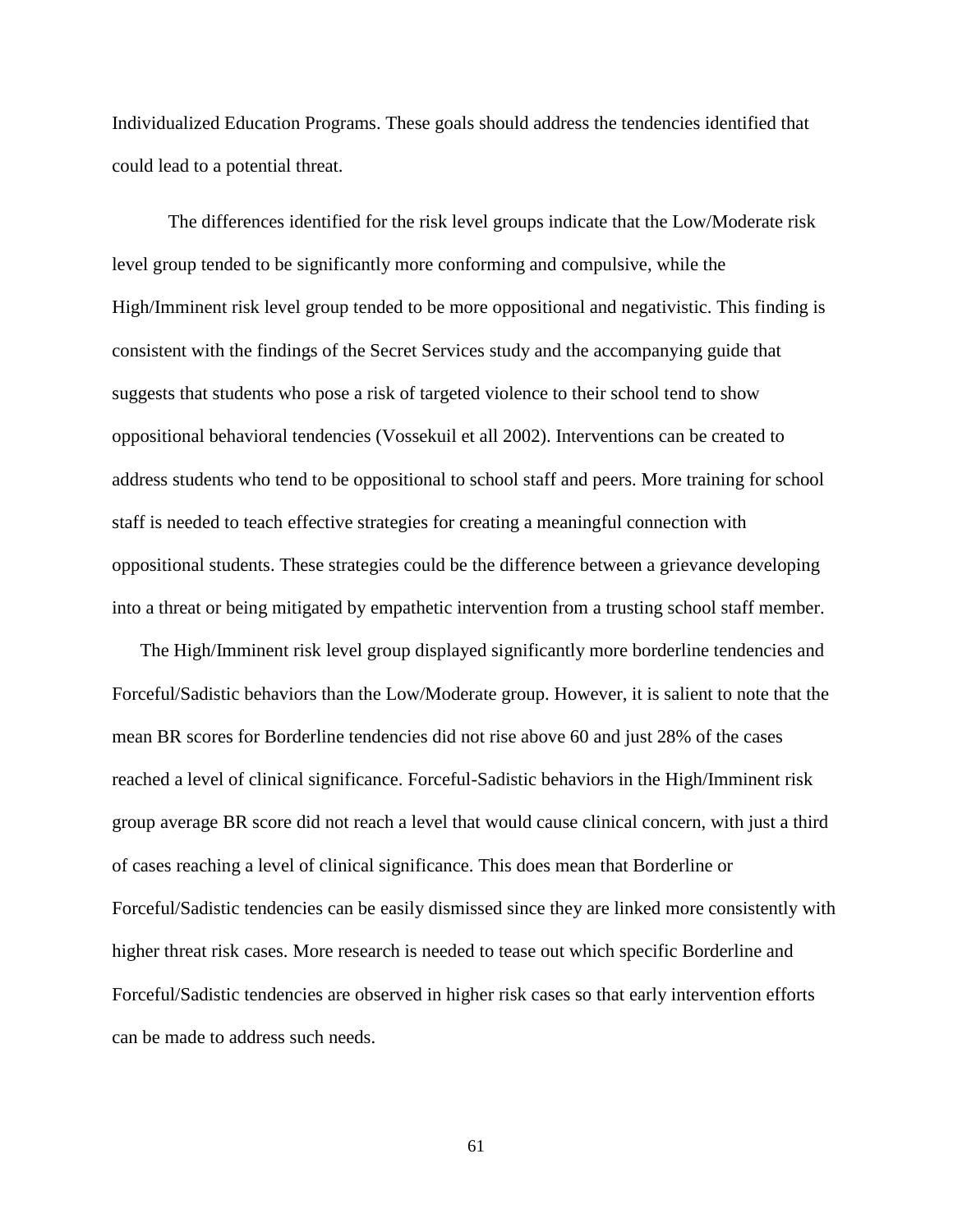The data showed that Introversive-Schizoid, Inhibited-Avoidant, and Doleful-Depressive personality traits were identified in Imminent/High risk cases. This finding is consistent with the secret service study findings that most attackers did not threaten the target of the violence directly and that acts of targeted violence on a school campus are planful, "the end result of a comprehensible process of thinking and behavior–behavior that typically begins with an idea, progresses to the development of a plan, moves on to securing the means to carry out the plan, and culminates in an attack" (Vossekuil et all 2002). The biggest implication for this finding is that school staff would be wise to engage with the withdrawn student that looks worrisome to the staff member, instead of avoiding the child all together. Although it may be natural to want to avoid people that we find potentially dangerous, making a connection with the child that is avoidant of healthy social contact could provide the one meaningful connection with an adult at school that can deter a threat being developed in the first place, let alone carried out.

In addition to having a depressed view of the world, students who pose a serious risk of targeted school violence feel persecuted by the potential targets. The significant Unruly-Antisocial behaviors that were identified in the present study are consistent with the Secret Service study finding that most attackers felt persecuted by the targeted school students, staff, and environment in general (Vossekuil et all 2002).

As if a depressed worldview and antisocial tendencies were not enough to bear, students in the higher risk level groups also had significantly higher scores on the Oppositional-Negativistic personality pattern. This results in a child who is sad but also avoiding and oppositional toward positive social interactions. These behaviors lead to the oppositional and negativistic outlook that develops into a grievance against the target and plan to attack. A presence of Self demeaning tendencies means the student is not likely to care about what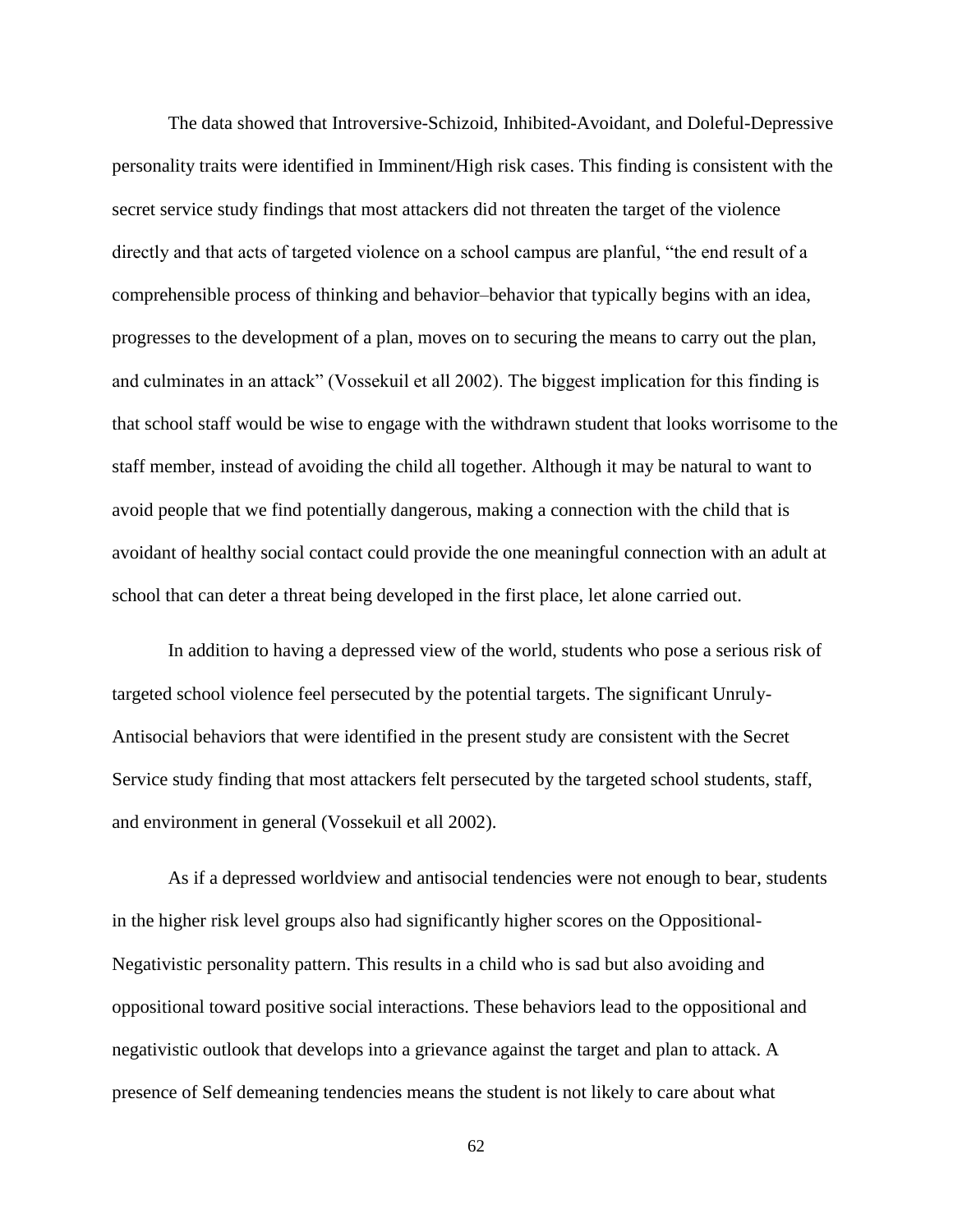happens to them in the process of the attack, prioritizing the point they are trying to make over their safety and seeing the attack as a much-needed release from the angst they feel.

The identification of submissive-dependent and conforming-compulsive behavioral tendencies in the Low/Moderate risk group speaks to the nature of the infraction. The students who were referred for making a threat of targeted violence against their school, but ultimately were assigned a lower level of risk tend to be students who are angry about a particular incident and made a rash statement. These statements tend to be unsubstantiated claims, lacking planning and materials needed to carry out a threat. Students who are assigned Low or Moderate risk level possess some problematic behaviors but are submissive and conforming in nature. These characteristics are prime for producing drastic statements, including threats of targeted violence, but lack the deeply depressive and antisocial features observed in the High/Imminent risk group.

### **LIMITATIONS OF THE STUDY**

The primary limitation of the study is the number of participants in the study. A larger sample size would solidify the results gleaned from the present study. Including participants from other parts of the country would also strengthen the findings.

### **IMPLICATIONS FOR PRACTICE**

School psychologists have unique training in assessing mental health related matters that enable them to be instrumental in both prevention of a targeted school attack as well as the threat assessment process once a threat has been discovered (O'Donnell & Dunlap, 2014; Perfect & Morris, 2011). As school psychologists, we are able to use out knowledge in "cognitive, academic and social–emotional assessment; consultation; in-service education; crisis intervention; counseling/therapy; and program evaluation/research" (Perfect & Morris, 2011) to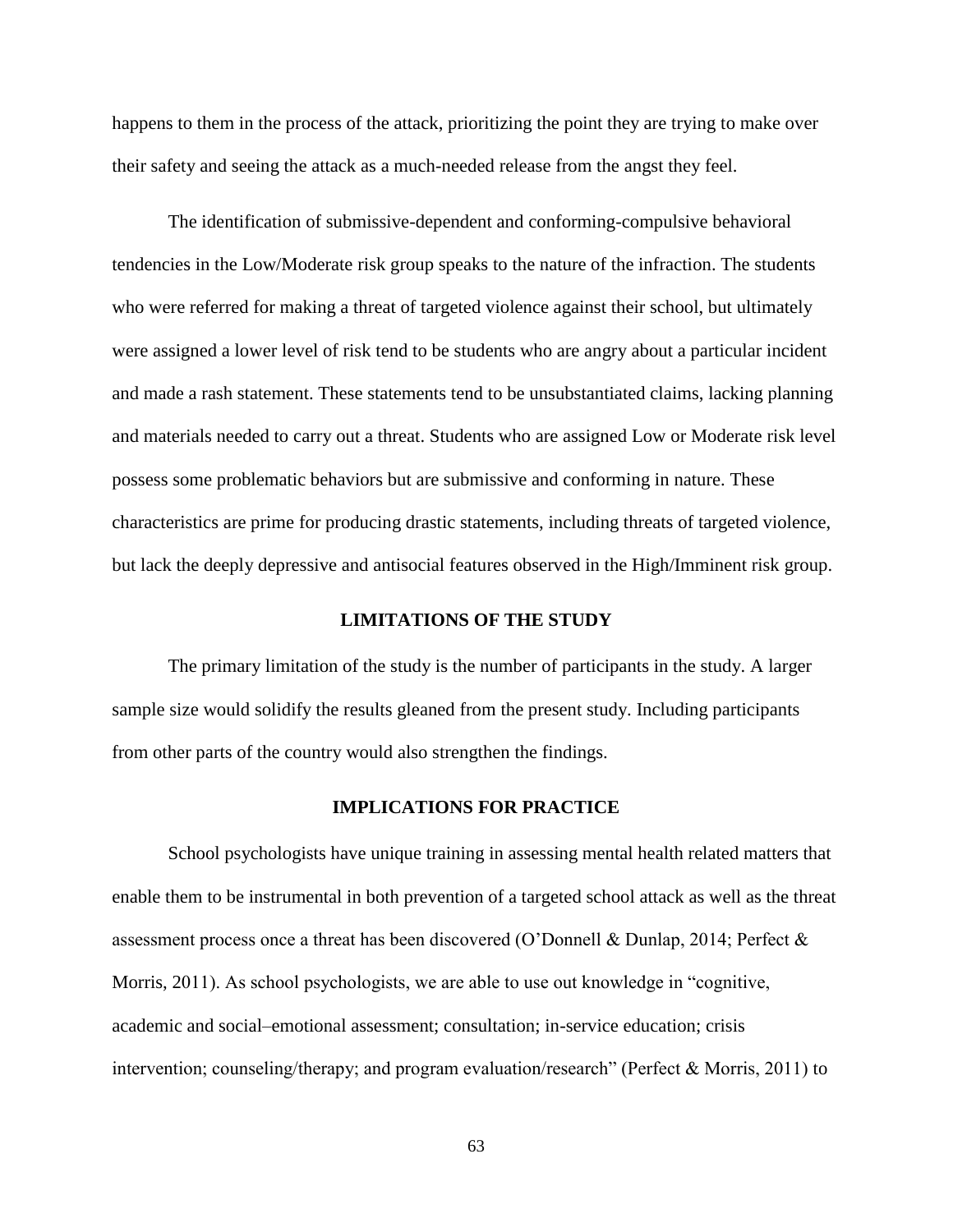help our schools be as safe as possible. Having expertise in these areas gives the opportunity to reach students who are in crisis and intervene before a potential attacker is able to carry out a plan of targeted violence.

More funding is needed for school districts to hire more school psychologists so that the necessary preemptive interventions can be implemented with fidelity by a professional with specific training on such tasks. Since nearly all students who make a threat of targeted violence have experienced a recent significant loss more interventions related to grief and coping with difficult circumstances are needed. The school psychologist is the ideal school staff to carryout such interventions, as they have knowledge of how students learn and the ways the myriad external factors can affect a student's ability to learn.

While the current NASP approved training includes some course work directly related to crisis management, this study shows the importance of having more course work dedicated specifically to threat assessment procedures. National Association of School Psychologists (NASP) Standard 5.2 requires NASP approved programs to equip graduates with knowledge on principals and research related to "evidence-based strategies for effective crisis response". NASP also requires graduates to demonstrate skills to implement effective crisis preparation, response, and recovery (2010 NASP Standards, 2010). Having specific coursework in training programs would be an effective manner to impart this important knowledge. This could easily be accomplished by developing a course based on the NASP P.R.E.P.A.R.E. training program. Currently, NASP members can participate in a multi-day training in the P.R.E.P.A.R.E. However, it would be prudent to have a semester long course or even a seminar class that would go into more detail and allow for more opportunity to practice the skills learned.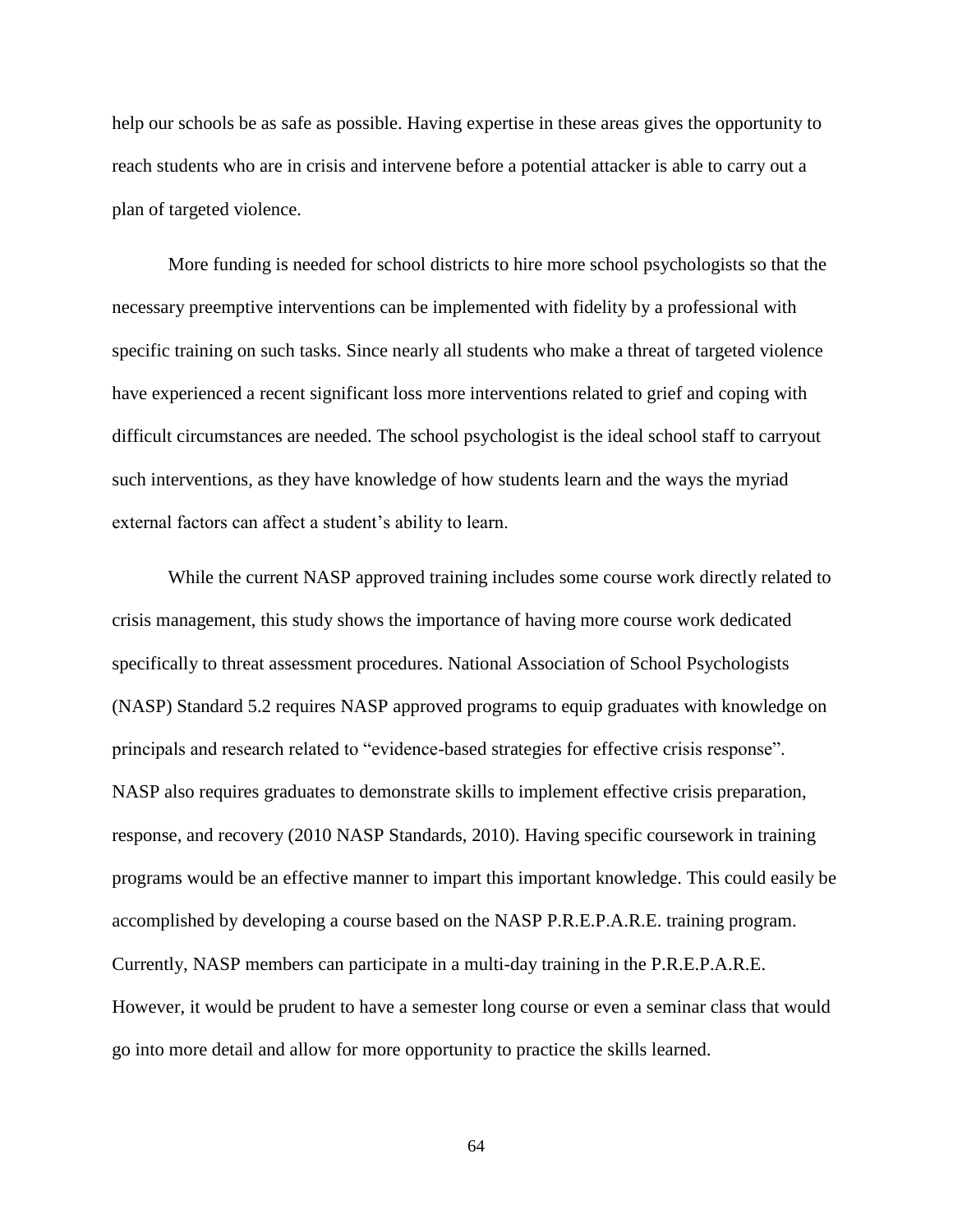Understanding what developing personality patterns are common in students who have made a threat may help school psychologists identify students that are at risk for continuing down a Pathway to Violence (Calhoun & Weston, 2004) and avert their course toward more healthy choices.

It would behoove school psychologists to consider using the MACI 2 when conducting threat assessments, as it has demonstrated a great deal of utility in identifying the severity of several salient personality patterns in students who pose a risk of targeted violence.

When concerns of mental health nature arise on a school campus, school administrators look to the school psychologist for assistance. Possessing knowledge of threat assessment, especially prevalent personality patterns among students who pose a risk of targeted school violence, would bode well for the school psychologist when they are called upon to help in such situations.

### **FUTURE RESEARCH**

One way in which the present research could be expanded would be to learn more about the characteristics of the students in the Low/Moderate risk level group. It would be interesting to investigate deeper into the source of their submissive-dependent and conforming-compulsive tendencies. Consideration should also be given to examination of the cultural and ecological factors that may affect risk level

Expanding the current study to larger populations would take the findings even further. Using data from a similar but more common social-emotional assessment such as the Behavior Assessment Scales for Children would enable a researcher to gather more data from varying sources.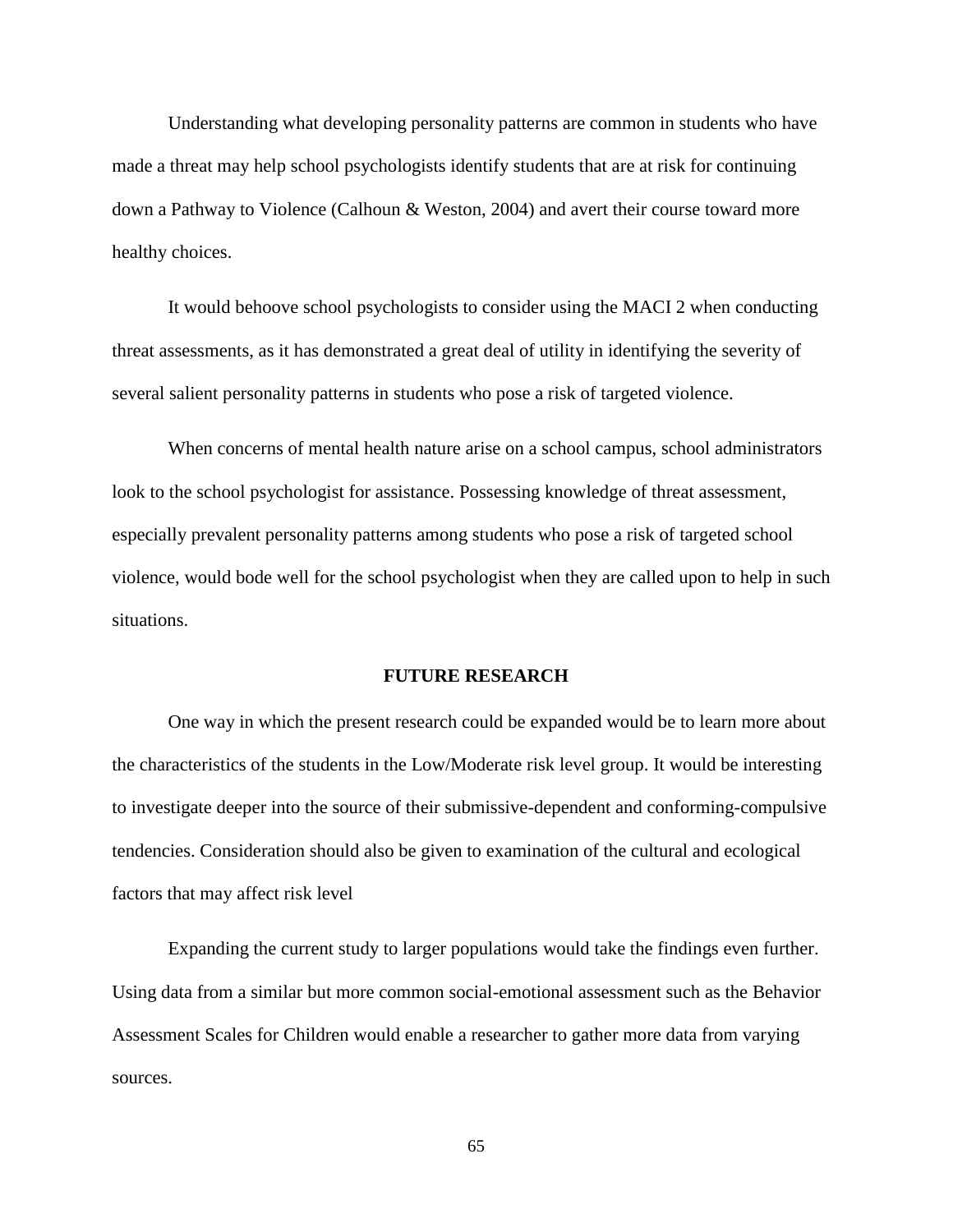Along this vein, a comparison could be made between the parent rating, teacher rating, and self-ratings on such assessments with students who have posed a risk of targeted violence but have not yet carried out any violence.

A researcher could look for qualitative factors that occurred during the period in which the student was developing and communicating a potential threat. Are there any themes to be identified in the events occurring in the student's life one day, one week, or one month before the intended attack?

With the increase in digital communication and the use of social media, it would be interesting to investigate the differences between threats made via social media and verbally communicated threats. Are less serious risk levels assigned to cases that involve the student using GIF's or mini videos to communicate the potential threat? Is the presence of hate-based media more prevalent in cases which are assigned a more serious threat risk level?

Longitudinal studies could be conducted to track the students' long-term progress in school and mental health functioning after a threat assessment is completed. The student could be evaluated based on self-rating scales, assessing the student's level of self-awareness of his/her own psychological struggles. Long term studies could track the student's follow up treatment with a mental health professional and the success of any treatment received.

The sample could be increased to include students in other settings besides the school. Including students who are incarcerated for making threats or students receiving inpatient psychiatric care such concerns add depth to the study.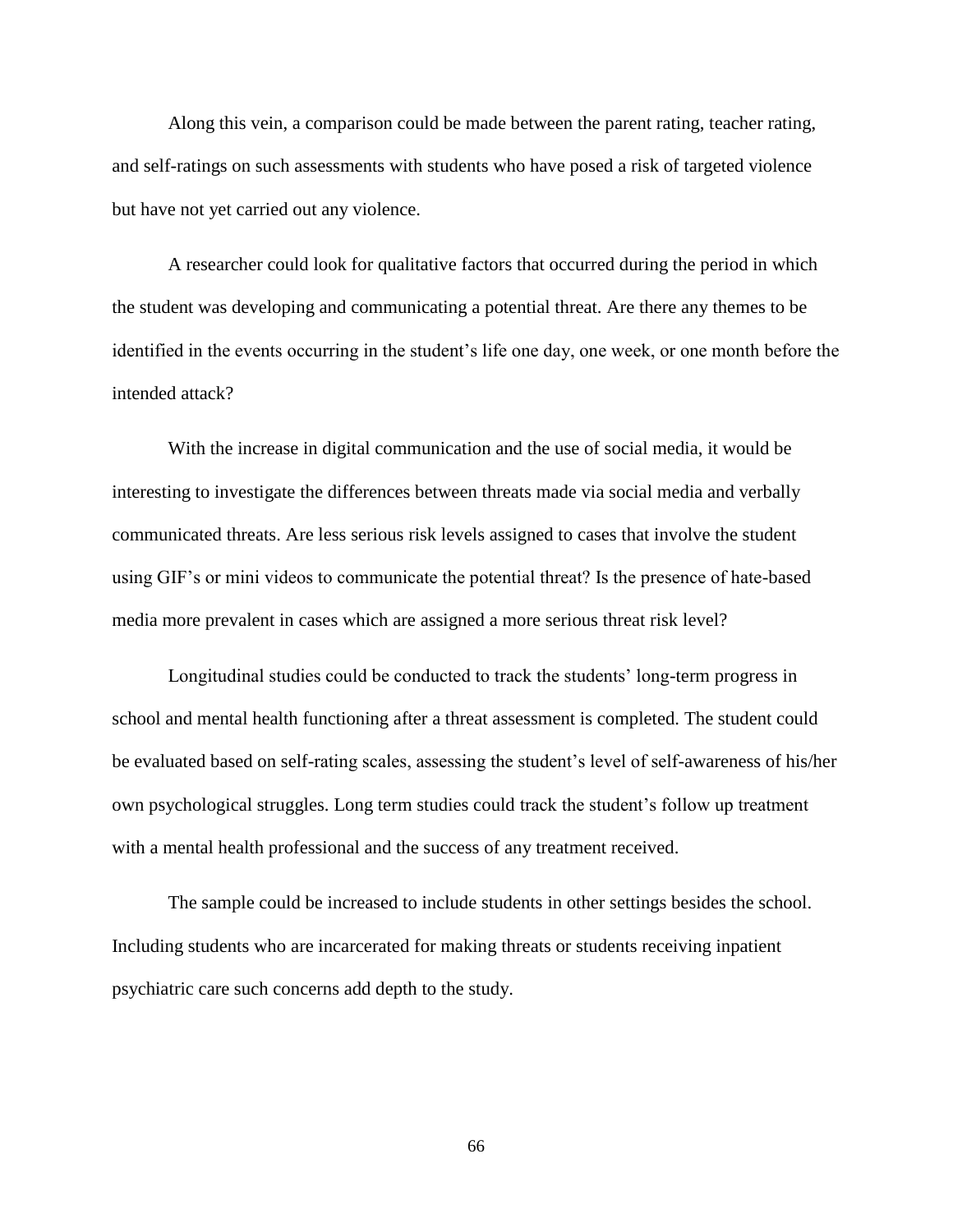An interesting expansion of the study that would apply to the medical field would be to examine what medications the children who have made a threat of targeted violence were prescribed while the threat was developing and being communicated.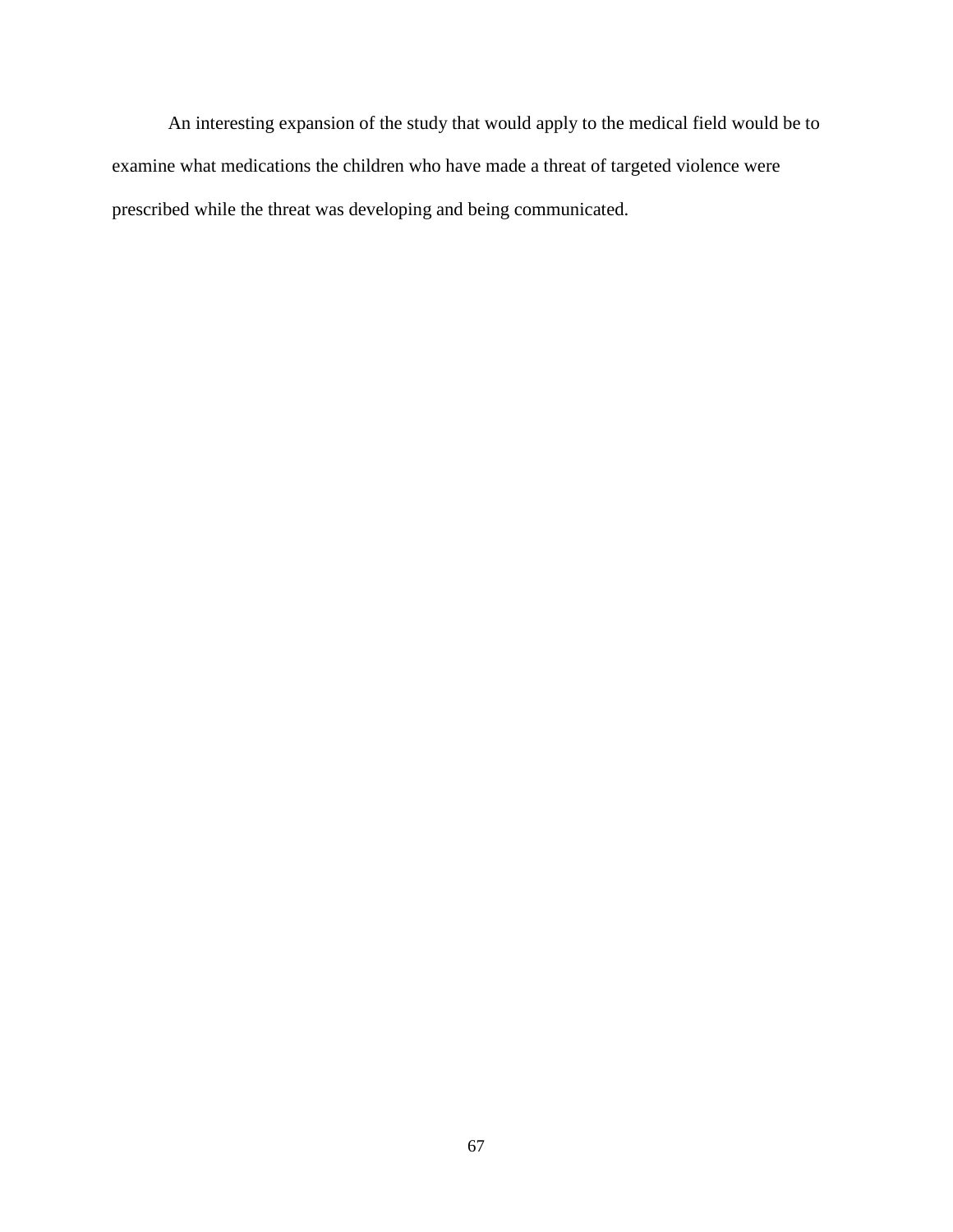#### **REFERENCES**

- A Comprehensive Chart of Theory-Derived Personality Disorders (n.d.) Retrieved from http://www.millon.net/content/evo\_theory.htm
- Alder, C. & Worrall, A. (2004) Girls violence: Myths and realities. Albany NY. State University of New York Press.
- Baum, L. J., Archer, R. P., Forbey, J. D., Handel, R. W. (2009) A Review of the Minnesota Multiphasic Personality Inventory−−Adolescent (MMPI-A) and the Millon Adolescent Clinical Inventory (MACI 2) With an Emphasis on Juvenile Justice Samples. *Assessment, 16(4),* 383-400.
- Barton, R. (2008) Keeping school safe through threat assessment. *The Education Digest. The Northwest Regional Educational Laboratory.*
- Blumentritt, T. L., Angle, R. L., Brown, J. M. (2004) MACI 2 personality patterns and DSM-IV symptomology in a sample of troubled Mexican-American adolescents. *Journal of Child and Family Studies, 13 (2),* 163–178.
- Chesney-Lind, M. & Irwin, K. (2008) Beyond bad girls: Gender, violence and hype. New York, NY. Routledge.
- Children in Singe Parent Homes (n.d.) http://datacenter.kidscount.org/data/tables/106-children in-single-parent-families#detailed/1/any/false/868,867,133,38,35/any/429,430.
- Compton, M. T., Bahora, M., Watson, A. C., Oliva, J. R. (2008) A comprehensive review of extant research on crisis intervention team (CIT) programs. *Journal of the American Academy of Psychiatry and the Law, 36(1),* 47-55.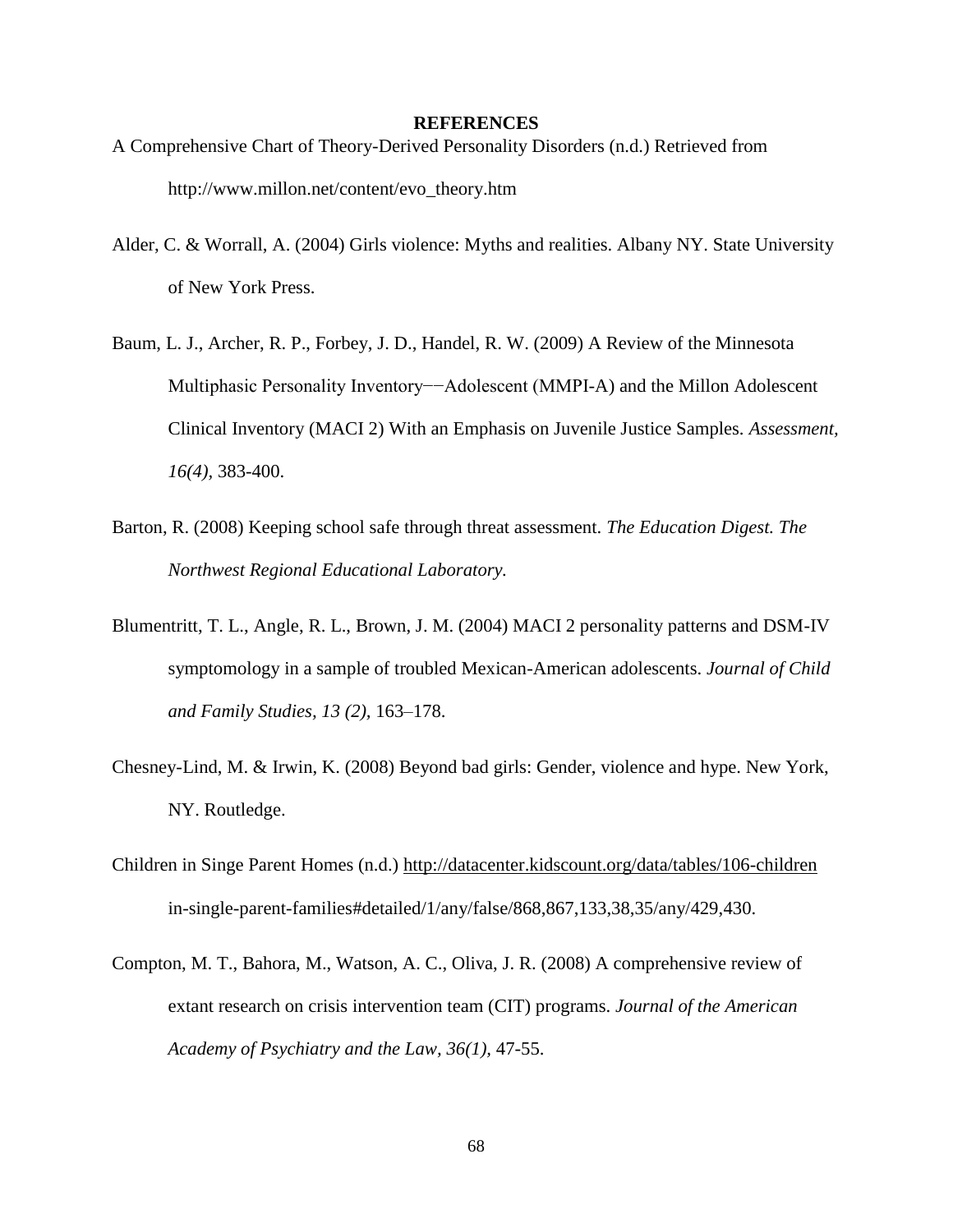Cornell, D.G. (2003). Guidelines for responding to student threats of violence. *Journal of Educational Administration, 41(6)*. pp. 705 – 719. http://dx.doi.org/10.1108/09578230310504670

- Cornell, D., Allen, K. (2011) Development, evaluation, and future directions of the Virginia student threat assessment guidelines, *Journal of School Violence, 10(1),* 88-106, DOI: 10.1080/15388220.2010.519432
- Cornell, D., Gregory, A., & Fan, X. (2011). Reductions in long-term suspensions following adoption of the Virginia Student Threat Assessment Guidelines. *Bulletin of the National Association of Secondary School Principals, 95,* 175-194.
- Cornell, D., Sheras, P. Kaplan, S., McConville, D., Douglass, J., Elkon, A., McKnight, L., Branson, C., & Cole, J. (2004). Guidelines for student threat assessment: Field-test findings. *School Psychology Review, 33,* 527-546.
- Cornell, D., Sheras, P. (2006) Guidelines for responding to student threats of violence.
- Cornell, D., Sheras, P., Gregory, A., & Fan, X. (2009). A retrospective cite of school safety conditions in high schools using the Virginia Threat Assessment Guidelines versus alternative approaches. *School Psychology Quarterly, 24,* 119-129.
- Czudner, C. (1999) Small criminals among us: How to recognize and change children's antisocial behavior - Before they explode. Far Hills, NJ. New Horizon Press.
- Daniels, J. A., Voluungis, A., Pshenishry, E., Gandhi, P., Winkler, A., Cramer, D. P., Bradley, M., C. (2010) A qualitative investigation of averted school shooting rampages. The Counseling Psychologist, 38(1), 69-95.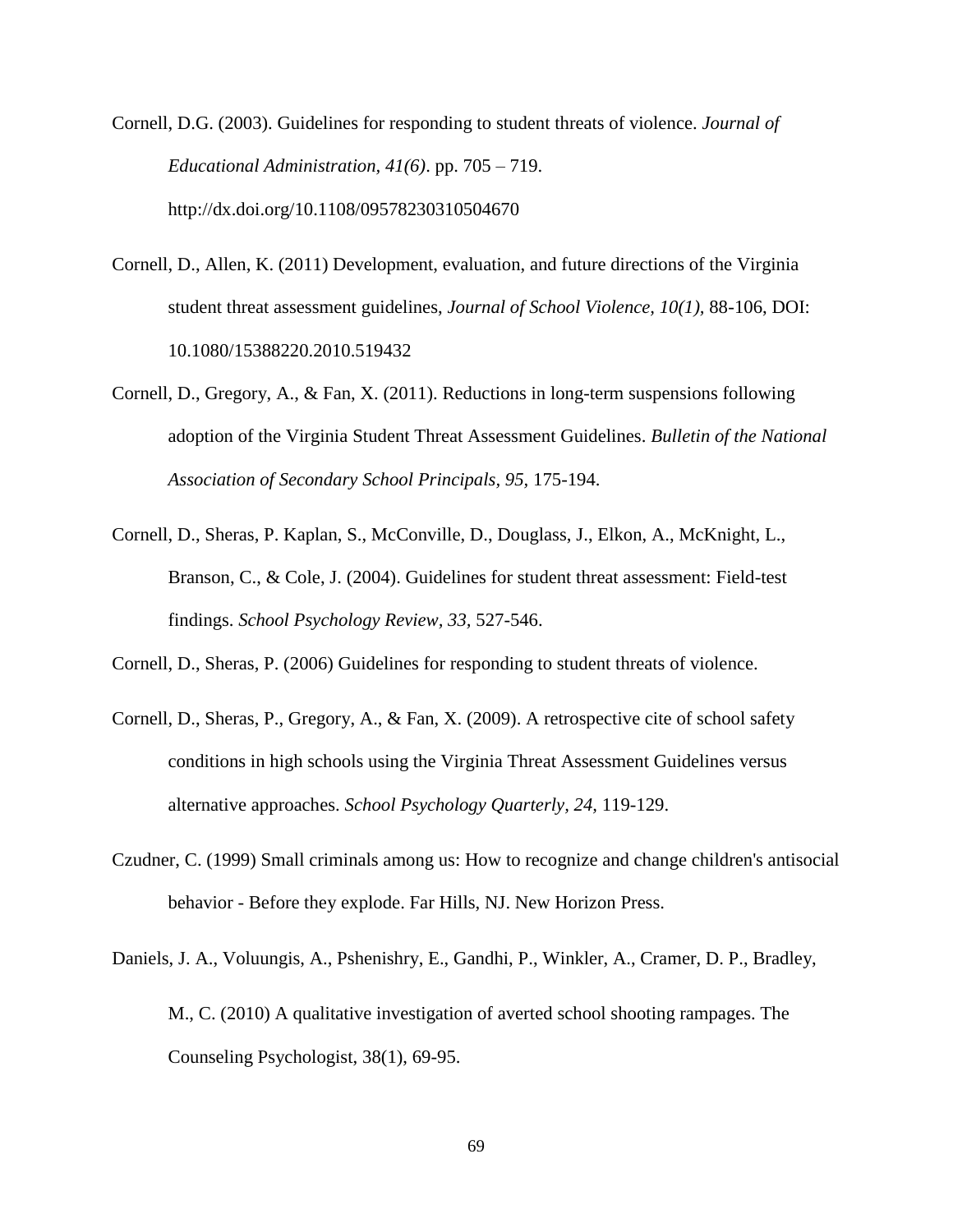- Designer, G., Randazzo, M., Savage, J. (2008). The handbook for campus threat assessment & management teams. Applied Risk Management, LLC.
- Dixon, D. (2005). Never Come to Peace Again: Pontiac's Uprising and the Fate of the British Empire in North America. University of Oklahoma Press
- Epstein, J. (2002) Breaking the code of silence: Bystanders to campus violence and the law of college and university safety. *Stetson Law Review, 93.* 92-124.
- Fein, R. A., Vossekuil, B. (1998) Protective intelligence and threat assessment investigations: A guide for state and local law enforcement officials. Washington D. C., U.S. Department of Justice Office of Justice Programs.
- Grilo, C. M., Sanislow, C., Fehon, D., Martino, S., & McGlashan, T. (1999). Psychological and behavioral functioning in adolescent psychiatric inpatients who report histories of childhood abuse. American Journal of Psychiatry, 156 (4), 538−543.
- Gongalves, V. M., Scolara, M., J., Huss, M., T. (2009) Prediction of recidivism using the Psychopathy Checklist−−Revised and the Psychological Inventory of Criminal Thinking Styles within a forensic sample. Criminal Justice and Behavior. 36(7) 741-756.
- Hinkle, D. E., Wiersman, W., Jurs, S. G. (2003) Applied statistics for the behavioral sciences. Boston, MA. Houghton Mifflin Company.
- Hollister, B., Scolara, M., Marquez, J. (2014) Exposure to preincident behavior and reporting in college students. *Journal of Threat Assessment and Management. 1(1).* 129-143.
- "Indicators of School Crime and Safety". (June, 2014). Retrieved from: http://nces.ed.gov/programs/crimeindicators/crimeindicators2013/key.asp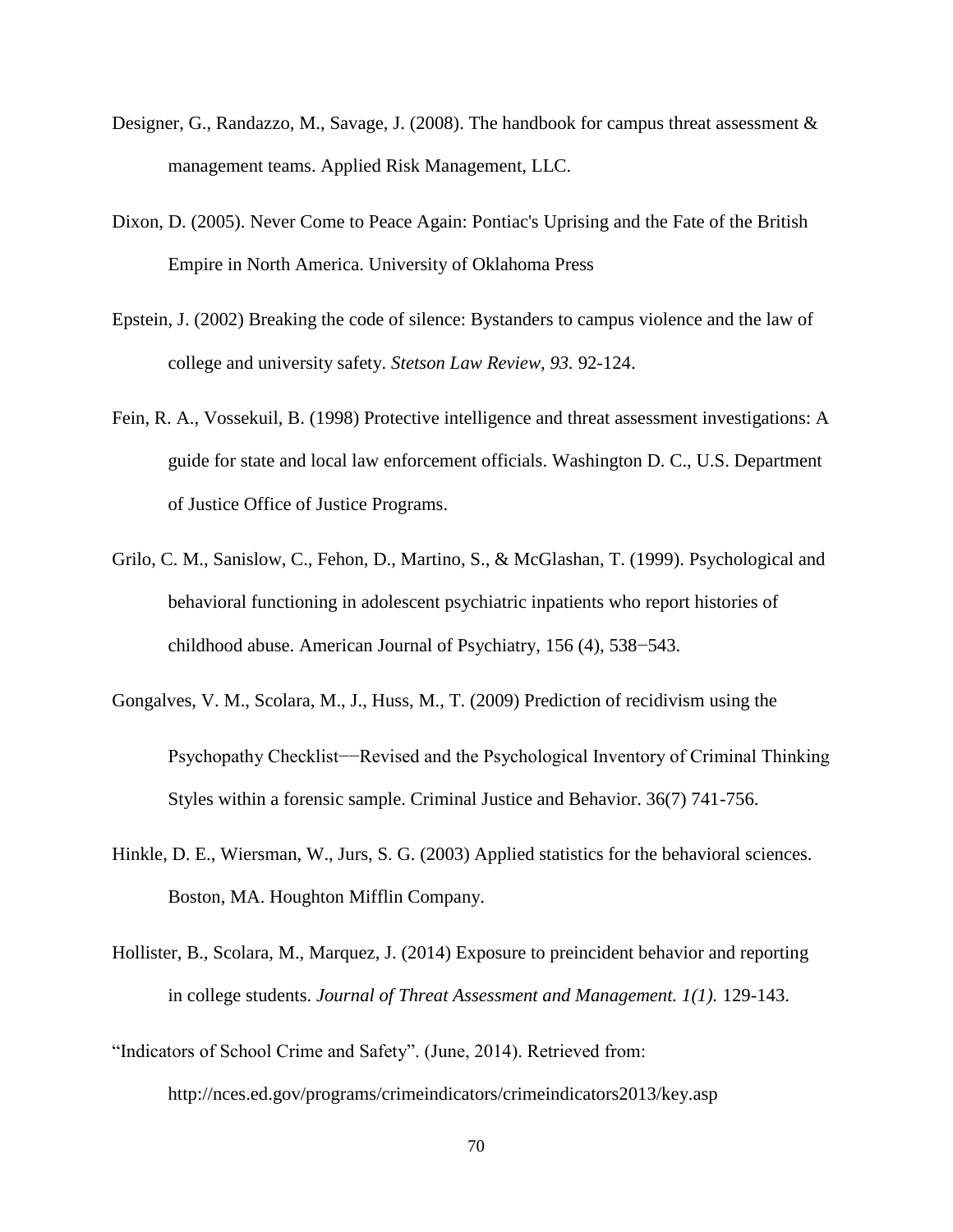- Kaplan, S., & Cornell, D. (2005). Threats of violence by students in special education. *Behavioral Disorders, 31,* 107-119.
- King, B. (2012) Psychological Theories of Violence, *Journal of Human Behavior in the Social Environment, 22:5*, 553-571, DOI: 10.1080/10911359.2011.598742.
- Langman, P. (2009) Why kids kill: Inside the minds of school shooters. New York, NY. Palgrave Macmillan.
- Matsumoto, D., & Hwang, H. C. (2014, March 17). Facial signs of imminent aggression. Journal of Threat Assessment and Management. Advance online publication. http://dx.doi.org/10.1037/tam0000007.
- McCann, J.T., (1997) The MACI 2: Composition and clinical applications. In Millon, T. (Ed.)
- The Millon inventories: clinical and personality assessment. New York, NY. The Gilford Press.
- Meloy, J. R. (2000) Violence risk and threat assessment: A practical guide for mental health and criminal justice professionals. San Diego, CA. Specialized Training Services and J. Reid Meloy
- Meloy, J. R., Hart, S., Hoffman, J. (2014) Threat assessment and management. In J.R. Meloy & J. Hoffman (Eds.) *International Handbook of Threat Assessment.* (p. 3-17). New York, NY. Oxford University Press.
- Meloy, J. R., Hoffman, J., Guildimann, A., James, D. (2011) The role of warning behaviors in threat assessment: An exploration and suggested typology. *Behavioral Sciences and the Law,* DOI: 10.1002/bsl.999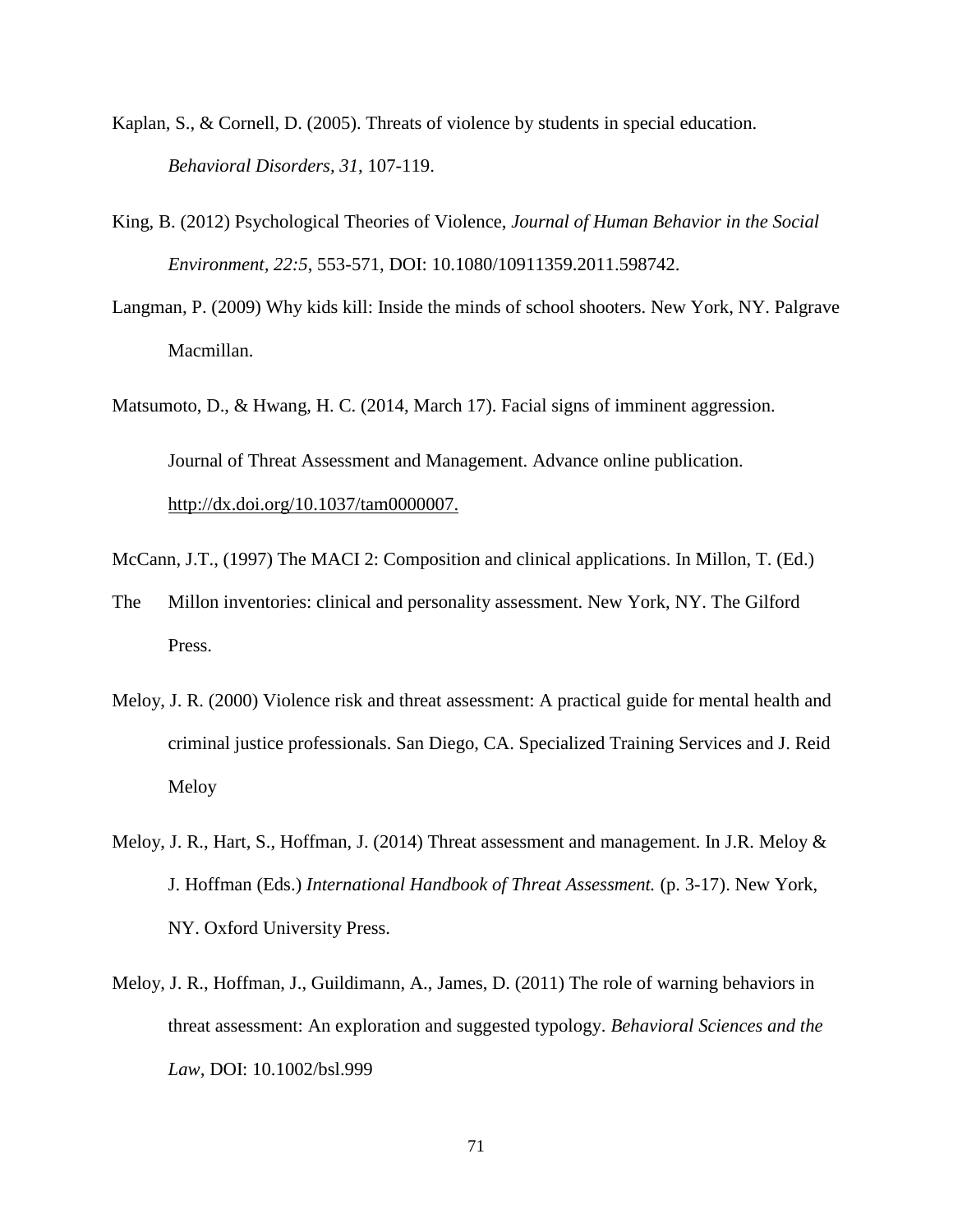- Meloy, J. R., O'Toole, M.E., (2011) The concept of leakage in threat assessment. *Behavioral Sciences and the Law, 29, 513-527.*
- Merikangas, K. R., He, J., Burstein, M., Swanson, S. A., Avenevoli, S., Cui, L., Benjet, C., Georgiades, K., Swendsen, J. (2010) Lifetime prevalence of mental disorders in U.S. adolescents: Results from the National Comorbidity Study-Adolescent Supplement (NCS-A). *Journal of the American Academy of Child Adolescent Psychiatry,49(10)*980- *989*.
- Mohandie, K. (2000) School Violence Threat Management: A practical guide for educators, law enforcement, and mental health professionals. San Diego, CA. Specialized Training Services.
- Mohandie, K. (2013, September) *Campus and school violence threat management.* Workshop presented for Specialized Training Services. Portland, OR
- Millon, T. (1969). Modern psychopathology. Philadelphia, PA: W. B. Saunders Company.

Millon, T. (1990). Toward a new personology: An evolutionary model.

Millon, T., Tringone, R., Millon, C., Grossman, S. (2005) *Millon pre-adolescent clinical inventory manual*. Minneapolis, MN: Dicandrien, Inc.

Millon, T., Millon, C., Davis, R., Grossman, S. (2006) *Millon Adolescent Clinical Inventory, Second Edition manual.* Minneapolis, MN: Dicandrien, Inc.

Minden, J. (2000). Urban Boys' Social Networks and School Violence. *Professional School Counseling, 4(2),* 95.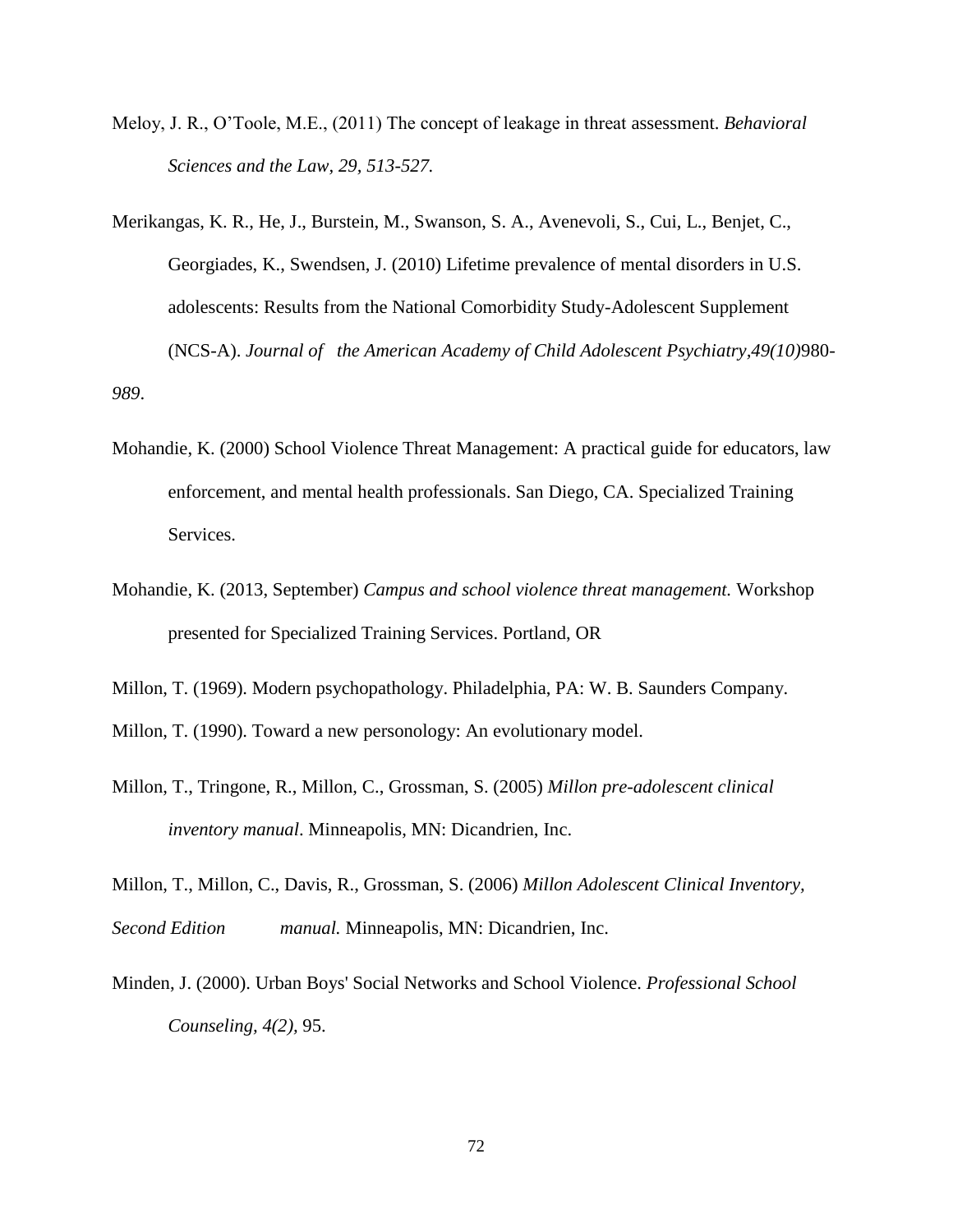- Mrad, D. F., Hanigan, A. J. S., & Bateman, J. R. (2014). A model of service and training: Threat assessment on a community college campus. *Psychological Services.* Advance online publication. http://dx.doi.org/10.1037/a0037202
- O'Donnell, P. S., & Dunlap, L. L. (2014) Training, degrees, and credentials in the hiring of school psychologists*. Psychology in the Schools, 51(6)*. 608-624.
- Olson, C. K., Kutner, L. A., Warner, D. E. (2009) The Role of violent video game content in adolescent development: Boys' perspectives. Journal of Adolescent research
- O'Toole, M. E. (2000). The school shooter: A threat assessment perspective. Quantico, VA: National Center for the Analysis of Violent Crime, Federal Bureau of Investigation
- Pallant, J. (2007) SPSS survival manual: A step-by-step guide to data analysis using SPSS version 15. New York, NY. Open University Press.
- Perfect, M. M., Morris, R. J. (2011) Delivering school-based mental health services by school psychologists: Education, training, and ethical issues. *Psychology in the Schools, 48(10). 1049-1063.*
- Pinto, M., Grilo, C. M. (2004) Reliability, diagnostic efficiency, and validity of the Millon adolescent clinical inventory: examination of selected scales in psychiatrically hospitalized adolescents. *Behaviour Research and Therapy 42,*1505–1519.
- Project Threat Assessment. (n.d.). Retrieved from http://curry.virginia.edu/research/projects/threat-assessment.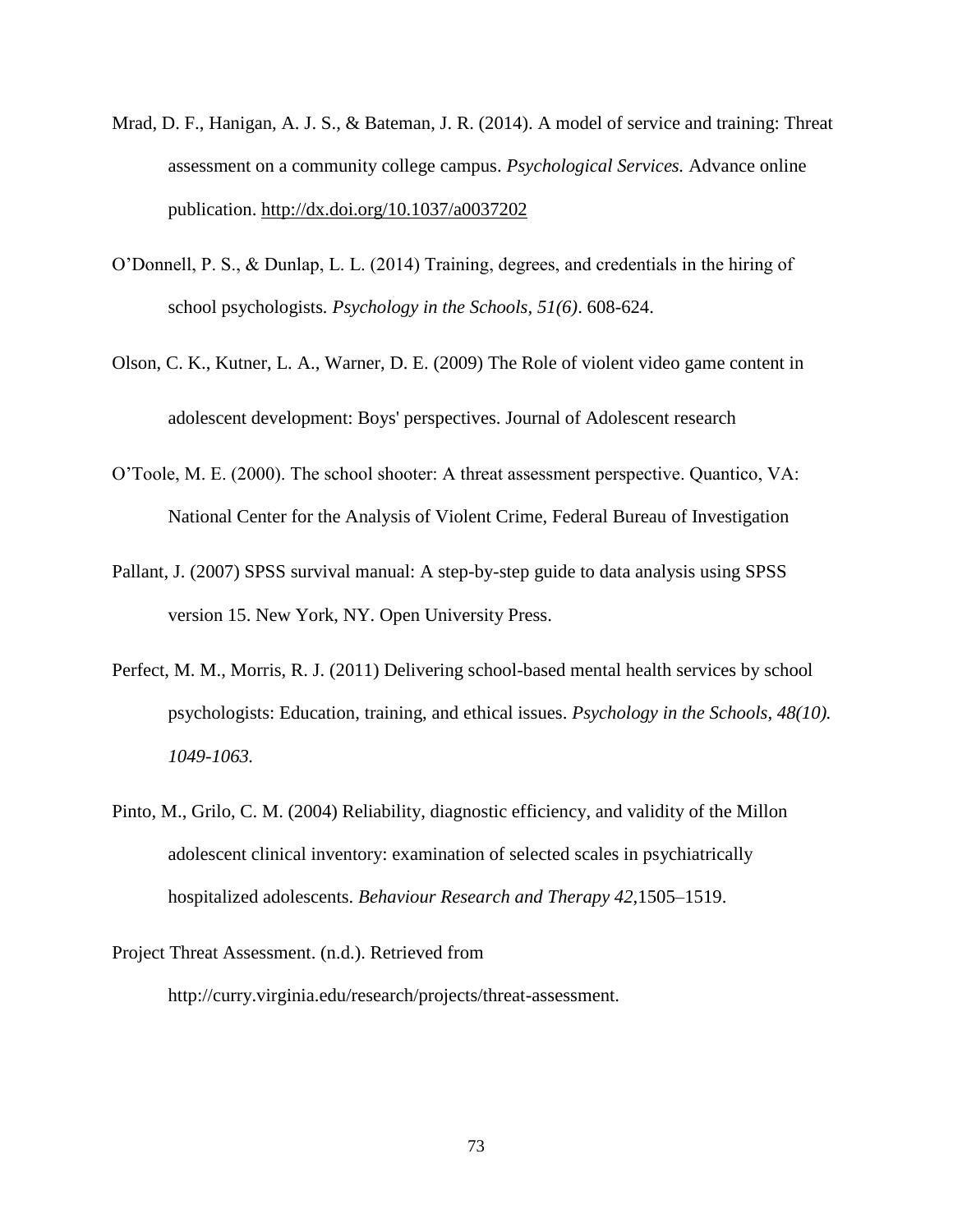Richardson, G., Kelly, T. P., Graham, F., Bhate, S. R. (2010) A personality-based taxonomy of sexually abusive adolescents derived from the Millon Adolescent Clinical Inventory,

Second Edition (MACI 2). *British Journal of Clinical Psychology, 43,* 285–298.

- School Shooting Statistics (n.d) Retrieved from http://www.statisticbrain.com/school-shooting -statistics/
- Shafii, M., & Shafii, S. L. (Ed.). (2001) School violence: assessment, management, prevention. Washington D.C, American Psychiatric Press.
- Strong, K., Cornell, D. (2008) Student threat assessment in Memphis city schools: A descriptive report. *Behavioral Disorders, 34(1),* 42-54.
- Stefurak, T., Calhoun, G. B. (2004) Subtypes of female juvenile offenders: A cluster analysis of the Millon Adolescent Clinical Inventory, Second Edition. *International Journal of Law and Psychiatry, (30),* 95-111.
- Twemlo, S. W., Fonagay, P., Sacco, F. C., O'Toole, M. E., Vernber, E. (2002) Premeditated mass shootings in schools: Threat Assessment. *Journal of the American Academy of Child Adolescent Psychiatry,41(4*, 475-477.

Velting, D. M., Rathus,, J. H., Miller, A. L. (2000) MACI 2 personality scale profiles of depressed adolescent suicide attempters: A pilot study. *Journal of Clinical Psychology, 56(10),*1381-385.

Vossekuil, B., Fein, R., Reddy, M., Borum, R., & Modzeleski, W. (2002) *The final report and findings of the safe school initiative: Implications for the preventions of school stacks in the United States.* U.S. Department of Education, Office of Elementary and Secondary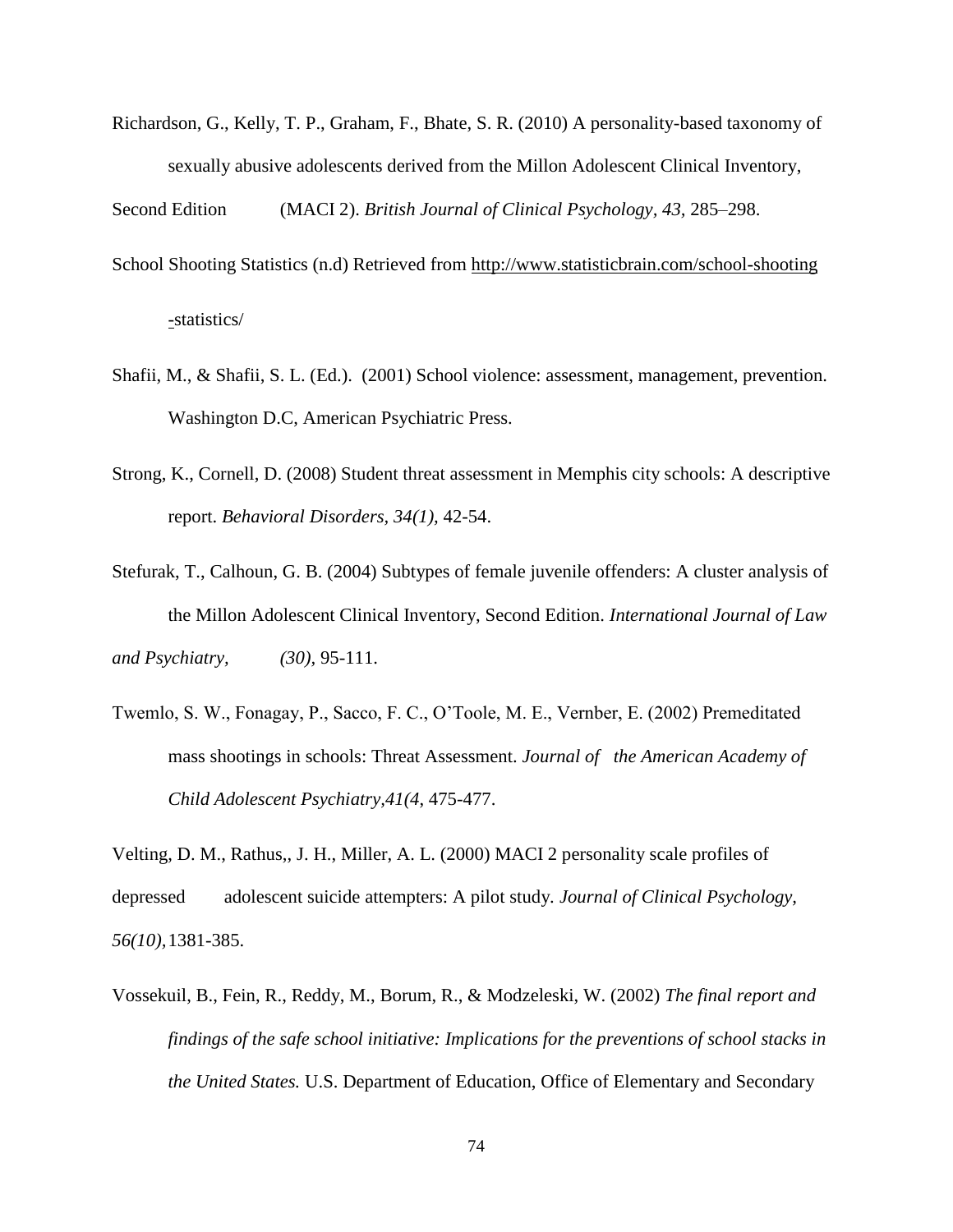Education, Safe and Drug-Free Schools Program and U.S. Secret Service, National Threat Assessment Center, Washington D.C.

- Wanko, M. A. (2001) Safe schools: crisis prevention and response. Lanham, Md. : Scarecrow Education published with the New Jersey Principals and Supervisors Assoc., 2001
- Watson, S. W. (2007) Boys, masculinity and school violence: Reaping what we sow. *Gender and Education, 19:6,* 729-737, DOI: 10.1080/09540250701650672.

"What is Depression" (n.d..). Retrieved from:

https://www.nimh.nih.gov/health/topics/depression/index.shtml.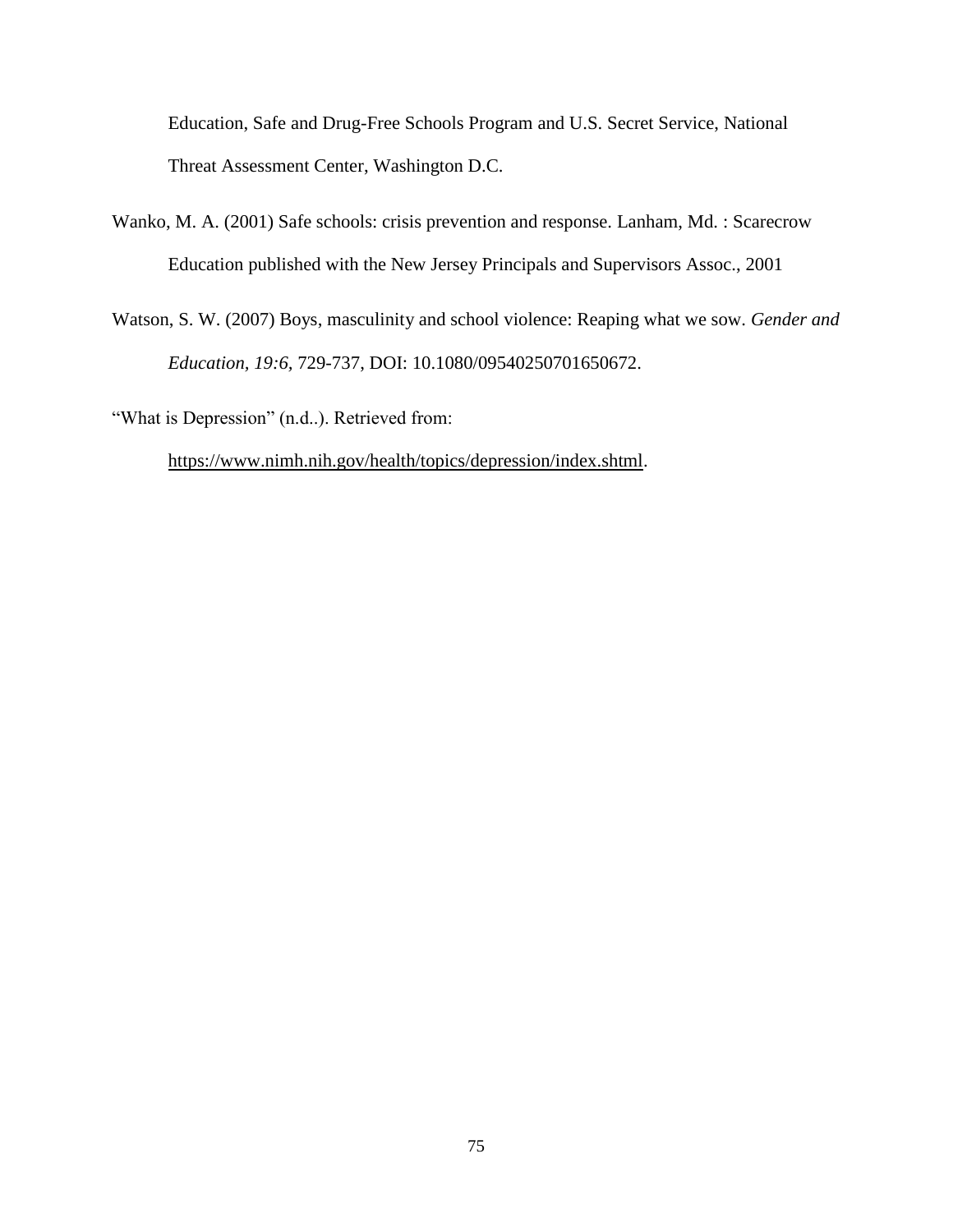## **APPENDIX A**





· Revise plan as needed.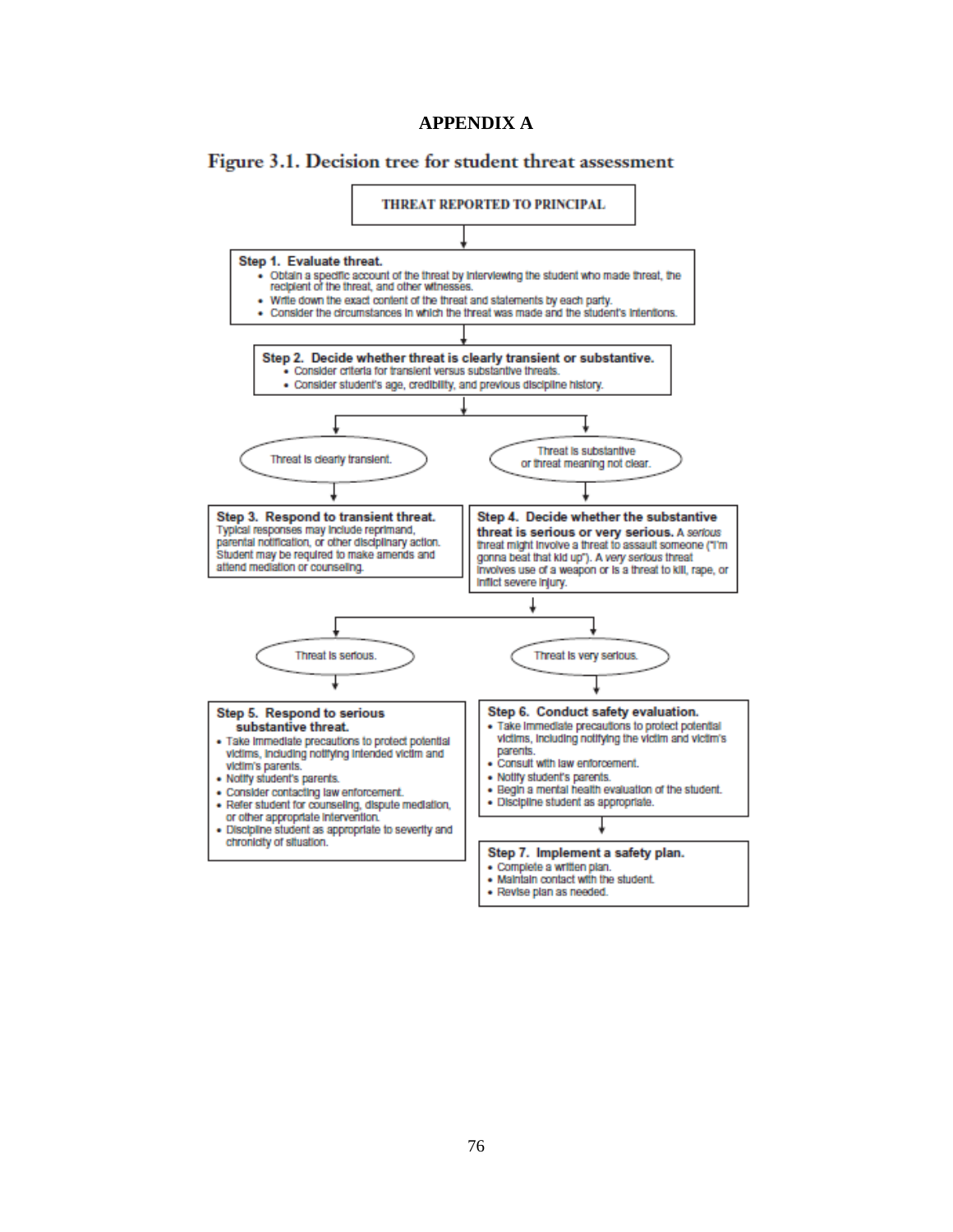### **APPENDIX B**

Scale 1: Introversive

Demonstrating deficits at both ends of the pleasure-pain polarity, the Introversive scale shows the passive-detached personality style (McCann, 1997). Elevated scores on this scale indicate a decreased ability to experience either pleasure or pain to motivate their behavior. Those who have high scores on this scale likely have difficulty connecting with others, displaying a detached, remote demeanor. This scale is most similar to the DSM Schizoid personality type in the (Millon, 2006).

### Scale 2A: Inhibited

Not only do adolescents who have high scores on the Inhibited scale lack the ability to experience joy, but they have are hypersensitive to actual and anticipated psychic pain. These types tend to lean toward self-alienating behavior, and have an orientation toward pain. This scale is most similar to the DSM avoidant personality type (McCann, 1997).

### Scale 2B: Doleful

Scales 1, 2A and 2B all indicate problems in the pleasure-pain polarity. The Doleful scale experiences despair when the future is considered and demonstrates a sense of loss of hope. This scale is most similar to the depressive personality type in the DSM-IV (Millon, 2006).

### Scale 3: Submissive

It is common for adolescents who have high scores on the submissive scale to find their feelings of security, confidence and joy almost entirely from relationship with others (Millon, 2006). These teens can be described as clingy and will often downplay their own strengths and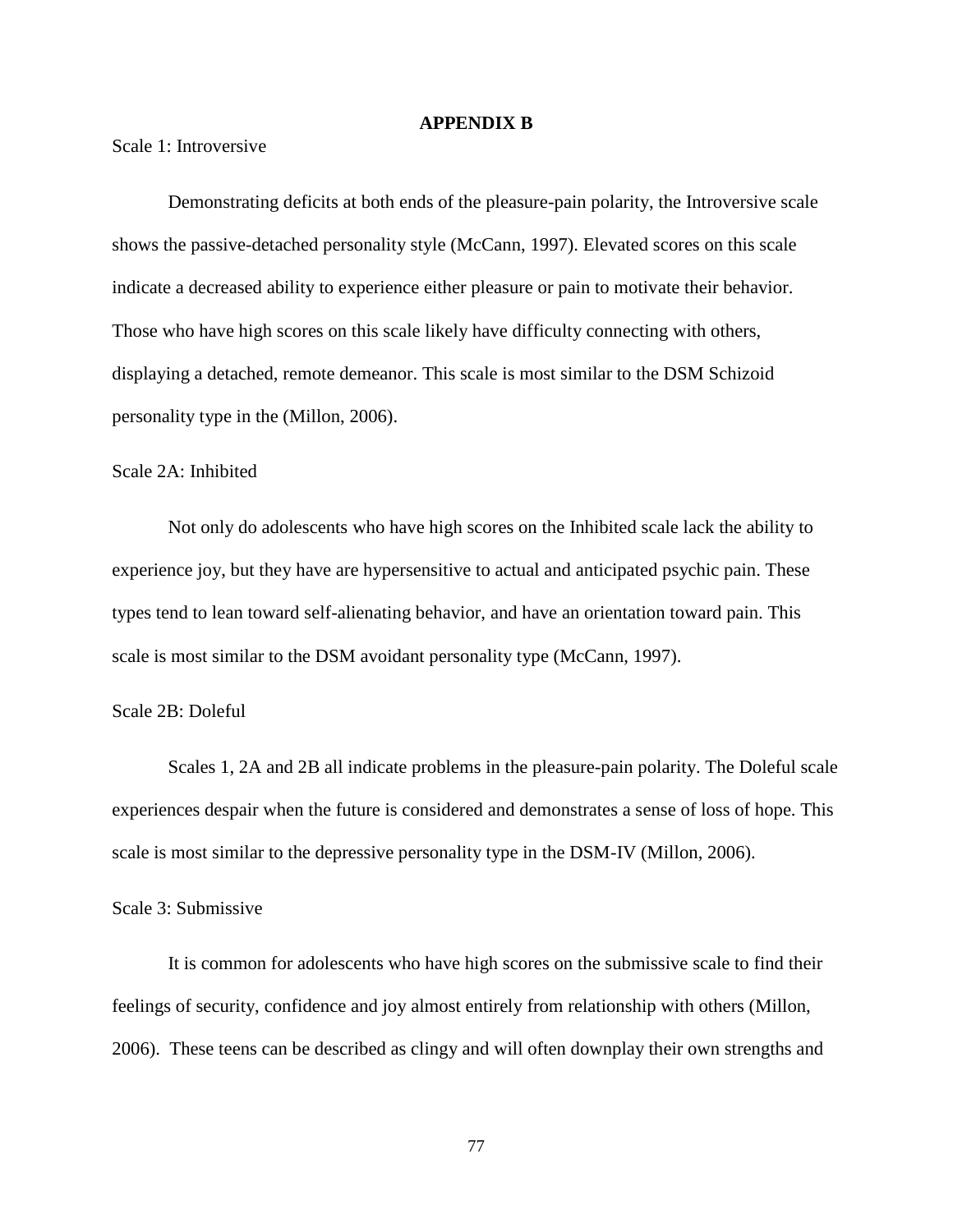accomplishments in an effort to maintain relationships out of fear of abandonment. This scale is most similar to the DSM dependent personality type (McCann, 1997).

### Scale 4: Dramatization

Sociable, talkative, and attentions seeking, teens that respond strongly to the Dramatization scale do not tolerate enduring bonds because they are easily bored and seek continuous stimulation (McCann, 1997). Although peers may initially find adolescents with a high score in this scale to be entertaining, they quickly lose interest due to the teen's incessant focus on superficial attributes. This scale is most similar to the DSM histrionic personality disorder in the (McCann, 1997).

### Scale 5: Egotistic

The Egotistic scale is designed to detect a tendency to place one's reliance on him/herself rather than others, to achieve maximum pleasure and minimum pain (Millon, 2006). These teens feel entitled to constant admiration and owed recognition for real and perceived talents. Consistent with high scores on this scale is the tendency to lack empathy for others (McCann, 1997). This scale is most similar to the DSM narcissistic personality type (McCann, 1997).

### Scale 6A: Unruly

Conduct problems are common with youth who exhibit high scores on this Unruly scale, consistent with his/her rejection of socially acceptable behaviors. Limits will be resisted, as autonomy is of utmost importance to these teens. Compassion is rare, and preferred associations can be oriented toward illegal behavior with those who share similar antisocial tendencies. Easily wronged, adolescents with elevated scores in this area seek revenge for real or perceived injustices. This scale is most similar to the DSM antisocial personality disorder (McCann, 1997).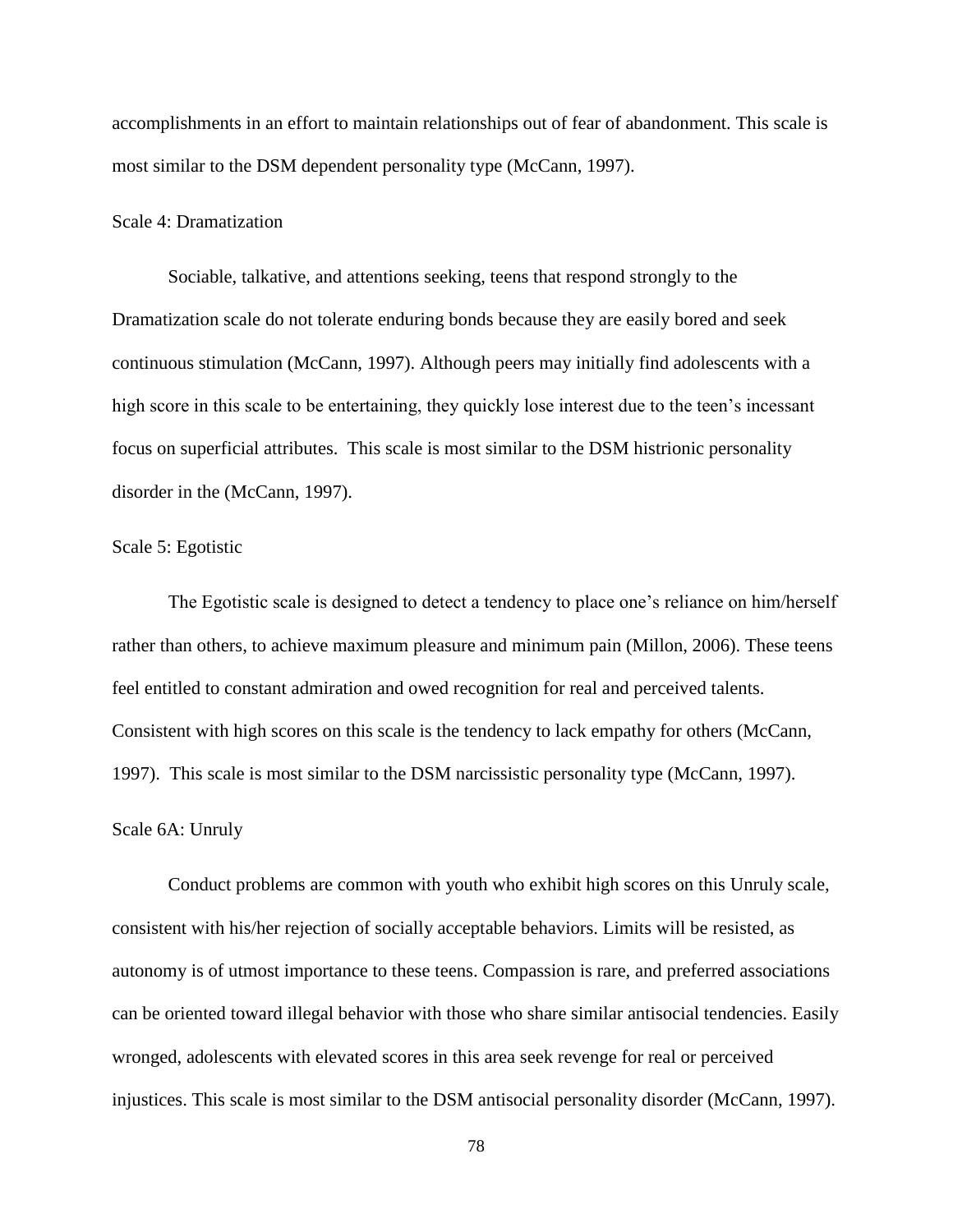Scale 6B: Forceful

Behavior for teens that have a strong response to this scale is typified by offensive language, hostility, intimidation, and abuse of those around them. Not only do youth with elevated scores on this scale engage in frequent conflict with authority and peers alike, but they derive enjoyment from causing others pain. This scale is most similar to DSM sadistic personality disorder (McCann, 1997).

### Scale 7: Conforming

Teens with high scores in this area present a veneer of willing compliance, while secretly they struggle with a desire to rebel and exert their own will. They typically deny their own aspirations in an attempt to avoid relational and psychic pain. This scale is most similar to the DSM obsessive-compulsive personality disorder (Millon, 2006).

### Scale 8A: Oppositional

Common behavior observed in teens with elevated Oppositional scale score include stubbornness, feelings of being misunderstood, irritability, and resistance when unwanted demands are placed on him/her. Passive-aggressive and indirectly hostile behavior is common for adolescents who demonstrate a high score in this area. This scale is most similar to the DSM negativistic personality (Millon, 2006)

### Scale 8B: Self-Demeaning

Teens that strongly identify with the Self-Demeaning scale have a tendency to extremely low self-esteem and be self-deprecating. They have a negative view of what happens to them in life, feel they deserve their perceived misfortune, and do not see any way of improving their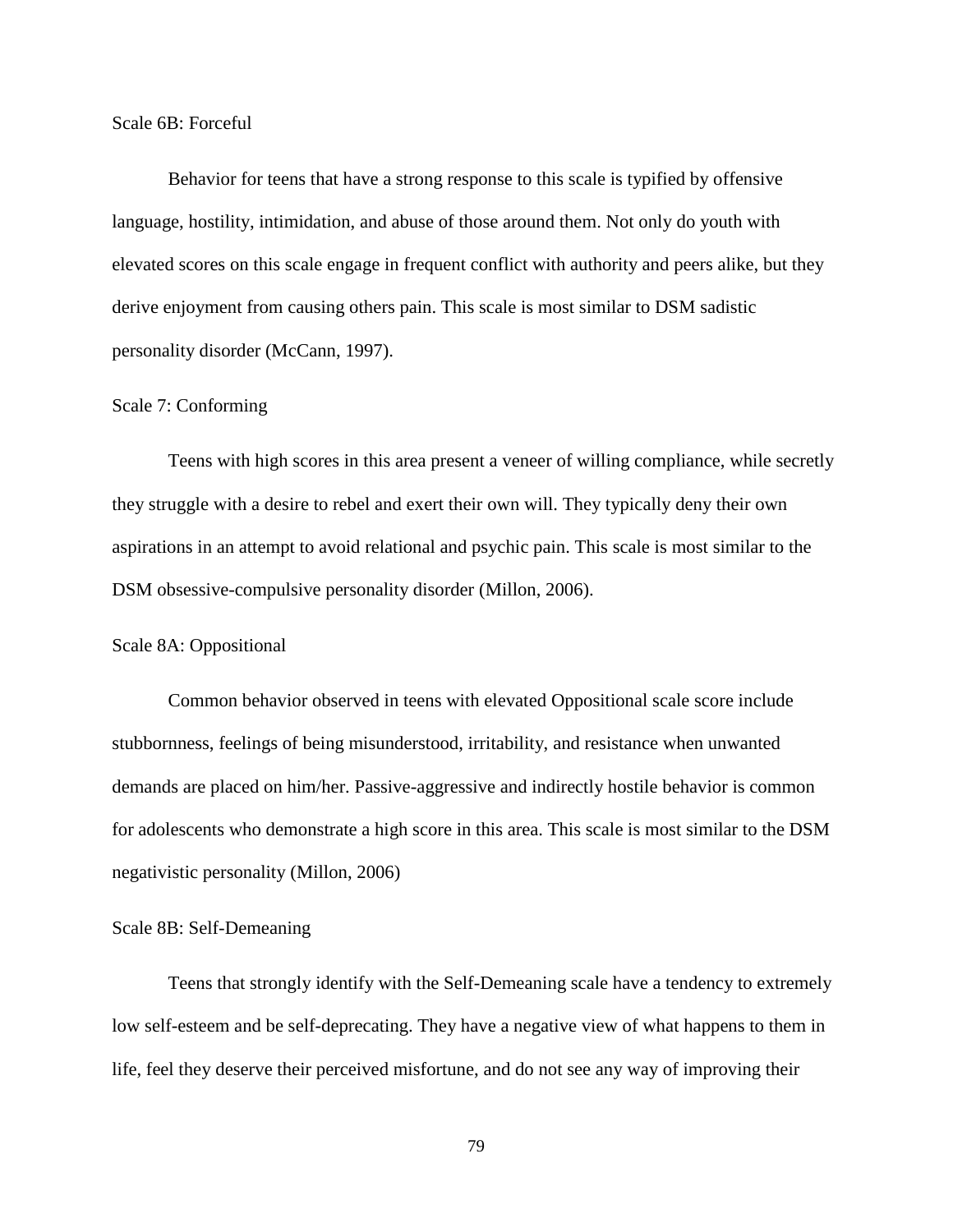circumstances. Although it has been removed from the DSM, the self-defeating personality disorder is the closest DSM equivalent (McCann, 1997).

### Scale 9: Borderline Tendency

The final scale, Borderline Tendency, is reserved for more intense and problematic than the other scales mentioned above. Features of other scales (such as oppositional and selfdemeaning) are observed in these youth, but at a more severe level. Unstable moods, chronic periods of apathy, and a tendency toward self-mutilation and suicide are common. These teen's insatiable need for attention and support is never fully satisfied, contributing toward his/her fear of rejection or abandonment. This scale is most similar to DSM borderline personality disorder.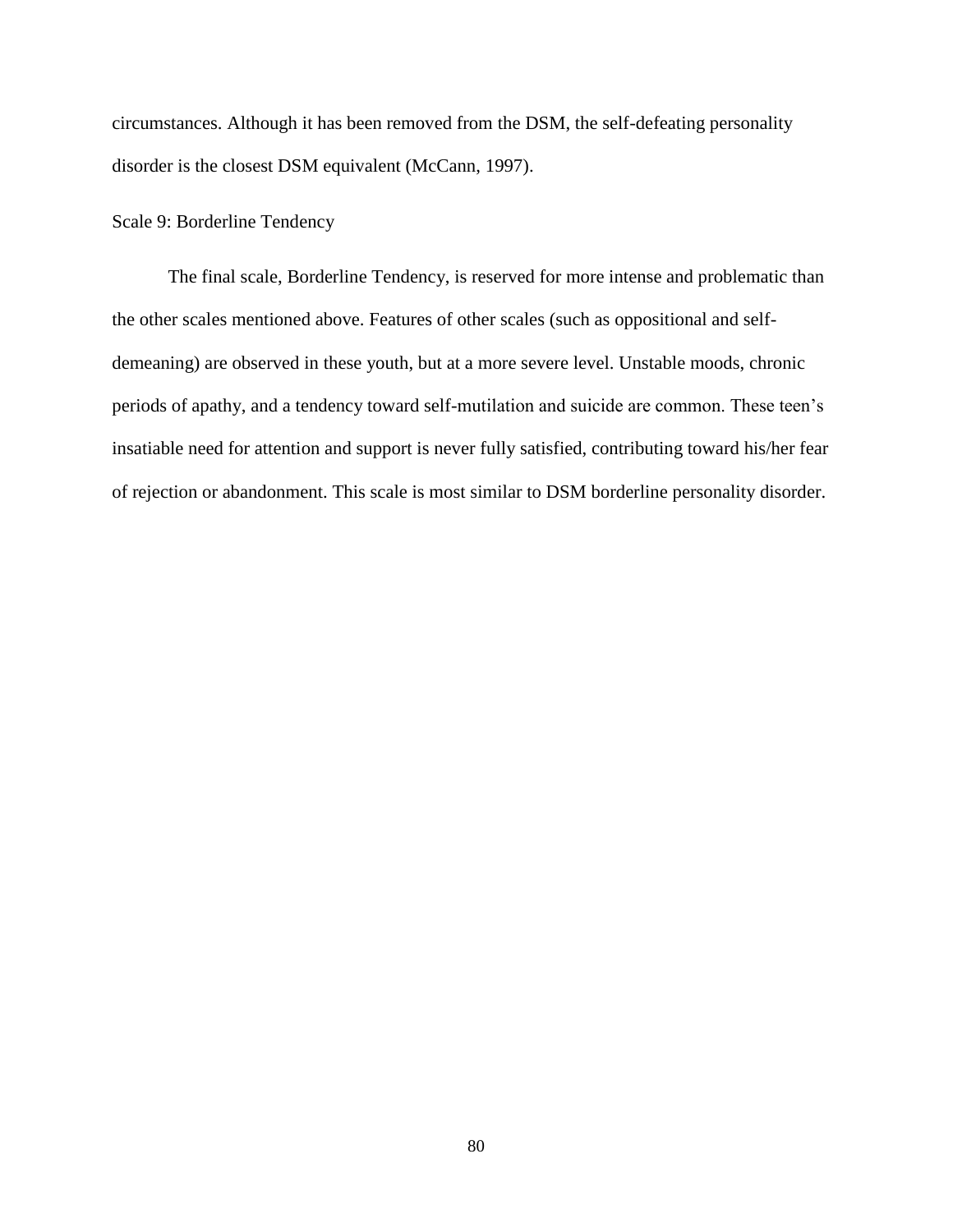# **APPENDIX C**

# Comprehensive Chart of Theory-Derived Personality Disorders (n.d.)

# Retrieved from http://www.millon.net/content/evo\_theory.htm

|                                                      | <b>Existential Aim</b><br>Life Enhancement vs. Life<br>Preservation<br>Pleasure versus Pain |                               | <b>Replication Strategy</b><br>Propagation vs. Nurturance<br>Self versus Other |                     |                               |
|------------------------------------------------------|---------------------------------------------------------------------------------------------|-------------------------------|--------------------------------------------------------------------------------|---------------------|-------------------------------|
| Polarity<br>Deficiency,<br>Imbalance, or<br>Conflict |                                                                                             |                               |                                                                                |                     |                               |
|                                                      |                                                                                             |                               |                                                                                |                     |                               |
|                                                      |                                                                                             |                               | <b>Personality Disorder</b>                                                    |                     |                               |
| <b>Passive:</b><br><b>Accommodation</b>              | Schizoid                                                                                    | <b>Masochistic</b>            | Dependent                                                                      | <b>Narcissistic</b> | Compulsive                    |
|                                                      | Melancholic                                                                                 |                               |                                                                                |                     |                               |
| <b>Active:</b><br>Modification                       | Avoidant                                                                                    | Sadistic                      | <b>Histrionic</b><br><b>Hypomanic</b>                                          | Antisocial          | Negativistic                  |
| <b>Structural Pathology</b>                          | <b>Schizotvpal</b>                                                                          | <b>Borderline</b><br>Paranoid | <b>Borderline</b>                                                              | Paranoid            | <b>Borderline</b><br>Paranoid |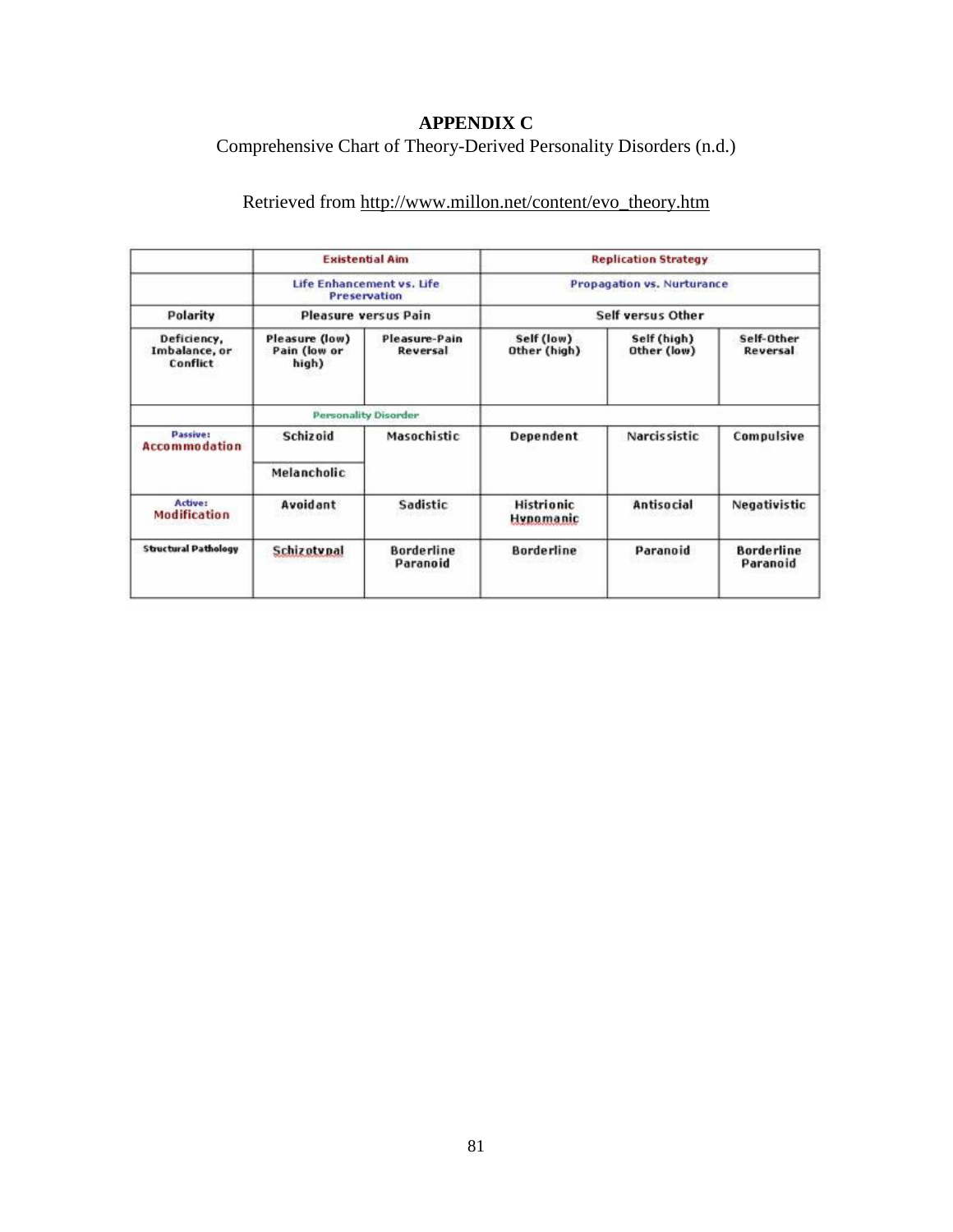# **CURRICULUM VITAE** Tawnya Ayim (neé Steel)

ayimt@unlv.nevada.edu, tawnyaayim@gmail.com

# **Education**

# **PHD | UNIVERSITY OF NEVADA, LAS VEGAS**

- · Major: Educational Psychology
- · Cognate: School Psychology

## **EDS | MAY, 2009 | UNIVERSITY OF NEVADA, LAS VEGAS**

· Major: Educational Psychology: School Psychology

## **MS | MAY, 2007 | UNIVERSITY OF NEVADA, LAS VEGAS**

· Major: Educational Psychology

## **BA | MAY, 2005 | VANGUARD UNIVERSITY OF SOUTHERN CALIFORNIA**

· Major: Sociology

## **Doctoral Dissertation**

Personality Patterns of Students Who Make a Threat of Targeted School Violence

## **Publications and Conference Presentations**

## **Professional Presentations**

Steel, T., Conrad, L. *School psychology and diversity training: Why is it necessary?* Poster presented at National Association of School Psychologists National Convention, February, 2008, New Orleans, LA

Steel, T., Conrad, L. *The importance of diversity training in school psychology*. Poster presented at The Graduate Research in Preparation Symposium at University of Nevada, Las Vegas, March, 2008

Steel, T., Conrad, L. *Diversity training in school psychology: A literature review.* Poster presented at The student research exhibit at University of Nevada, Las Vegas, April 2008

# **Honors and Leadership**

Nevada Association of School Psychologists, Student Representative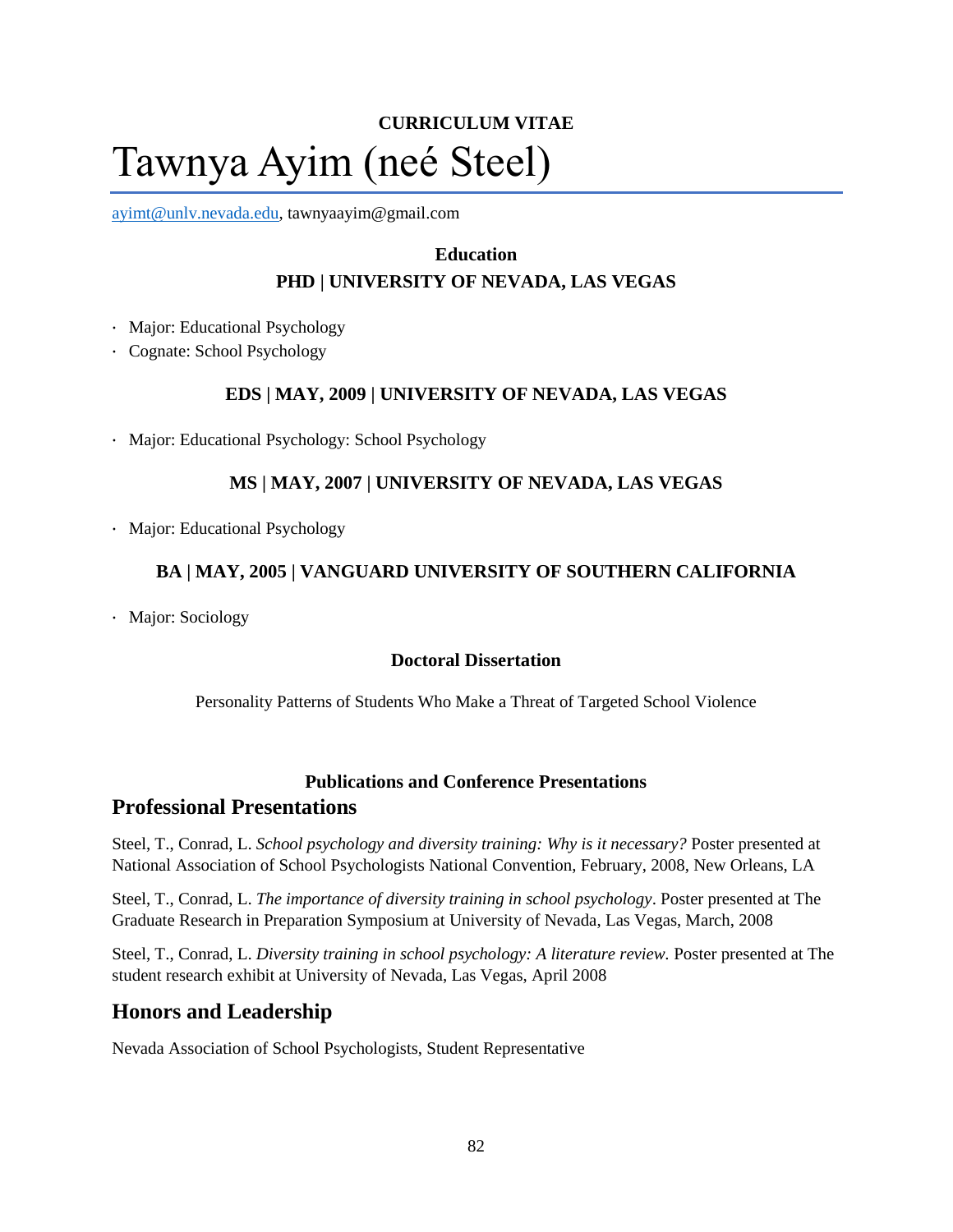# **Professional Memberships**

National Association of School Psychologists

Nevada Association of School Psychologists

# **Experience CRISIS TEAM SCHOOL PSYCHOLOGIST | CLARK COUNTY SCHOOL**

# **DISTRICT|11/2009-8/2015**

Conduct threat assessments with students who have made a threat to commit an act of targeted school violence. Provide counseling services for students who have participated in a threat assessment. Identify and provide pertinent resources for families in need. Conduct suicide ideation assessments. Consult with school counselors, nurses, and psychologists on conducting suicide ideation assessments. Provide counseling services for students who have received inpatient care for suicidal ideation or other mental health issues. Provide postvention services for schools who have suffered the loss of a student or staff member. Assist schools in dealing with various crisis situations.

# **SCHOOL PSYCHOLOGIST | CLARK COUNTY SCHOOL DISTRICT | 8/2015-1/2017**

Conduct special education evaluations. Write comprehensive multidisciplinary reports and lead meetings discussing the findings with families and school staff. Provide counseling services for students in need. Conduct counseling groups related to timely topics based on data from a needs assessment.

# **SCHOOL PSYCHOLOGIST | ACADEMICA NEVADA | 1/2016-6/2018**

Provide independent contractor services with Academica Nevada. I have primarily served the Pinecrest Academy campuses, assigned to Pinecrest Inspirada, St. Rose and serving Horizon campus as needed. I conduct special education evaluations including cognitive academic achievement, social/emotional, adaptive skills assessments. As of June 2018, I will complete overflow cases as needed.

# **INDEPENDENT ASSESSMENT CONULTANT | NASRI ACADEMY | 1/2018-CURRENT**

Conduct cognitive testing to inform the family and school team of the child's cognitive performance for the purposes of determining admission to the Academy. Provide consultation with school administration and the family regarding the analysis of the testing results, as well as a written report of the results and analysis.